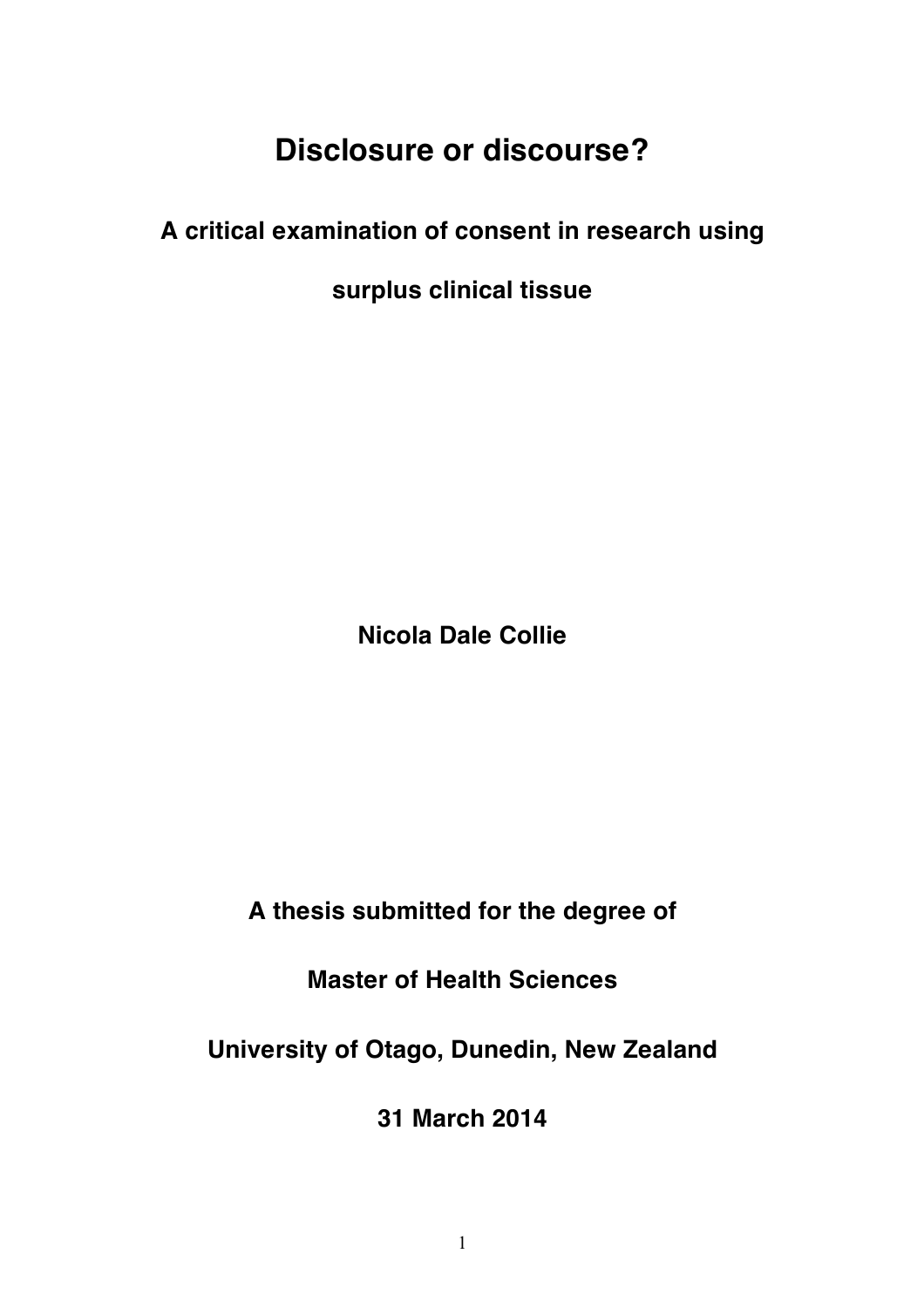# **Abstract**

Patient tissue samples are a valuable resource for medical research, and can therefore be used to contribute to the well-being of people in the future. It is common when using tissue for research to seek the consent of the person it came from. Conventionally, this requires that they are given a description of the proposed research project so that they can make an informed decision about whether to consent to this use.

However, advances in technology mean it is feasible to store tissue samples in good condition for long periods. Alongside this, research techniques are continually being developed, and research results are revealing new areas for investigation. Because of these factors, a sample collected today could conceivably be used throughout the next several decades, for multiple experiments, none of which might have been thought of when the patient's consent was first sought. If full disclosure of the proposed research is necessary to support this consent, then uncertainty over future use makes this difficult to achieve when the sample is first collected.

I have described and evaluated the most prominent approaches to working around this difficulty with disclosure. Each of these approaches presents its own moral and practical difficulties, from undermining donor autonomy to placing excessive administrative burdens upon researchers. Nonetheless, the statutory requirements for consent to future unspecified use of surplus clinical tissue range across this spectrum of approaches to consent, potentially complicating international research collaborations. Publication of results, sharing research

ii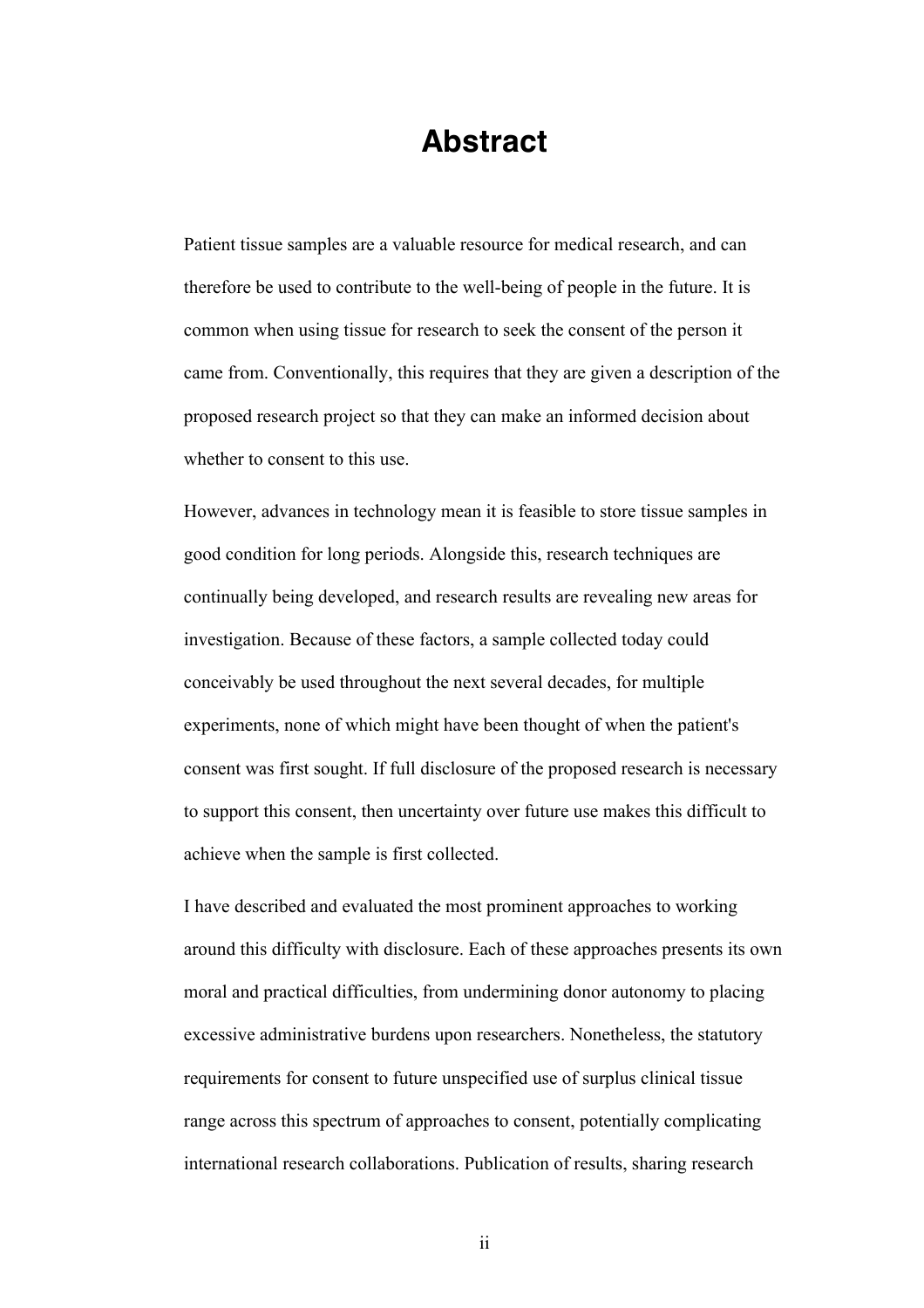material, establishment of further collaborations, and funding of follow-up work could all be adversely affected if there are varying consent requirements in each of the jurisdictions where the work is being conducted. A more consistent approach to the ethics of research using human tissue is required.

In order to develop such an approach, I have identified and discussed the ethical values that are most prominent when considering the use of surplus clinical tissue for future unspecified research. These values include support for the autonomy and dignity of individual donors, protection of their privacy, and respect for the concerns of minority groups within the wider community. I have also discussed the public good that can arise from this type of research, whether patients have a duty to contribute their tissue to research, and the role of consent in supporting these values.

I conclude that it is possible to support the values that I have identified, and that the key to this support is communication between those who plan and conduct research, and the community as a whole. By using a discourse between the parties concerned to identify points of concern, a standard approach to using tissue for research can be negotiated. Individual patients should still be asked for a broad consent to use of their tissue in research, which will be supported by a disclosure of how projects will be approved and how their interests will be supported. They can then make an informed decision as to whether they wish to opt in to this system.

iii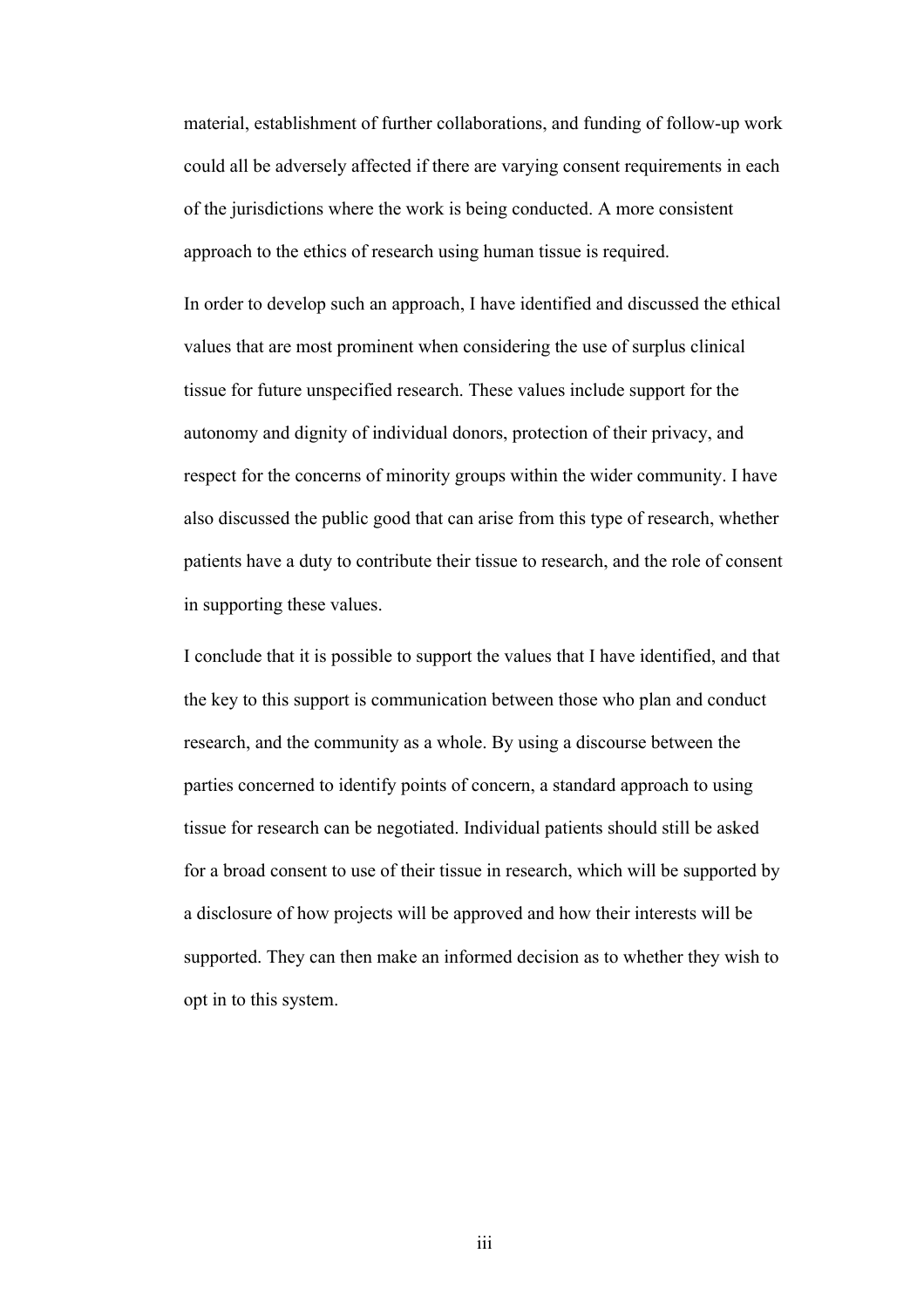# **Acknowledgements**

I would like to express my gratitude to all of the people who made it possible for me to complete this work:

First of all, my supervisors, Professor Gareth Jones and Dr Mike King, for your expert guidance and infinite patience throughout.

The students and staff of the University of Otago Bioethics centre, past and present, for discussions and camaraderie.

My supervisor and colleagues at the Department of Anatomy, for understanding and accommodating the competing demands of study and work.

My partner, for listening, supporting and (sometimes!) nagging.

My family and friends, for being there.

And my chickens, for keeping my feet on the ground.

*In memory of Esme and Gytha.*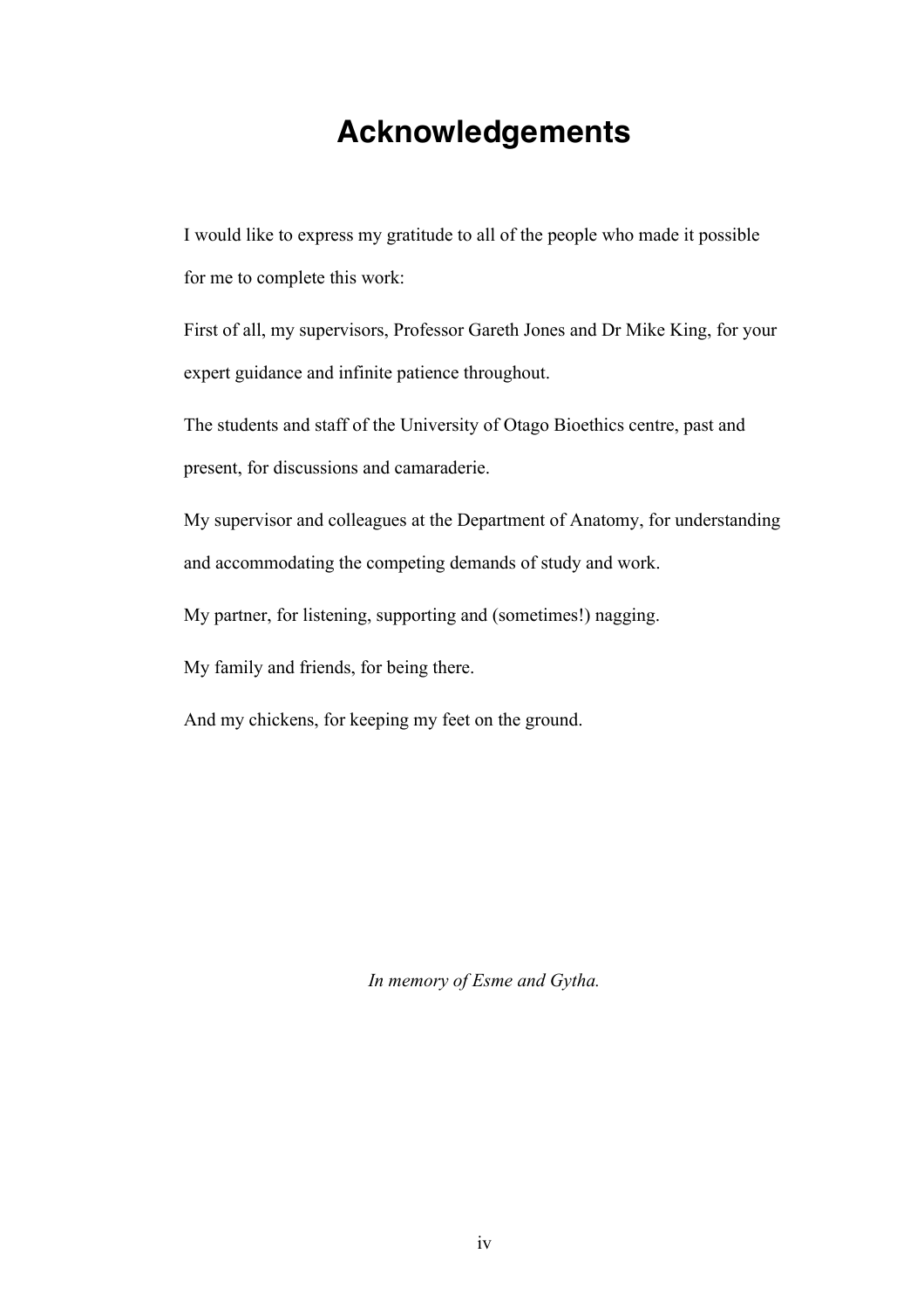# **Table of Contents**

| 1.1.<br>1.2.<br>1.3.<br>1.4.<br>1.5.<br>1.6.<br>1.7.<br>1.8.                |  |
|-----------------------------------------------------------------------------|--|
|                                                                             |  |
| 3.                                                                          |  |
| 3.1.                                                                        |  |
|                                                                             |  |
|                                                                             |  |
|                                                                             |  |
|                                                                             |  |
|                                                                             |  |
| 3.2.                                                                        |  |
| Comparing and contrasting regulatory instruments 34<br>3.3.                 |  |
|                                                                             |  |
| 4. What's at stake? Values and interests in research using surplus clinical |  |
|                                                                             |  |
| 4.1.                                                                        |  |
|                                                                             |  |
|                                                                             |  |
|                                                                             |  |
|                                                                             |  |
| 4.3.                                                                        |  |
| 4.4.                                                                        |  |
| 4.5.                                                                        |  |
| 4.6.                                                                        |  |
| 4.7.                                                                        |  |
| 4.8.                                                                        |  |
|                                                                             |  |
|                                                                             |  |
|                                                                             |  |
|                                                                             |  |
| 5.                                                                          |  |
| 5.1.                                                                        |  |
| 5.2.                                                                        |  |
| 5.3.                                                                        |  |
|                                                                             |  |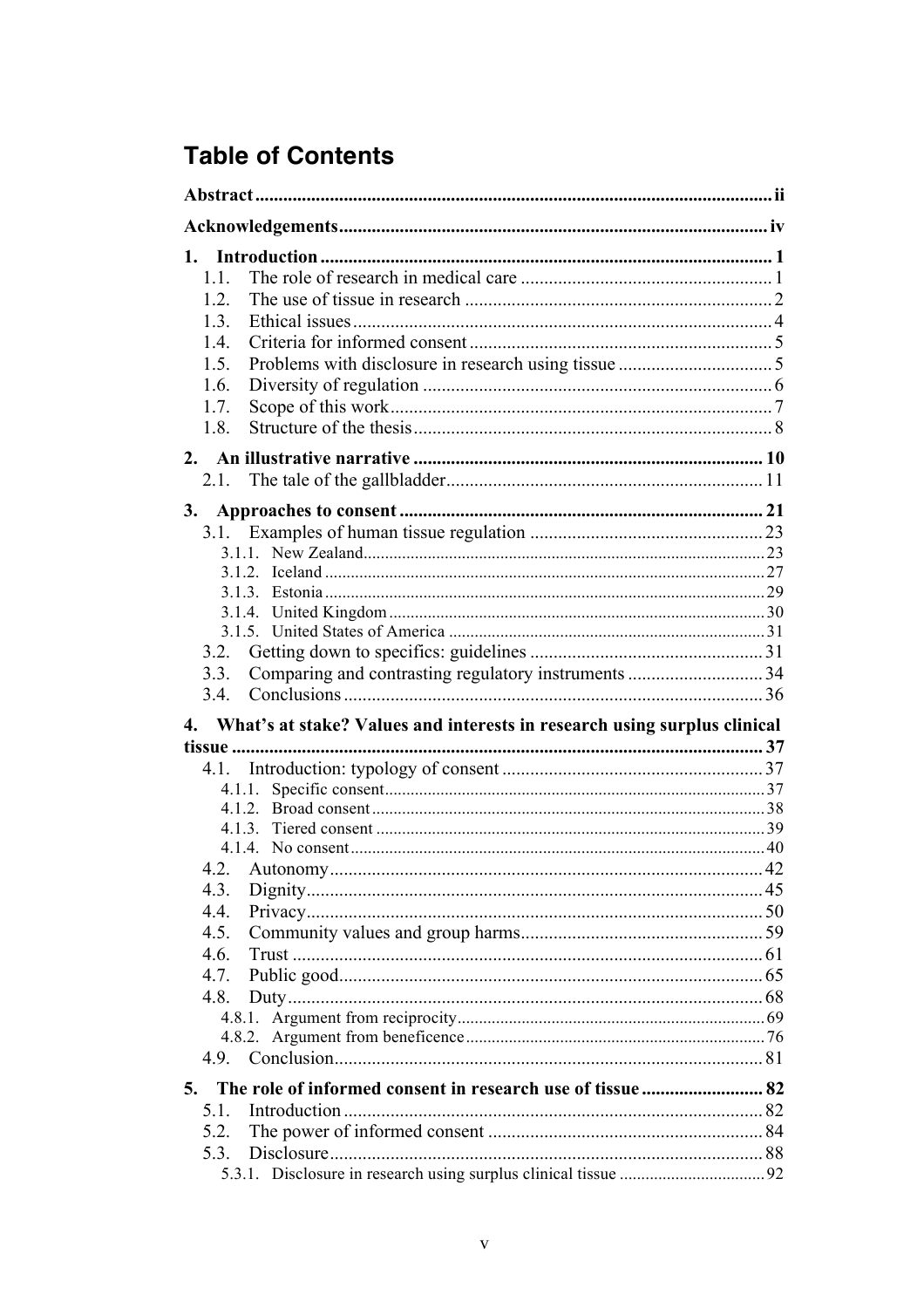| 6. |  |
|----|--|
|    |  |
|    |  |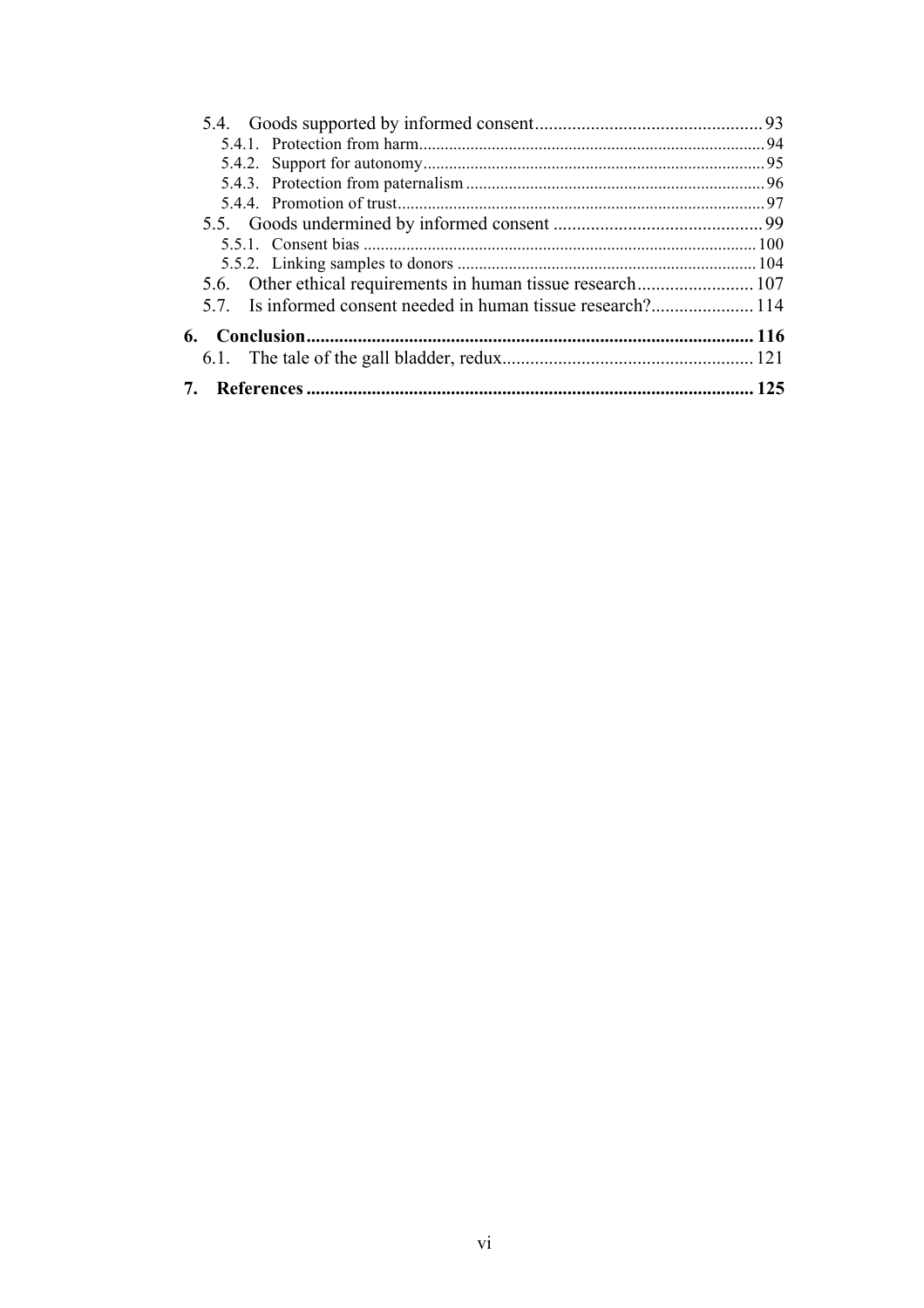# **1. Introduction**

# **1.1. The role of research in medical care**

Medical care is informed by a body of knowledge about human biology that has accumulated over time. An important source of this knowledge is the practice of systematic research carried out upon people, either upon their bodies or upon portions of tissue removed from their bodies. The goals of this type of research are to characterise the underlying function of the myriad systems that make up the human body and identify any differences between healthy and diseased systems that could be relevant to disease and healing. Researchers then use these differences to make and test predictions about how to manipulate the diseased system in ways that could eventually be used by medical practitioners to prevent or treat disease.

Improved medical care benefits current patients, by providing relief or remedy for diseases or injuries they suffer, and future patients, by enabling earlier diagnosis, limiting the impact of poor health on their lives and improving the likelihood of a cure. It also benefits the community, by reducing the likelihood that community members will require medical care in the future, by facilitating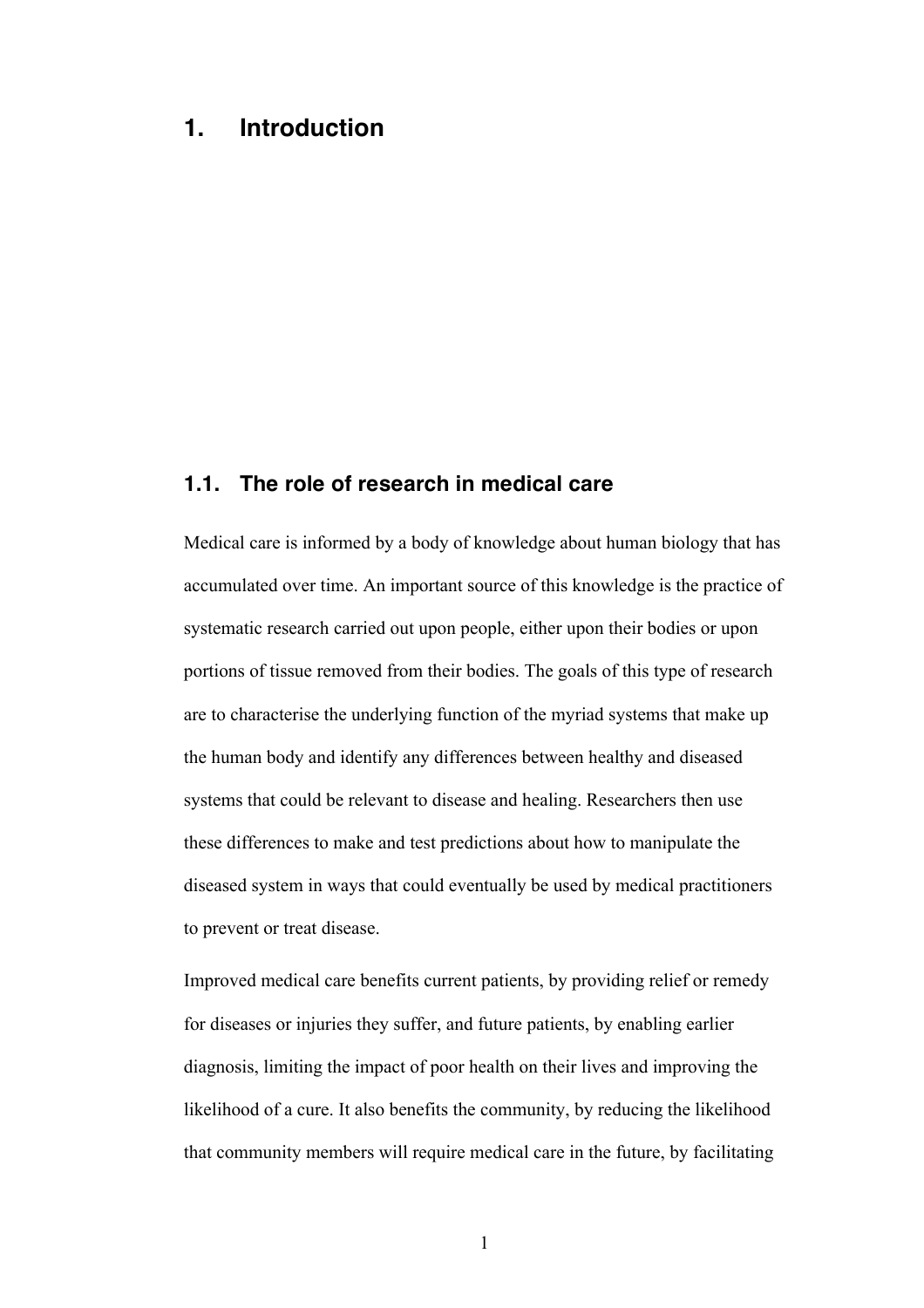participation in community life by all members, and by reducing expenditure of community resources on health care, enabling the provision of other community goods instead. Research contributes to these goods as well as producing economic benefits to the community as a whole and providing a satisfying occupation for those individual community members who flourish when performing and communicating research.

# **1.2. The use of tissue in research**

As an example of how research into human biology can improve the treatment of disease, I will briefly discuss the etiology of gastric ulcers. These are lesions that develop in the stomach lining of some people, which are often extremely painful due to the effects of stomach acid on the ulcerated tissue. In addition to the pain, gastric ulcers may also lead to serious, possibly life-threatening, complications such as internal bleeding and perforation of the stomach wall. It was previously thought that ulcers were caused by stress and diet, and treatments included lifestyle and diet changes along with antacid treatment. These treatments were difficult for patients to adhere to, and rarely produced more clinical benefit than temporary relief from the pain. However, a study of tissue samples taken from the stomachs of patients revealed an association between the presence of *Helicobacter pylori*, a species of bacteria, and gastric ulcers. This discovery started a sequence of research studies that led to the confirmation that infection with *H. pylori* is the underlying cause in many cases of gastric ulcers (Marshall, 1995). Furthermore, this research indicated that patients with confirmed gastric ulcers should be tested for the presence of *H. pylori* as part of their diagnosis. The outcome of this test gives doctors a clearer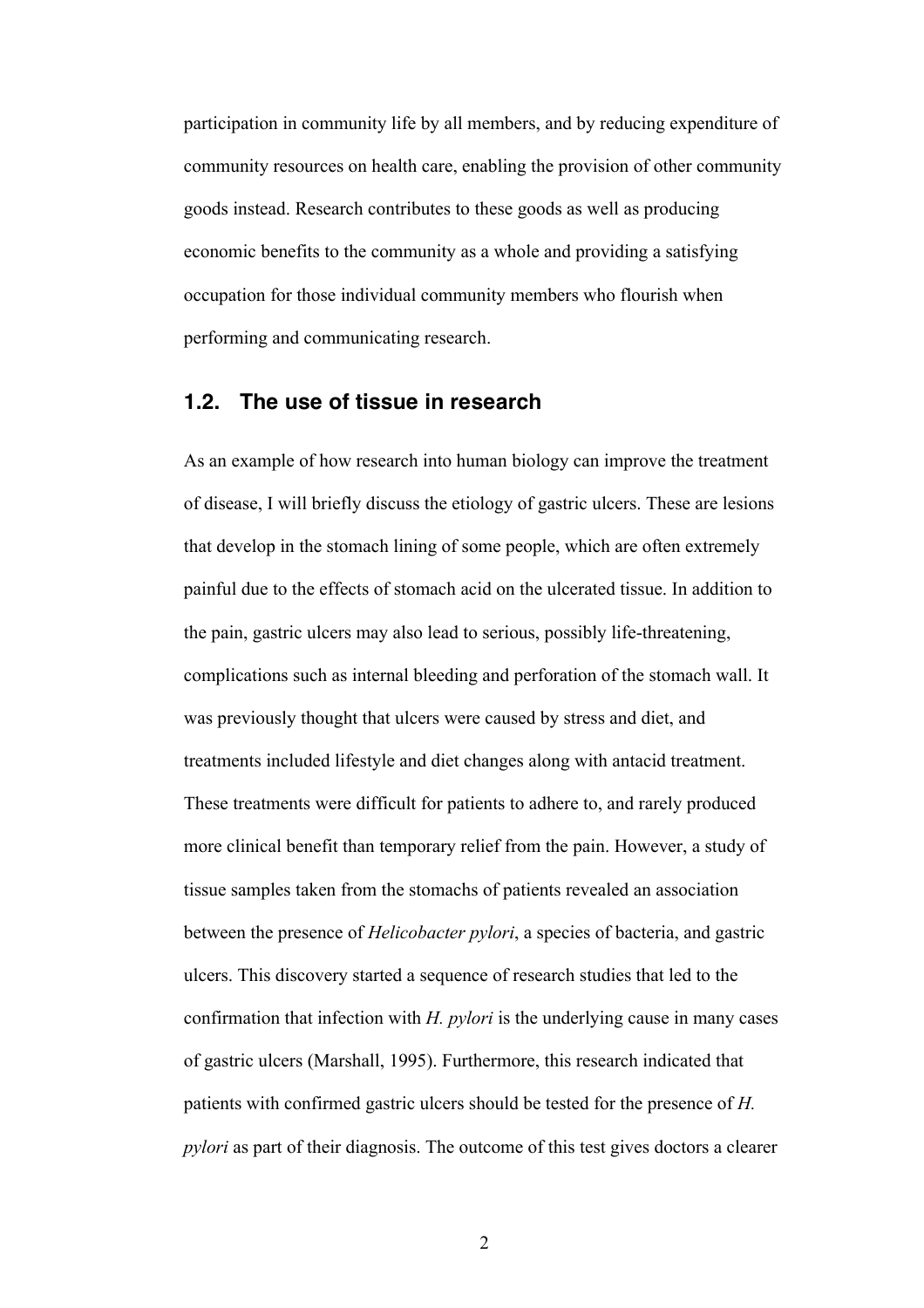indication when prescribing treatments of what approach is likely to succeed in relieving the patient's condition. Patients with ulcers caused by *H. pylori* can be treated with a course of antibiotics, which, in many cases, results in a permanent cure (Suzuki *et al.*, 2007), healing the ulcers and thus relieving the pain and preventing the development of more serious complications. The discoveries of the utility of the diagnostic test and the treatment with antibiotics were built upon that first observation: that the bacteria in question were present in samples of tissue from patients who already had the disease.

Research studies of the type just described can lead to important discoveries about how human body systems work, and how they change during the onset and progress of disease or the healing of injury. In order to carry out work of this type, researchers need access to collections of tissue that has been removed from patients with the disorders in question. "Tissue" in this context could refer to a wide range of types of sample: from a small number cells scraped from the inside of a person's cheek, or a vial containing a few millilitres of blood, to a surgically-removed tumour, or an entire organ. Tissue could come from a deceased person, having been removed at a post-mortem examination. It might be collected from a research participant, as part of the research project that they have agreed to take part in. Or it might be surplus clinical tissue; that is, tissue that has been removed from the body of a patient as part of the normal clinical process of diagnosing, treating or monitoring a health issue, and is no longer needed for these purposes. The collection and use of tissue from each of these sources raises diverse and characteristic ethical questions. For the rest of this thesis, I will limit the scope of my discussion to the issues that arise from the collection, storage and use of surplus clinical tissue for research.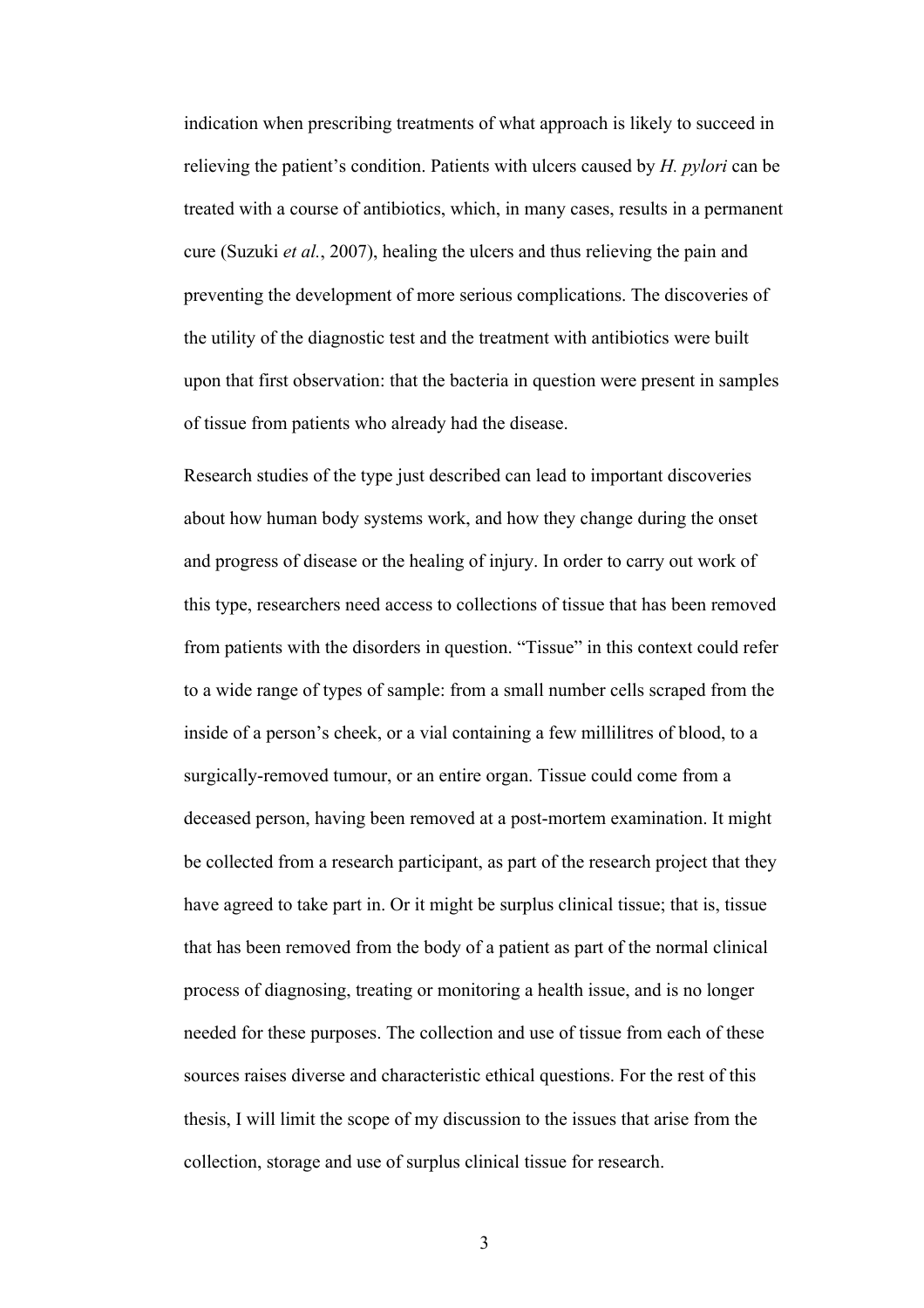# **1.3. Ethical issues**

When considering possible research use of this tissue, it is important to remember that it has come from people, who have personal interests as well as interests that come from being part of a community. Their personal interests include respect for their autonomy and dignity, protection from harms that might result from breaches of their privacy, support for their own current health care needs, and recognition of their personhood. They may also be members of minority groups within the community who have specific interests due to their minority status, such as respect for their cultural beliefs, or protection from stereotyping or exploitation (Maschke, 2005). In addition, as members of the wider community, they also share in the interests that are held by the community as a whole.

The research process, while supporting communal interests through potential benefits to personal and public health, may also risk undermining some of the aforementioned personal interests. Because of these risks, most jurisdictions require ethical oversight of research conducted upon human tissue, but the extent of this oversight varies significantly from one jurisdiction to another (reviewed in Gefenas *et al.*, 2012; Maschke, 2005; Salvaterra *et al.*, 2008). Regulations pertaining to the use of human tissue for research are often derived from those used for human participant research. They seek to support the autonomy of the tissue donor, and mandate informed consent as the means by which this support is to be achieved.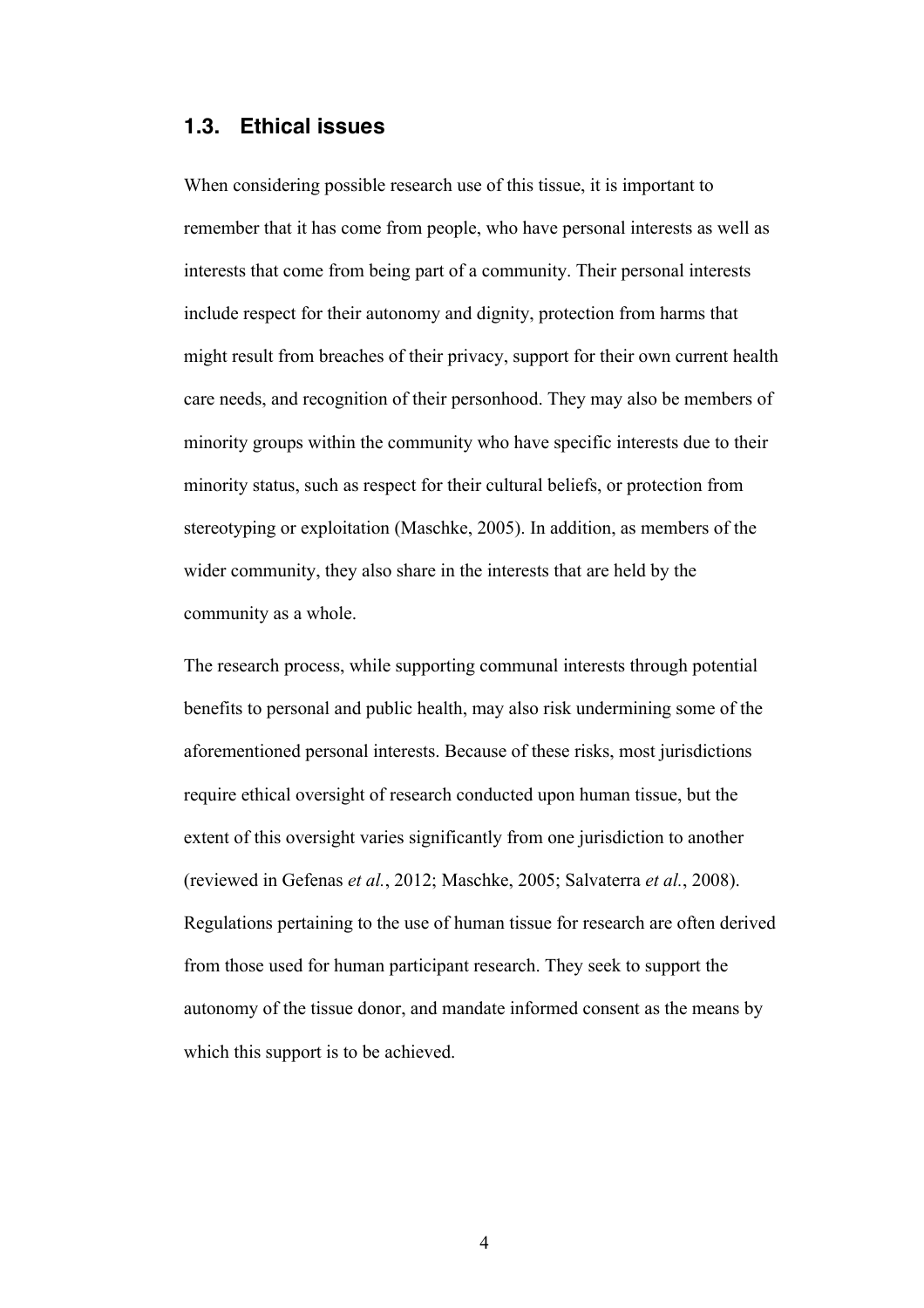# **1.4. Criteria for informed consent**

In any context, in order to recognize a genuine informed consent which supports as far as possible the interests of the person whose consent is sought, several criteria have been specified which should be met before the procedure in question can go ahead (Beauchamp & Childress, 2009 pp120-121). These criteria cover the consenting person's understanding of the situation, their ability to make a reasonable and authentic decision based on that understanding, and the voluntariness of their expressed choice. A fourth criterion, without which no consent could be characterised as "informed", is adequate disclosure of the procedure that is proposed, including any relevant risks or impositions. In human participant research, this disclosure requires giving the candidate participant an explanation, at their level of understanding, of the research question that the tissue will help to answer and the risks that they may be exposed to as a result of their participation, and asking them if they will participate.

# **1.5. Problems with disclosure in research using tissue**

However, the realities of present-day research into human biology mean that the level of disclosure described above is difficult, if not impossible, to achieve when considering whether to donate surplus tissue for research. Modern technology permits the preservation and storage of tissue samples for longer and longer periods, and developments in methodology mean that research questions that were impossible to address ten or twenty years ago may well be feasible now or in the future. This means that a sample that is collected today in order to contribute to a study that is under way now may well be able to also help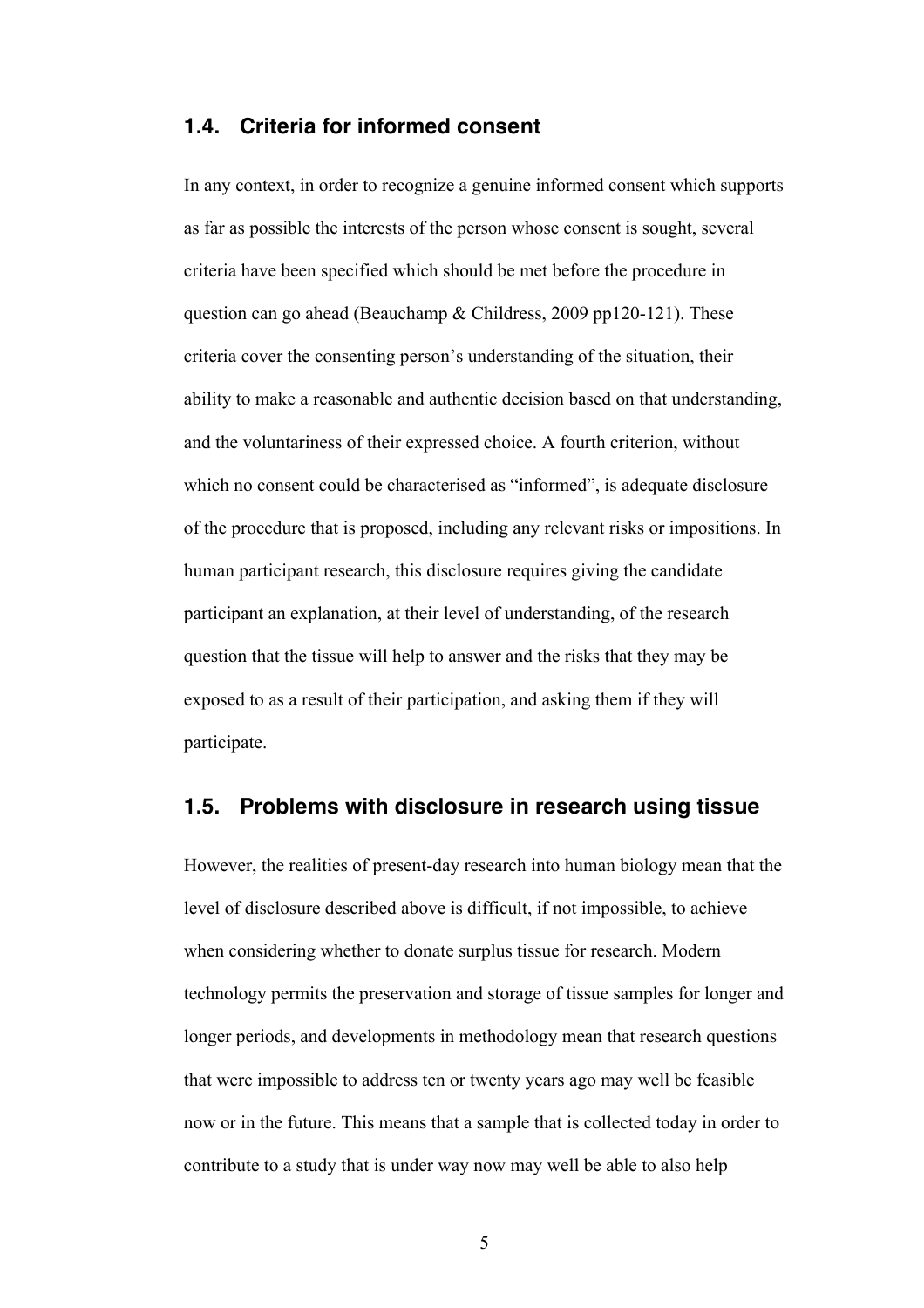answer research questions five years, or fifteen years, or fifty years in the future, but there is presently no way to predict the exact research question to be asked or the techniques that could be used. Without these predictions, it is not possible to inform the tissue donor fully under the protocol described above, so consent to use their tissue cannot be sought except in the broadest sense. If we believe that these sorts of research details are instrumental to a fully informed consent, then this inability to provide specific information to donors presents a problem for ethical use of surplus clinical tissue for research. A variety of approaches to resolving this have been suggested and discussed (Caulfield & Kaye, 2009; Hansson *et al.*, 2006; Knoppers, 2005; Lipworth *et al.*, 2009; Wendler, 2006), but the issue remains controversial.

# **1.6. Diversity of regulation**

As well as within the bioethical literature, there are diverse approaches across jurisdictions to finding a balance between donor and community interests when considering informed consent. They range from the one extreme of permitting any research upon de-identified human tissue, with no ethical oversight (Office for Human Research Protections, 2008), through to the other extreme of only permitting tissue to be used for a particular research project if the donor has consented to that specific use, either at the time of tissue collection or in response to a later approach (Council of Europe, 2006), with a variety of consent protocols lying between these two extremes. This diversity in enacted regulation is difficult to justify in ethical terms: if donors in one particular jurisdiction have a particular interest, donors living in other jurisdictions will share that interest. In addition, with the international nature of many research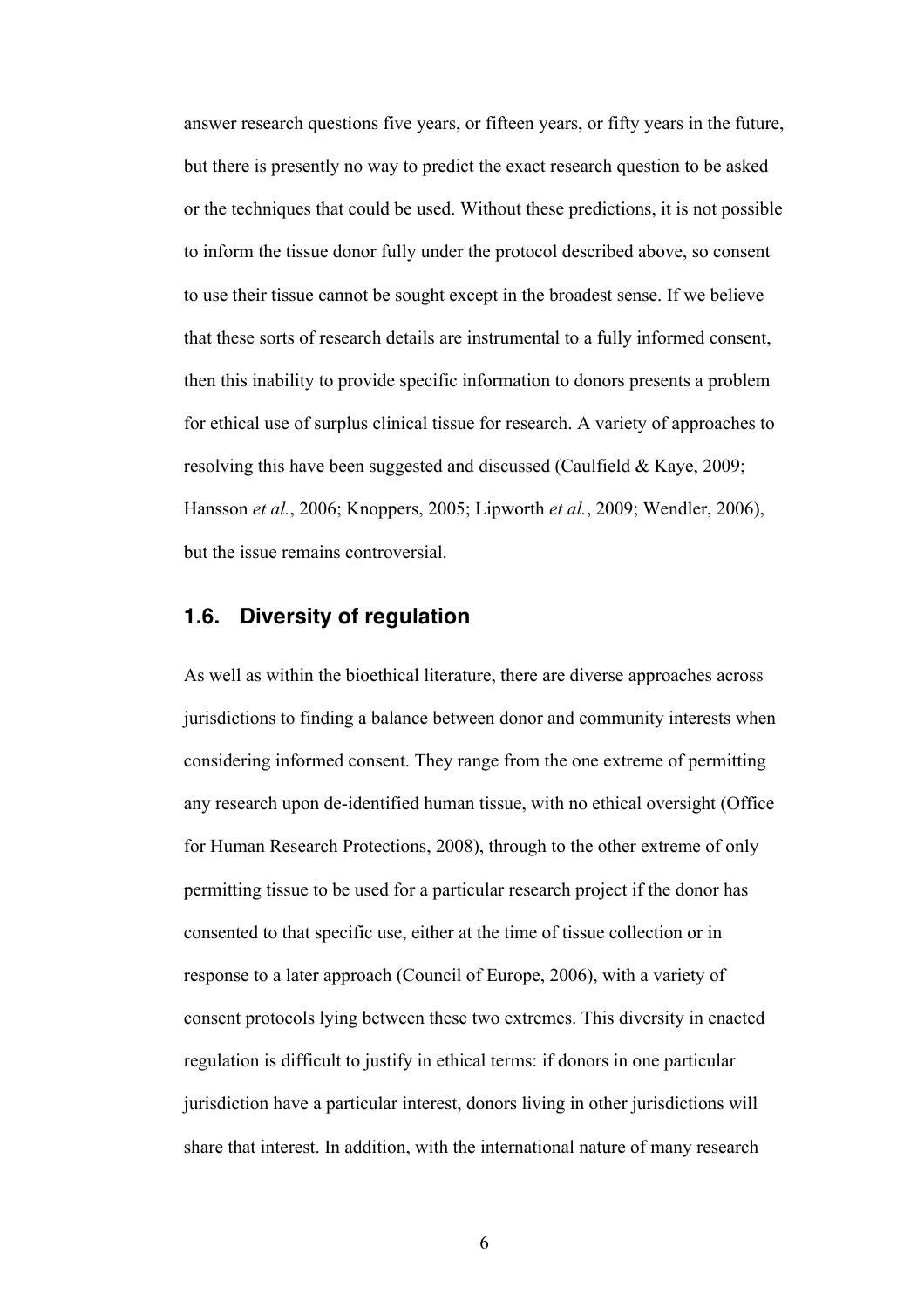collaborations nowadays, conflicting regulation of the same activities performed by different members of the team complicates the conduct of the project as a whole (Borisch, 2007). Researchers in such collaborations may be tempted to assign ethically-proscribed procedures to their colleagues working in jurisdictions where such activities are permitted, but this does not absolve them of responsibility as far as the decision to conduct the research is concerned, and it may lead to complications regarding publication of the results, establishment of further collaborations, and funding of follow-up work. A more universalisable approach to the ethics of research using human tissue is required.

# **1.7. Scope of this work**

In this thesis, I will be considering the role of consent as it applies to research using tissue that has been removed from patients as part of a routine clinical procedure which is carried out to diagnose, treat or monitor an issue they are experiencing with their health. Examples of tissue of this type include the portion of a blood sample which remains after completing a measurement of an anaemic patient's iron levels, a tumour which has been surgically removed as part of cancer treatment, or an inflamed appendix which has been surgically removed to prevent a more serious condition developing. These types of tissue sample will be referred to as surplus clinical tissue.

Once the needs of the patient that were to be served by removing the tissue have been met, the tissue could reasonably be discarded as medical waste. If the tissue were not to be discarded, it could be stored, with the intention of either using it for a specific research project, or adding it to a research collection that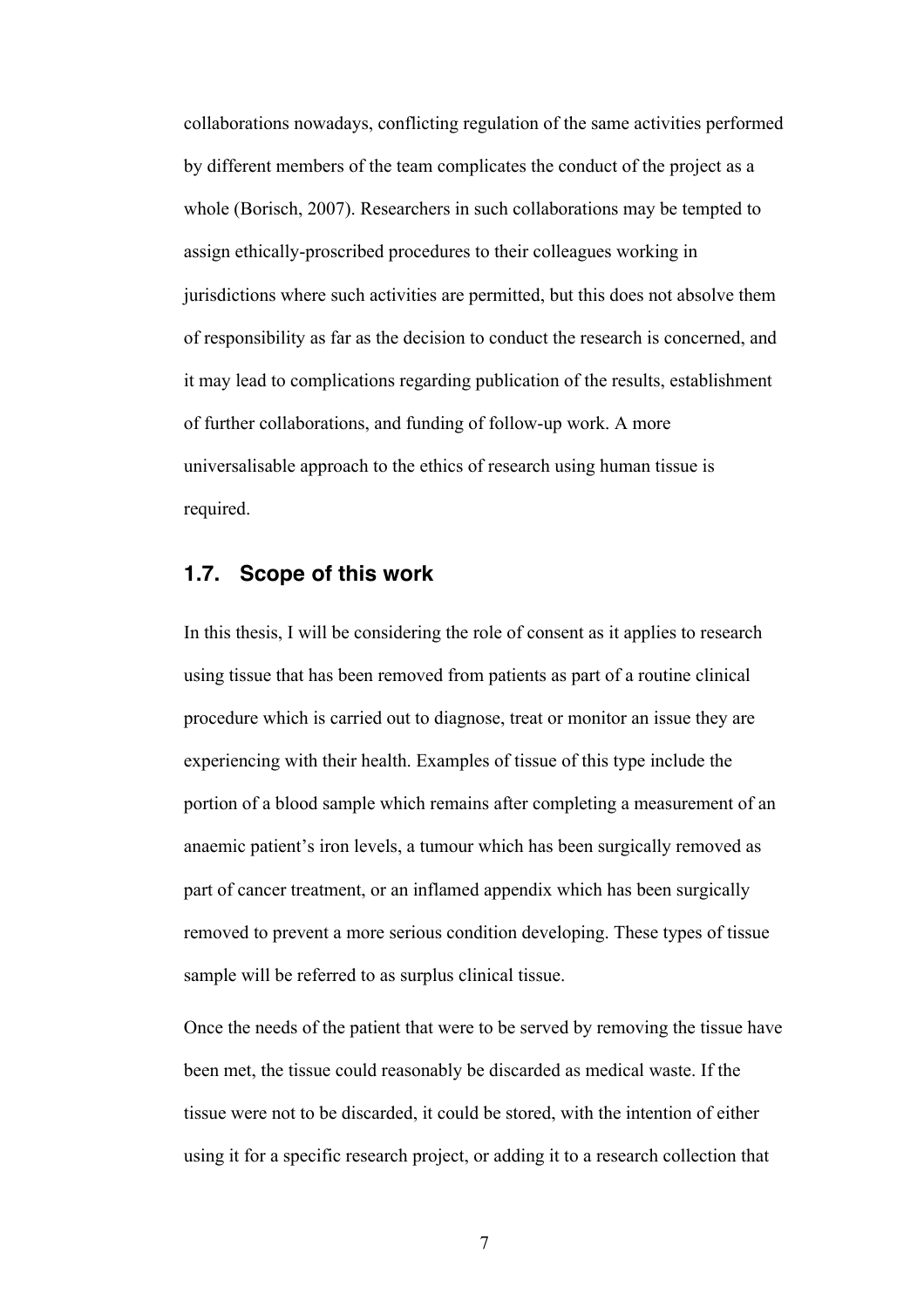is being assembled to facilitate future, as-yet unspecified, research projects. These latter scenarios represent a research use for the tissue, but the patient themselves would not undergo any experimental intervention. All of the medication that they would receive and the procedures they would undergo prior to the removal of the tissue are those that would be prescribed for their condition under routine clinical practice.

Although the patients that the tissue comes from are not research participants, in the sense that they are not personally subjected to any interventions that would not be part of their expected clinical care, much of the ethical analysis I will make of using surplus clinical tissue will refer to the ethics applying to human participant research. The ethical principles most often applied to the use of surplus clinical tissue have evolved from the ethics of human participant research, so comparing and contrasting these two scenarios will serve to illustrate what these two situations have in common and where they differ in an ethically significant way. I will make these comparisons throughout the thesis.

# **1.8. Structure of the thesis**

In order to illustrate the types of ethical questions that arise when considering the use of surplus clinical tissue for research, I will begin by presenting a short, fictional narrative. This narrative will present the journey of one tissue sample from one patient, beginning with the first request to use the tissue, and following it through several types of research use, highlighting points of ethical concern along the way. I will use this narrative to illustrate my analysis throughout the rest of the thesis.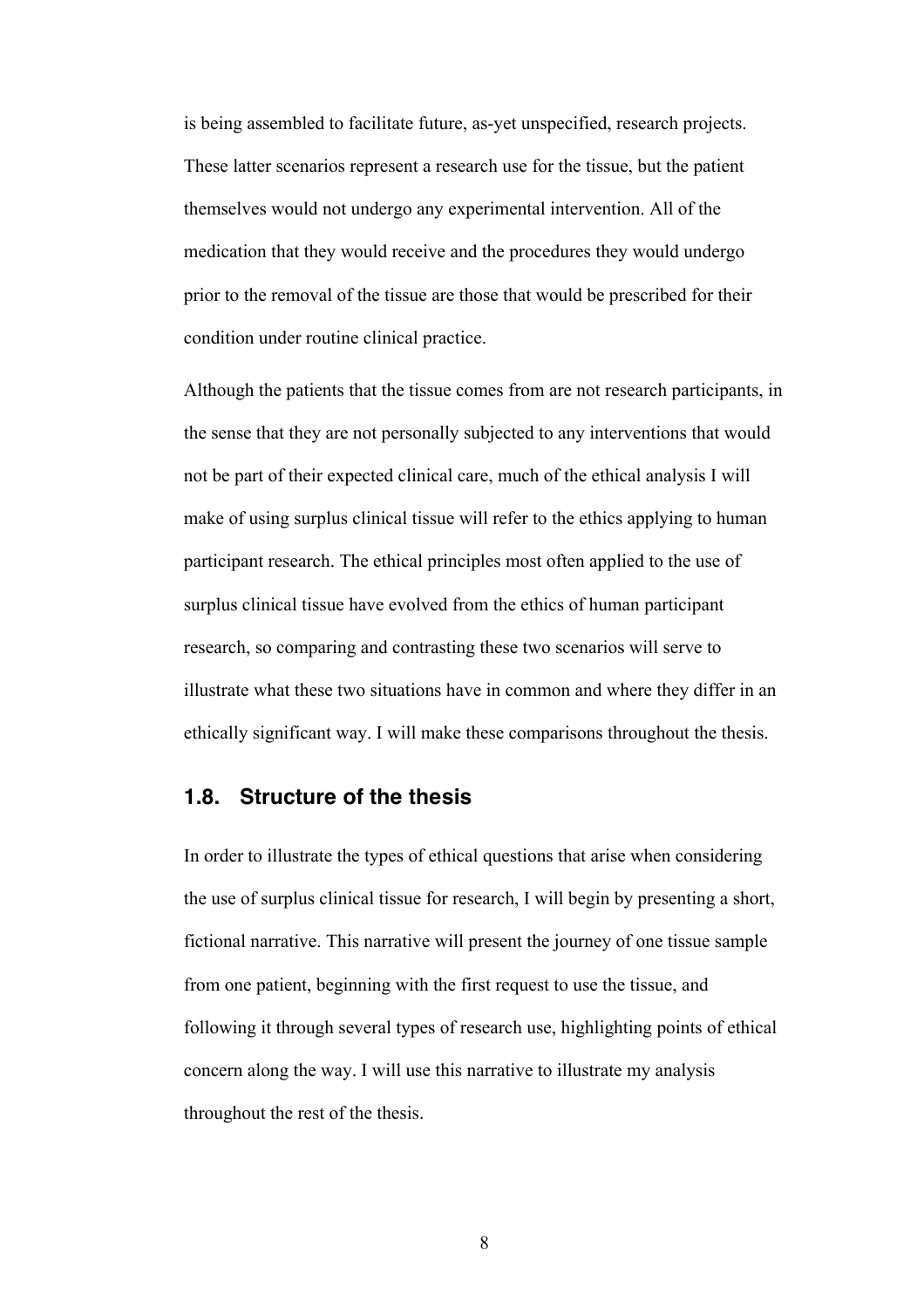I will then describe a sample of the regulatory instruments that have been enacted in various jurisdictions in response to concerns about the use of human tissue in general, and some of the official guidelines that have arisen from these instruments. This account focuses on the provisions within these documents for consent by tissue donors, and, in particular, consent in the absence of disclosure. I will highlight the extent of the variation in approaches to consent that these instruments prescribe. In order to begin addressing this variation, I will identify and discuss some key values and interests that arise when considering the use of surplus clinical tissue for research, and I will examine the roles of consent and the difficulties in implementing it in this context. Finally, I will propose a way forward, which will permit maximal support of the ethical values which are of concern when using surplus clinical tissue for research.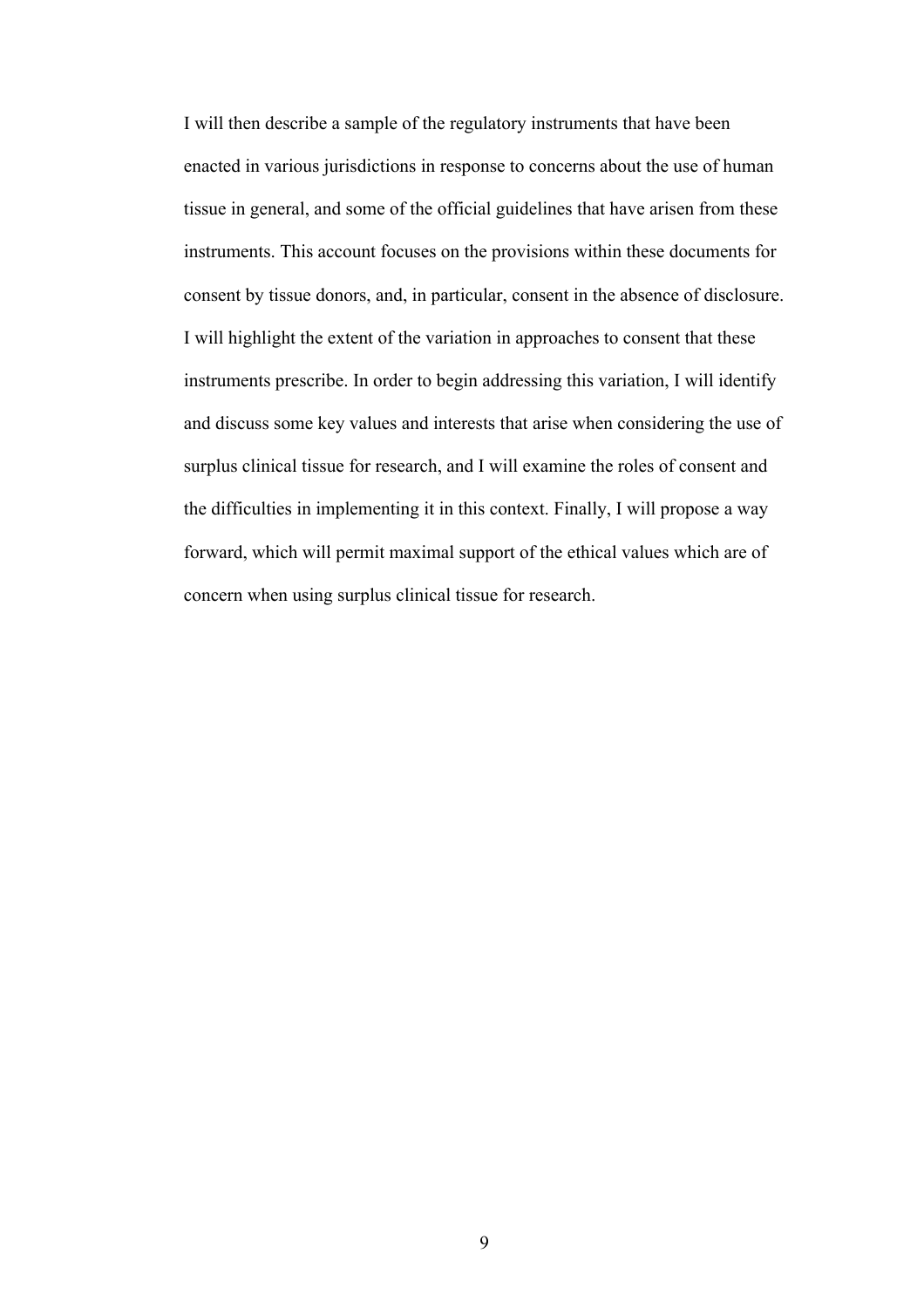# **2. An illustrative narrative**

The types of research that any individual piece of tissue may be used for are diverse. It would be reasonable to expect that the motivation driving the original collection of the tissue would be to study some aspect of human biology related to the patient's diagnosis, but research has a tendency to spin webs of follow-up questions out of observations made while seeking to answer the initial question. This could lead to a sample of tissue becoming useful for characterising biological phenomena that are not obviously related to the patient's original diagnosis. Similarly, the types of analytical techniques that could initially be applied to a sample could be predicted based on the likely research question and the analytical techniques available at the time, but the pace of technological development makes it almost inevitable that research techniques that could be applied to the sample in some hypothetical future may not be feasible or even conceivable when the tissue is first removed from the patient.

In order to illustrate these points, I will present an account of a fictional patient, the route a piece of tissue removed from her body takes from the clinic to the research lab, and the various paths it might take from there onwards. While the narrative itself is fictional, the events within it are either based upon extant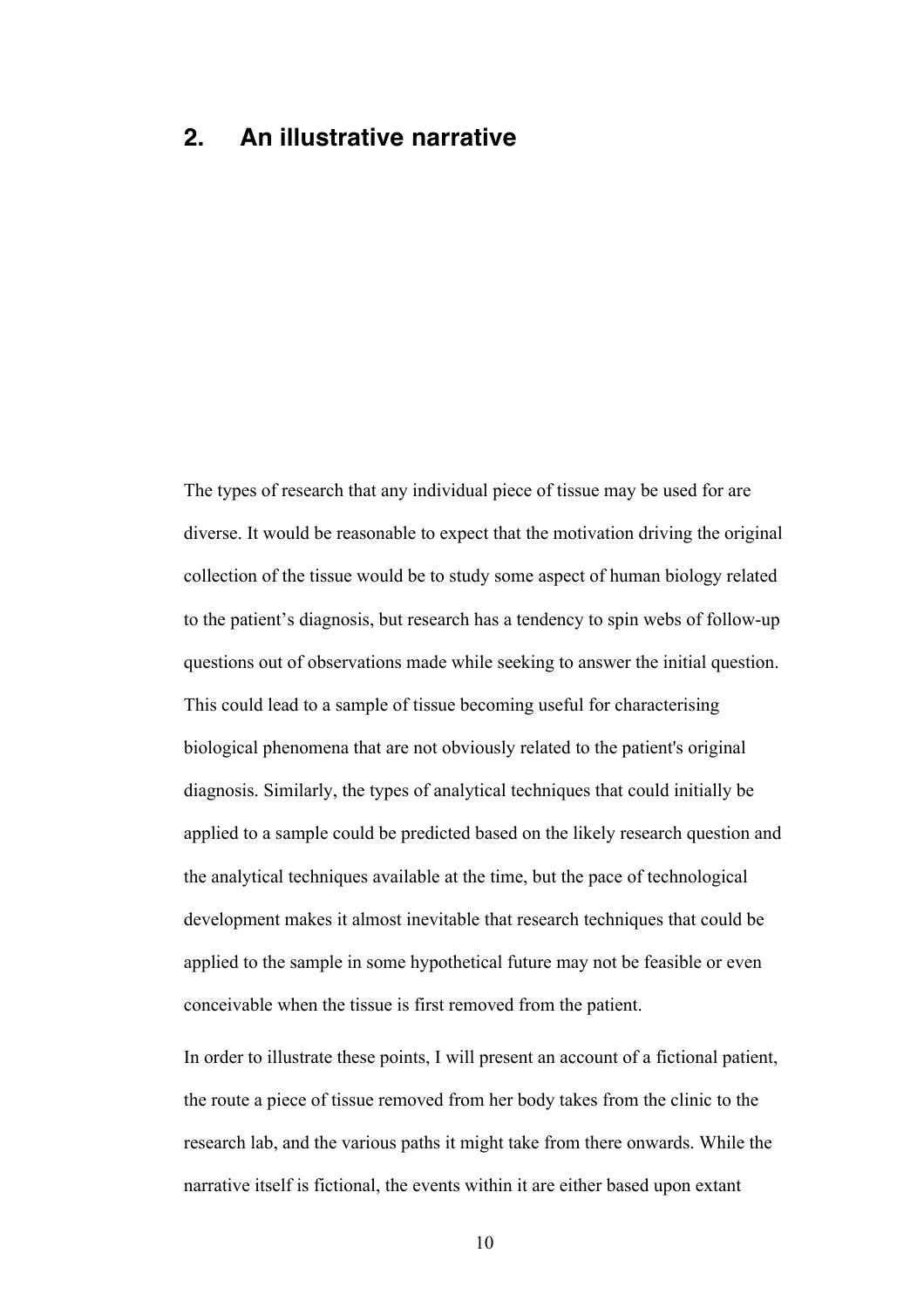research or intended to be plausible extensions of current knowledge and practice.

This narrative is intended to demonstrate the sorts of research questions that may arise from study of human tissue, and some of the ethical questions that could arise at each stage. In order to do ethical research using human tissue, particularly surplus clinical tissue, these ethical questions will need to be addressed. I will not be addressing all of the questions raised throughout the narrative in this thesis, instead focusing on those that concern the information available to the patient and the interests supported by this information.

I will return to this story at various points throughout the rest of this thesis, and use it to illustrate the ethics- and research-related points that arise.

## **2.1. The tale of the gallbladder**

Mrs Brown has been experiencing intermittent abdominal pain for several months, and, after investigation, she is diagnosed with gallstones. Mrs Brown asks the specialist, Dr Black, why these stones might have formed, and is told that there are a wide range of risk factors, including older age, higher body mass index, and family history, among other factors (Portincasa *et al.*, 2006). They try conservative treatment (dietary management and palliative medication), but Mrs Brown finds these measures to be burdensome and only partially effective. As the next step Dr Black recommends surgical removal of the gallbladder, to which Mrs Brown agrees.

While he is seeing Mrs Brown, Dr Black attends a seminar presented by Professor White, who is studying specific characteristics of those gallbladders which produce gallstones, and comparing them to the characteristics of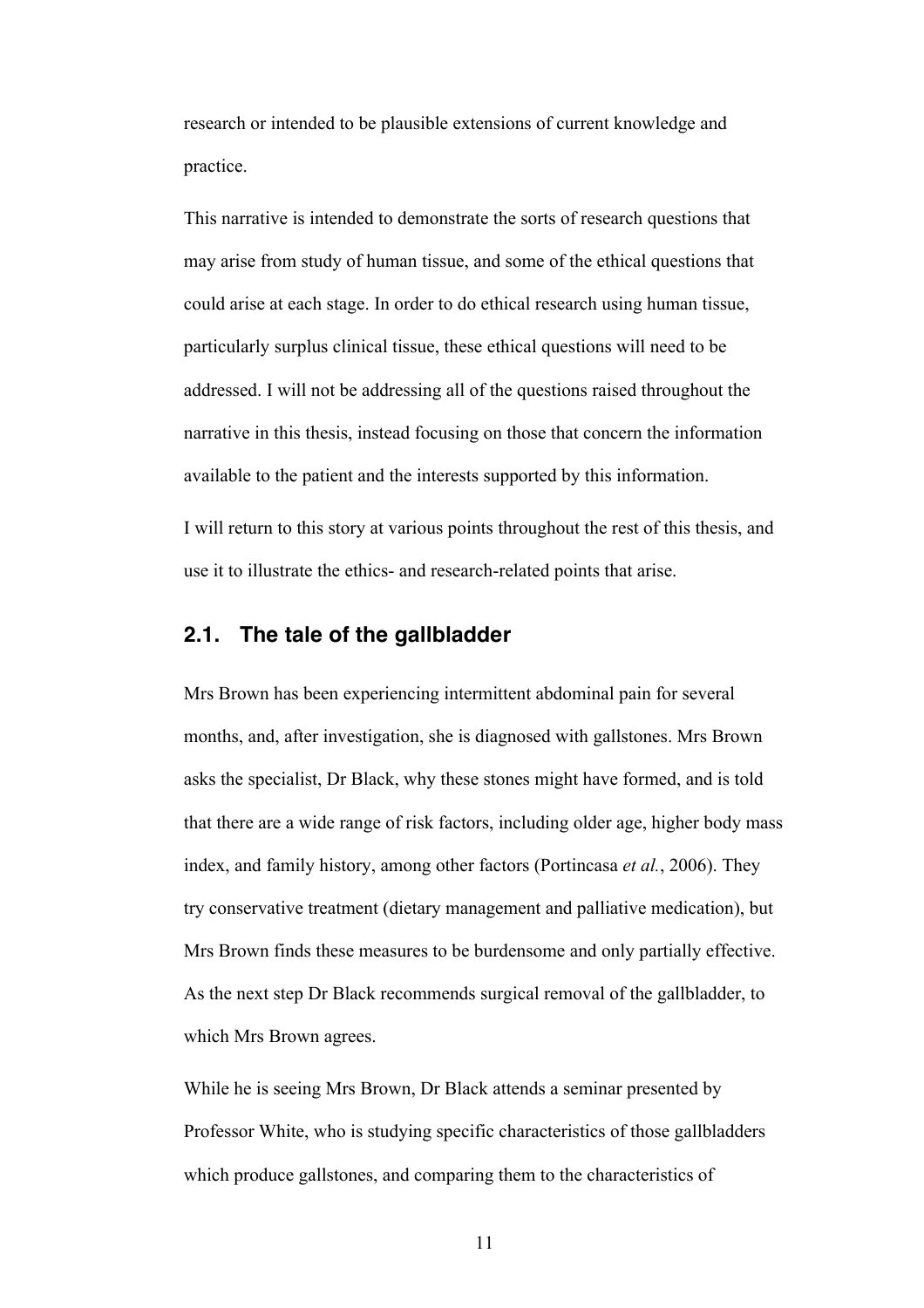gallbladders which do not. Professor White hopes that her team's discoveries will one day help doctors screen patients for a tendency to produce gallstones. If they can identify such patients, Professor White speculates, doctors may be able to start conservative treatment earlier, when it is more likely to be effective. In order to be certain about her findings to date, Professor White would like to study more gallbladders from patients with gallstones. Dr Black, once he is reassured that the study has received approval from Professor White's institional ethics committee (IEC), agrees to help by asking his patients to donate their gallbladders for research.

During a pre-operative consultation, Dr Black asks Mrs Brown if she will consent to her gallbladder being given to Professor White for use in research into how gallstones form, so that the information can be used to help future patients like her. He tells Mrs Brown that the gallbladder will be given a unique identification code, and only he and his secretary will know which code corresponds to which patient. He states that he will also need to tell Professor White some of Mrs Brown's medical information, but that no-one will be told her name, address, or other personal information. He also tells her that if she does not consent to the use of the gallbladder in research, it will be disposed of as medical waste. Dr Black gives Mrs Brown a form to sign which contains two statements: one, that she consents to the surgical procedure, and two, that she consents to donate the gallbladder (along with some medical information that has had Mrs Brown's personally-identifying details removed) to Professor White for research. Mrs Brown signs the form indicating her consent to both the surgery and the donation. The surgery is successful in relieving Mrs Brown's condition, although she now needs to be careful of her diet.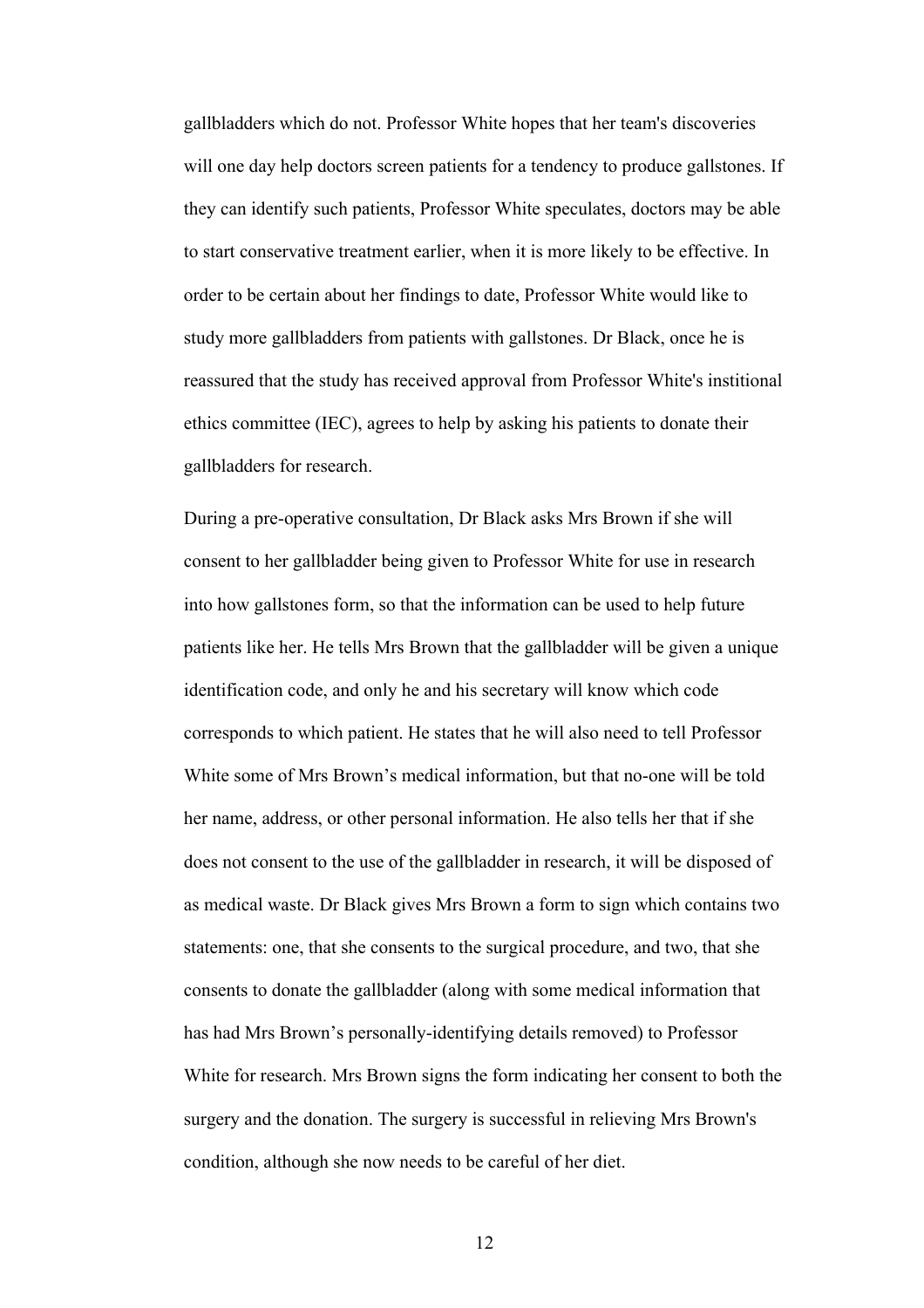*What has Mrs Brown consented to? What does she think she has consented to?*

*What does she think will happen to her tissue after Professor White is finished with it?* 

*What should she have been told?*

Meanwhile, in a research institute across town, Professor White is approached by her long-term collaborator, Dr Green. Dr Green is studying another human organ whose cells produce an essential hormone. He has discovered that some cells found in gallbladders also produce this hormone, and wants to examine this finding in more detail<sup>1</sup>. He is planning a series of experiments which will start with taking a few cells from normal and gallstone-producing gallbladders, and using these to develop cell lines which he can then manipulate in various ways and measure the resulting effect on hormone production. Knowing that Professor White occasionally received freshly-removed gallbladders from Dr Black and his colleagues at the hospital, Dr Green asks Professor White if he might take some of these cells from the next gallbladder she receives. He will also need some advice from Professor White on gallbladder biology in order to help the experiment succeed. Professor White agrees, but points out that the patients who donated the gallbladders in her collection only consented to her studying the tissue, not anyone else, when they donated it. She assembles the relevant documentation and they apply to their IEC for advice on how to proceed. The IEC decides that given Professor White's close involvement with Dr Green's research in general, and the proposed study in particular, the original

<sup>&</sup>lt;sup>1</sup> Based on Coad *et al.*  $(2009)$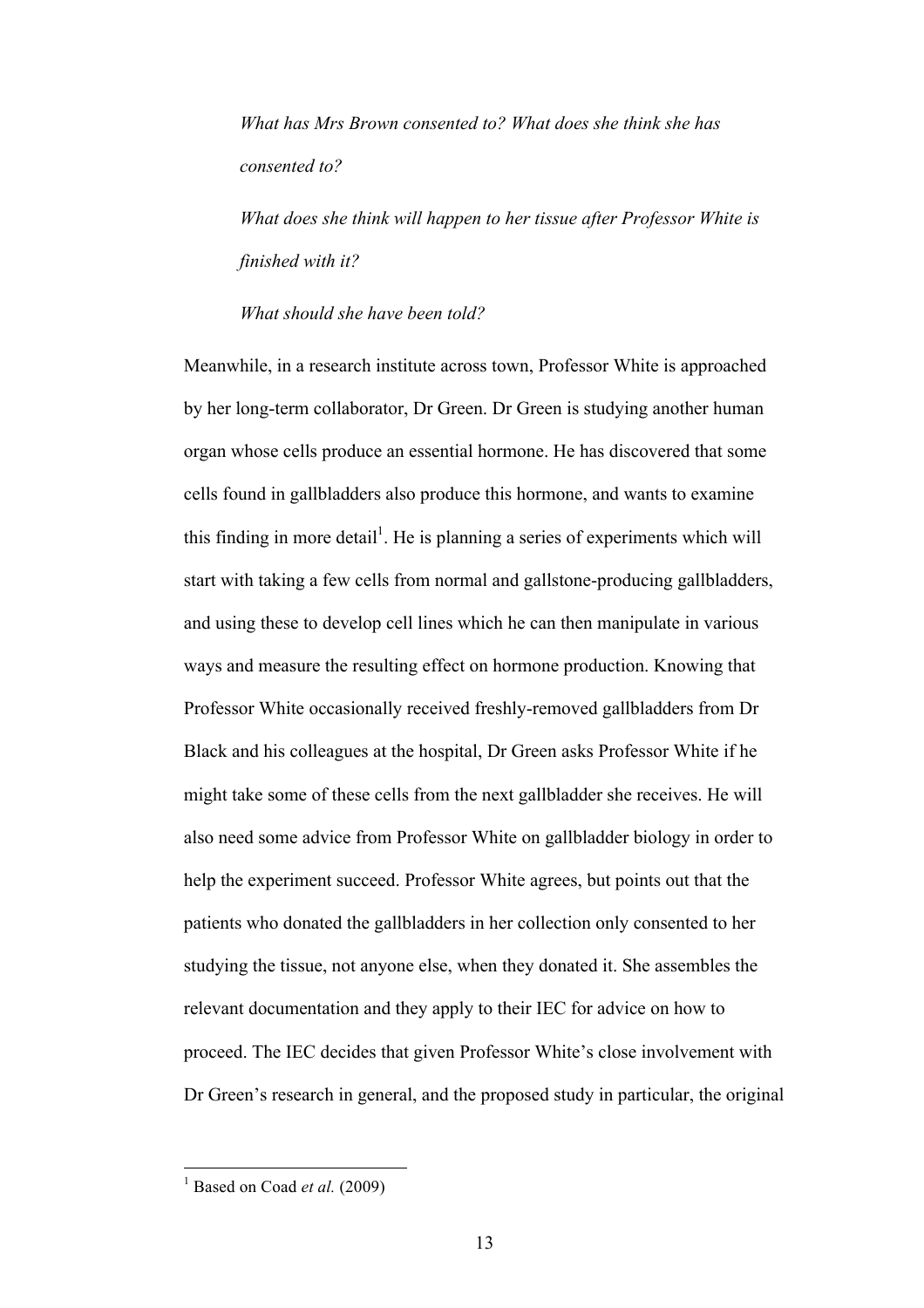consents also apply to this situation, and gives permission for Dr Green to use Mrs Brown's gallbladder for his study as well.

*Is this permission appropriate?* 

*Should Mrs Brown have been approached? How is she affected? Should Mrs Brown have been asked to consent to this scenario (research by a different researcher) at the outset? If so, should this have been a separate clause, or just part of the overall consent? Had she already consented to this?*

Professor White's research into the causes of gallstones gives some information as to how they form, but doesn't reveal any therapeutic targets, and the funding eventually runs out. She publishes the findings she has in case they are useful to others working in the field and turns her attention to higher-priority research questions. The gallbladders are stored in a freezer in her laboratory. However, Dr Green's research into hormone secretion by gallbladder cells looks much more promising. He creates and characterises several interesting cell lines from various gallbladders, including that taken from Mrs Brown, and publishes papers detailing the results.

*What are the practical/material differences between cultured cells and primary tissue samples?*

*Is an ethical boundary being crossed here? If so, why is this a boundary? What are its regulatory implications? Should the possibility of work on derived cell lines have been discussed at the outset?*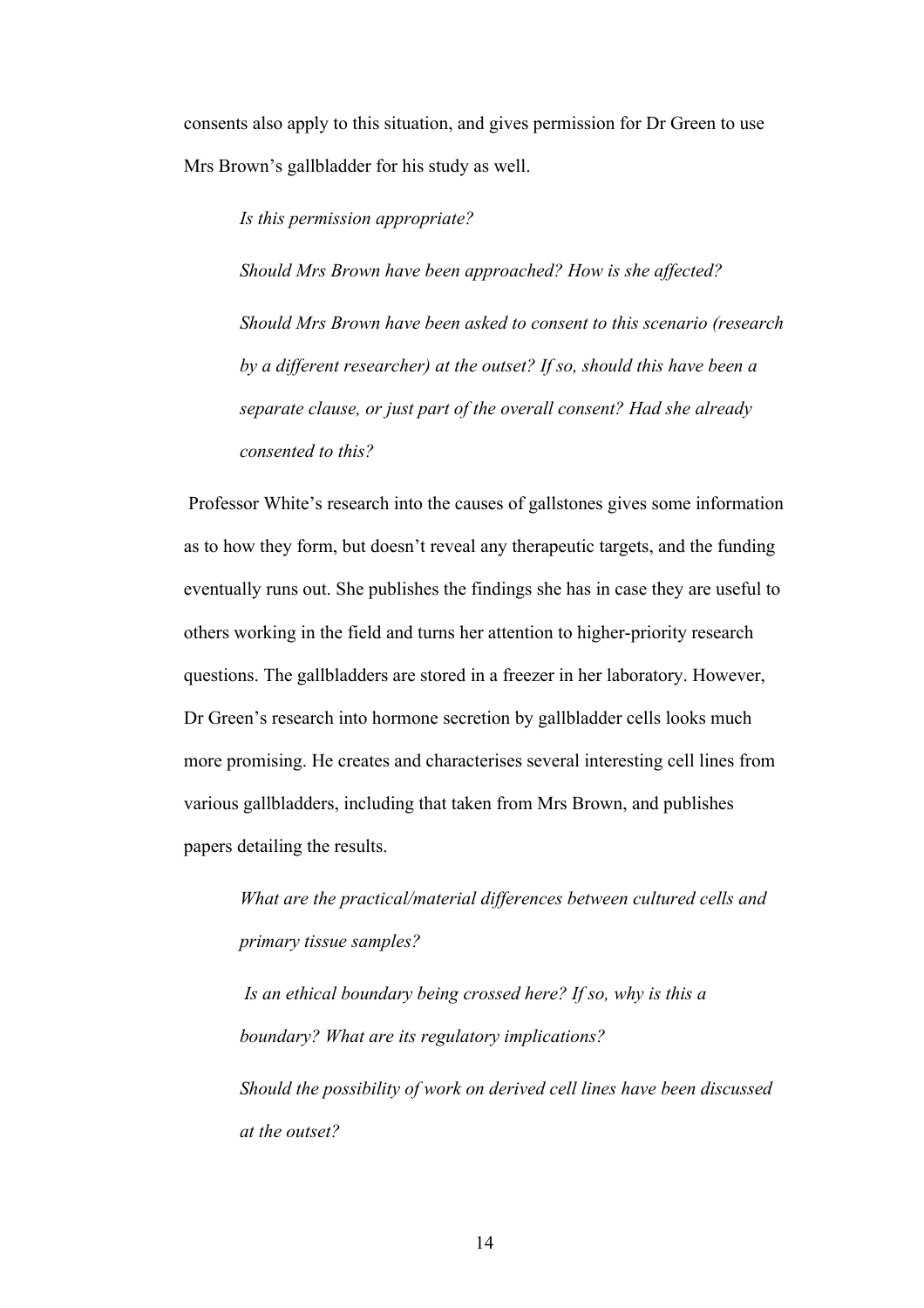Other researchers interested in the hormone Dr Green is studying contact him and ask for samples of the cells so that they can validate his findings and study the characteristics of the cells using techniques that can only be performed in their labs<sup>2</sup>. As these investigations can provide information that Dr Green does not have the resources to gather, he is happy to do this, but checks with his institutional ethics committee first.

### *Does he need to do this?*

#### *What should the committee rule?*

They rule that he must get the consent of the original tissue donors before he can make the cells available to any other researchers.

Dr Green, with Professor White's help, gets in touch with Dr Black, who approaches Mrs Brown and attempts to explain the situation. As he is not completely familiar with Dr Green's research, he is unable to satisfactorily answer Mrs Brown's questions about what Dr Green is studying, how the cells relate to the original gallbladder, and why Dr Green wants to send the cells to other researchers. Mrs Brown does not feel as though she understands the situation well enough to make a decision, so she declines to give permission for Dr Green to send the cells from her gallbladder to other researchers.

*Was asking Mrs Brown for consent necessary in this situation? Would it have supported any interests that were not supported by the original consent?* 

*Should the possibility of research in other labs have been discussed at the outset?*

 <sup>2</sup> Based on Conrad *et al.* (2008)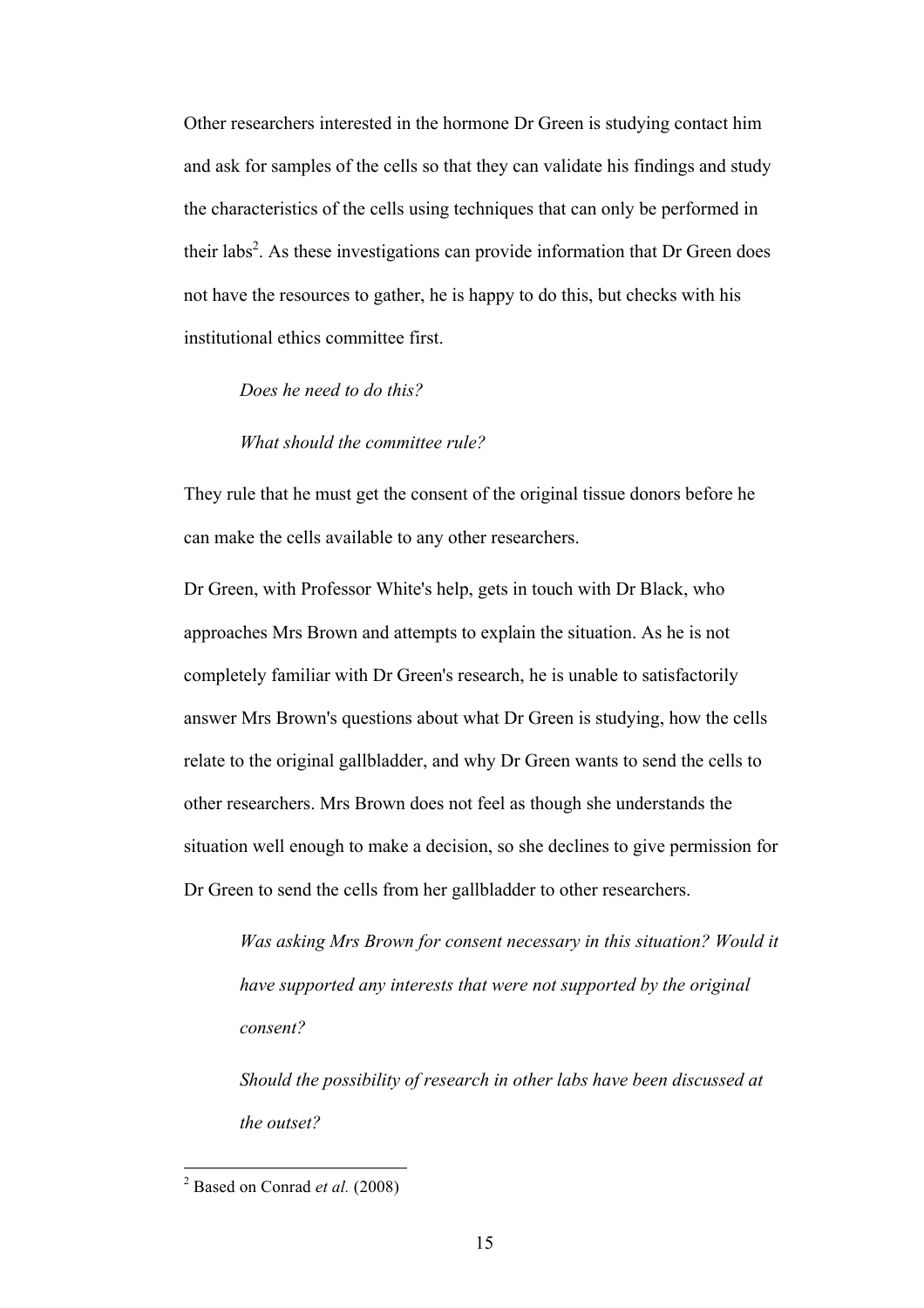*Is there any difference between working on these cells in Dr Green's lab, or sending them to another lab (possibly in another country)? What if a researcher from the other lab visited Dr Green and performed the same experiments in his lab?*

*What if it had been (a piece of) the original tissue that was to be sent? Is this more likely to be permissible, or less?*

*Are there interests in addition to Dr Green's that are threatened by Mrs Brown's dissent?*

Mrs Brown also asks Dr Black what happened to the gallbladder after Professor White had finished with it, and is told that it is in a freezer in Professor White's lab. Mrs Brown decides that she is comfortable with this, because she believes that Professor White is still studying how gallstones form.

*Is this consistent with her previous decision?* 

*Should she be kept up-to-date with Professor White's research activities? What difference might this make?*

*Are donors' interests supported by distinctions between who is working with tissue they have donated, and what research questions they are working on?*

Professor White's group is joined by a new researcher, Ms Gray, who brings new skills to the team. In particular, Ms Gray knows a great deal about genetic analysis, and Professor White believes that this presents an opportunity for a new line of research into the formation of gallstones. She asks Ms Gray to compare the genetic material of tissue from the different gallbladders and see if there are any patterns which might explain why some people are more prone to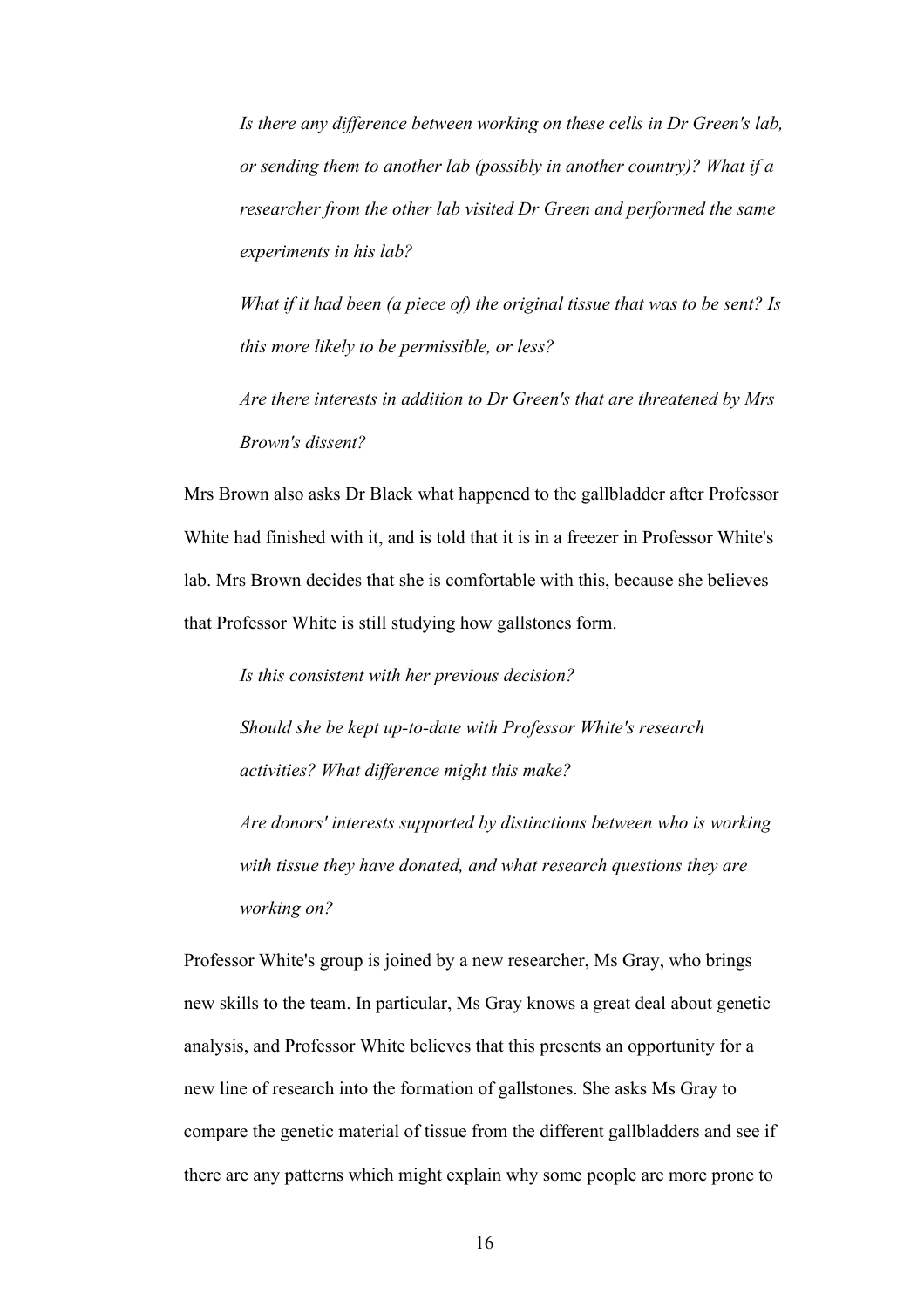gallstones than others. Ms Gray discovers the sequence of a gene that works differently in people who are prone to gallstones, and she and Professor White publish a paper describing this finding. The sequence is also published (without any information which might identify the donor) on an internet database that, while intended for use by researchers, is also open for anyone to access.

*Is this another moral boundary? Why? What are the implications of studying genetic data?*

*Was this new project within the scope of the original consent? Should Mrs Brown have been asked if she was happy with genetic information being studied?* 

*Are Mrs Brown's interests compromised if this information is used by other research groups?*

The general news media also pick up the story, and Mrs Brown's daughter reads about it during a break in studying for her Biology 101 exam. She realises that some of her mother's genetic information is now available on the internet for anyone to read, and that there is a chance that this could also be her own genetic information.

*What are the implications of genetic research for the interests of the tissue donor's relatives?* 

*Can these be managed at the time of the original consent?* 

Professor Rose, a researcher studying a debilitating muscle wasting condition, uses some genetic data from his results to search the genetic databases and finds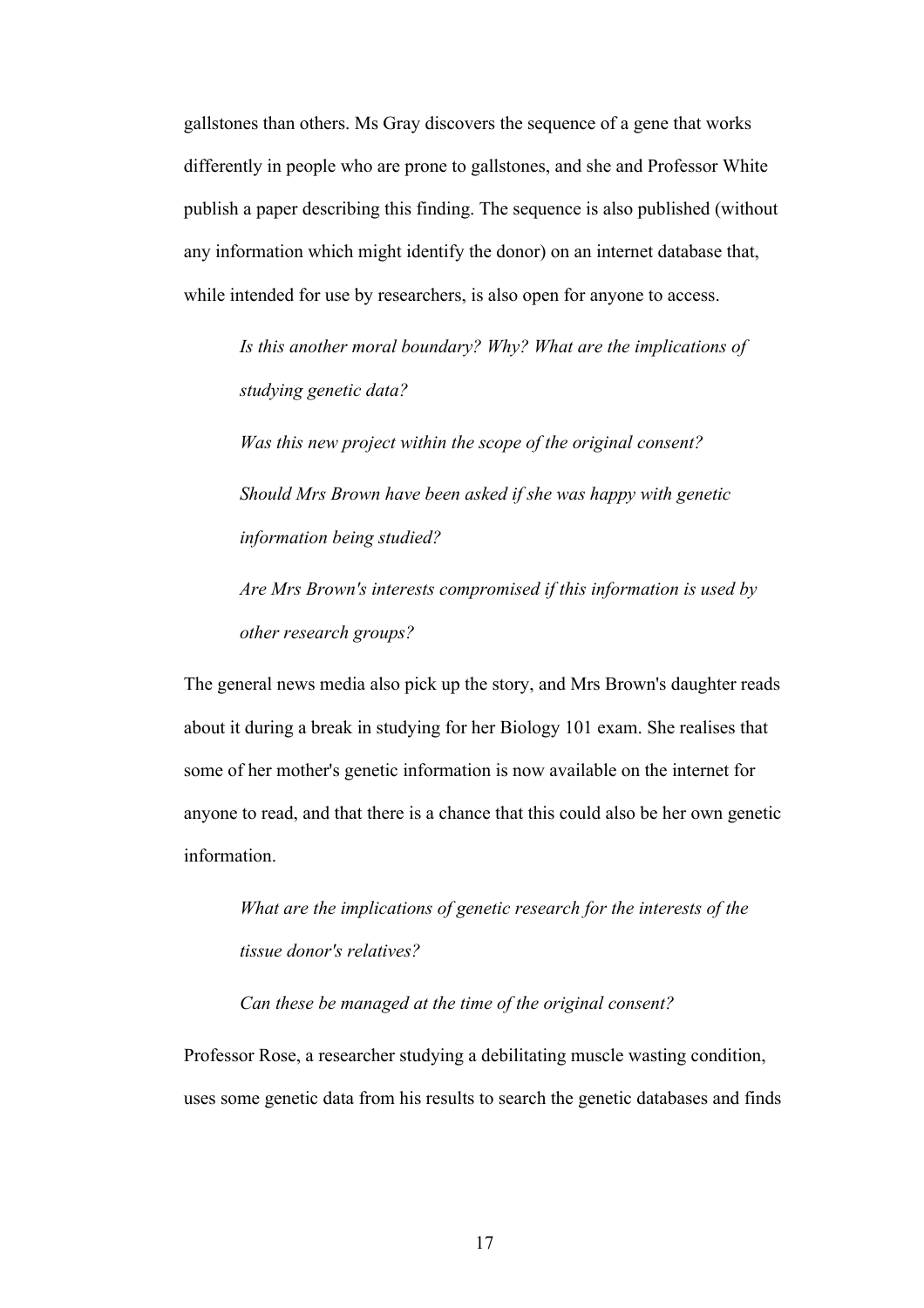that the sequence that Professor White published is high among the results<sup>3</sup>. He contacts Professor White and asks for information about the donor from which her sequence came. Professor White only has information about Mrs Brown's gallstone history, which is of little use to Professor Rose, but she becomes concerned about a possible link between the two conditions. Professor Rose doesn't think there is a link, as the protein encoded by the gene in question is involved in many different processes in different tissues, and the characteristics of the gene he has identified in his patients are different from those in Mrs Brown and other gallstone patients.

*Should Professor White be concerned? Should she attempt to contact Mrs Brown, or her children?*

Over the following years, Mrs Brown develops dementia and becomes unable to make many decisions on her own behalf. Another researcher contacts Professor White wanting to collaborate on another study of the gallbladders in her collection, so she approaches Dr Black again. Dr Black tells Professor White that he can't in good conscience ask Mrs Brown for additional consent, due to her condition.

*Should the possibility of loss of competence have been considered when the gallbladder was first solicited?*

*Could Dr Black approach Mrs Brown's family instead? Can Professor White just go ahead with the new study anyway? What else might she need to consider?*

 <sup>3</sup> Based on Cardani *et al.* (2008)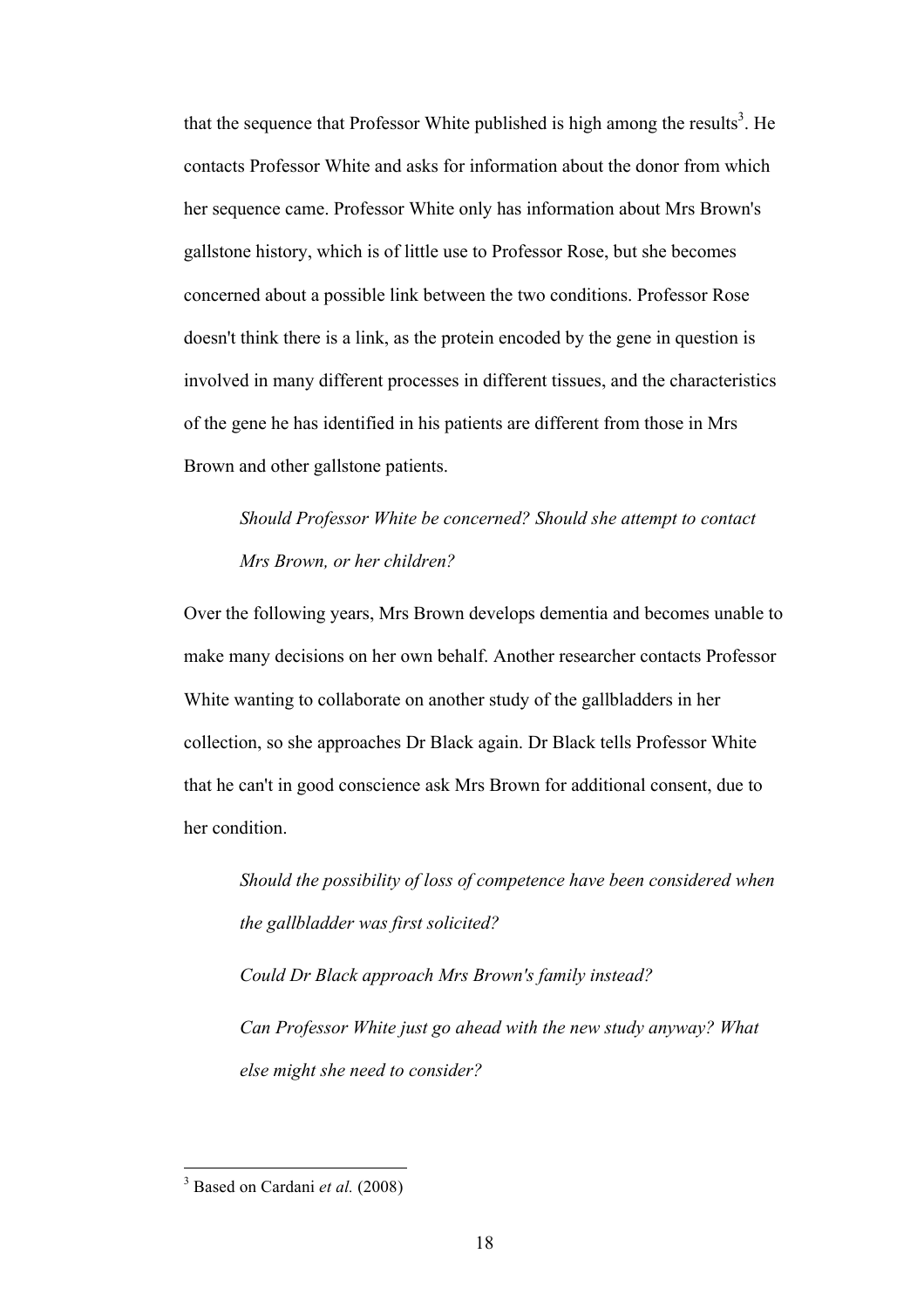The preceding narrative illustrates some of the ethical questions that may be raised when considering patient consent to use of surplus clinical tissue for research. I am unable in this thesis to address all of these questions. Instead, I will explore the underlying ethical conflicts that arise in these situations, and attempt to identify the role that patient consent can play in creating or resolving them.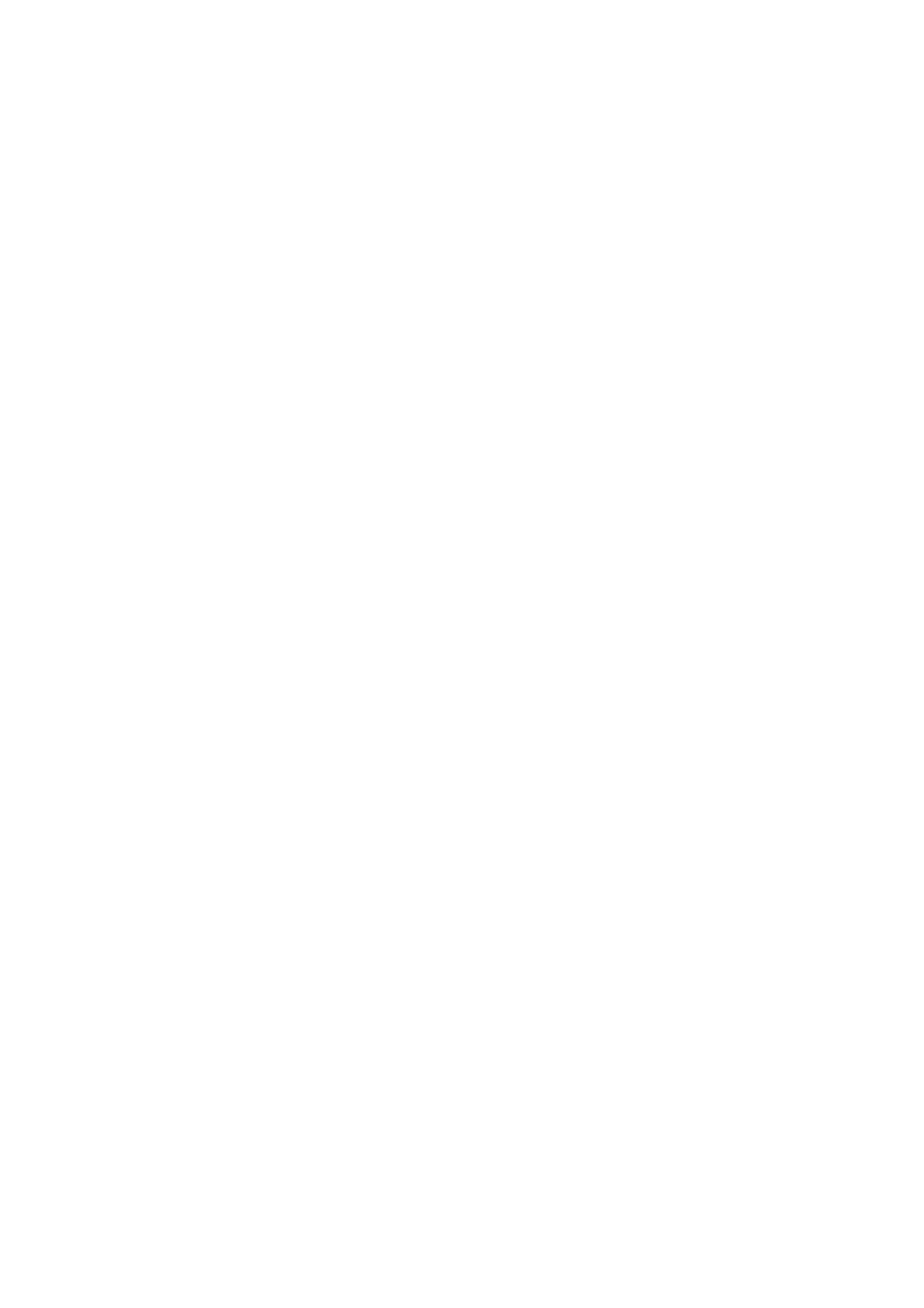# **3. Approaches to consent**

As we have seen from the story of Mrs Brown's gallbladder in chapter 2, there are a variety of ethical questions that arise when using surplus clinical tissue in research. Throughout the world, regulatory bodies have attempted to provide guidance towards answering these questions when they are encountered in a real-world setting.

The use of human tissue is regulated in many jurisdictions (Salvaterra *et al.*, 2008). The legislation enacted in these jurisdictions typically covers the circumstances under which tissue may be collected and retained, the persons who are authorised to carry out these activities, and the uses to which the tissue may be put. Most of these regulations make at least some mention of consent on the part of the person from whom the tissue has come. Legislation tends to be general in its approach to ethical issues, so the central governments of the jurisdictions in question have delegated administration of the day-to-day practicalities of enforcing the legislation. The bodies so empowered typically publish guidelines which provide a more detailed explanation of the steps researchers are required to take in order to comply with the legislation, often with some ethical rationale for the approach prescribed.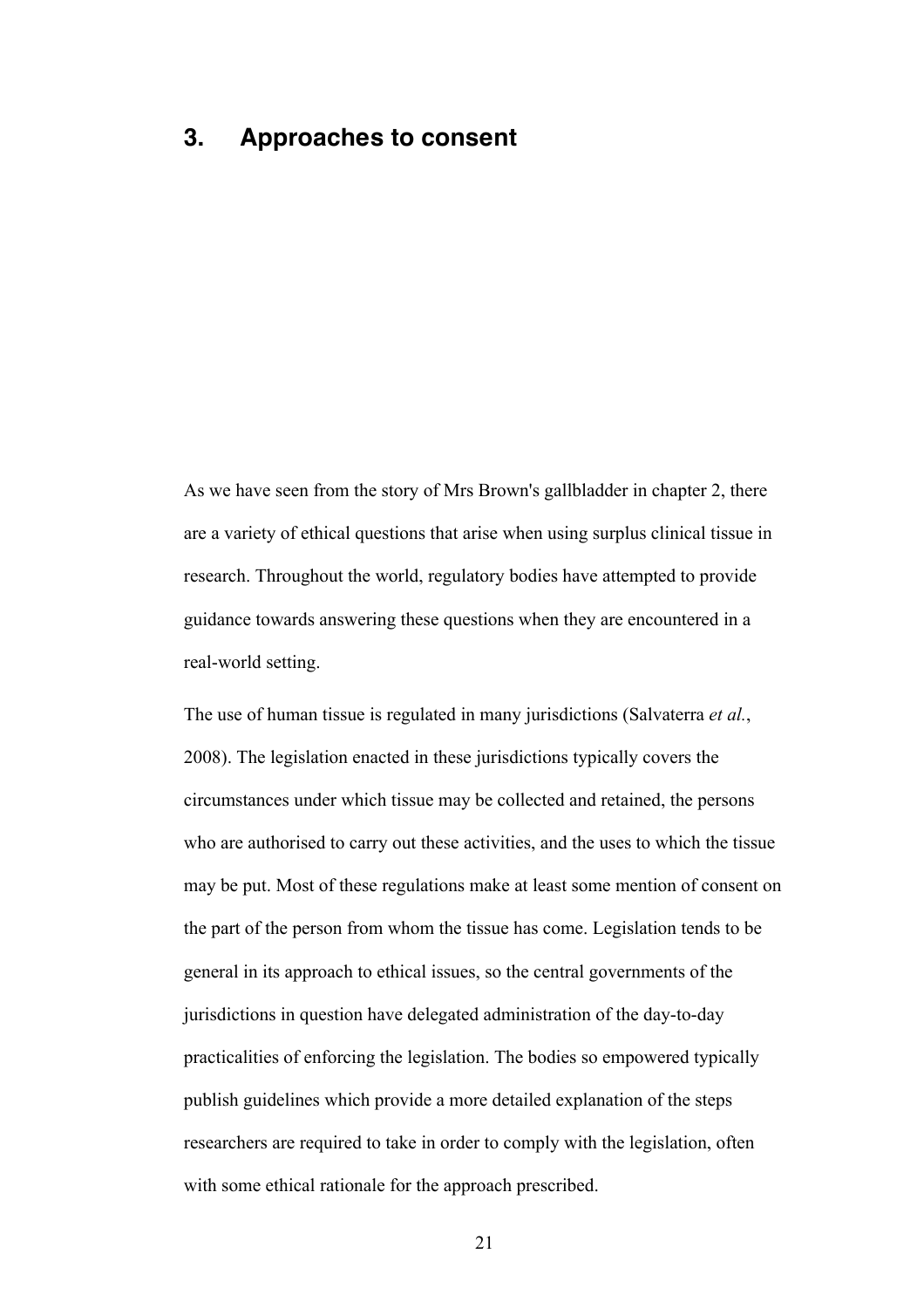However, the application of consent varies widely across jurisdictions, to the point where a practice which may be entirely legal in one country may be forbidden in another. For example, some jurisdictions require explicit consent from the patient before their tissue is used for research (opt-in), while others permit research use as long as the patient has not explicitly refused consent (optout). A second example of this type of inter-jurisdictional inconsistency pertains to ethical oversight of research using human tissue; such oversight is mandatory in some jurisdictions, but is only required under specific circumstances in others. At first glance this seems ethically unsupportable - surely if a tissue donor in New Zealand or the United Kingdom has a particular interest, then their counterparts in the United States or in Iceland would also have this interest. Assuming the relevant interest is universal in this way, if the relevant legislation in each nation does not support that interest, then it would seem that someone somewhere must be acting unethically - either by failing to uphold donor interests, or by excessively regulating the use of tissue. If all of the variant approaches to consent found in legislation are to be regarded as ethical, then a closer look at the particular circumstances of research in each jurisdiction is necessary.

On a more practical level, modern biomedical research relies more and more upon collaborations between different research groups, who may be based in different countries. International collaborations of these types may be hindered if the applicable legislation in each researcher's home nation is in conflict with that governing the activities of their research peers.

In order to illustrate this diversity of regulation, I will describe the legislation and regulatory guidelines from various countries which cover the use of human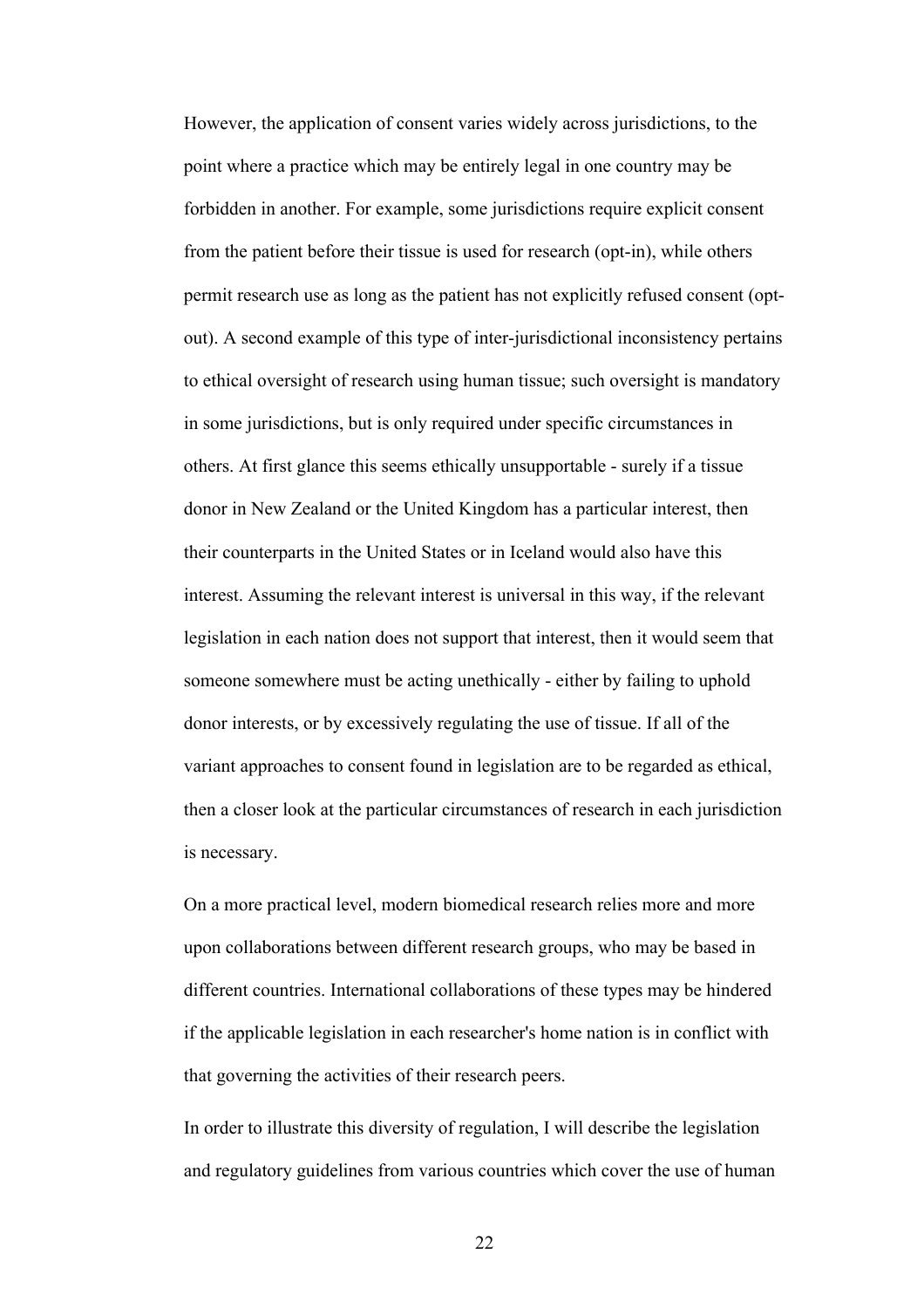tissue in that jurisdiction, focussing on individual instruments which illustrate the variety of approaches to consent to be found in such documents. I will also categorise the approaches to consent that emerge from these instruments, and review some of the discussion of these approaches that exists within the research ethics literature.

# **3.1. Examples of human tissue regulation**

In this section I will describe the approach taken to regulation of collection and use of human tissue in a few selected jurisdictions, namely New Zealand, Iceland, Estonia, the United Kingdom, and the United States of America. I selected these jurisdictions because they illustrate the range of approaches discussed in the literature on the ethics of using human tissue for research.

### **3.1.1. New Zealand**

In New Zealand, the two main pieces of legislation relevant to research using surplus clinical tissue are the Human Tissue Act 2008 and the Code of Health and Disability Services Consumer's Rights. These Acts appear to require donor consent in most circumstances. There are also various government documents which provide more detail regarding the obligations of practitioners and researchers with respect to using this tissue for secondary purposes such as research.

## **4.1.1.1 New Zealand Human Tissue Act 2008**

This legislation covers the use, for research or other purposes, of tissue from people who have died. The tissue in question may have been collected post mortem or while the person in question was alive. The Act requires evidence of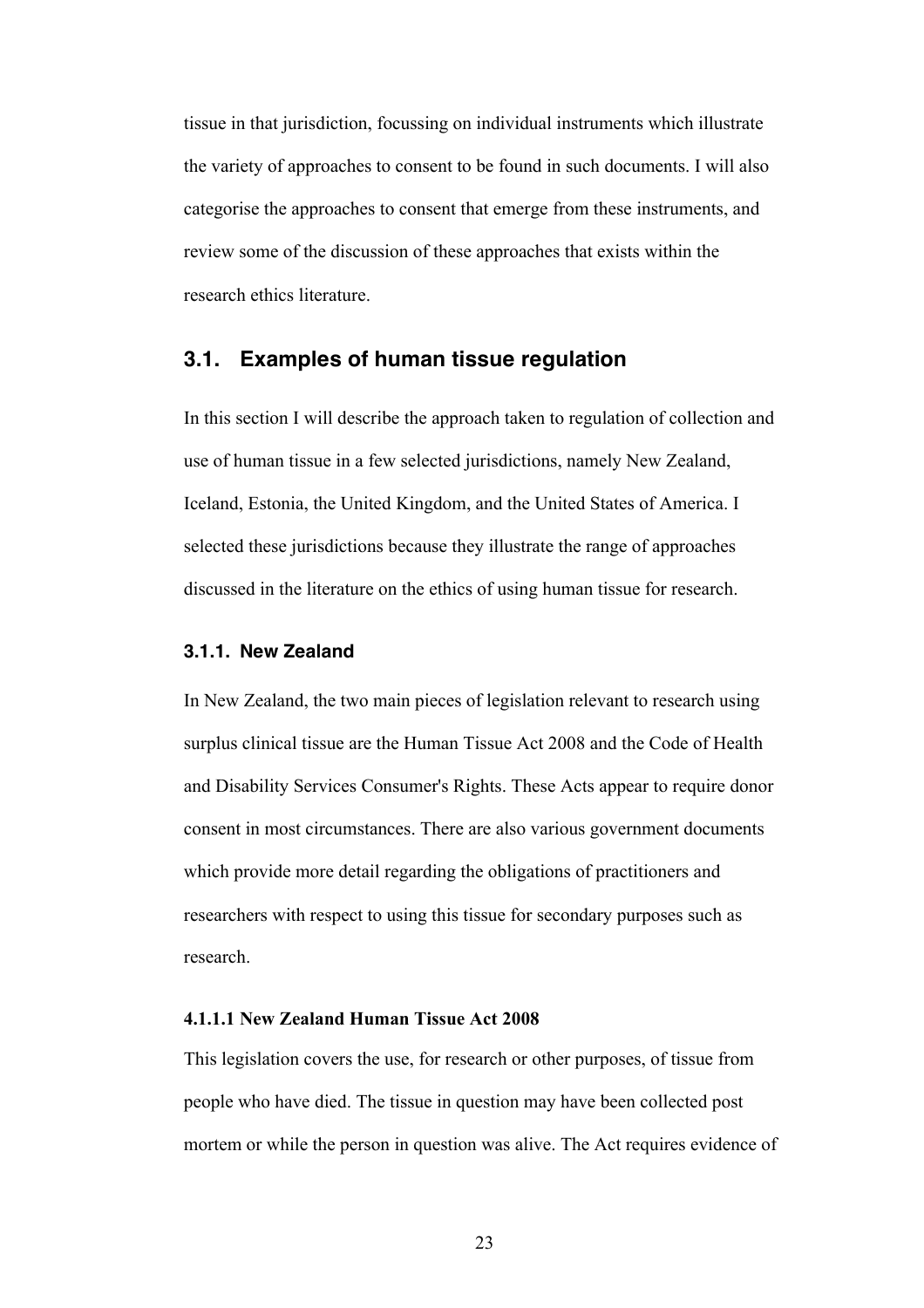donor's consent, or consent of a family member, before tissue may be used for research. In either case, another family member can present an "informed objection", which must take into account the values held by the deceased and the deceased's immediate family. The introductory sections of the Act explicitly state that the intent of the legislation is to support the autonomy of the donor, as well as their dignity and the cultural values held by the donor and their family (section 3).

### **4.1.1.2 Code of Health and Disability Services Consumers' Rights (1996)**

The Code was created in compliance with the Health and Disability Commissioner Act 1994, which was enacted in response to recommendations made by the Cartwright Inquiry in 1988. It codifies and explicitly states the rights that consumers of health and disability services in New Zealand have with respect to their health care. The current version of the Code was enacted in 2004.

With respect to health service consumers's rights regarding the use of tissue in research: Right 7 (9) states

> "Every consumer has the right to make a decision about the return or disposal of any body parts or bodily substances removed or obtained in the course of a health care procedure."

With respect to secondary use such as research, Right 7 (10) states:

"No body part or bodily substance removed or obtained in the course of a health care procedure may be stored, preserved, or used otherwise than -

(a) with the informed consent of the consumer; or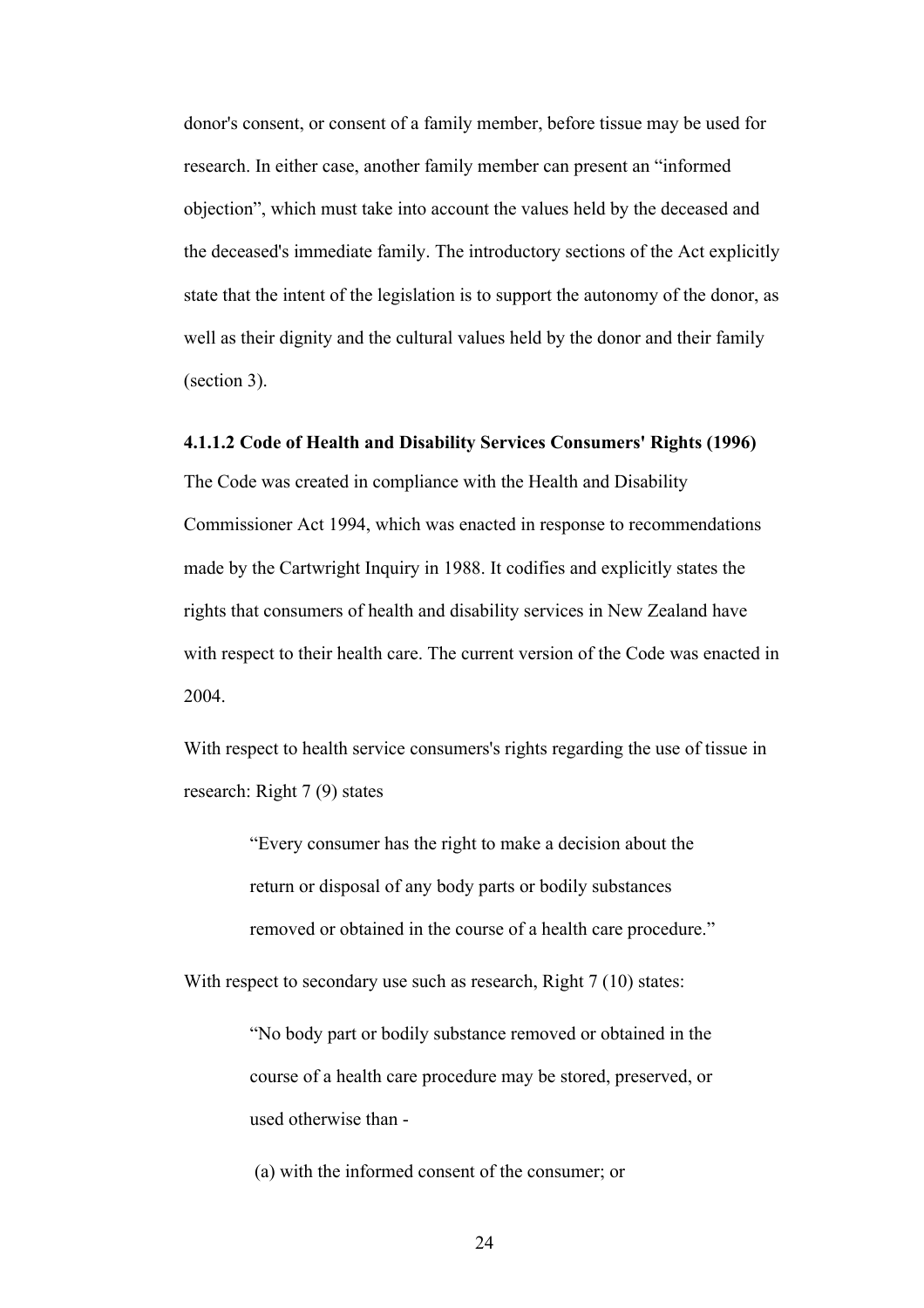(b) for the purposes of research that has received the approval of an ethics committee."

It appears from this that patient consent is not required by the Code as long as the research has been ethically approved. However, it is possible that an ethics committee could require documented consent as a condition of approval.

Right 7 (10) was originally worded

"Any body parts or bodily substances removed or obtained in the course of a service [health care procedure] may be stored, preserved, or utilised only with the informed consent of the consumer." (Health and Disability Commissioner, 2009)

and amended to its present form in 2003. The wording of this right has stimulated some comment each time the Code was reviewed (in 1999, 2004 and 2009). Supporters of the current wording do so because of the facilitation it offers research and public health initiatives; opponents express concern that it will undermine informed consent.

There is also no explicit statement about de-identification of tissue or patient records used in research in the present version of the Code (Health and Disability Commissioner, 1996). However, it is possible that an ethics committee could also make this a condition of approval. In addition, Right 9 also explicitly extends all of the rights in the Code to situations where the consumer is participating (or being asked to participate) in research. This includes Right 1 (2), the right to respect for their privacy. De-identification is frequently offered in the literature as a way to achieve this.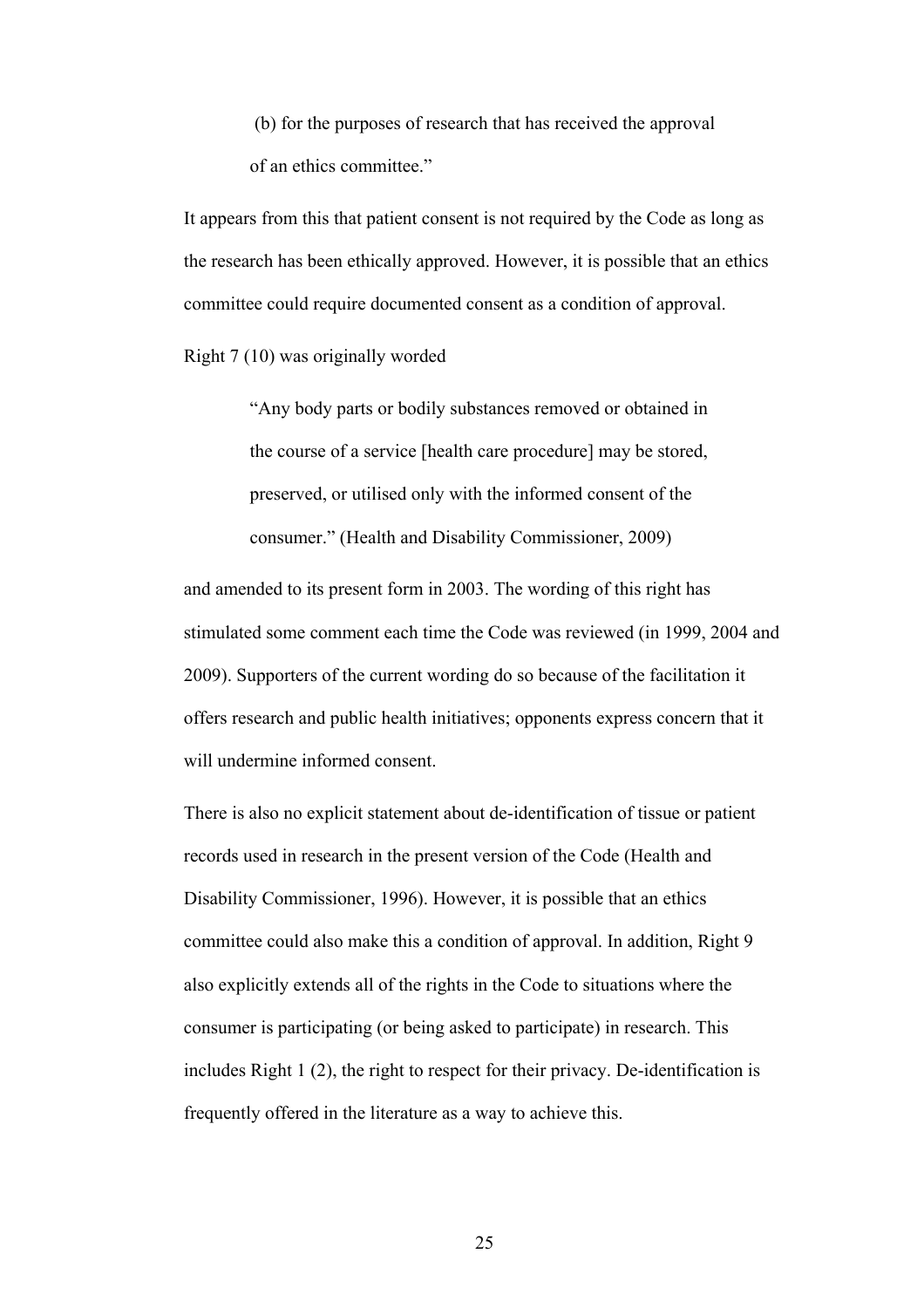### **4.1.1.3 New Zealand Standard: Non-therapeutic use of human tissue (NZS 8135:2009)**

A Standard is a document of best practice in a specific area, which is compiled by experts in the relevant field, under the oversight of a government body empowered by the Standards Act 1988 (Standards New Zealand, 2011-2012). NZS 8135:2009 was created to facilitate compliance with the Human Tissue Act (2008), and covers tissue from living and deceased people which is intended to be used for non-therapeutic purposes, including research. It does not cover embryos, nor does it cover tissue which is to be used for therapeutic purposes, but it does cover cell lines derived from human tissue. It specifies acceptable practice with respect to collection, storage, non-therapeutic use, and disposal of human tissue, including ethical issues.

Before tissue is collected, informed consent to the proposed use is required, from either the donor or their family (section 2.2). Donors have the right to consent to use in future unspecified research, subject to specific Ministry guidelines (described below).

Once consent is given, donated tissue must be stored, used, and disposed of in a manner which is sensitive to the donor's or their family's cultural values (sections 2.3-2.5). Tissue may only be used for the purpose for which it was collected, or for a legally-approved alternative purpose (section 3.9). Records must be kept at every stage (section 3.8).

## **4.1.1.4 Ministry of Health Guidelines on the Use of Human Tissue for Future Unspecified Research Purposes (2007)**

Following a period of public consultation, these guidelines (New Zealand Ministry of Health, 2007) were created to cover the situation where tissue is solicited from a donor, and it is anticipated that some of this tissue may be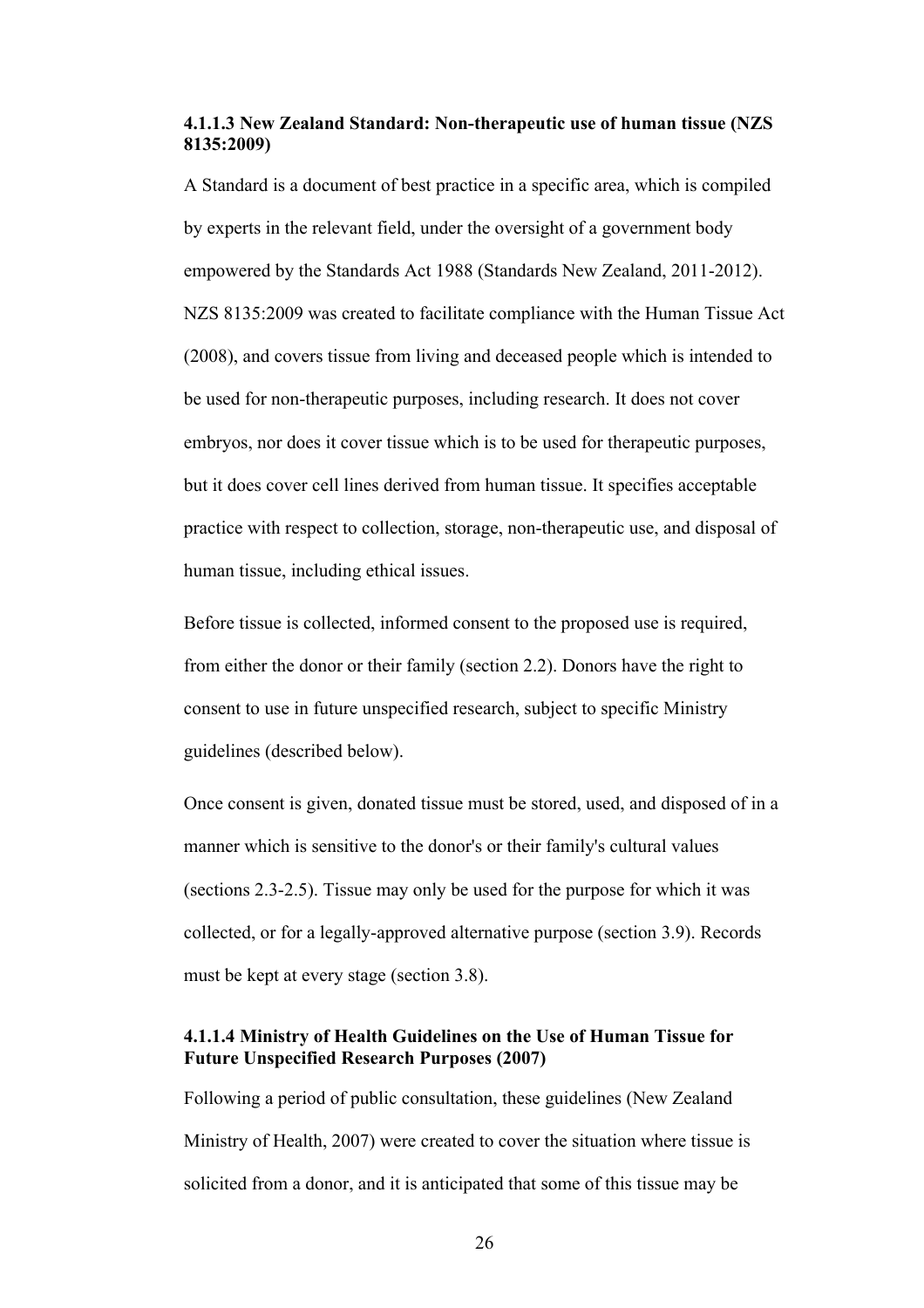stored and used for as-yet undecided projects in the future. These guidelines permit seeking the consent of the donor to use the tissue in such research at the time of the initial tissue donation (Part 1), as long as the donor has been given as much information as is available regarding matters such as likely research areas, who could be studying the tissue and where (including research conducted outside New Zealand), where and for how long the tissue will be stored, how their confidentiality will be protected, and what ethical oversight procedures will apply (Part 2).

The guidelines also state that consent to unspecified research must be separate from consent to specified research and consent to sample collection, and suggests that donors be offered multiple, tiered, consent options. The options they suggest include broad consent to any future unspecified research on linked samples, consent to unspecified research only if the sample is unlinked, or consent to specified research only (Part 3).

#### **3.1.2. Iceland**

Iceland is included in this discussion because it was the first nation in the world to create a national biobank. This was set up, amid some controversy, in 1998, in order to support genetic research by scientists from all over the world. The Icelandic population has genetic features which facilitate certain types of research, making a comprehensive biobank a valuable resource. To facilitate the establishment and administration of biobanks in Iceland, the Biobanks Act was passed.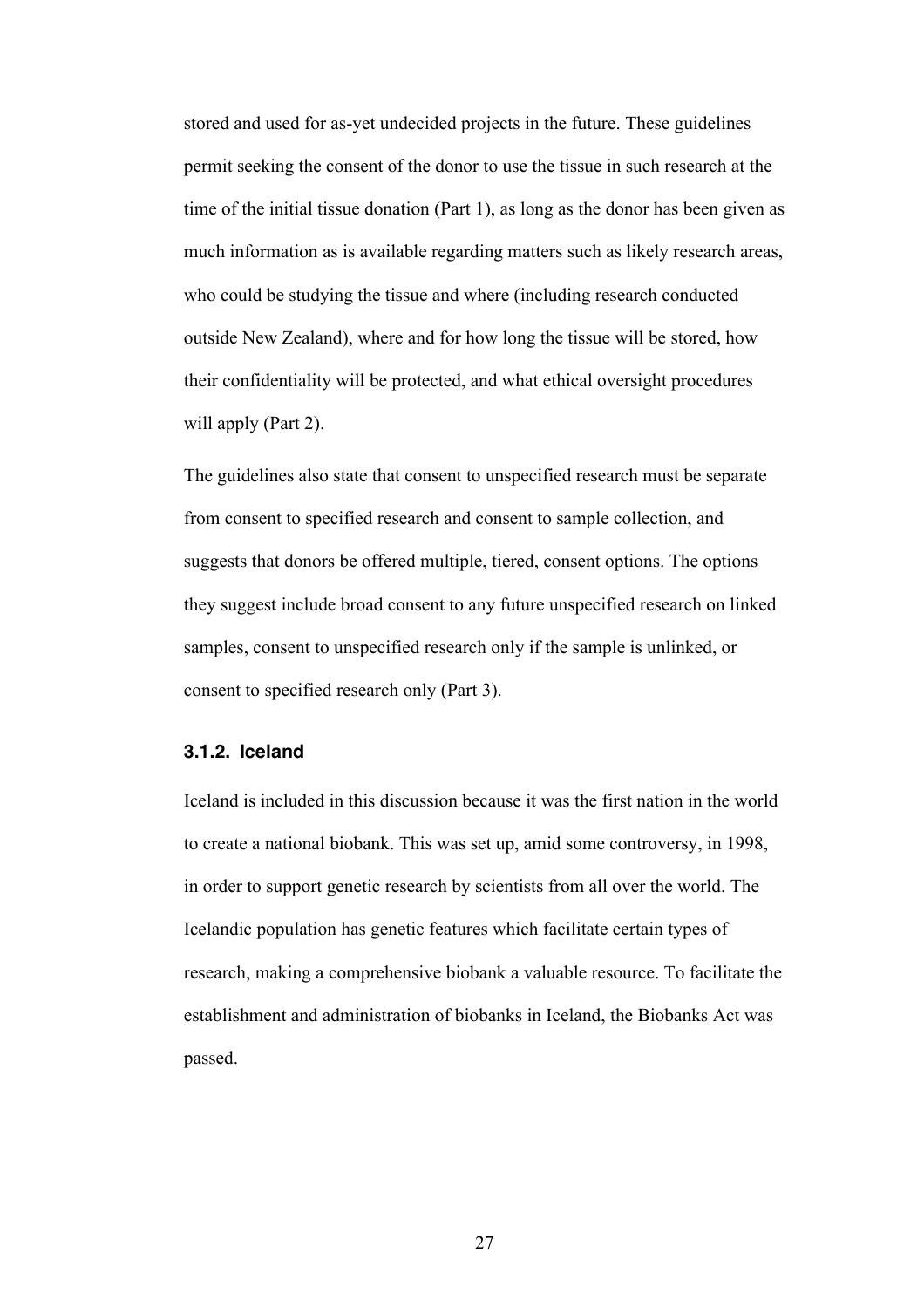#### **4.1.1.5 Biobanks Act, No. 110/2000 (Iceland, 2000)**

This legislation distinguishes between samples collected from volunteers for research (research samples) and those that are surplus tissue from samples collected from patients for clinical purposes (clinical samples) (section III). Samples may be collected from research volunteers and lodged in the biobank only with the volunteer's informed consent. These could be samples taken from a participant enrolled in a cohort study, for example.

Clinical samples may be lodged in a biobank used for research unless the patient opts out, as long as the patient has been informed of this when the sample was collected. The patient may revoke this "assumed consent" at any time, and the sample will be destroyed. This is an example of an opt-out or presumed consent model.

The distinction between samples from research volunteers and from patients is noteworthy, as is the differing treatment of these groups with respect to consent. On the one hand, they reflect the practicalities of the two scenarios; on the other, there is a disparity in choice and therefore power held by each of the two groups. A research volunteer has no reason to submit to sample collection beyond their willingness to contribute to a research project, so the sample could only be collected with their consent and co-operation. A patient, on the other hand, has personal interests in permitting tissue to be taken from their body for the purposes of diagnosing or treating a current health issue, so the tissue is likely to be removed from the patient-donor in any case, and once it has been, the patient-donor has minimal control over the disposition of any surplus material. Unless they know that they can object and have the means to do so, the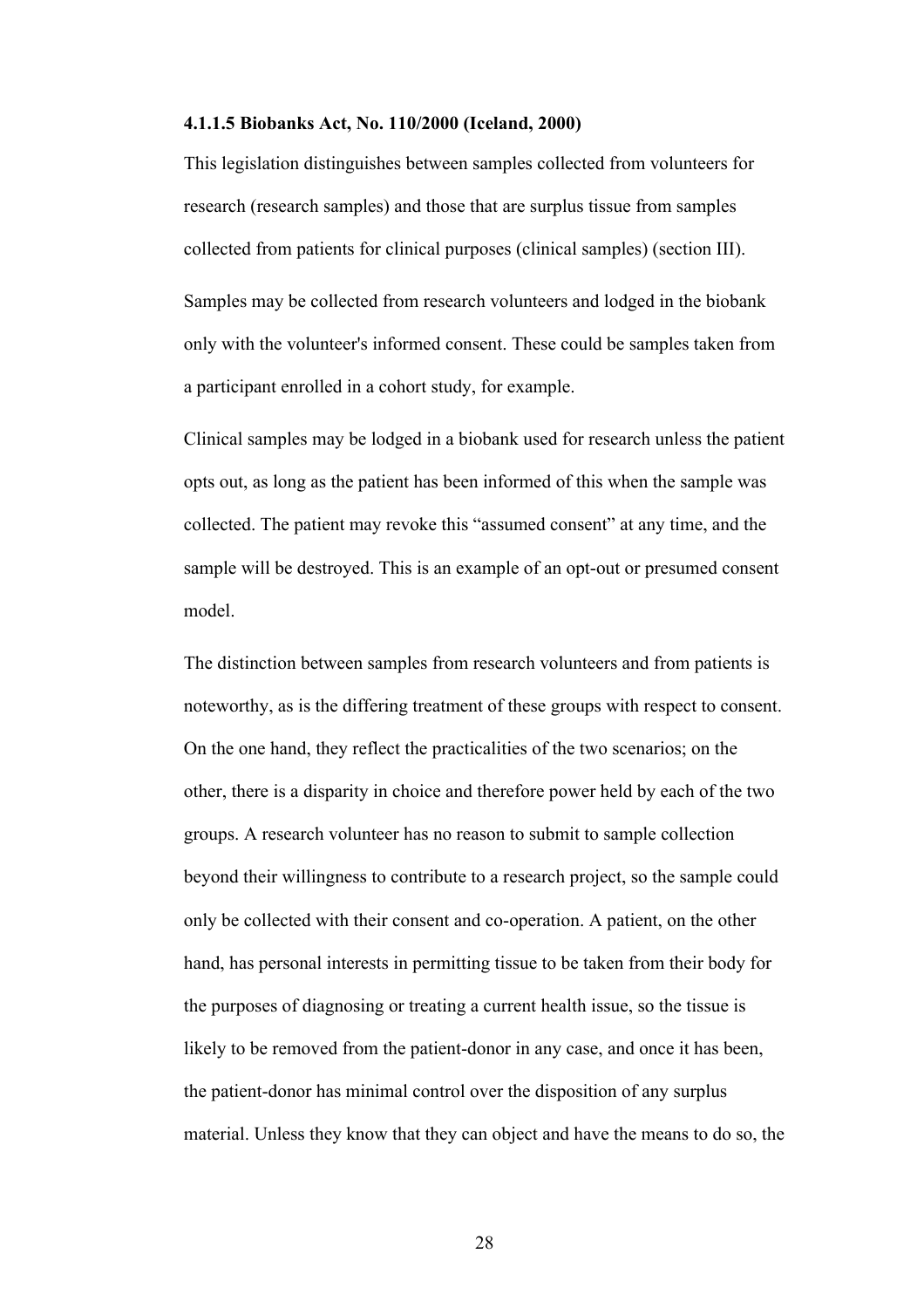sample taken from their body will, under this regulation, be used for research no matter what their preferences may be.

#### **3.1.3. Estonia**

Estonia is included because, like Iceland, it also has a national biobank, which was set up shortly after the Icelandic biobank was established. Estonia and Iceland were the first two nations to enact legislation to cover the operation of these resources (Kaye *et al.*, 2004).

#### **4.1.1.6 Human Genes Research Act 2000 (Estonia, 2000)**

This legislation requires the **"**specific knowledge and voluntary consent" (section 9) of the donor in writing before tissue and personal data can be collected. This consent must be full and unconditional. The Act explicitly requires that donor privacy is protected (section 8), and the donor can require that their records and sample be destroyed at any time (section 10).

Unlike the Icelandic legislation, this Act makes no distinction between samples from research volunteers and samples from patients, and it requires that donors are asked explicitly to opt in to permitting their tissue to be used for research. The "unconditional" consent requirement sounds like permission to use the sample for any research project permitted under the management of the biobank, without returning to the donor to ask permission to use the sample for specific projects.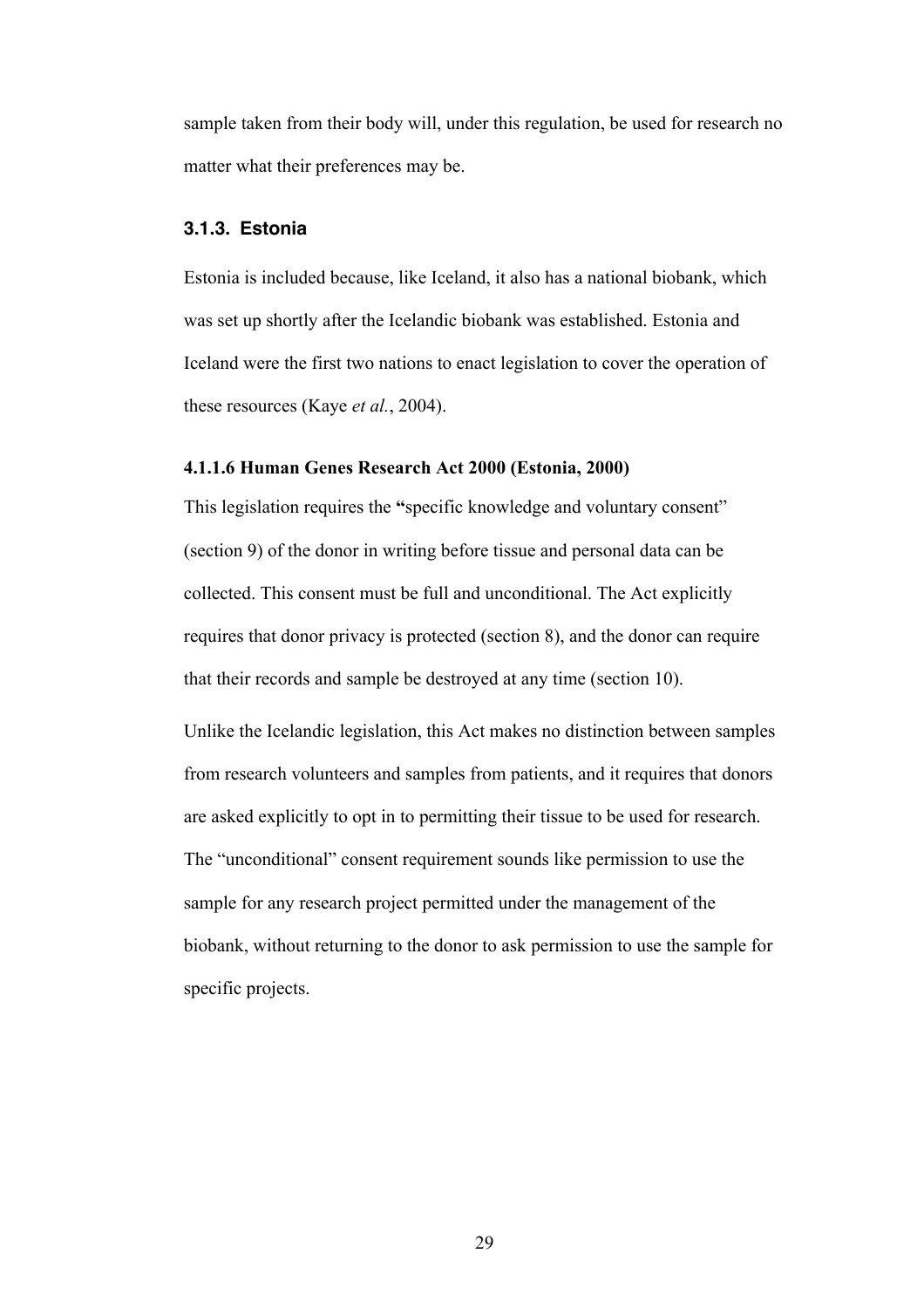#### **3.1.4. United Kingdom**

#### **4.1.1.7 Human Tissue Act 2004; Human Tissue (Scotland) Act 2006**

The provisions of these two Acts are essentially the same. They require the consent of the donor or (if the donor has died) their designated representative or a close family member before tissue may be used for research.

The wording of the legislation is fairly general, but emphasises donor consent (section 1). The 2004 Act covers tissue from both the living and the dead; however, when the 2006 Act was drafted, there was no inclusion of wording equivalent to that which in the 2004 Act covers the use of tissue from the living (Furness, 2006). The 2006 Act also uses the term "authorisation" where the 2004 Act has "consent", but the practical relevance of this distinction is unclear.

#### **4.1.1.8 UK Human Tissue Authority (Human Tissue Authority, 2009)**

This body was established under the UK Human Tissue Act 2004 and is responsible for ensuring compliance with the provisions of the Act. They have published several documents detailing the steps researchers should take in order to comply. Their Code of Practice: Consent (2006) clarifies and expands consent requirements from the Act, and states that consent is always required for use of tissue from the living in research, although it may not be required for some other purposes such as training or auditing. This consent requirement is, however, waived if the tissue donor cannot be identified by the researcher. The Code of Practice permits linking of tissue to donor identity via a code held by a third party, but notes that gaining donor consent is "best practice". They also point out that consent is not a single act but a continuing process.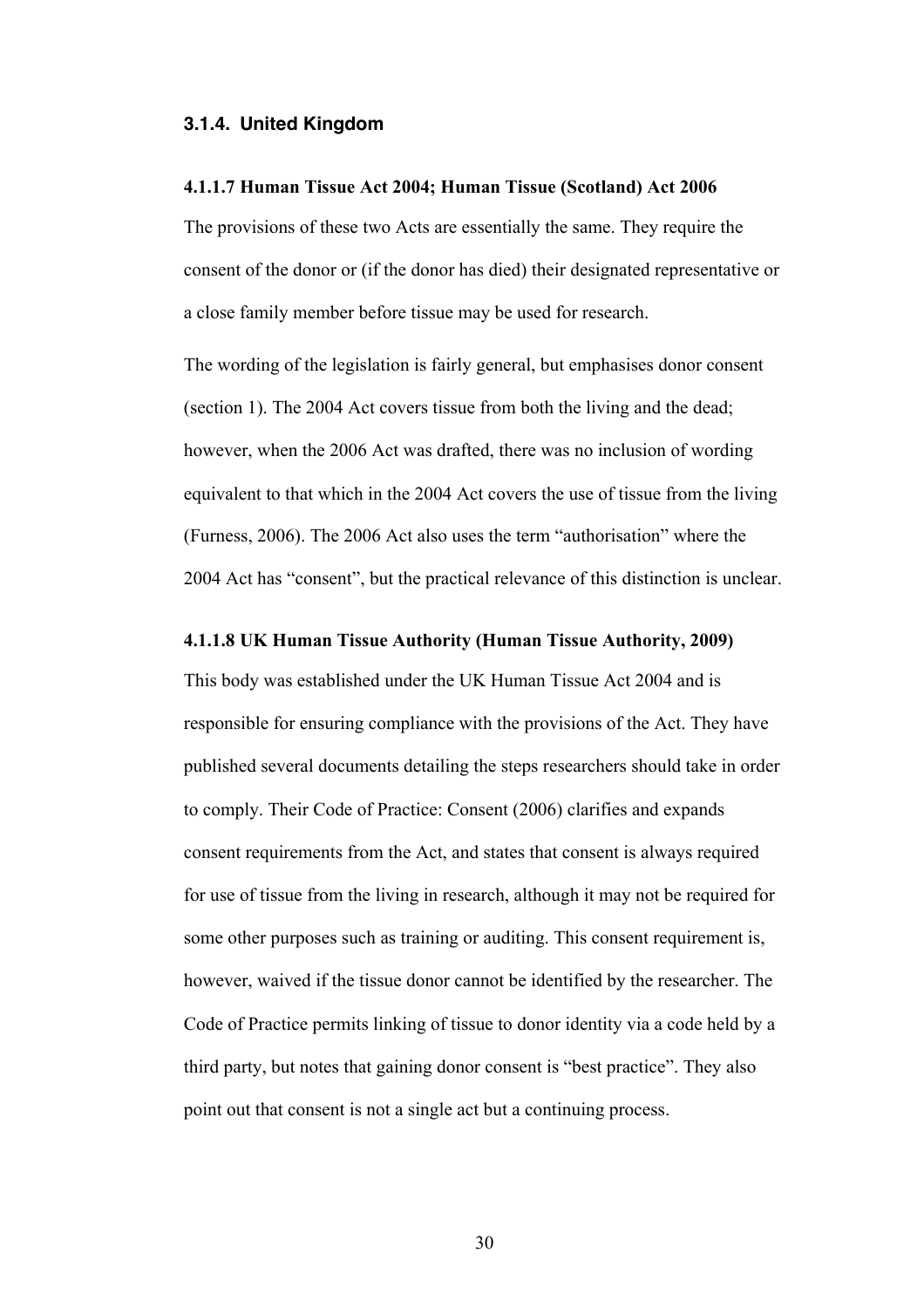#### **3.1.5. United States of America**

#### **4.1.1.9 Office of Human Research Protections: Guidance on Research Involving Coded Private Information or Biological Specimens**

Office of Human Research Protections guidelines (Office for Human Research Protections, 2008) state that research on de-identified human tissue or medical information is "not human subjects research" (page 1), and is therefore not subject to ethical review.

This seems to permit any research to be performed upon a tissue sample without further consultation, as long as there is no information included with the sample that permits the researcher to personally identify the tissue donor. The regulations regarding the nature of this personally-identifying information are detailed and specific (U.S. Department of Health and Human Services, 2003 footnote 15). The emphasis on privacy may reflect a belief that the most significant source of harm to tissue donors is through a breach of their privacy, and that once that source of harm is removed, individual consent to the use of their tissue is not required. This seems to be at odds with the practice in other jurisdictions, where donor consent is paramount whether the donor is identifiable or not.

## **3.2. Getting down to specifics: guidelines**

The legislation and regulations listed above describe general principles of how human tissue should be regarded, and how the use of tissue taken for therapeutic purposes in research and other secondary purposes should be managed. Several different bodies have considered the ethics of this situation and published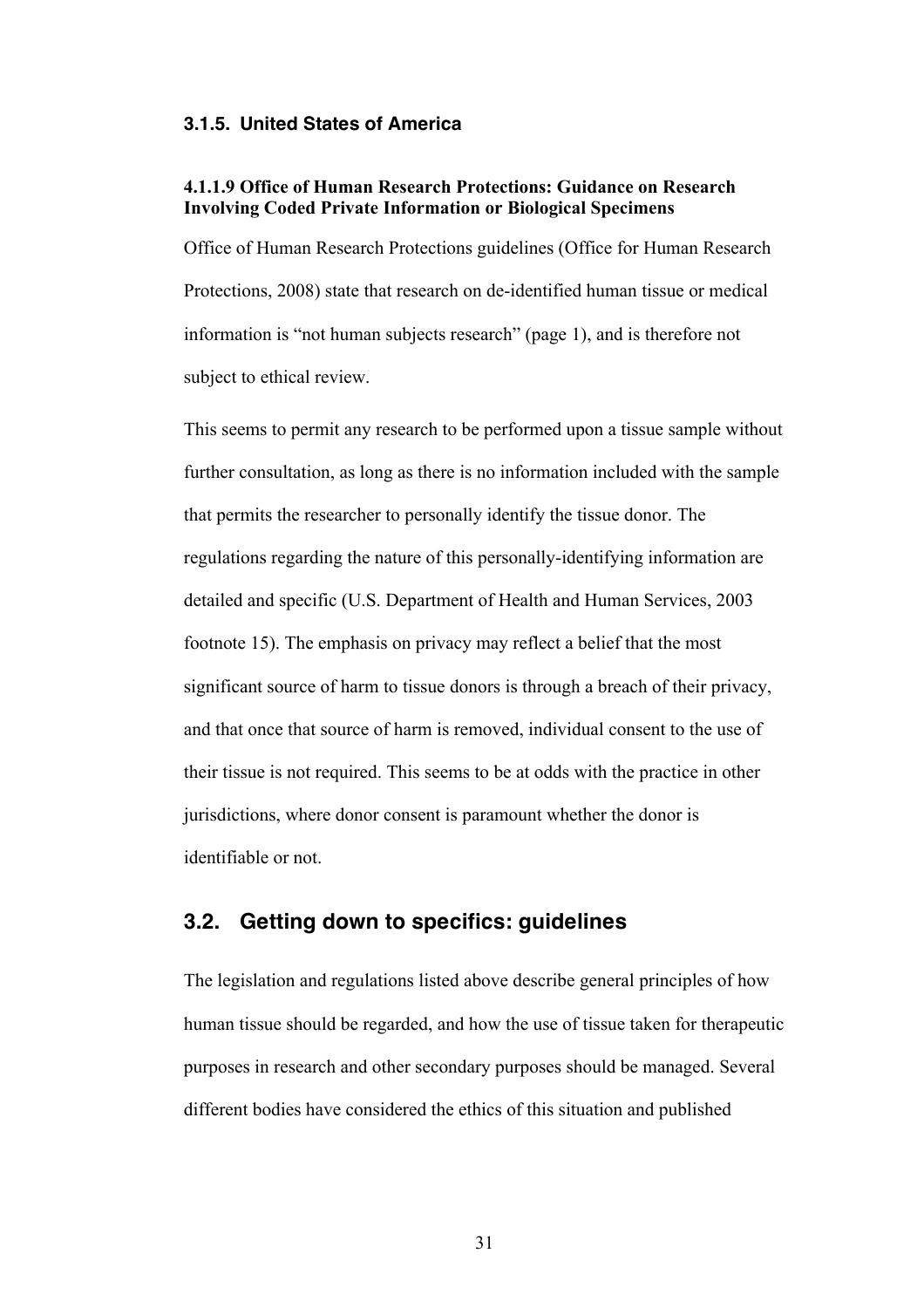guidelines that discuss in more detail the ethical justifications for the legislated principles, and the means by which these principles may be upheld in practice.

## **4.1.1.10 German National Ethics Council - Biobanks for research: opinion (2004)**

This document (German National Ethics Council, 2004) places donor selfdetermination at the centre of policy regarding the storage and use of human tissue for research. Specifically, it states that donors should be permitted to consent to any use, even if the specific use is currently unknown, and that donors should be able to permit storage for any length of time (p13). This position contrasts with that of other groups discussed in this chapter (such as the UK Medical Research Council), who require that donors be given information about proposed research use of tissue samples before their consent to that research can be considered valid, and who seek to limit the length of time for which tissue may be stored.

The Council states that harm to donors can be prevented by coding samples or by removing donor information entirely. Once this has been done, consent for the sample to be used in research is not required, and these samples may also be transferred to other laboratories, including those in other countries, without ethical review. Donors of samples that have not been anonymised may revoke their consent to the research use of the tissue at any time. However, the Council would still permit research use of this tissue as long as it is anonymised. Like the US Office for Human Research protections, these positions indicate that the Council feels that the only source of harm to individual donors is via a breach of their privacy.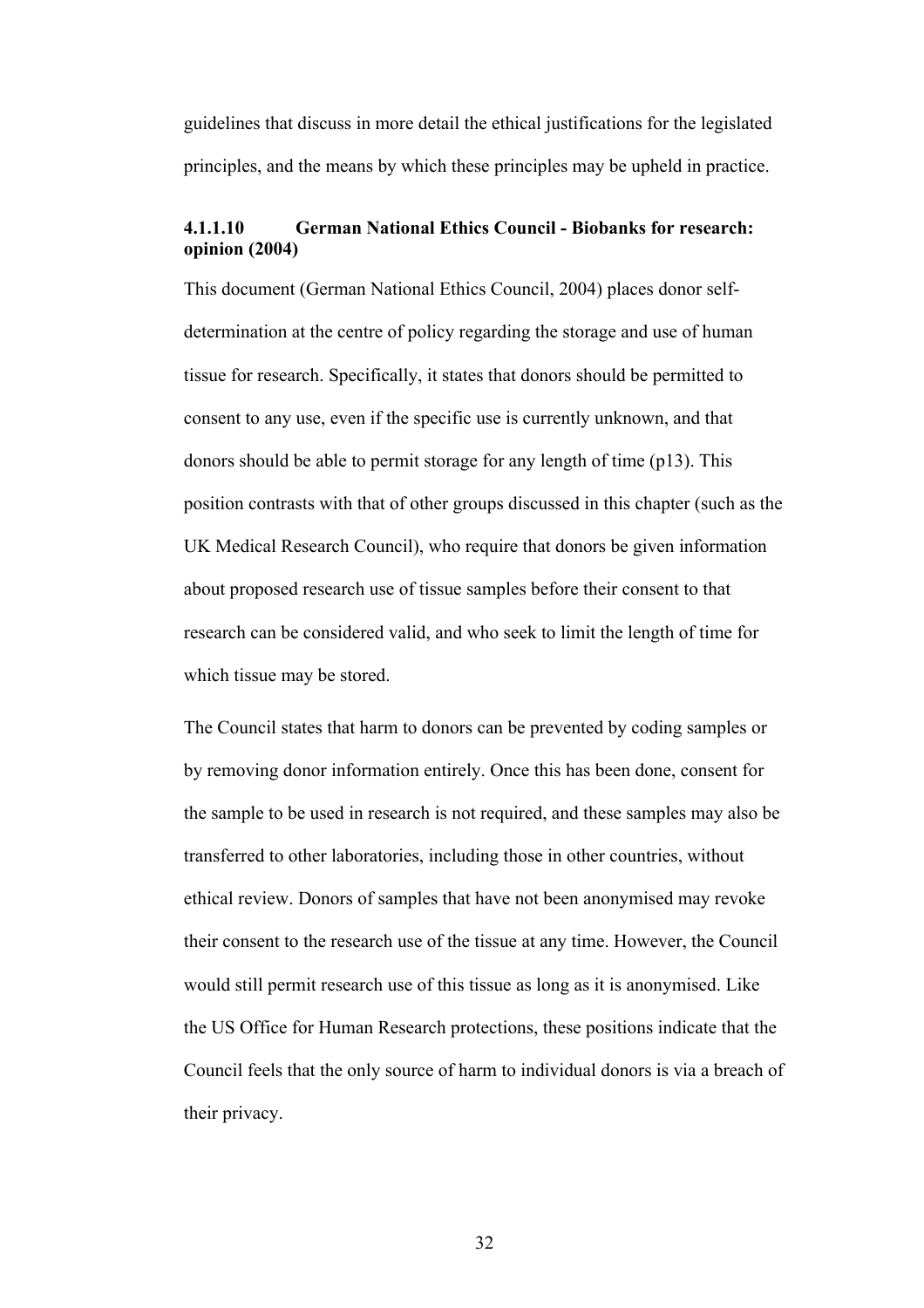#### **4.1.1.11 Medical Research Council - Human tissue and biological samples for use in research: operational and ethical guidelines (2001) (UK)**

The position on consent taken by the Medical Research Council (MRC), as set out in this document (Medical Research Council, 2001), is that the tissue donor's informed consent is required when samples are taken for use in research, and also, wherever practicable, when surplus clinical tissue is used for research. This latter consent should be sought each time a tissue sample is to be used in a new research project, if practical, except where the tissue sample is anonymised. All research using human tissue may only occur if the benefits to society outweigh the risks of harm to the tissue donors, and must be approved by an ethics committee before it can proceed. Donors have the right to be told research results that may have clinical significance to them, but they also have the right to have such information withheld from them if that is their preference.

Tissue samples must be treated with respect, and regarded as a gift from the donors to the researchers, to frame research participation as altruistic. Research data and donor's medical information are to be kept confidential by the researchers. Stored tissue should be administered by institutions, not individuals, and these institutions should be considered to be custodians of the tissue. Old collections of tissue should be regularly reviewed, and disposed of if no longer of value to research. There may be no financial gain for any party directly from the tissue, but it is permissible to profit from any intellectual property that arises from the research.

## **4.1.1.12 Nuffield Human Tissue Report (1995) (UK)**

This document (Nuffield Council on Bioethics, 2011) differs from the others examined in this chapter by noting that avoidance or limitation of harm is the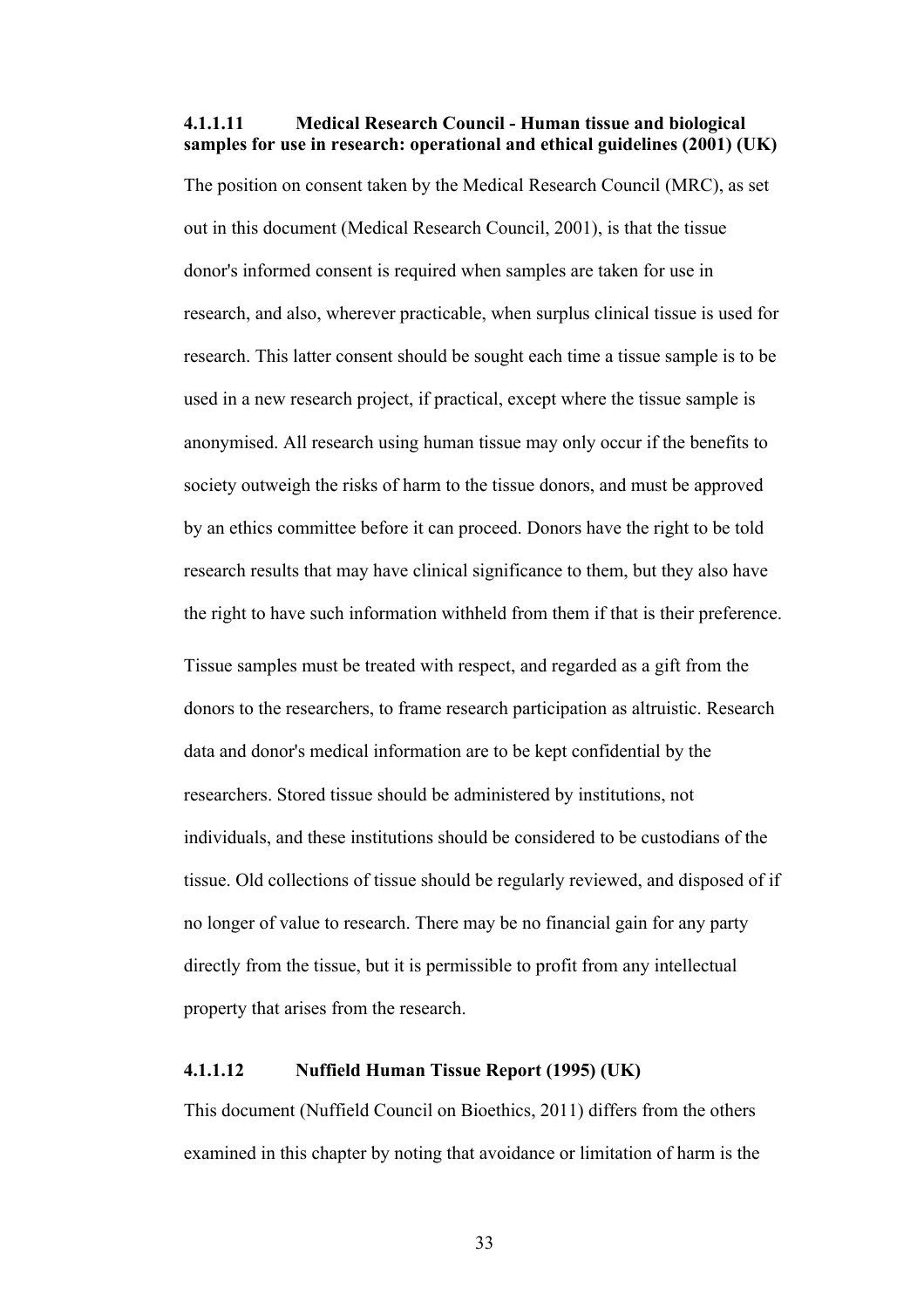fundamental principle to consider when using human tissue for research, including respect for dignity and bodily integrity. According to this report, consent to donation is important, but it is not the primary principle (page 5). An assessment of the benefit to society of research compared to the risk to donors is also relevant to the issue, and public interest in ethical, scientifically sound research will typically outweigh individual concerns. The report notes that it is unlikely to be feasible to limit the types of research that may be performed using a specific tissue sample, or the duration of storage of the sample.

The report also states that consent to treatment is consent to ethical research using tissue removed in the course of that treatment. This is at odds with the NZ Ministry of Health guidelines described above, which require that storage and secondary use be consented separately from the primary consent, which is to the procedure of tissue removal. However, the Nuffield Council does recommend that the process of requesting the patient's consent to treatment includes discussion of secondary use.

## **3.3. Comparing and contrasting regulatory instruments**

The predominant principles addressed in all of these documents are those of donor consent, protection of donor privacy, and support of research using human tissue.

With respect to donor consent, the documents described above vary widely in regard to what donors should be asked to consent to and under what circumstances. Some mandate a one-time consent to any research use of tissue (German National Ethics Council, 2004), while others require that the donor be re-contacted for each new research project that their tissue might be used for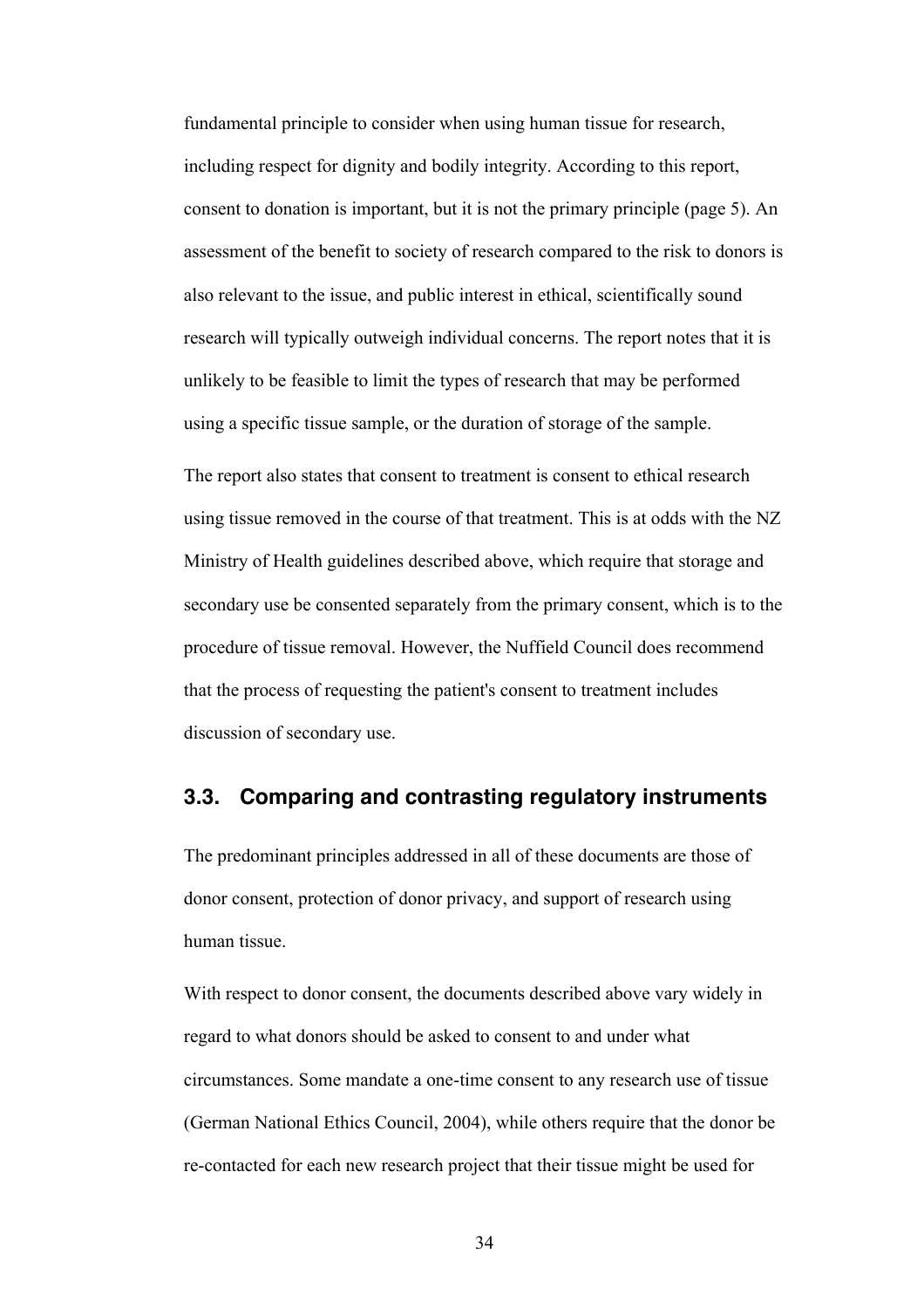(Medical Research Council, 2001). An alternative option is to present the donor with "tiered" consent options, containing statements of consent to either a specific research project or to research in general, and ask them to choose which option they prefer (New Zealand Ministry of Health, 2007). The authors of the various documents justify their approaches to consent in terms of supporting the principle of autonomy. A third position regarding donor consent is that it is not required if the researchers are unable to identify the tissue donors (as specified in (Office for Human Research Protections, 2008) and (Human Tissue Authority, 2009)). The requirement for ethical review of research using deidentified tissue also varies; review is required under the UK Human Tissue Act (2004), but research subject to the guidelines issued by the US Office for Human Research Protection is exempt from review if any human tissue samples to be studied have been de-identified.

De-identification - that is, removal of identifying information, so that researchers cannot link the tissue or associated medical records to a specific patient - is also specified as a means of protecting donors from harm arising from breaches of their privacy (Office for Human Research Protections, 2008) and (Human Tissue Authority, 2009). The term anonymisation is also used, apparently with equivalent intended meaning. However, there are practical constraints to removal of information from a record or sample which prevent it from being made fully anonymous, such that it is never possible to determine which patient it originally came from, and this makes the term anonymisation a less accurate description of the outcome, if not the process, of removing patient information from tissue samples or medical records which are to be used in research. I will discuss the above-mentioned constraints in Chapter 4. For the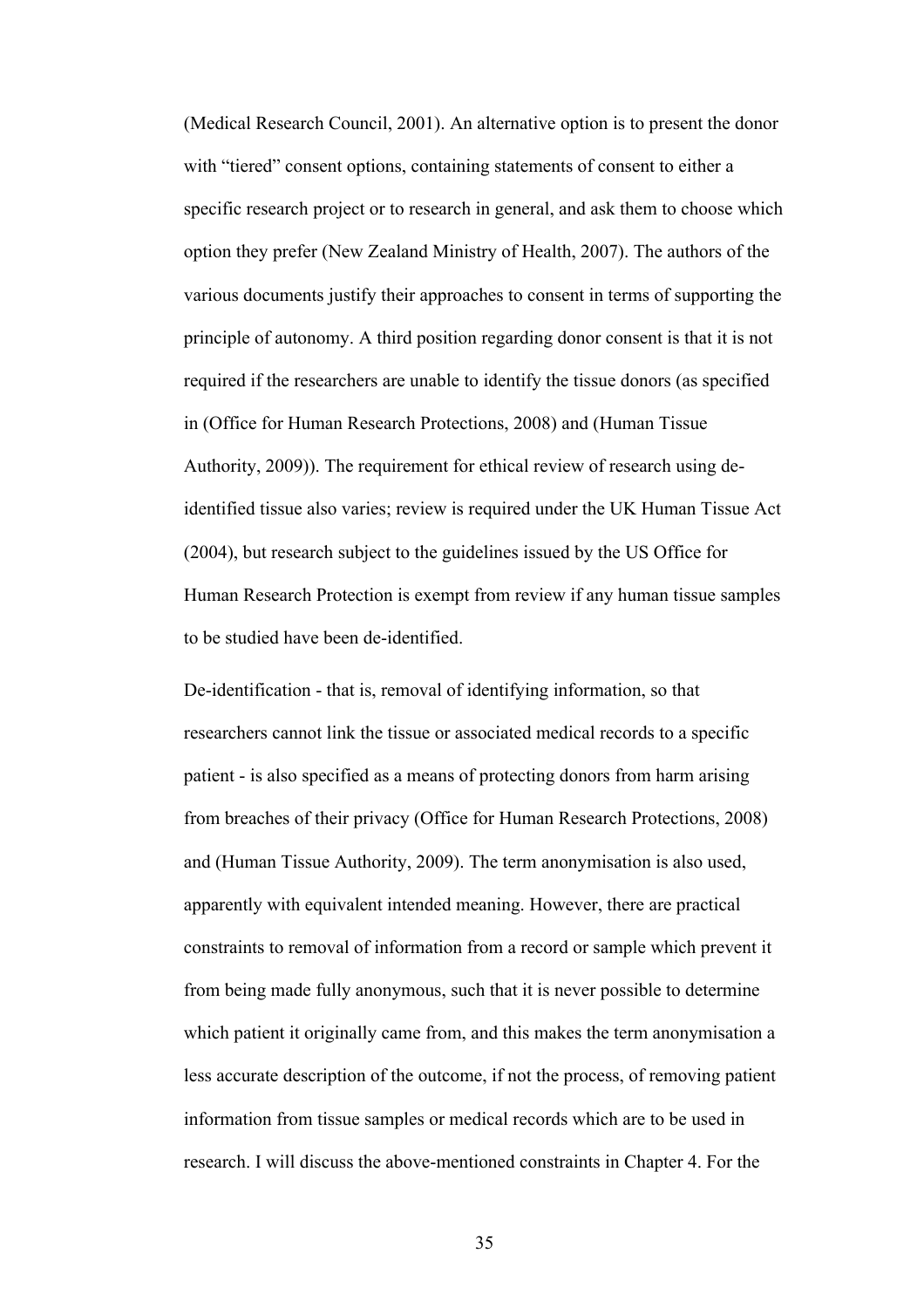purposes of the current discussion, I will simply state my intent to, from this point onwards, use the term de-identification for any data amendment procedure which seeks to support donor privacy by removing information about them from a record or sample.

De-identification of a sample may be carried out at the time it is collected, or at some later date. De-identification is also sometimes presented as an alternative to withdrawing the tissue entirely from research use (German National Ethics Council, 2004).

# **3.4. Conclusions**

The documents discussed all acknowledge the value of donated human tissue to medical research, and the need to balance the ethical principles they highlight against the benefit to society that this research is expected to bring. However, finding this balance requires negotiating the tension between these two points. Many commentators have approached this negotiation by examining the ethical principles involved more detail, and I will review their arguments in detail in the next chapter.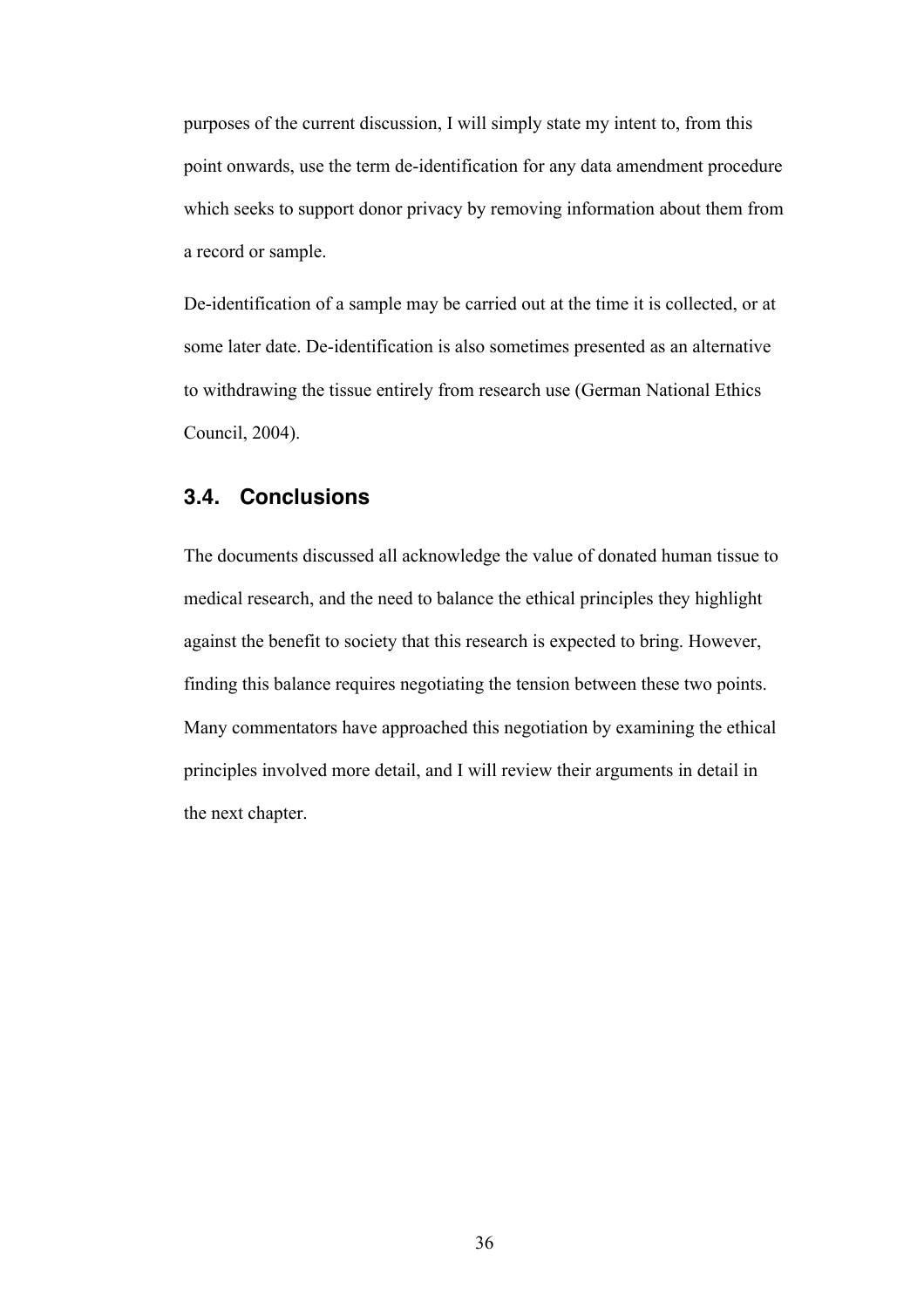# **4. What's at stake? Values and interests in research using surplus clinical tissue**

# **4.1. Introduction: typology of consent**

Towards the end of the previous chapter, I alluded to multiple approaches to consent when researchers seek to use surplus clinical tissue for research. These approaches can be broken down into four broad categories: specific, broad, tiered, or no consent.

#### **4.1.1. Specific consent**

Patients are asked for consent to research use of tissue for one specific project (Hansson *et al.*, 2006). They may be told details of the project such as: who will be performing the research, where the research will be conducted, the techniques that will be used, the reason why the researchers are taking this approach, how the research results will be disseminated, and who is expected to benefit. The consent given by the patient to this research is not intended to also permit the use of the tissue for other research projects, and the patient must be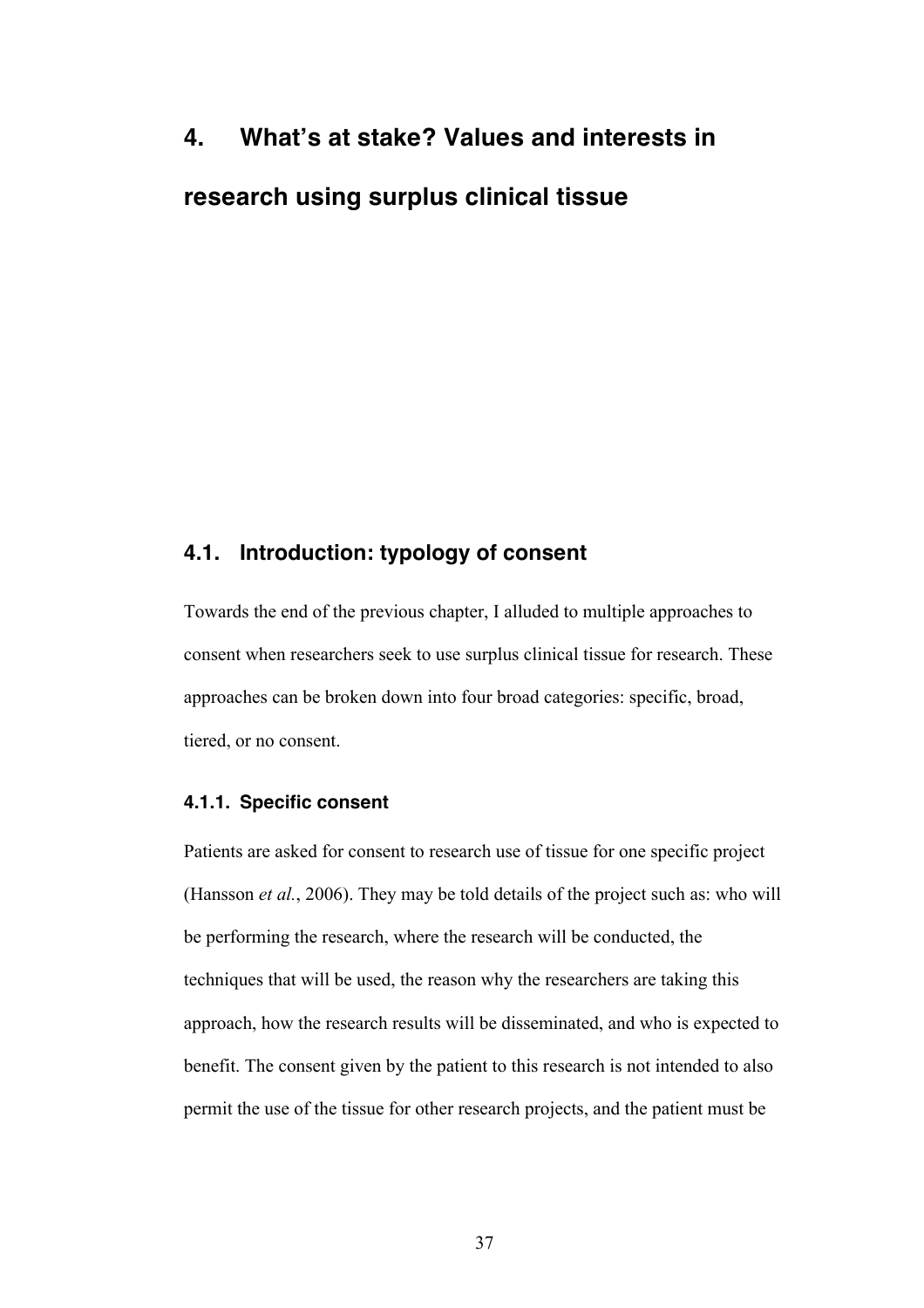contacted for a new consent if this is contemplated. This is the form of consent advocated by the Medical Research Council (2001).

If Mrs Brown had been asked for a specific consent, she could have been told that Professor White and her team, based in a laboratory at the local university research facility, would be conducting a research project which is intended to identify physiological factors that pre-dispose patients to forming gallstones, by using biochemical techniques A and B. The results are hoped to help patients who might otherwise develop gallstones in the future, and would be published in medical journals and presented at conferences. Such a consent would not have permitted Dr Green's study; for that to proceed, Mrs Brown would need to have been re-contacted and asked for another consent. It may also have prohibited Ms Grey's study, even though it was being conducted in Professor White's lab, on the grounds that it used different techniques to the original research project.

## **4.1.2. Broad consent**

Patients are asked for consent to use the tissue for research, but are not given details of the research projects themselves (Knoppers, 2005). This approach is intended to permit the tissue to be stored and released to any research project that satisfies criteria set by the curators of the facility where the tissue is stored. Patients could still be told where the tissue will be stored, for how long, and how the research projects will be chosen, but they will not have any input into which projects the tissue they have donated will be used for. The guidelines issued by the German National Ethics Council (2004) advocate a consent of this nature.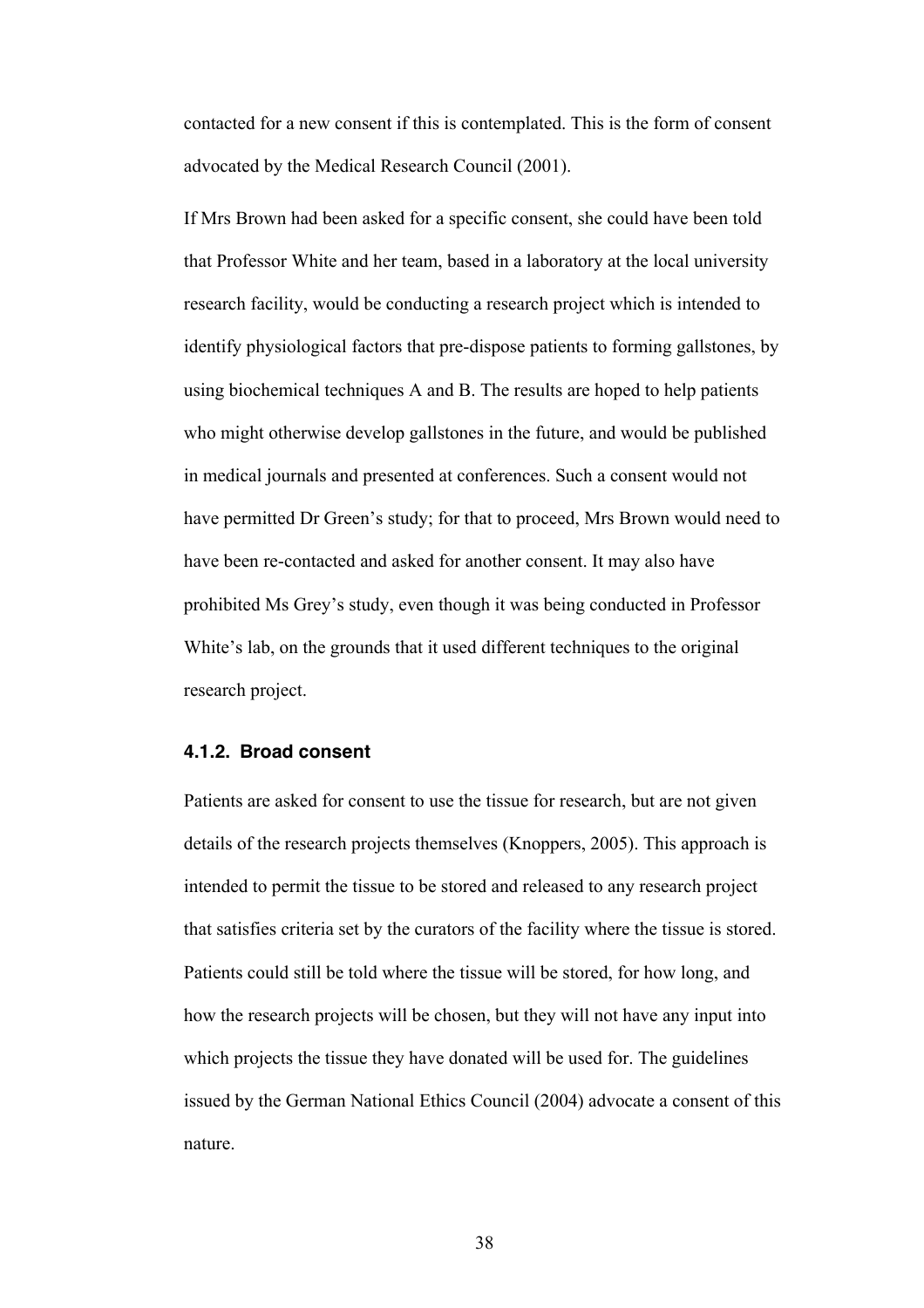A broad consent in Mrs Brown's case would most likely have permitted all of the research projects described in the narrative, subject to approval from an independent review body. There would have been no need to re-contact Mrs Brown herself.

#### **4.1.3. Tiered consent**

Patients are presented with a list of options for research use of their tissue, which typically range from one specific project to research use in general, with one or more points in between which are intended to highlight ethical boundaries that the patient is able to specify that the researchers do not cross (Salvaterra *et al.*, 2008). These boundaries may include research which collects genetic data, or which is performed in another location, perhaps even another country, or which seeks to build knowledge in areas other than that covered by the specific project already contemplated. Even if the patient consents to one of the more permissive options, there may still be a requirement for an independent review body to give the final approval for tissue to be used. This is the method preferred by the New Zealand Ministry of Health (2007).

A tiered consent in Mrs Brown's case would have ranged from consent to Professor White's original project at one end to consent to any research at the other. In between, the tiers may have reasonably included consent to use in other projects conducted by members of Professor White's team, which would have permitted Ms Grey's genetic study, and possibly also Dr Green's. Additional tiers might permit any research conducted within Mrs Brown's country of residence, or any research into gallbladder pathology no matter where in the world it is conducted. As with broad consent, approval to use the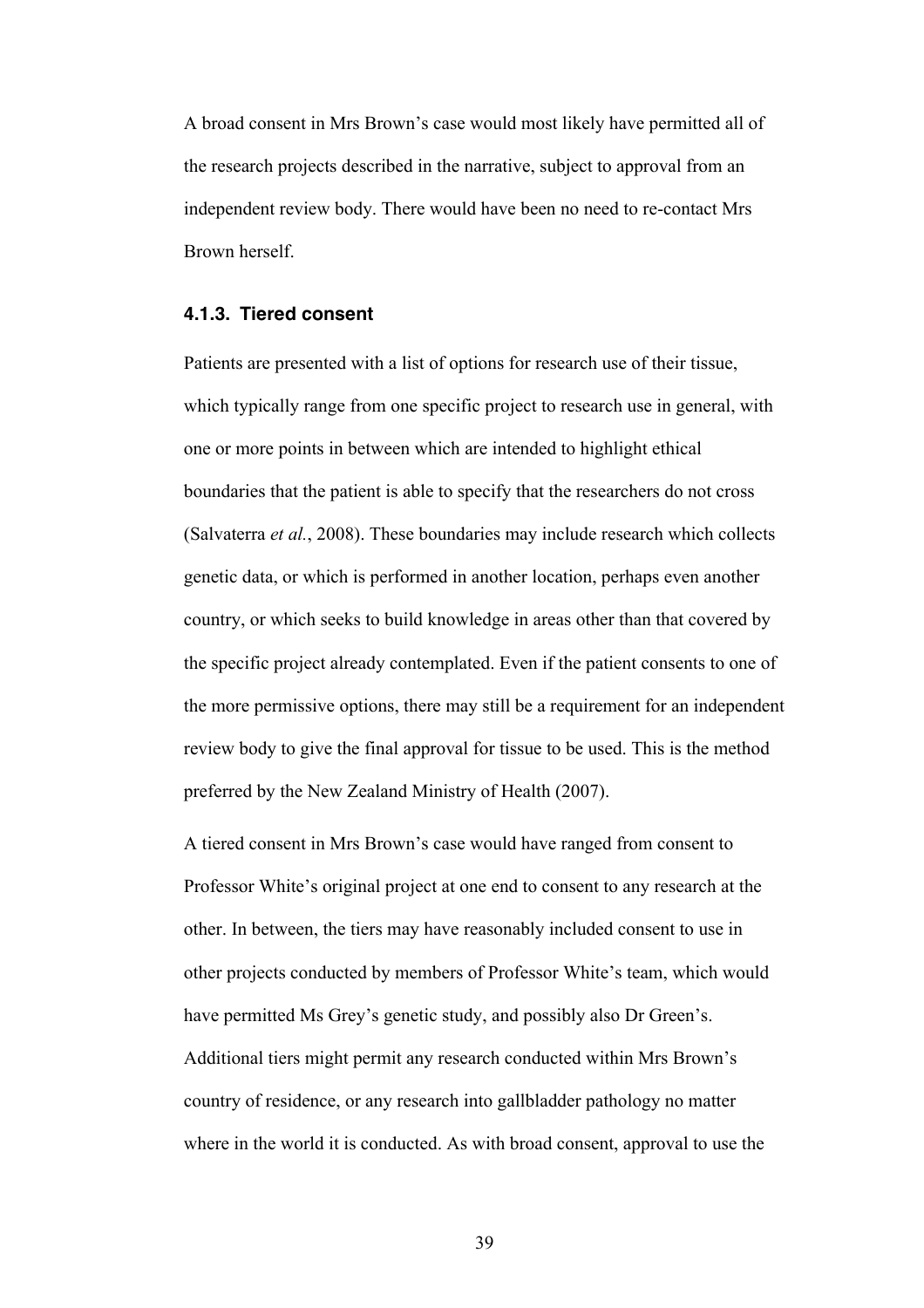tissue in any project other than Professor White's original study could come from independent review.

#### **4.1.4. No consent**

The tissue is stored and used for research without first asking for any consent from the patients from whom the tissue came (Gefenas *et al.*, 2012). This approach may include a requirement for de-identification of the tissue sample and associated records, as specified by the United States Office for Human Research Protections guidelines (2008). Researcher access to de-identified tissue may also be subject to approval by an independent ethics committee, as in the United Kingdom (Human Tissue Authority, 2009). In addition, patients may be presumed to have consented to research use of the tissue unless and until they make it known that they do not consent, as with the Icelandic Biobanks Act (Iceland, 2000). Describing this last option as "no consent" may seem inaccurate, as it does allow for some patient input. However, the patient's dissent is only registered after the tissue has already been designated for research, a process that the patient must then expend effort to reverse.

In Mrs Brown's case, the gallbladder could have been stored and released for research without her consent, or knowledge. Her interests could have been supported to some extent by de-identification and ethical review, if these provisions were required in the jurisdiction where she is being treated. If her consent was assumed and made subject to an explicit opt-out, then she would need to have been informed by Dr Black that the gallbladder would be used for research and how she could go about registering her dissent.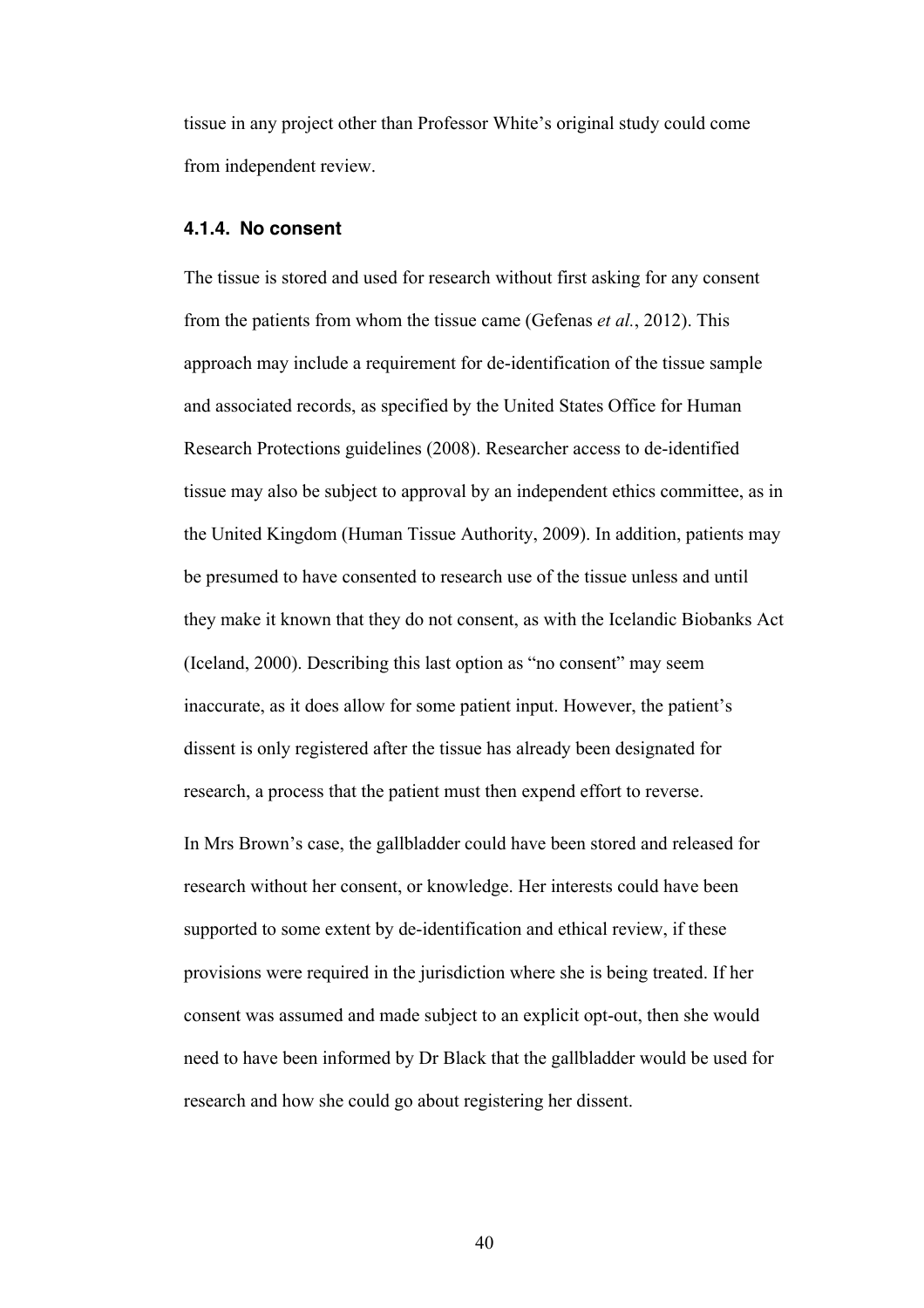The approaches to consent described above illustrate the overall spread of options enshrined in regulation of research use of tissue, and discussed in the literature. They all have the same goal - to maximise support for, and minimise undermining of, all of the conflicting interests that are affected when using human tissue for research. However, the approaches themselves are widely variable, and in some cases somewhat contradictory with respect to each other. This diversity creates practical difficulties when conducting research, particularly when research is carried out by teams with members based in different jurisdictions (Kaye, 2006). It also reveals the tensions between the various principles that underlie the regulation of research using surplus clinical tissue. For example, Salvaterra *et al.* (2008) assert that "Broad consent is not truly informed consent, but rather is a generic authorization that sacrifices the right of the donor to self- determination in favour of research interests." (p311). However Hansson *et al.* (2006) argue that "Acceptance of broad consent and future consent implies a greater concern for autonomy than if such consents are prohibited." (p267). Yet both broad and specific consents are presented (although by different authors) as ethical approaches to the tension between individual and public interests that research use of tissue creates.

Contradictions like these may arise sometimes because different commentators are viewing the value from different perspectives, and sometimes because different commentators place different priorities on the values under discussion. In an attempt to smooth over these contradictions and to begin a discussion of the best way to approach the ethics of using surplus clinical tissue tissue for research, I will use this chapter to identify and characterise the values and interests that are at stake, with particular reference to their role in this context.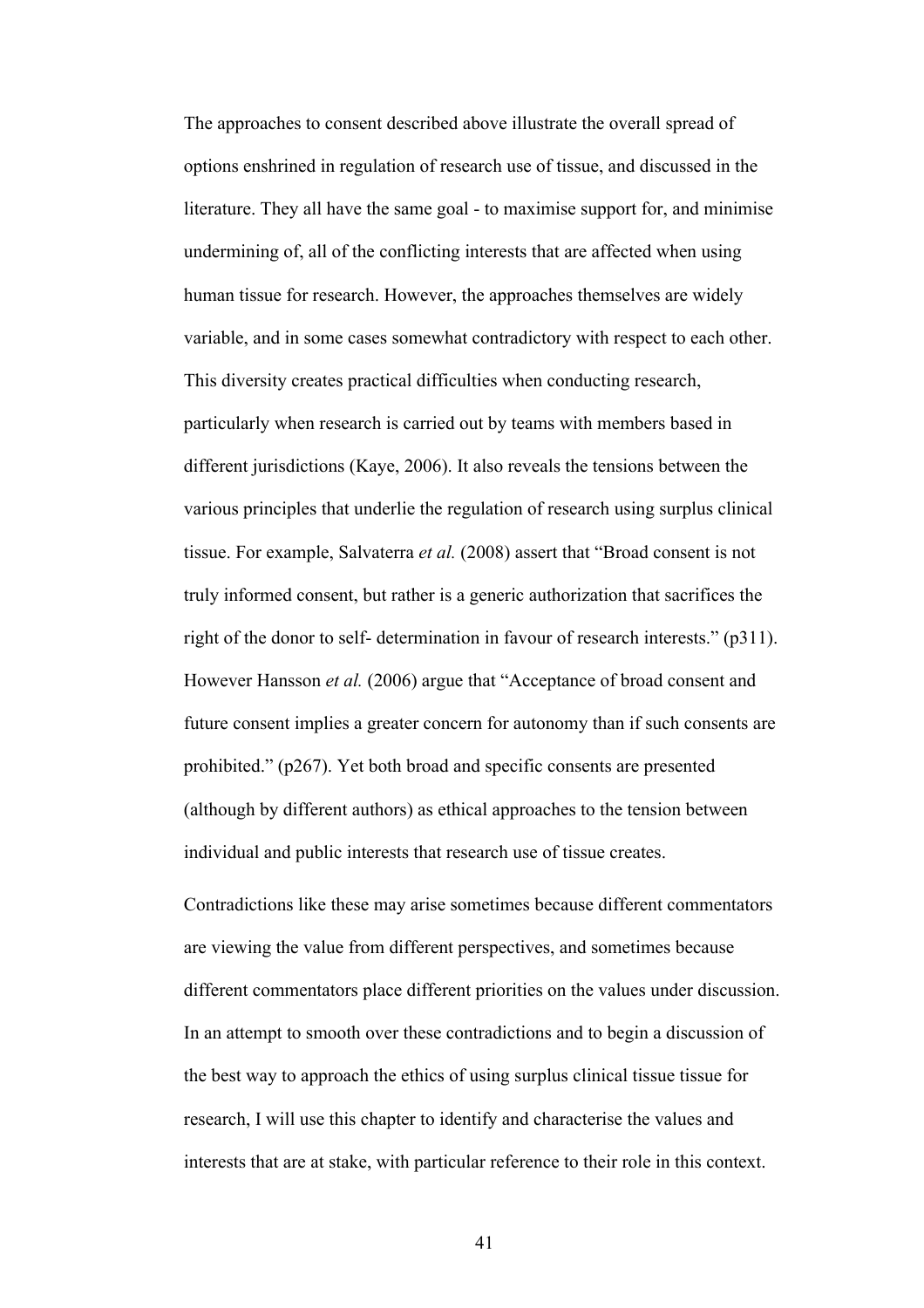Research use of surplus clinical tissue has features that distinguish it from other applications of the previously mentioned values and interests, such as in human participant research or medical treatment, and I will highlight these differences throughout the discussion. Once the relevance of each value or interest to research using human tissue is discussed in that context, it may be possible to balance them against each other and reveal the best way forward when seeking consent for use of surplus clinical tissue in research.

## **4.2. Autonomy**

In the introduction to this chapter, I have presented the principle of autonomy as an example of the tensions within the discussion of informed consent to research use of surplus clinical tissue. Autonomy is used in bioethics to refer to the ability of a moral agent to make choices about the conduct of their lives (Christman, 2011), in terms of the freedom a person has to make and enact decisions, and their capacity to do so. Some accounts of autonomy focus on the qualities of the person making the decision (an "autonomous person"); others are more concerned with the context and nature of each individual decision (an "autonomous decision") (Faden & Beauchamp, 1986 p235). In the context of using surplus clinical tissue for research, both of these accounts are relevant. However, the previously highlighted difficulties with achieving adequate disclosure in this situation shift my focus onto the resources available to the person being asked for consent, as distinct from their abilities to use these resources. Therefore it is more appropriate, when discussing consent to use surplus clinical tissue for research, to consider the autonomy of the decisionmaker in the context of the decision to be made.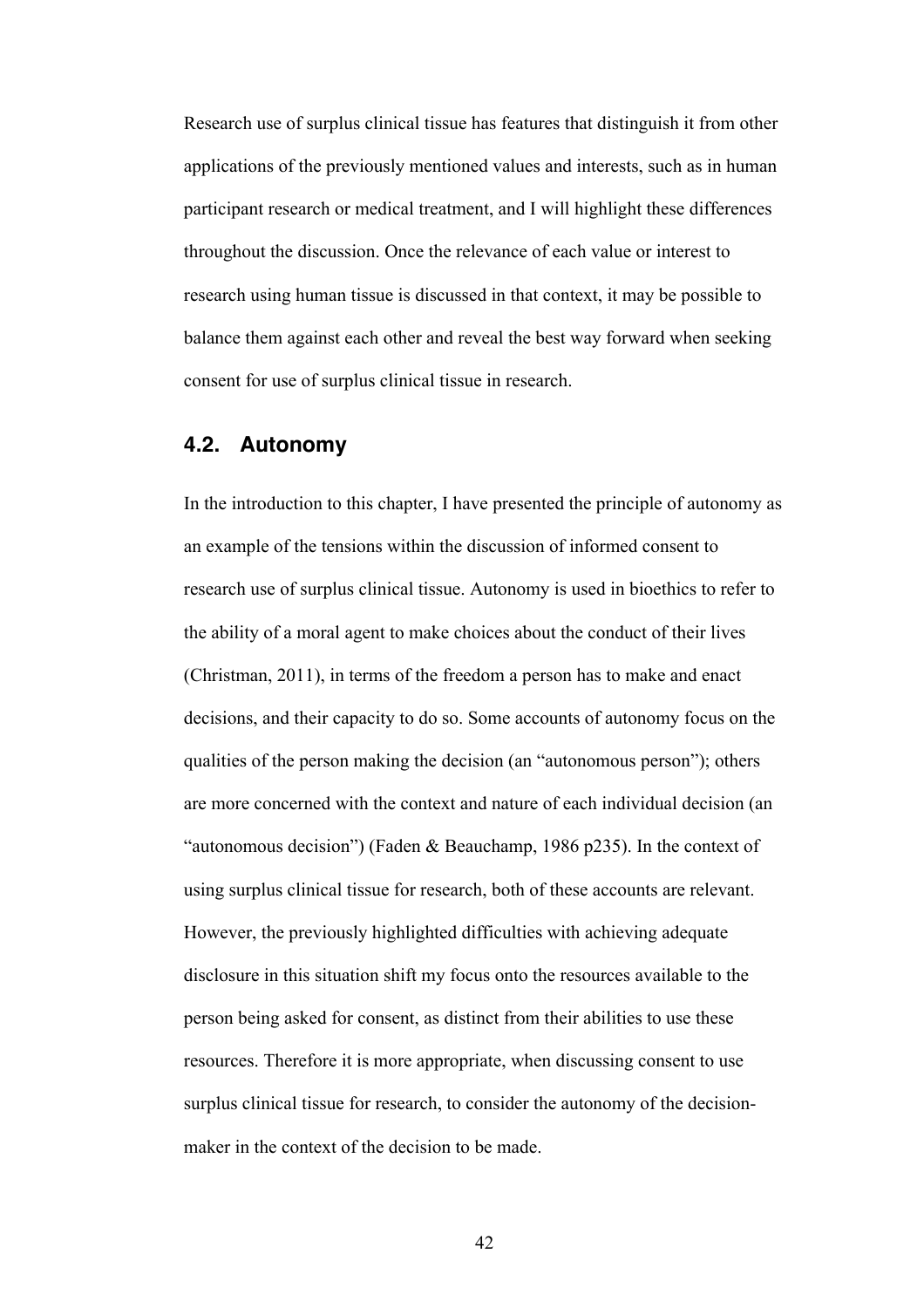In the context of biomedical ethics, one of the most influential accounts of autonomy is presented by Beauchamp and Childress (2009). They argue that autonomy represents the freedom of a capable moral agent to conduct her life on her own terms, with adequate understanding and without interference from others (p99). For Mrs Brown, in the context of a decision to permit Professor White to use the gallbladder for research, an autonomous decision would require knowledge that the research use is a possibility and of the likely consequences for herself if it were to go ahead, along with an ability to understand the implications of this information. Mrs Brown must also feel free to make and express her decision without undue influence from other parties such as Dr Black.

The above-described account of autonomy has attracted criticism, particularly claims that it is fundamentally individualistic and therefore insufficiently sensitive to the network of inter-personal relationships which create our communities and shape our identities (Nedelsky, 1989), and that it privileges reasoned approaches to personal decision-making over emotional approaches (Corrigan, 2003; Dodds, 2000). As a result, this account is said to be unable to accurately reflect the true nature of much human decision-making, particularly when the decision to be made concerns abstract factors such as the interests of the community as a whole, as well as the decision-maker's own more concrete individual interests, values and feelings (Corrigan, 2003; Dodds, 2000). In the context of Mrs Brown's decision to consent to donating tissue for research, she would be considered autonomous if she were free to make the decision in the light of her own values and experiences. Even if her understanding of some of the material consequences of tissue donation was considered insufficient, she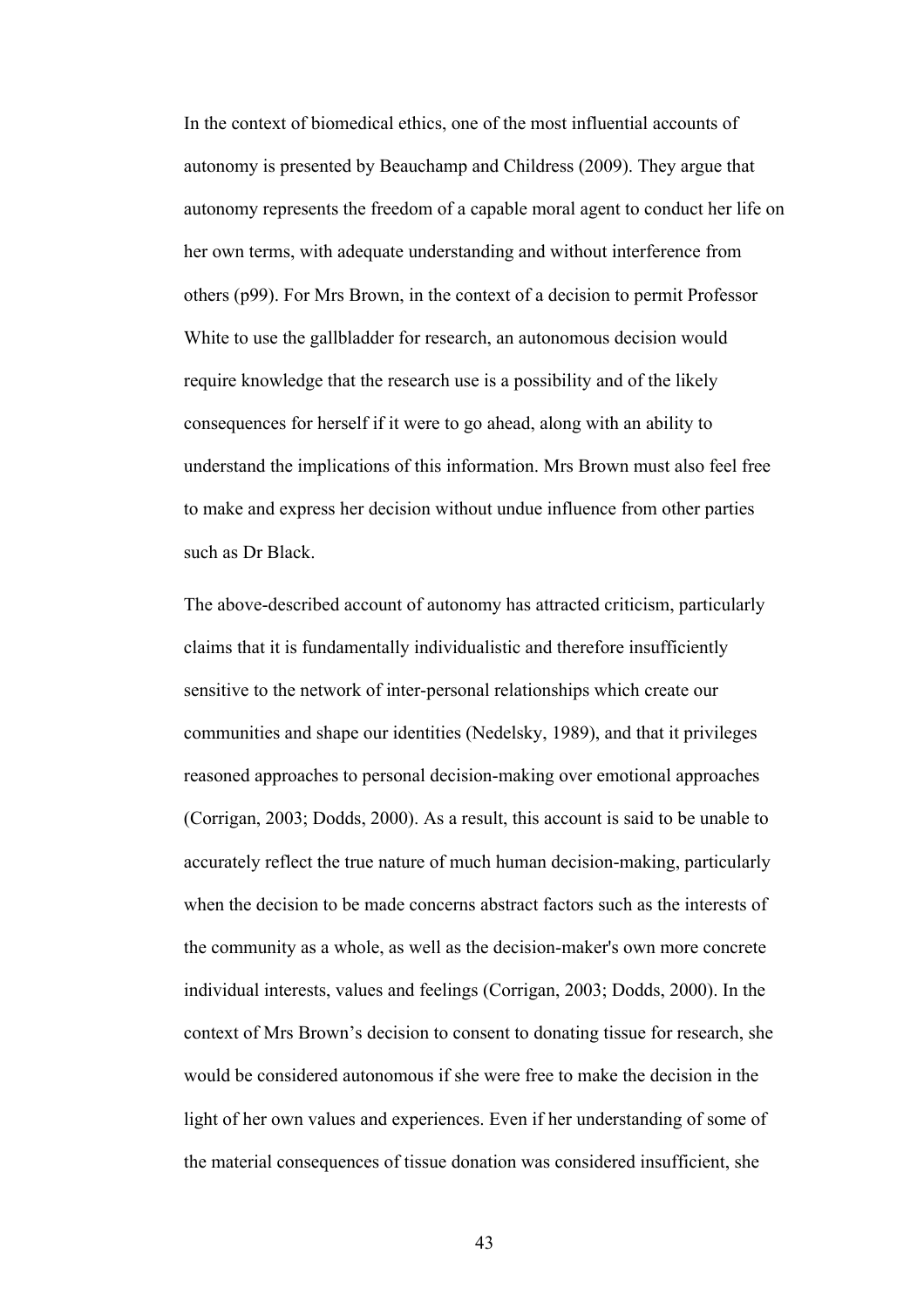could still potentially recognise that, while her understanding of some aspects of the situation (such as the details of the techniques to be used) was limited, this limited understanding was not material to her decision. She may, however, choose to accept assurances that permitting research will not adversely affect her interests, and express an autonomous preference to donate or not on those grounds.

However, the individualistic account of autonomy seems to dominate current biomedical and research ethics discussion (O'Neill, 2002 p34). Approaches to consent which require patients to make decisions regarding all research projects for which their tissue may be used, either before each research project begins (specific consent) or by contemplating contingencies presented by the researchers or their oversight bodies (tiered consent) could most easily be justified in terms of an individualistic account of autonomy. On the other hand, broad and blanket consent proposals could be justified in terms of a communityoriented account of autonomy, situating the patient within a society which values medical research for the benefits it can bring and for its own sake. In addition, these approaches to consent differ from the specific and tiered approaches in that they are more clearly supportive of community interests such as the benefits of conducting research.

A more community-oriented account of autonomy may also more closely reflect the reality of donating tissue to research. Donating surplus tissue, like participating in research in general, is rarely expected to immediately (or ever) materially benefit the donor. Because of the timelines involved in research, particularly basic research, it is also unlikely that work on tissue from the present patient will produce knowledge that can be used to help other patients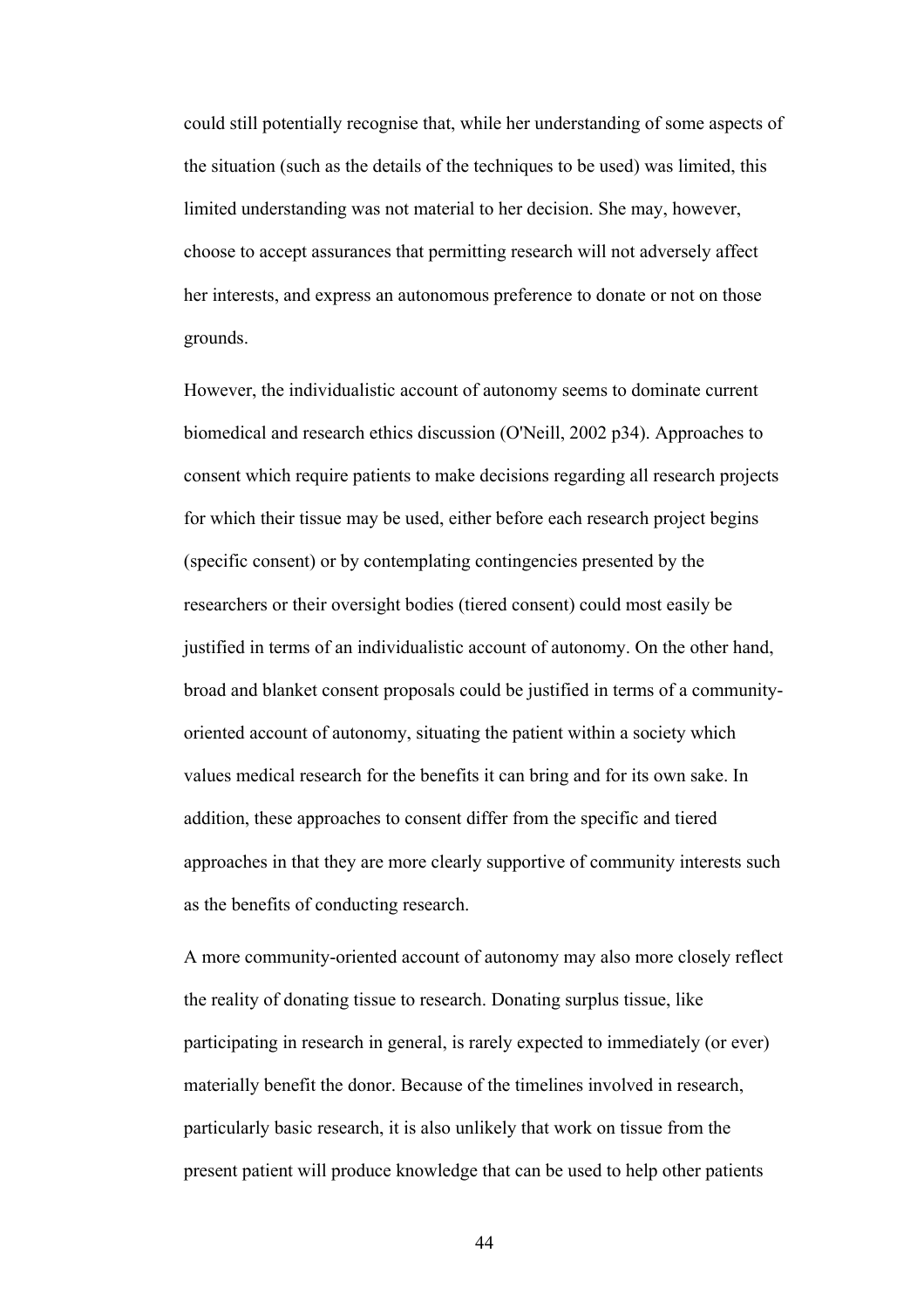currently living with the same diagnosis. Rather, investigation of human biology is predicted to benefit individuals who may become ill in the future, either by preventing illness or by facilitating diagnosis or cure. When patients are asked for consent to use surplus tissue for research, they are not only making an assessment of concrete information, such as the direct benefits and harms to them in the context of their own values, but also evaluating more abstract concepts, such as the place of research in their own value system, and their empathy with the suffering of unknown people who may never touch their own lives.

In conclusion, either account of autonomy could be used to justify selecting one of the approaches to consent described above, and to rule out the others. The lack of agreement on what autonomy actually is has become an obstacle to its usefulness in resolving this question. However, autonomy is not the only principle that is important when establishing an ethical approach to consent to use surplus clinical tissue, and some discussion of the other principles at stake may shed more light on how to proceed.

# **4.3. Dignity**

Dignity is explicitly invoked in the New Zealand Human Tissue Act 2008, almost in the same breath as autonomy (section 3.a.i), but with little guidance as to how the two differ. This is problematic because dignity is a controversial value. At one extreme of the discussion, Macklin characterises dignity as a "useless concept" (2003), a simple restatement of principles such as respect for persons or respect for autonomy. Schopenhauer called dignity a "shibboleth of all thoughtless philosophers" (Schopenhauer, 2007 p51). However, it is also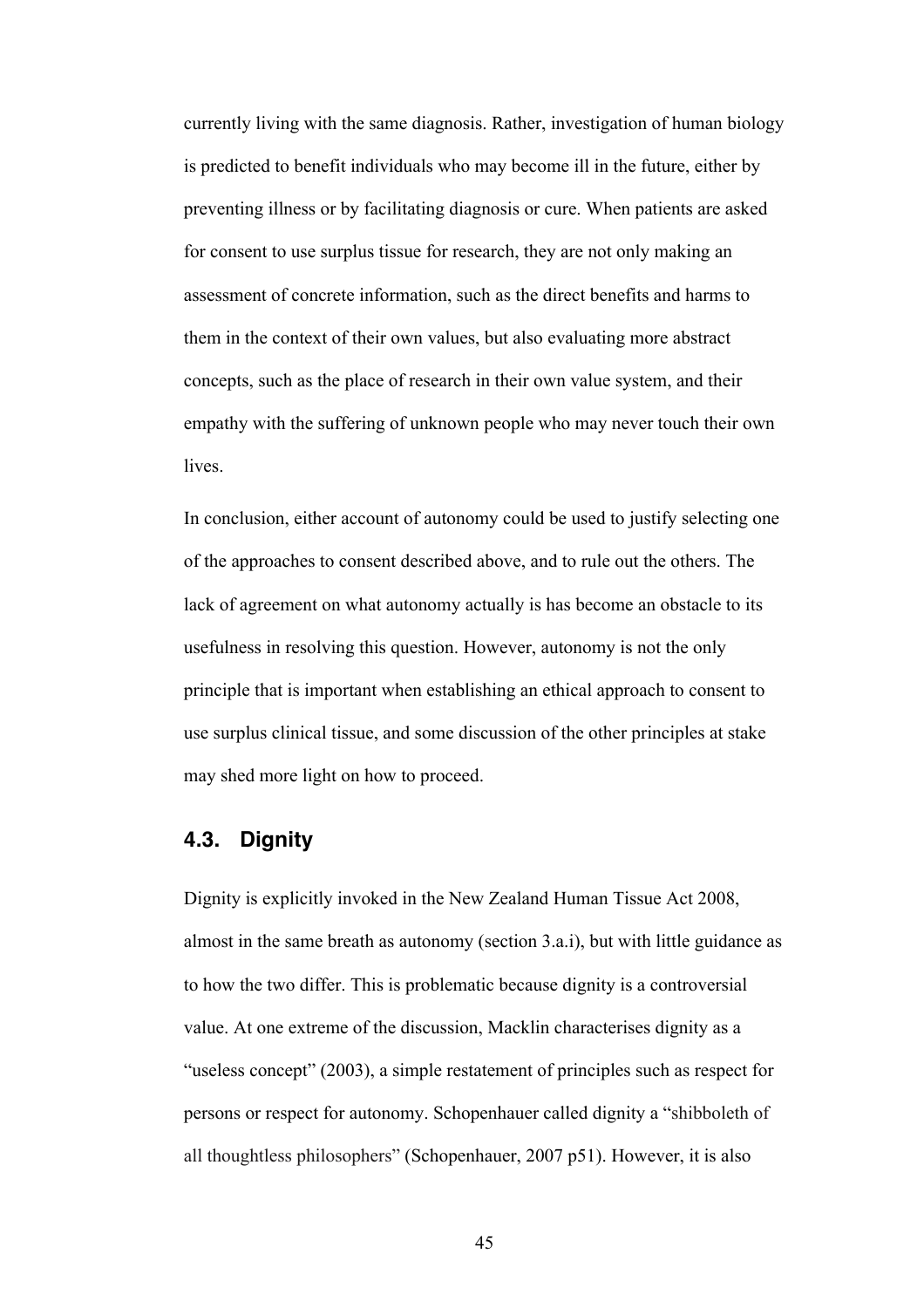lauded as a "guiding principle in medical ethics" (Killmister, 2010). Foster (2011) goes further, concluding that "…there is nothing more fundamental than dignity"  $(p177)$ .

This diversity arises from confusion over what is even meant by dignity, a confusion which is highlighted and unpacked in some detail by Schroeder (2008). She points out that dignity as discussed in the literature is perceived simultaneously as two mutually contradictory ideals. In the first of two examples ("riddles") of this contradiction, she cites the appeals to human dignity made in the debate surrounding assisted suicide: both in support of (prevention of a drawn-out, dependent existence beyond the point at which life remains bearable) and against (the taking of life, in any circumstances, being a violation of the patient's intrinsic humanity). In the second "riddle", she notes that most people, when asked to describe someone who exemplifies dignity, will name an individual person famous for their "poise" or "serenity" in the face of adversity; yet, multiple documents of national and international law and convention state that all human beings have dignity, with no reference to their character or demeanour. In the first "riddle", Schroeder presents arguments that dignity could be regarded as either violable or inviolable, depending on the definition of dignity used by the side of the debate invoking it; in the second "riddle", she claims that dignity is perceived as either a universal property of all human beings or a special characteristic of an exceptional few, again, depending on how dignity is perceived by the invoker. Because of these contradictory ideas of dignity, she questions the usefulness of the concept in ethical discourse. In the context of the regulatory instruments reviewed in Chapter 3, it would

46

seem that dignity is regarded as a universal property of human beings that, in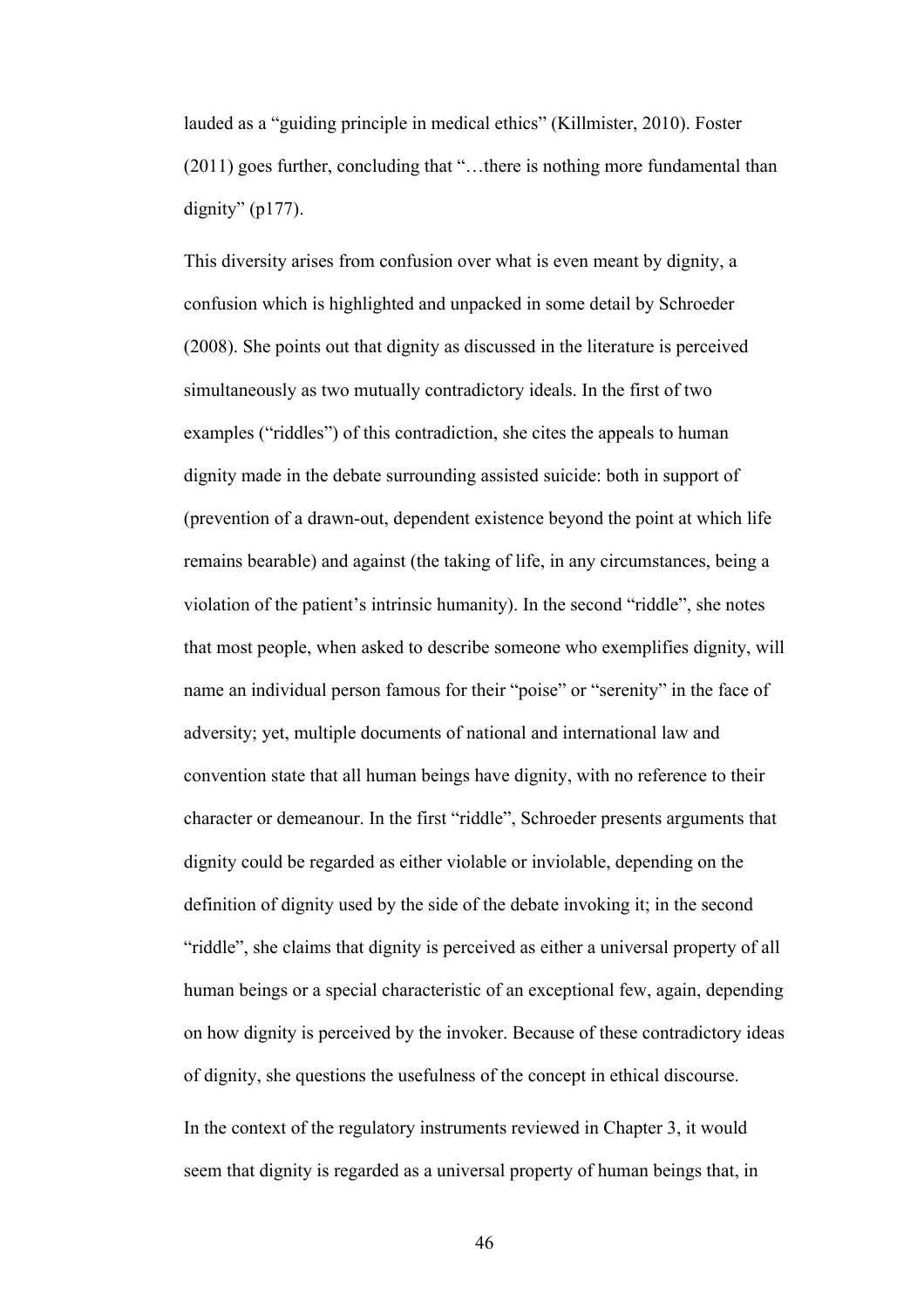certain circumstances, can still be taken from them, and therefore needs to be protected. In order to see how to support dignity in human tissue research, we will need to come up with a definition of the concept that fits the situation. Schroeder (2008) has identified four conceptions of dignity, which I will examine in turn.

Schroeder's first conception is Kantian dignity (2008, p232): this is an intrinsic and inviolable property of human beings, which as a consequence requires that they be treated as an end in themselves, never just as a means to another person's ends. This idea is similar to the expression of respect for persons alluded to above, in Macklin's dismissal of dignity and in my earlier enumeration of relevant values found in the Code of Patient Rights. As such, it is an attractively concise definition of dignity in the context of research using human tissue. However, the limitation of taking a purely Kantian approach to dignity is that he defined such a property as being possessed only by rational beings; beings who can reason and can therefore understand the moral law and choose to act in a manner consistent with it (Jacobson, 2012 pp13-14). The requirement of rationality here excludes many of the categories of individuals we would intuitively seek to protect under this concept. Human individuals who are children, who are unconscious, or who have intellectual disabilities would not be categorised by Kant as rational and would therefore not engender this respect. However, modern conventions on human rights, such as the United Nations Convention on the Rights of the Child (1989) and Convention on the Rights of Persons with Disabilities (2006) do include these categories of individuals. Furthermore, the group of patients from whom tissue may be solicited for research may also include these individuals. The existence of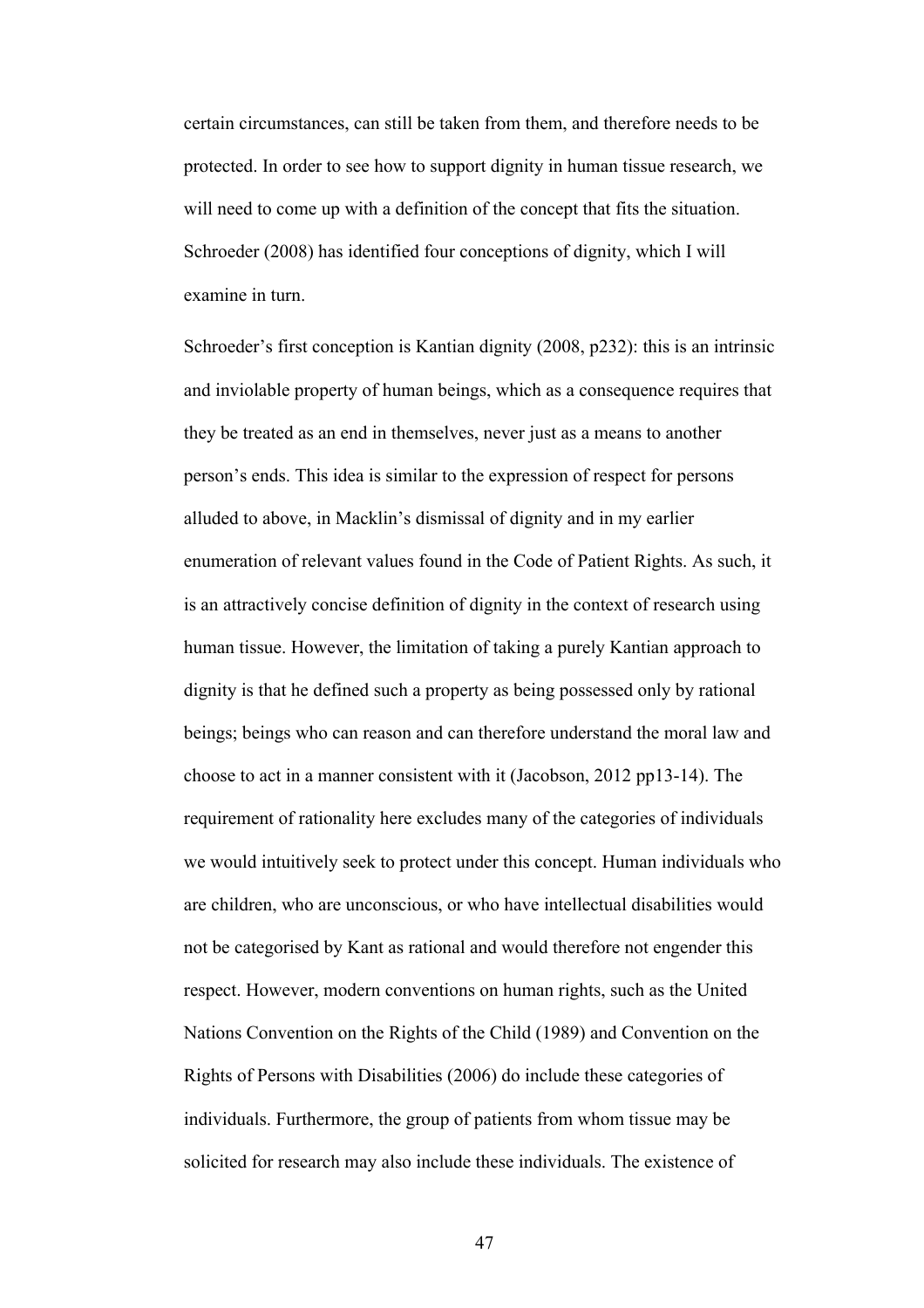instruments such as the conventions cited above, in combination with an intuition that we should still respect individuals who, under a Kantian account, would not be regarded as possessing dignity means that defining dignity solely as a property of rational beings does not explain why it should be respected in all cases of using human tissue for research.

The second conception of dignity in Schroeder's account is aristocratic dignity (2008, p233). This is the dignity perceived within an individual of high rank within society, and appears to be derived from that rank. By this conception, only a few select individuals within a society could be said to possess dignity. However, the New Zealand Human Tissue Act seems to assume that dignity is a property of all human beings, not just a select few. Therefore, aristocratic dignity as a concept is of little use in this discussion.

Third, comportment dignity (Schroeder, 2008 p233) is derived from an individual's compliance with societal conventions regarding appropriate behaviour, particularly in the face of adversity. By this definition, only individuals who behave in conventional ways could be regarded as possessing dignity. This seems to place the responsibility for respecting a person's dignity upon the person themselves, by presenting dignity (and the consequent favourable regard of other members of society) as a reward that follows spontaneously from the act of behaving in a fashion acceptable to society at large. Legislating a respect for dignity on the part of third parties is inconsistent with this idea of dignity.

Schroeder's final conception of dignity is meritorious dignity (2008, p234), which she describes and evaluates in terms of the teachings of Aristotle. She concludes that dignity in this account is a virtue of the individual possessing it,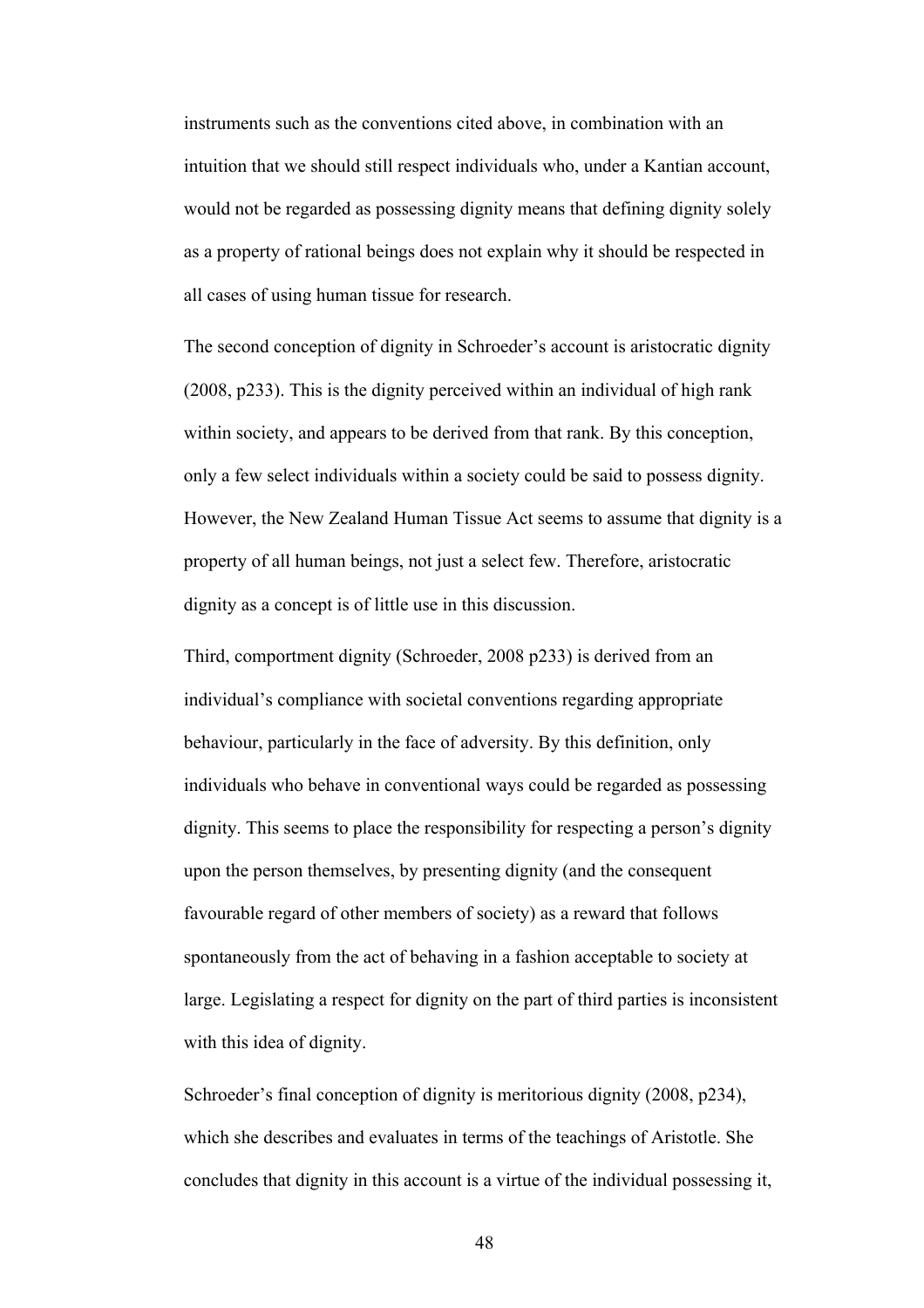which derives in turn from Aristotle's "cardinal virtues" and a sense of selfworth. As with comportment dignity, this conception seems at odds with a necessity via legislation for protection from third-party interference. If dignity is a property of a virtuous individual, then only their lack of virtue can erode it. With these four concepts of dignity, Schroeder illustrates that dignity can be a useful concept, if one only recognises which concept is referred to in any given debate. Killmister (2010) takes the discussion further by re-unifying some of the strands of Schroeder's argument and by applying them to biomedical ethics in particular, and concludes that dignity (in a medical context) is an "inherent capacity for upholding one's principles". In the context of research using human tissue, this capacity could be supported in the same way that autonomy could be supported, by providing the person from whom the tissue has come the information that their tissue could be useful for research, which gives them the opportunity to consider this information in the context of their values and to permit or decline to permit this use to be made of it.

However, Killmister's definition of dignity is vulnerable to the same objection as is a strictly Kantian conception of dignity, in that not all of those whom we would seek to protect under this value have such an "inherent capacity", either for deciding what their principles are or for upholding them. In fact, when formulated in this way, dignity sounds little different from autonomy. Yet dignity is repeatedly invoked as a value that is distinct from autonomy. Perhaps the only articulation of dignity that we can take from this is that it is a property of human beings that, in the absence of autonomy, nevertheless confers moral value. It is this moral value which limits what we are permitted to do to other human beings, and, to some extent, to tissue taken from them or to their dead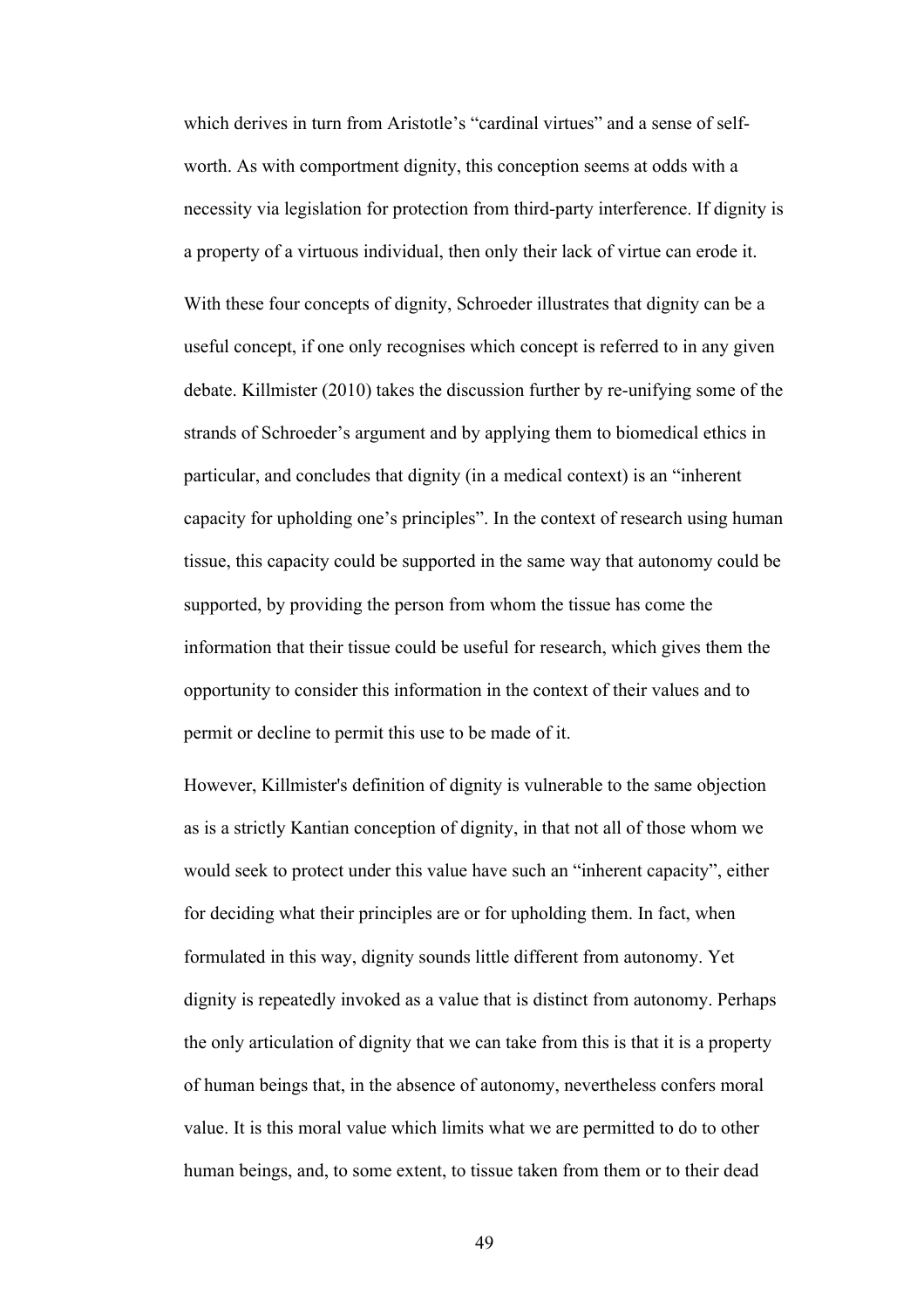bodies. In the context of medical ethics, this formulation expresses our intuition that non-autonomous patients should still be treated with respect; in the context of using human tissue for research, it may justify placing some of the decision to permit secondary use of tissue upon the person from whom that tissue was removed, despite the limited degree of the material harm that this use would expose them to. Therefore, respect for the dignity of the tissue donor requires that researchers seek consent in some form, from the donor or from their representative, if they wish to use surplus clinical tissue for research.

## **4.4. Privacy**

The New Zealand Code of Health and Disability Consumers' Rights (1996) requires that patient privacy be safeguarded. Privacy of research participants is also a frequent topic of discussion in the research ethics literature (Cook & Hoas, 2013; Kaufman et al., 2009; Rothstein, 2010). Protection of privacy is frequently linked to informed consent in regulatory instruments and guidelines, in the sense that participants must be told a minimum of information about what will happen to their medical records and research results, and who will have access to this material (for example, New Zealand Privacy Act 1993, part 2). This information about privacy is presented to candidate participants as part of the process of gaining informed consent. Privacy is a prominent, separate issue in discussion of the ethics of using tissue for research; requirements that privacy be protected appear in all of the legislation and regulatory guidelines covered in the previous chapter. It seems important, therefore, to take a closer look at this specific point of research ethics, and to situate it in the context of research using surplus clinical tissue.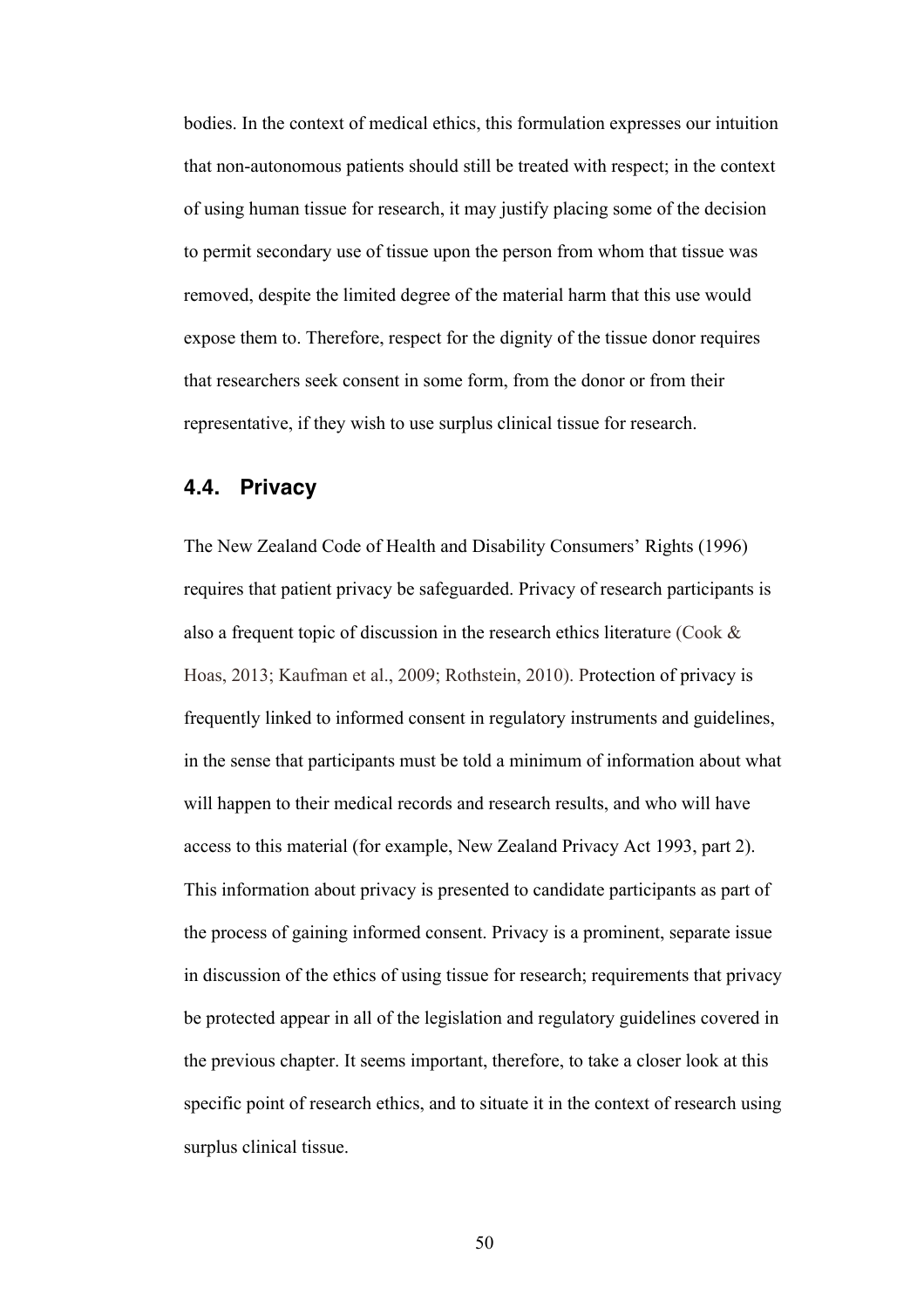Privacy, in a general sense of the term, is regarded as a universal human right. Article 12 of the Universal Declaration of Human Rights states

> "No one shall be subjected to arbitrary interference with his privacy, family, home or correspondence, nor to attacks upon his honour and reputation. Everyone has the right to the protection of the law against such interference or attacks." (United Nations, 1948)

Theoretical discussions of privacy cover a broad range of concepts, from the freedom to express one's authentic self, to the right to make decisions on one's own behalf (decisional privacy), to the right to limit other people's access to information about ourselves (informational privacy) (Wacks, 2010). Thomson (1975) argues that privacy is in fact a bundle of other rights, mostly to do with freedom from interference with ourselves or our property. Rachels (1975) responds by noting that Thomson's account doesn't capture everything that we seem to mean when we invoke a right to privacy. He also points out that our control over the information others know about us permits us to control our relationships with them. There are some categories of information about ourselves that we are socialised to keep within close, even intimate, relationships, and sharing this type of information with someone who is a more distant acquaintance can change the nature of our relationship with them. Conversely, we maintain close relationships in part by sharing personal information, and those relationships may suffer if we are unable or unwilling to do so (pp329-330). Scanlon (1975) offers accounts of thwarted attempts to intrude into another person's "conventional zone of privacy" as additional violations of privacy, even though no information has been gained – in this case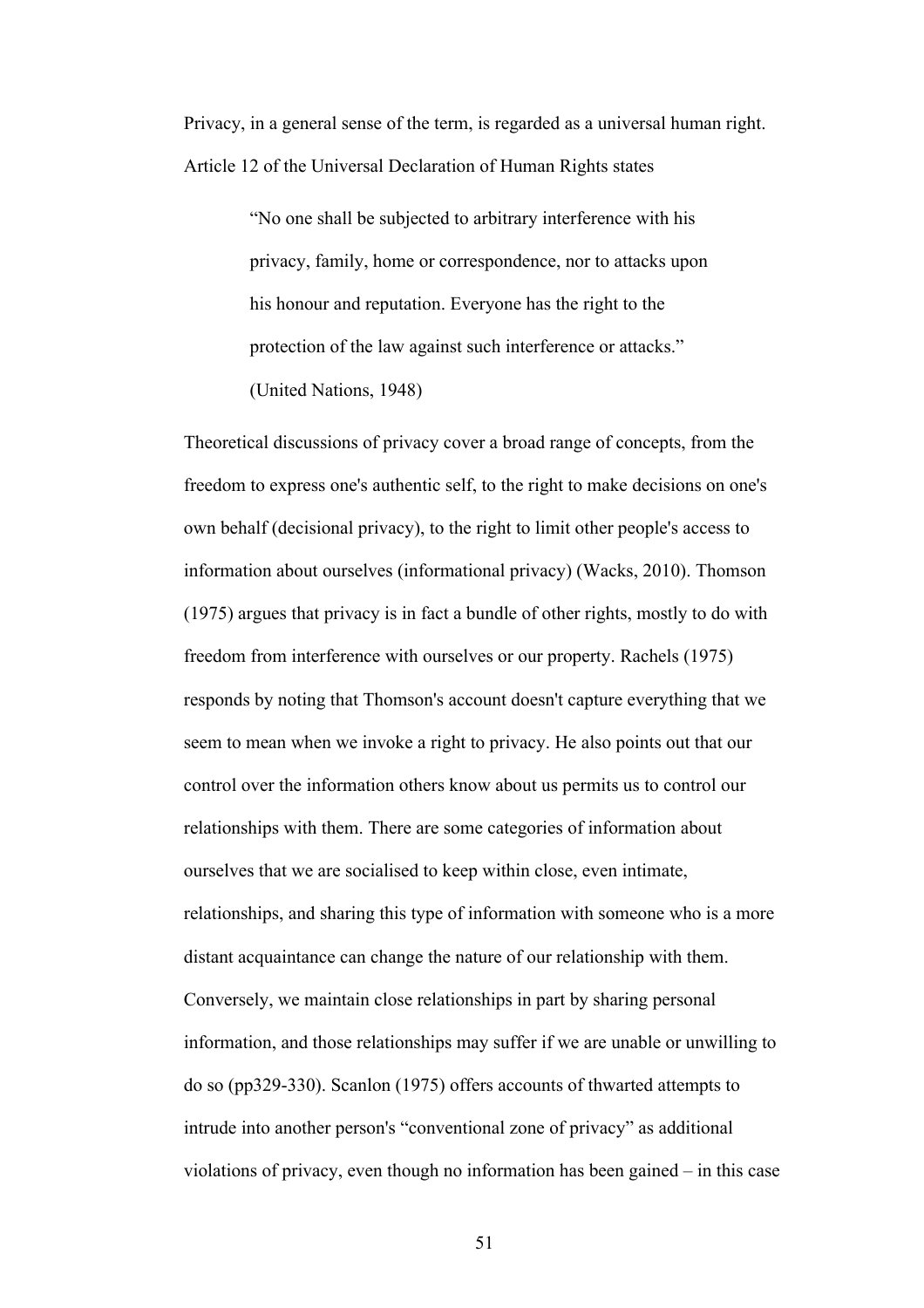it is the (attempted) intrusion that is the harm, rather than any consequences of personal information becoming known to the wrong people.

Privacy supports autonomy by permitting us to control who we have social relationships with, and the nature of those relationships (Rachels, 1975), which in turn supports our well-being. The information about us that is known to others is key to managing our interactions with other people, both in the present and in anticipated futures.

When discussing the use of human tissue for research, privacy means the control by a person (or trusted authority on their behalf) of dissemination of certain types of information about themselves. These types of information include medical information (symptoms, test results and prognoses, for example), but may also include lifestyle information that a patient would not normally choose to disclose, were it not a necessary part of helping their doctor to support their interests in improved health. Some of this medical information is regarded as private because it could potentially be used against the patient by a third party - for example, the real or perceived likelihood that life or health insurance would be declined or made more expensive if the insurance companies learned that the applicant had earlier in her life been diagnosed with breast cancer (Stewart *et al.*, 2001). However, much of the information disclosed in a medical setting is regarded as private not because its disclosure would be harmful, but simply because most members of society feel that certain topics are "personal", and inappropriate for discussion outside close relationships.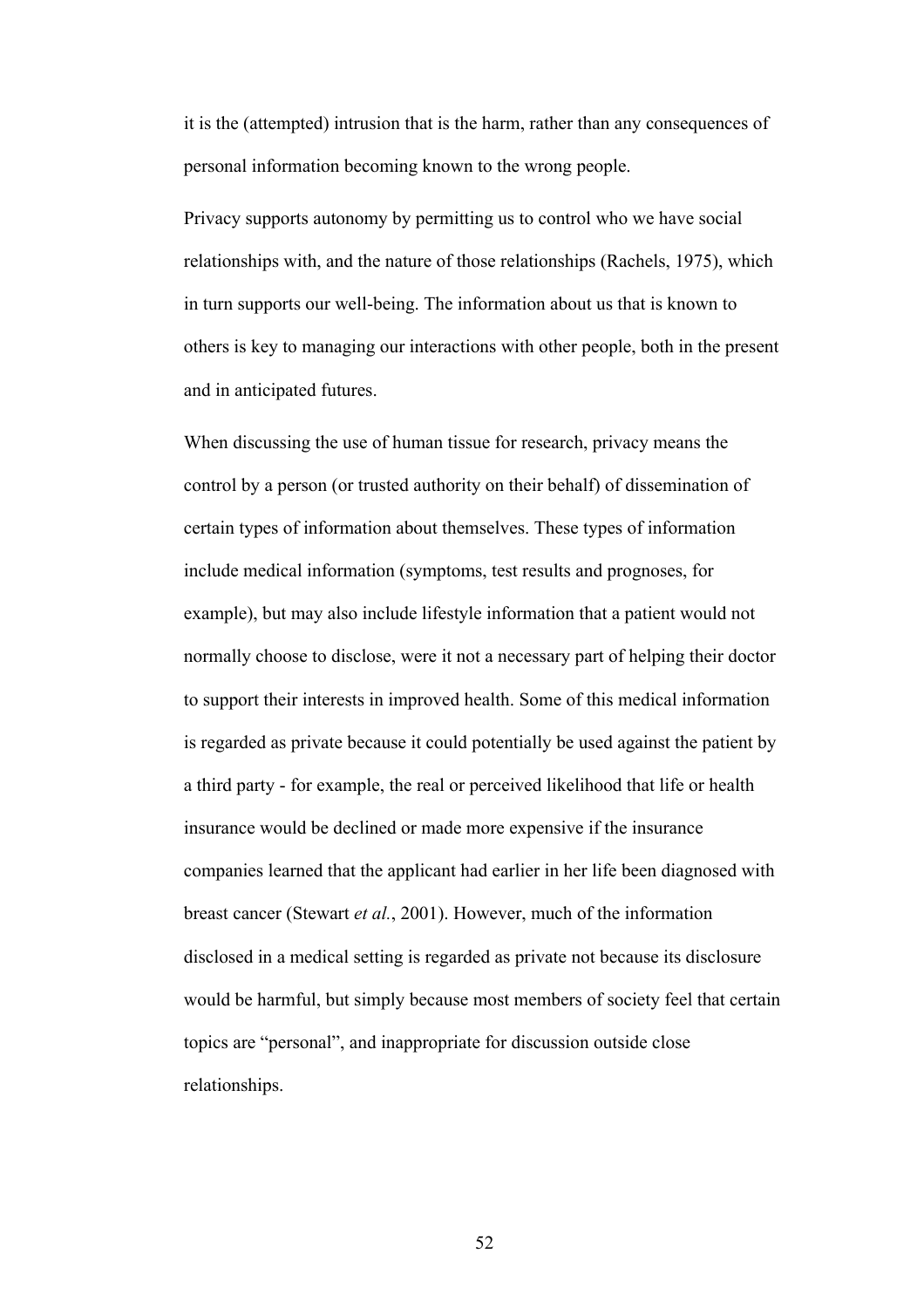#### **4.1.1.13 How is privacy protected?**

The predominant approach to preventing unauthorised dissemination of information about a patient by third parties who are given access to their medical information is to withhold information that would permit their identity to be readily ascertained. This procedural approach is variously referred to as de-identification or anonymisation; as previously stated, I will use the term deidentification in this discussion. A de-identified record would permit a researcher access to information about a patient's diagnosis, treatment and outcome, but the researcher should not, in theory, be able to match that medical information to the person it is about. In practice this separation of medical record and patient identity is not always so complete (Sweeney, 1997). This is especially true of small populations, in which there are fewer people who might be the individual referred to by a specific record. In the US, the HIPAA Privacy Rule (U.S. Department of Health and Human Services, 2003) specifies eighteen pieces of information about a patient which must be removed from a record if it is to be regarded as de-identified. Other jurisdictions are not so prescriptive, but still require that it be difficult if not impossible to determine from which individual patient a tissue sample came.

In order to facilitate some activities, such as withdrawing tissue samples from research, it may also be necessary to create an identifier which is unique to each sample but also arbitrary, which can be used to connect research findings to the original donor. The link between an identifier and the donor would be known to a third party but not to the researchers, supporting the privacy of the donors by limiting the researchers' access to their personally-identifying information, but still retaining a connection between the sample and the patient from whom it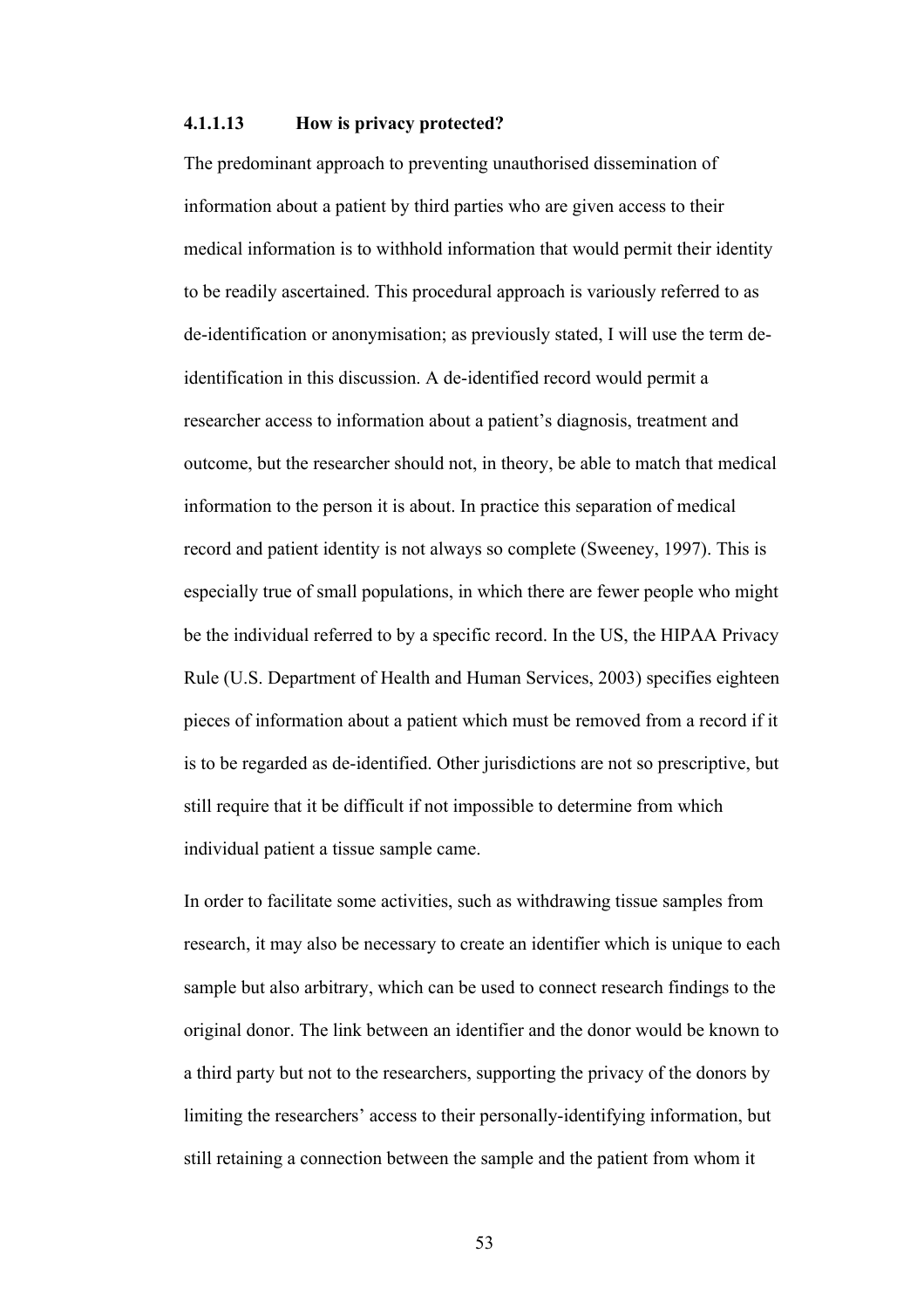came. Records and samples bearing such identifiers are usually referred to as "pseudonymised" or "coded". If it becomes necessary to identify which sample was contributed by which donor (for example, if the donor wishes their tissue withdrawn from the study), then an independent party can use the code to identify to the researchers which sample is affected. Similarly, if the research protocol allows for clinically significant research results to be communicated to tissue donors, then the identifier can be used to permit the researchers to specify the patient who is to receive the information, without knowing the patient's identity.

In the context of research using surplus clinical tissue, the tissue samples have frequently been collected and associated patient records created before any question of secondary use has been raised. In these cases, privacy is frequently managed by removing specific items of personally identifying information from tissue samples and medical records before they are released to researchers. The specific pieces of information that must be removed may be defined in law. This process of removing information from a record after the information has been collected is frequently called "de-identification". Some jurisdictions, such as the USA, require that certain criteria be met before a record may be regarded as deidentified (U.S. Department of Health and Human Services, 2003). Either the record must be examined by an expert in appropriate statistical methods who can conclude that it is no longer possible to identify the individual to whom the record pertains, or a set of specific pieces of demographic and clinical information must have been redacted from the record. This information includes details such as the patient's full date of birth, the full zip code of their residence, or their Social Security number. If the second method is used, the entity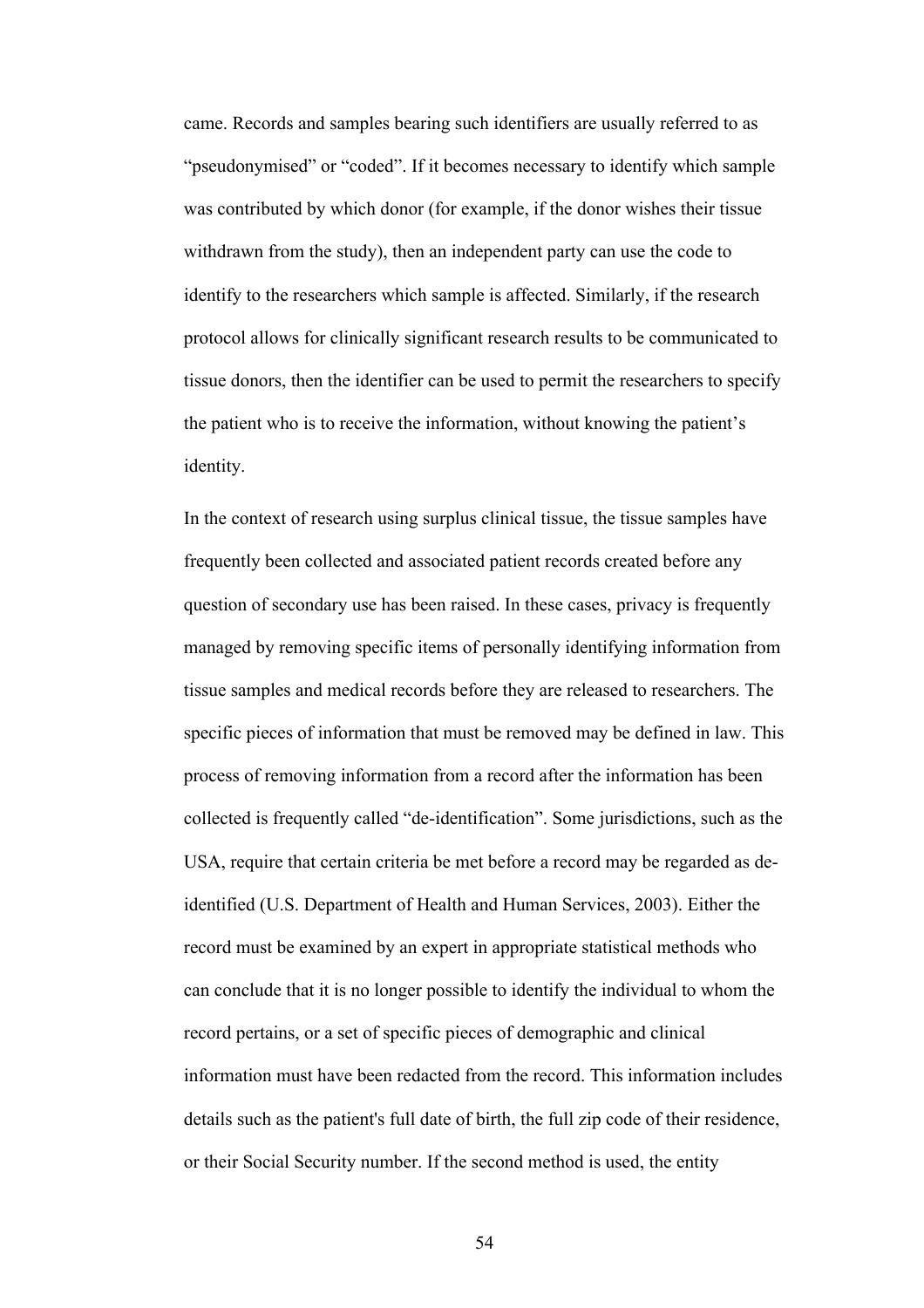releasing the information must also have no knowledge that the remaining information could be used to identify the person from whom the record came. Once either of these conditions is met, the records can legally be regarded as deidentified, and it is no longer subject to statutory restrictions upon the use of medical information (U.S. Department of Health and Human Services, 2003 footnote 15).

Most other jurisdictions, such as New Zealand (Privacy Act, 1993) or the United Kingdom (2013), don't have such detailed rules regarding the privacy of medical information, but do require that either patient consent or approval from an ethics committee (or both) be a condition of releasing medical information to researchers. When seeking such consent or approval, the researchers need to specify what information will be sought and why, and who will have access to it. Legislation such as that cited above requires that all private information, including medical information, may only be collected for a legitimate purpose, by duly qualified organisations, and must be kept secure.

## **4.1.1.14 How effective are these measures?**

The goal of the approaches described above is to protect the privacy of the patients from whom tissue samples have come. However, the effectiveness of these approaches in supporting this goal is unclear. The exact information that should be removed from medical records before they are released to researchers, the effectiveness of this removal in preventing disclosure of the identity of the donor, and the implications for later research use of the samples or records are the subject of much discussion (for example, Kaufman *et al.*, 2009; Rothstein, 2010). The risk of inadvertent or malicious re-identification of de-identified samples is also salient (Horner, 1998; Sweeney, 1997). There are multiple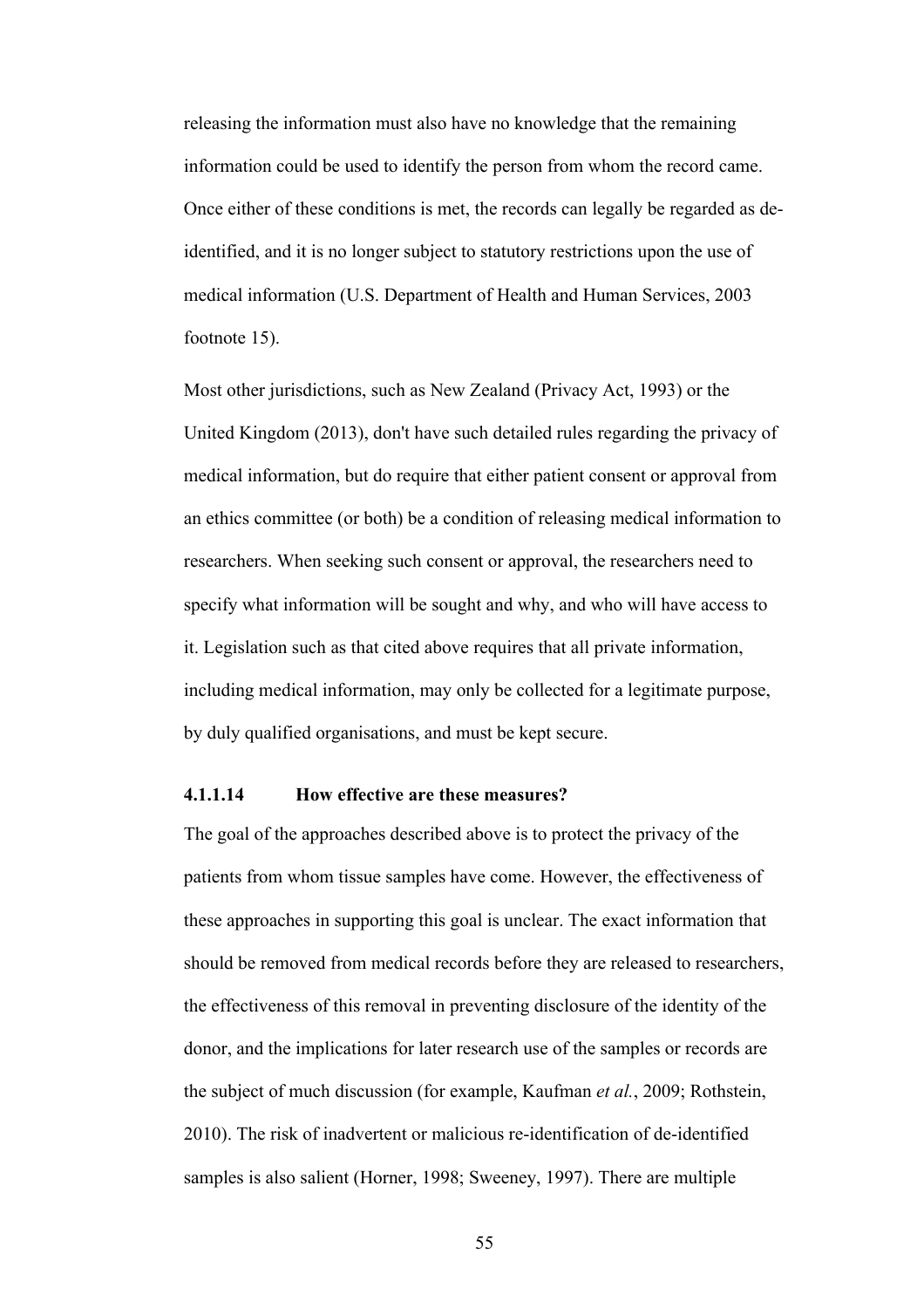examples in the literature of re-identification of donors, using clinical, demographic or research data, alone or in combination, to which the authors had legitimate access. For example, Homer *et al.* (2008) were able to use DNA analysis to determine the presence of DNA from one specific individual in mixtures of DNA samples from up to 184 donors. Sweeney (1997) demonstrated the limitations of the de-identification protocols of the time by using voter record information in combination with "de-identified" medical information to identify the medical record of the then-governor of Massachusetts. The specific information that Sweeney used in that demonstration would now be removed from medical records, but she and colleagues have since shown that seemingly-innocuous information such as the locations and dates of clinic visits could also be used to re-identify patient records (Malin & Sweeney, 2004), and they have used demographic data in a similar way to the 1997 study to identify contributors to the Personal Genome Project by name (Sweeney *et al.*, 2013). These re-identification demonstrations were facilitated by modern computational techniques, which are advancing rapidly, such that re-identification in this way will become easier and easier in the future.

It may seem from these demonstrations that current measures to protect privacy are ineffective, and are likely to become even less effective in the future. So can patient privacy be protected at all? Certainly those with access to medical records and other sensitive information must continue to make best use of the procedural and technological safeguards at their disposal now and in the future. It may be that these safeguards are not one hundred percent effective at preserving privacy, but this does not mean that they are entirely without use, as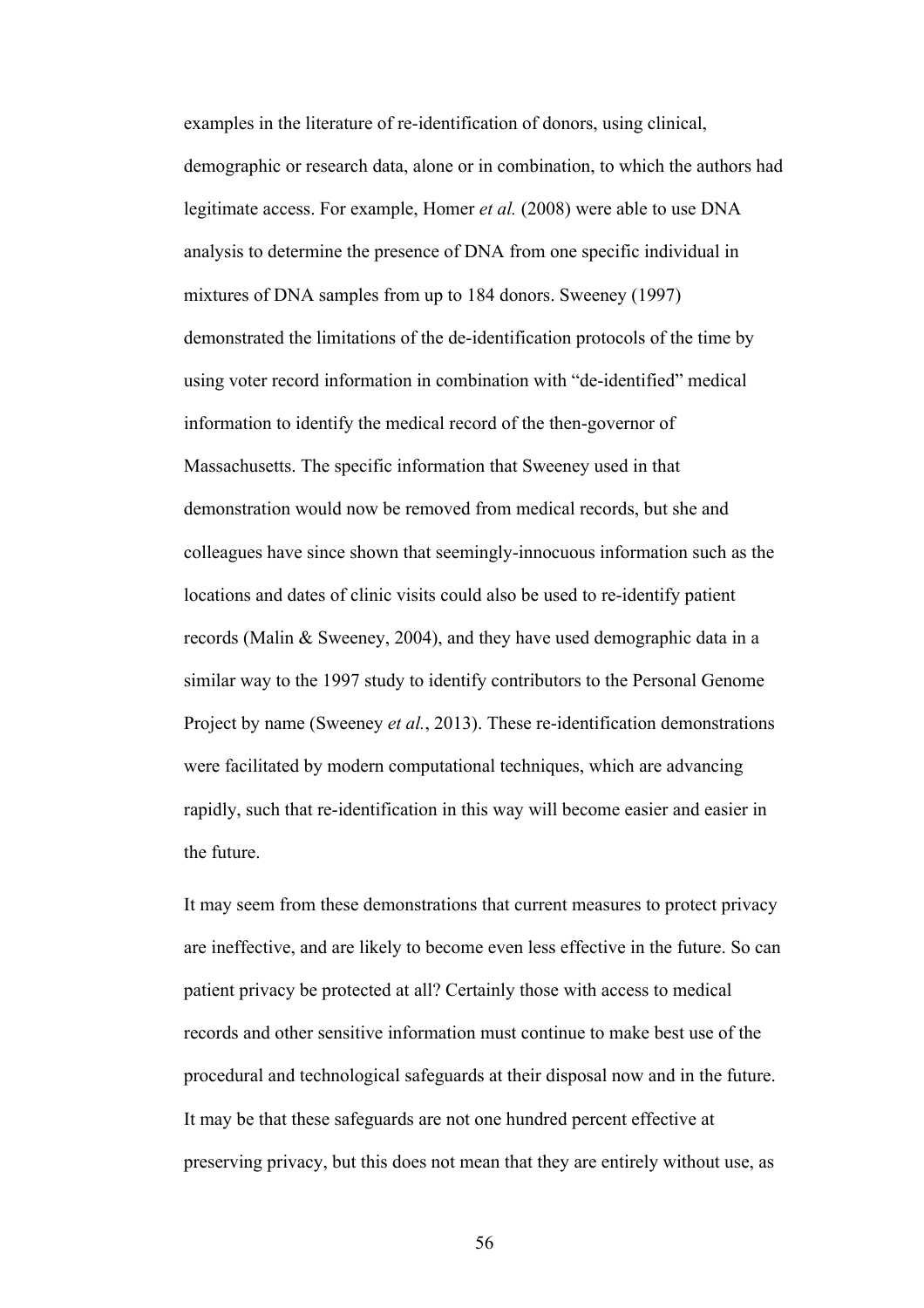they may provide protection against carelessness, or deter those who lack the resources or inclination to breach them. In addition to technological safeguards, those who manage collection, storage and transmission of sensitive information should consider which details from the patient's demographic and medical data are relevant to the end use of the data, and only collect the data that they need. A culture of respect for privacy within organisations that are in the business of processing personal information could help prevent some breaches, particularly those arising from carelessness.

Aside from these moral considerations, from the point of view of research it is prudentially important to show due regard for the privacy concerns of the wider community in order to support the trust of potential donors that their concerns will be taken seriously. If donors fear that their privacy will not be taken seriously, they may decline to donate tissue samples, hindering research. Concerns for privacy are closely linked with donor consent. In the narrative in chapter 2, potential privacy concerns were addressed by telling Mrs Brown what information would be shared with the researchers, what information would not be shared, and the measures that would be taken to prevent her identity from being linked to the records given to the researchers. This information would have enhanced her ability to assess the impact consenting to donation of tissue could have had on her interests.

#### **4.1.1.15 Tensions between privacy and research**

We have seen in the previous section that simply removing personal identifiers from donor information may not be an effective way to prevent information from their samples from being linked back to them. It may also make it more difficult to support certain donor interests, such as their ability to withdraw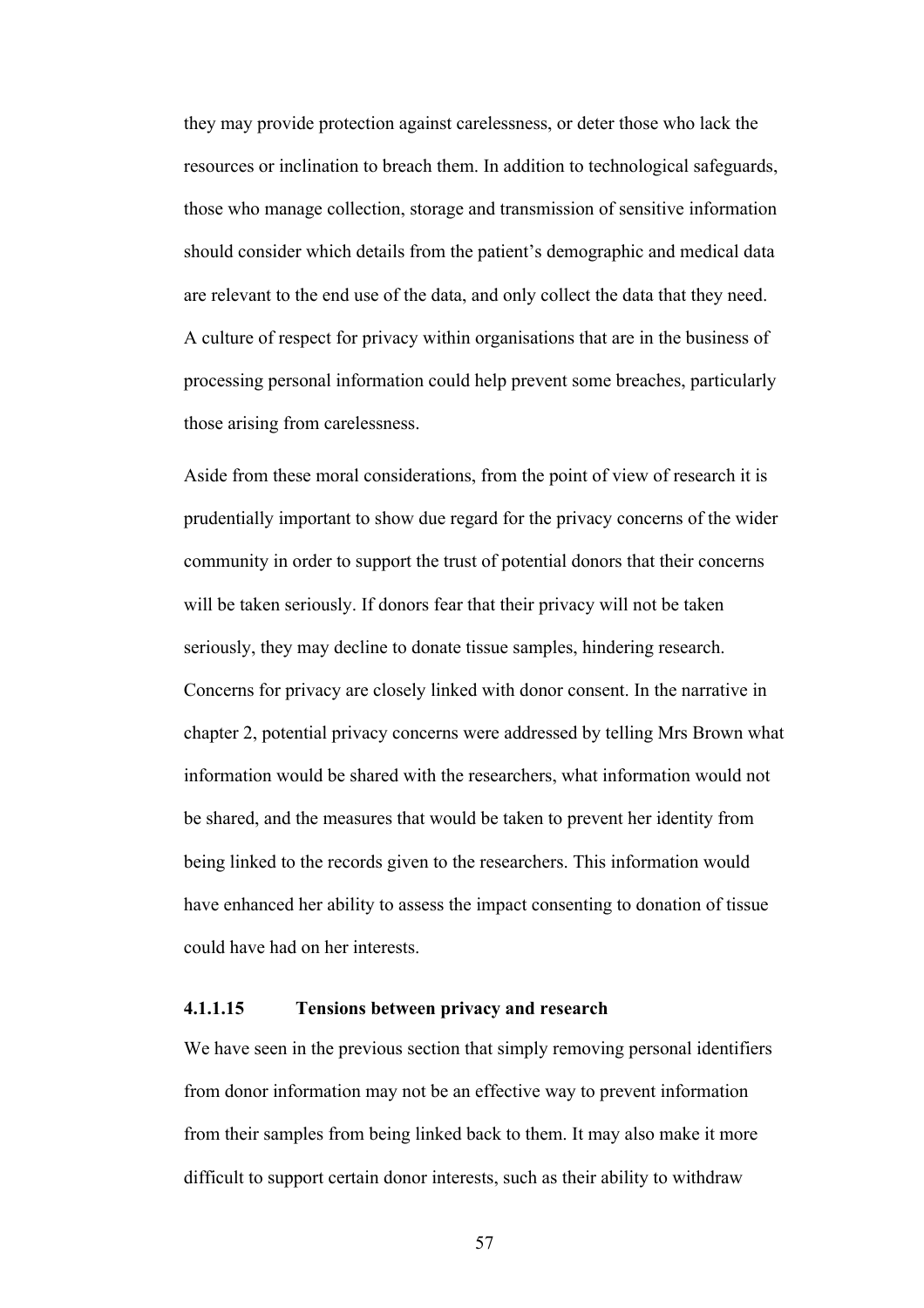consent in the future. If a tissue sample is to be removed from a study at donor request, then it must be possible to uniquely identify that sample and link it to the donor. This requires that sample identifiers, even if these convey no other information in themselves, must be linked to patient information, which provides a route for compromising patient anonymity.

Linking samples to patient information can also support another donor interest: that of being informed about the results of the research projects in which their samples are being used. This may be for a number of reasons, from individual curiosity about the progress of the project, to enhancement of their sense of participation in the research, to findings that may be directly relevant to themselves or members of their family. Depending on the nature of the information, it may be possible to communicate with the donors via a broadcast method, such as publishing research progress in a newsletter that is sent to all donors in a study. However, for information of more personal relevance, a broadcast approach may not be suitable. If research findings of personal relevance (for example, the results of validated clinical tests) are to be returned to donors, it must be possible to link the sample to the donor, which, as previously stated, also provides a route for compromising their privacy. In addition, some aspects of conducting research may also become difficult if large amounts of patient information are permanently removed from tissue samples or clinical records. Research results may need to be considered in context with the overall clinical picture, and factors such as time since diagnosis, medications prescribed, and co-morbid diagnoses may influence interpretation of research data. In some cases, withholding this information from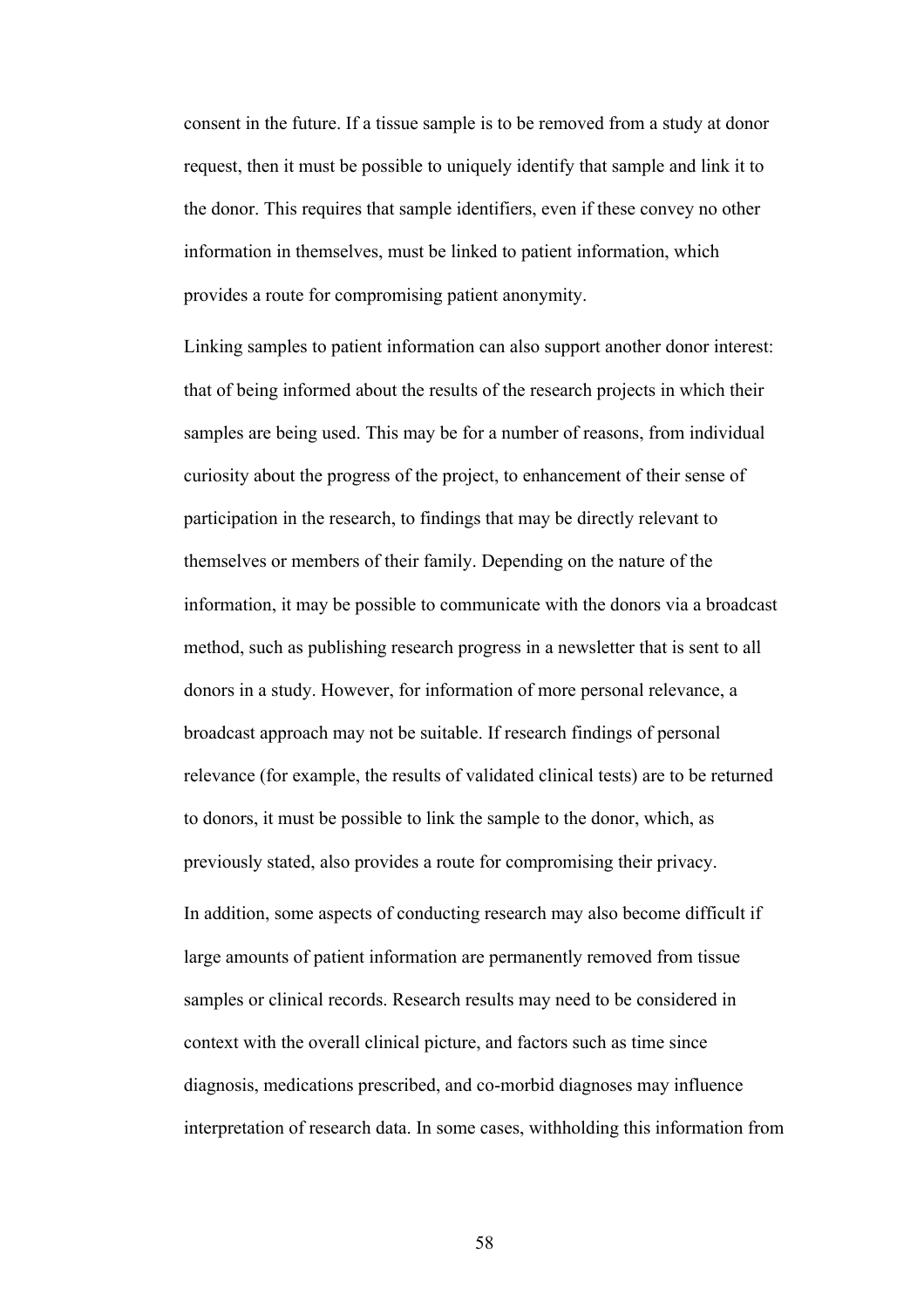the researchers may compromise the quality of their conclusions and therefore diminish the value of the research results.

# **4.5. Community values and group harms**

Communities are rarely monolithic. While broader values may apply universally across the entire community, the relative importance of these values and the specifics of how to support them may vary from individual to individual. Within any society, there will be distinct communities with their own characteristic values and priorities, and their own history within the wider community, a history which may place their values at odds with those of the wider community's. These groups may be distinguished from the wider community by race, sexuality, or disability, to name just a few points of difference.

In New Zealand, the harm that can arise when one group is singled out for study is demonstrated by the "warrior gene" controversy (Crampton & Parkin, 2007; Gillett & Tamatea, 2012; Merriman & Cameron, 2007; Wensley & King, 2008). The controversy arose when a genetic variant that was considered to be associated with risk taking and aggressive behaviour in specific individuals was found to be present at higher frequencies in Māori men. This finding was reported at a scientific conference and picked up by mainstream media, who erroneously linked the information to alleged higher rates of criminal and violent behaviour in Māori men. The ensuing reporting resulted in great offence to Māori (Anon. 2006, 2009; Stokes, 2007) due in part to its reinforcement of negative stereotypes about Māori people as individuals and as a group. In the United States of America, a similar controversy arose surrounding research performed using samples collected from the Havasupai, a tribe of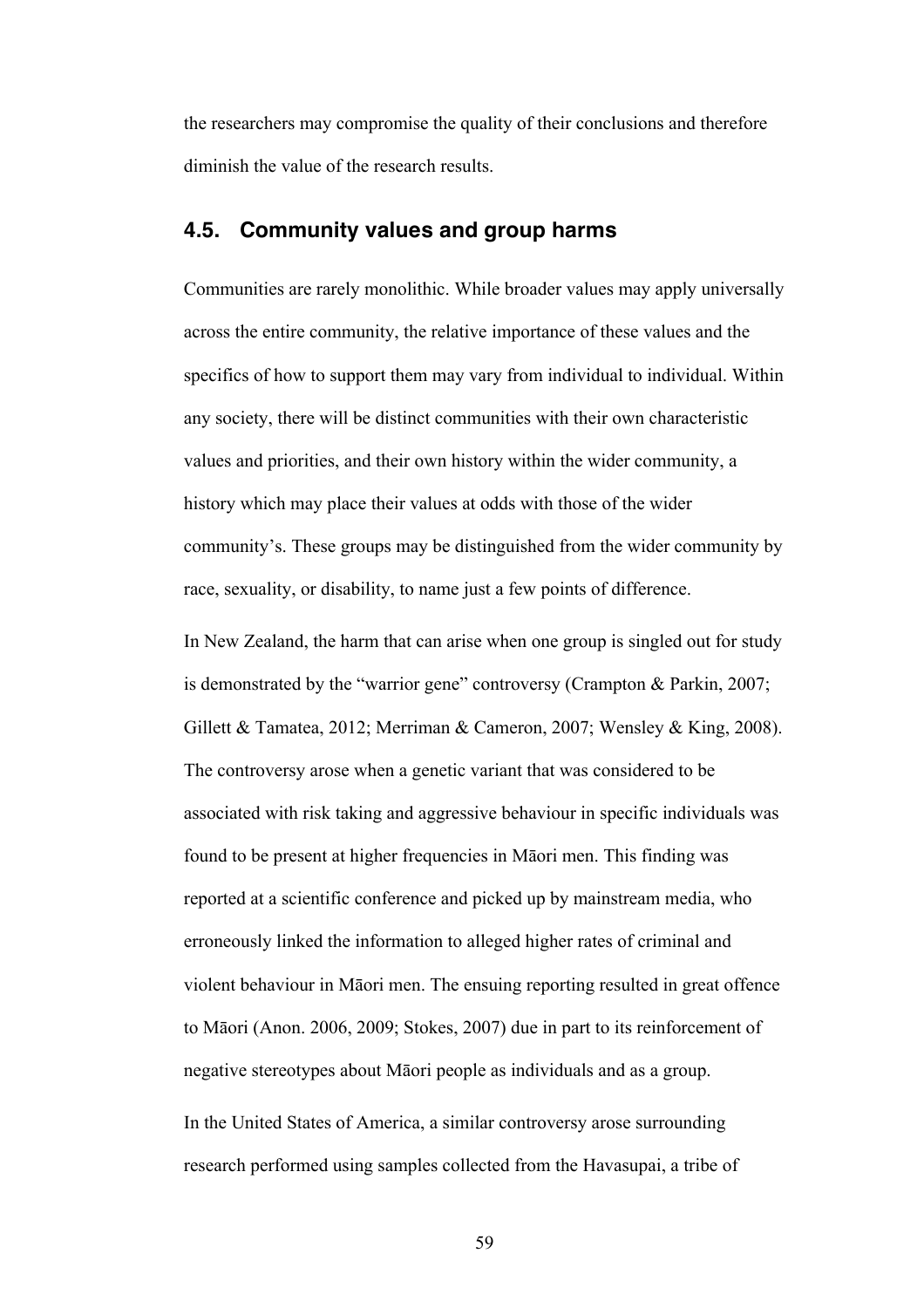Native Americans who live in the Grand Canyon (Caplan & Moreno, 2011; Santos, 2008). The Havasupai people struggled with diabetes, and gave permission for scientists to collect blood samples from individual members of the tribe in order to study why they were so devastated by the disease. However, the samples were also used (without donor permission) for studies of mental illness and the tribe's genealogy. When the Havasupai elders discovered that these latter studies had taken place, they were outraged, and sued the university where the studies took place. These studies not only revealed potentially stigmatizing information about the individuals who were studied, but they also threatened the identity of all tribe members, by challenging their traditional stories about the origin of the Havasupai people.

Both of these cases demonstrate the harm that can be caused to a group by indiscriminate application of broader procedures. In order to safeguard the reputation of research and support the values of all members of the community, it is important to be aware of the variations in values within the community and to account for them when determining how human tissue, including surplus clinical tissue, may be used. An example of a situation where the values of the community to be studied were treated with sensitivity can be found in Durie's account (2004) of a study of child nutrition which involved a large number of Māori children. The researchers leading this study wanted to analyze blood samples from the participants, but this was initially resisted by community leaders because of "…a Māori world-view that people are vulnerable if their body parts, including fluids, fall into the malicious hands", and because "[t]here was a lack of trust in the ability of the researchers to safeguard human property." (p1141). These objections were taken seriously by the researchers,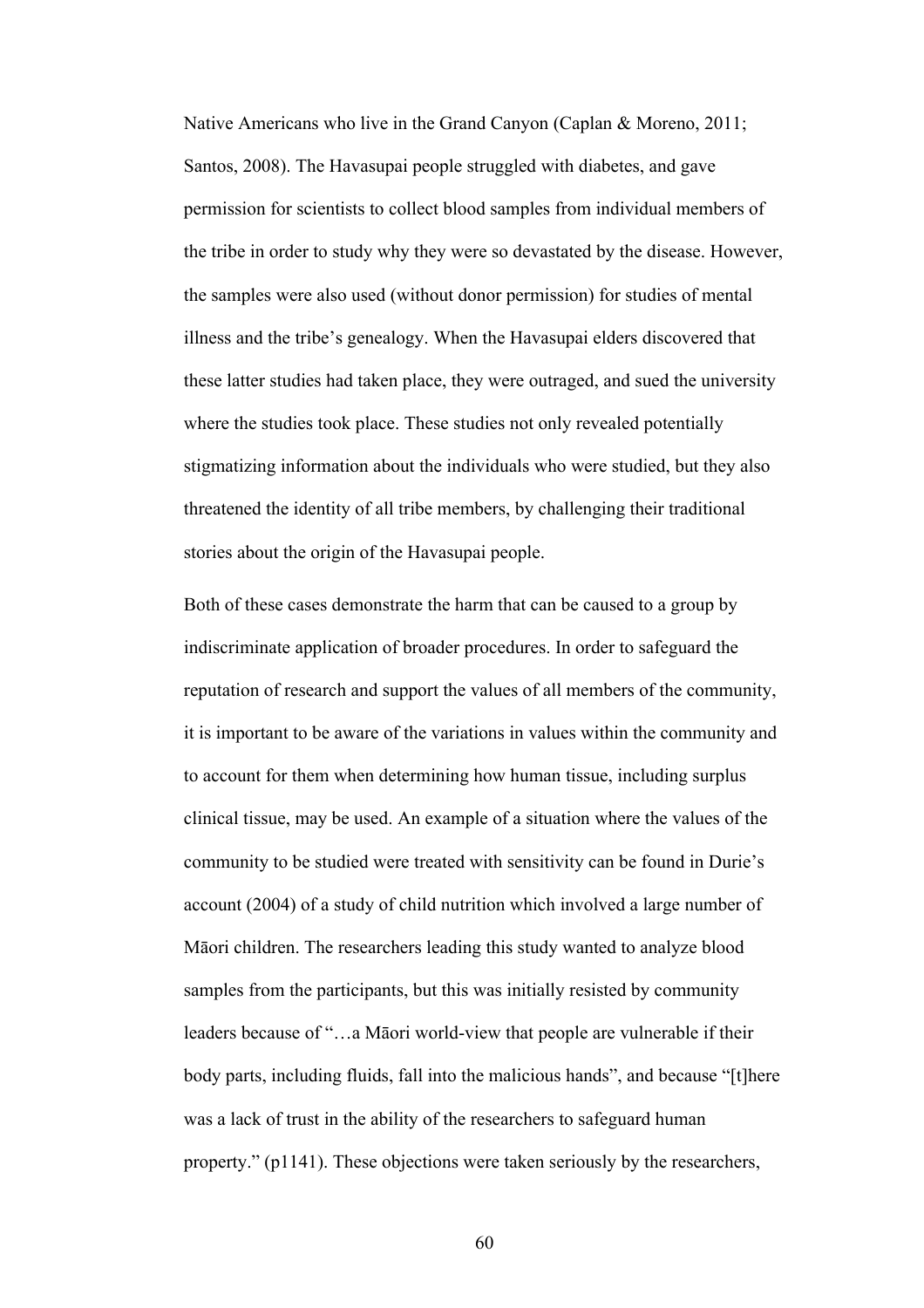who took advice from Māori community leaders and made some modifications to the research protocols. The execution of these modifications satisfied the community representatives that their beliefs and the samples from their children were being treated with respect. The relationship between the researchers and the Māori community was strengthened, and the research project was a success. The conduct of the child nutrition study demonstrates that it is possible to discover the world-view and values of a group within a wider community and to conduct the research with sensitivity to this information. Awareness of the potential for conflict is the first step, and communication between donor, community, and research team is the next. A requirement for consent to use tissue for research provides a checkpoint that ensures that this communication is initiated, if it has not already. This will facilitate and demonstrate respect for the donors and their beliefs, and will also support research by enhancing the relationships between researchers and all groups within the community.

#### **4.6. Trust**

Trust is fundamental to, and originates from, relationships between people (Baier, 1986). According to Cohen and Dienhart (2013):

> "Trust is said to be an attitude, inclination, or willingness to act and accept certain risks (the disposition), given a set of beliefs or expectations about the trusted party (the epistemic states)–beliefs or expectations that the risks of a trusting action will not materialize, and by extension, that the risks are justified by the potential benefit.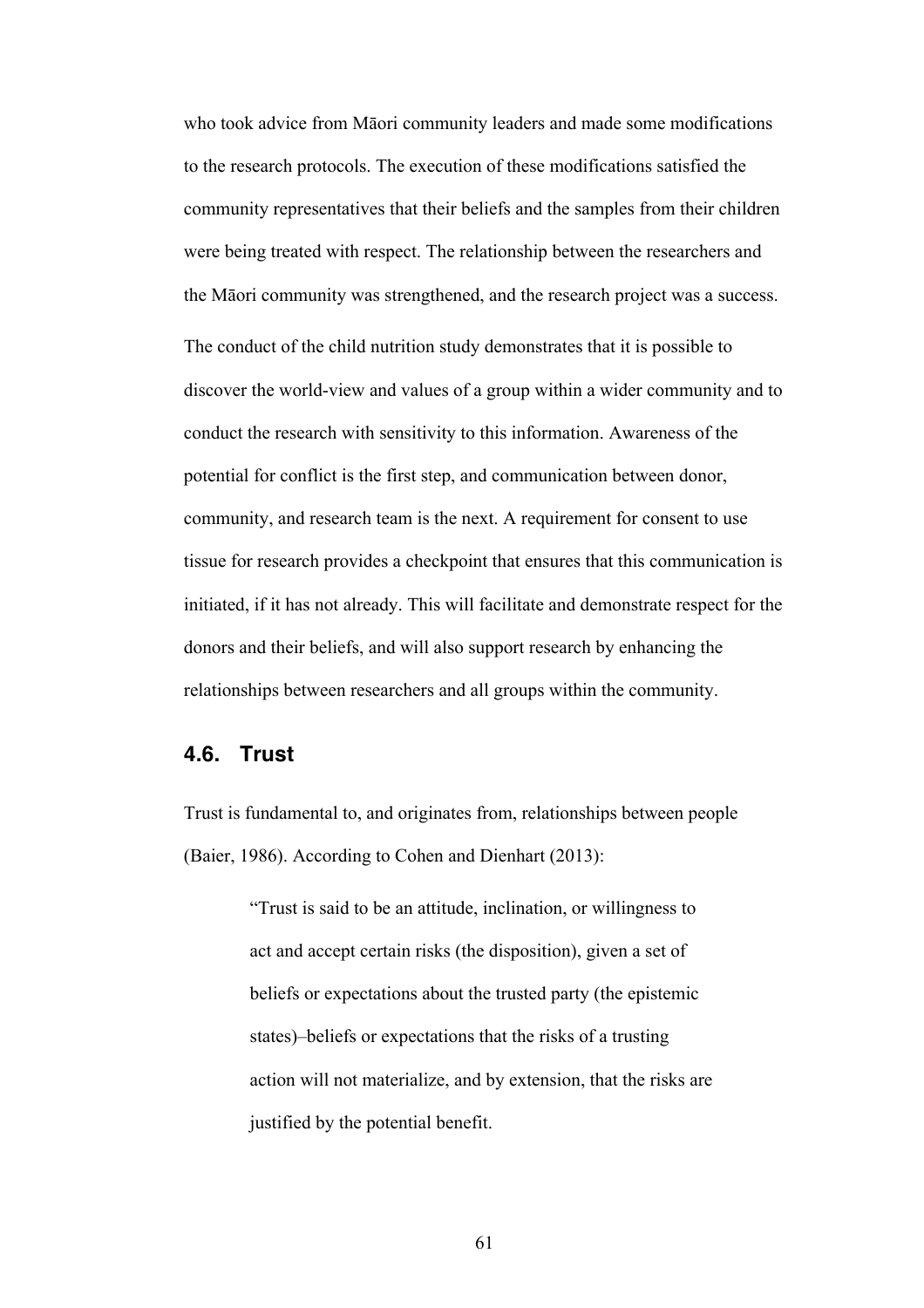Trust enables us to legitimately acquire goods that we cannot create for ourselves, and commission services that we cannot conduct ourselves, because we lack the knowledge or the means to do so. We trust the supermarket to sell us a bag of rice that is safe to eat, because we want to eat rice but we don't live in a climate that permits us to grow our own. We trust the mechanic who services our car to ensure that it will be safe to drive, because we need a vehicle in order to travel to work but we don't have the knowledge to keep it in good repair ourselves. Trust is so central to human existence that most of the time we are not even aware that we are trusting, or that we are seeking another's trust – we simply interact, as we carry out our daily routines. These interactions would be impossible without the trust that they imply.

There are some circumstances, however, where we may be more conscious that our trust is being sought. In these situations, we might do well to consider more carefully whether to place our trust. When the circumstances are unfamiliar to us, or when the consequences of misplaced trust might be more damaging than usual to our interests or those of others, we may consider more carefully whether we are prepared to trust. Depending upon the need for the good that is offered in exchange for our trust, we may decline to participate any further in the transaction. Recalling the illustrative narrative in Chapter 2: Mrs Brown could have refused consent to removal of her gallbladder, based perhaps upon her perception of the relevance of Dr Black's advice to her circumstances, or on her assessment of his surgical competence, or some other factor that she may even struggle to articulate. However, she found her gallbladder condition so disabling that she was prepared to trust his judgment and skill in diagnosis and treatment, as well as trusting his good will towards her best interests.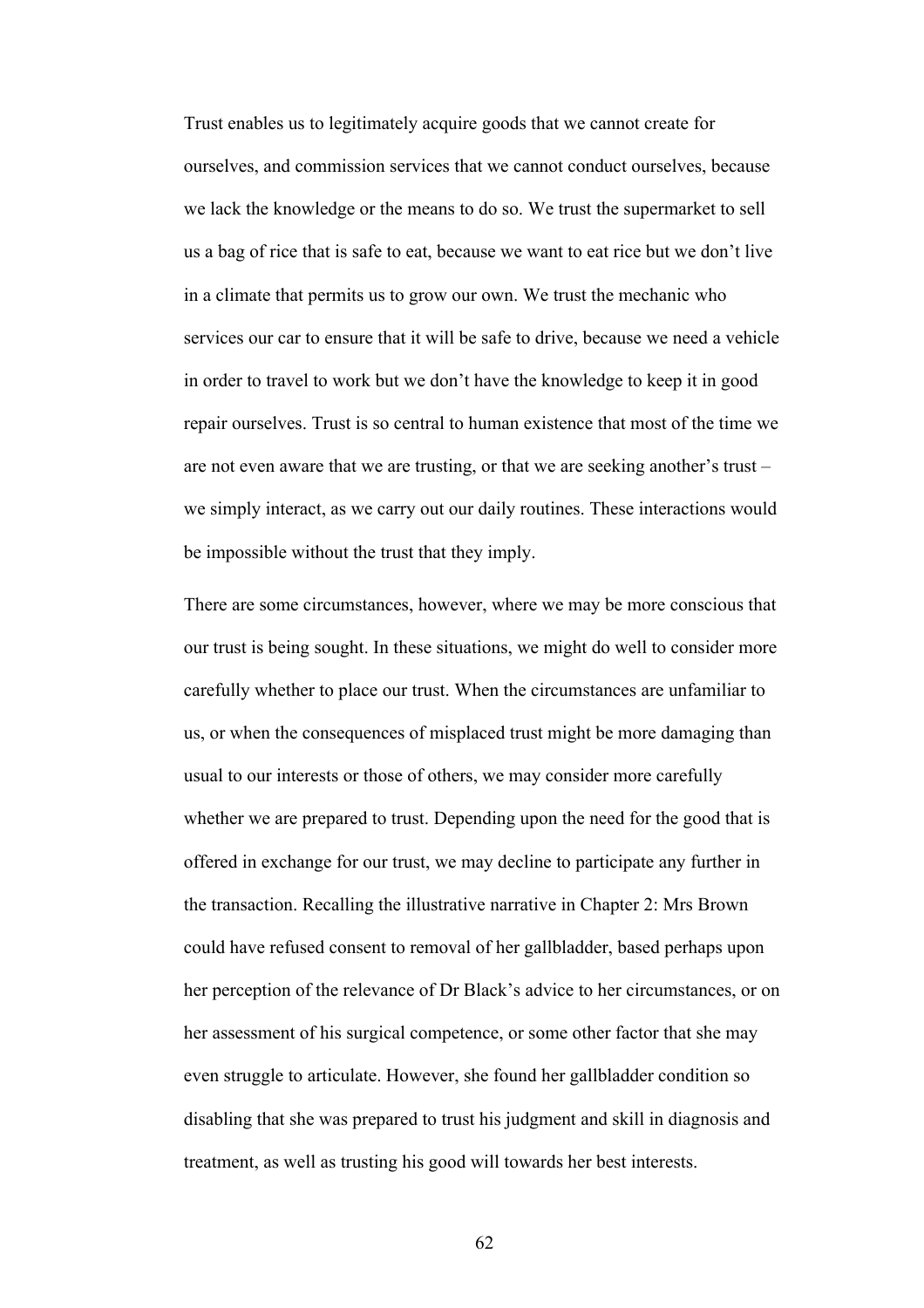Mrs Brown might also have refused consent to donate the gallbladder to research, because she may have seen little benefit to herself to do so. This lack of benefit, by itself, has little to do with her trust or otherwise in Dr Black or Professor White, but, if that perceived lack of benefit is coupled with concern that donating will expose her to harm, then it is rational for her not to trust. When trusting other people to have our interests at heart, it is important to consider the context of their advice. For Mrs Brown, donating the excised gallbladder for research was a separate question to that of whether surgery was the best course of action for her condition. Let us stipulate for the sake of the argument that Dr Black was qualified to advise her in that decision, as he is a doctor who specializes in disorders of the gallbladder, and that he had developed a rapport with Mrs Brown as part of establishing a therapeutic relationship between them. In this case, it would be reasonable for Mrs Brown to take his advice regarding the surgery. However, it's possible that Mrs Brown's trust in Dr Black as a medical practitioner also contributes to her trust in his judgment of her best interests regarding secondary use of the tissue. As many consent decisions regarding donation of tissue will be made in a therapeutic context, it is important that the patient's trust in their practitioner does not unduly sway their decision to consent to research use of the tissue. If misfortune or misconduct leads to the research attracting controversy, conflation of the two consents may adversely affect the trust of individual patients, or the community, in the practice of healthcare as well.

Trust is needed because life is uncertain – if we were certain about the competence or motives of others, we would be able to predict their actions and use that information to help us decide what to do in any given situation (O'Neill,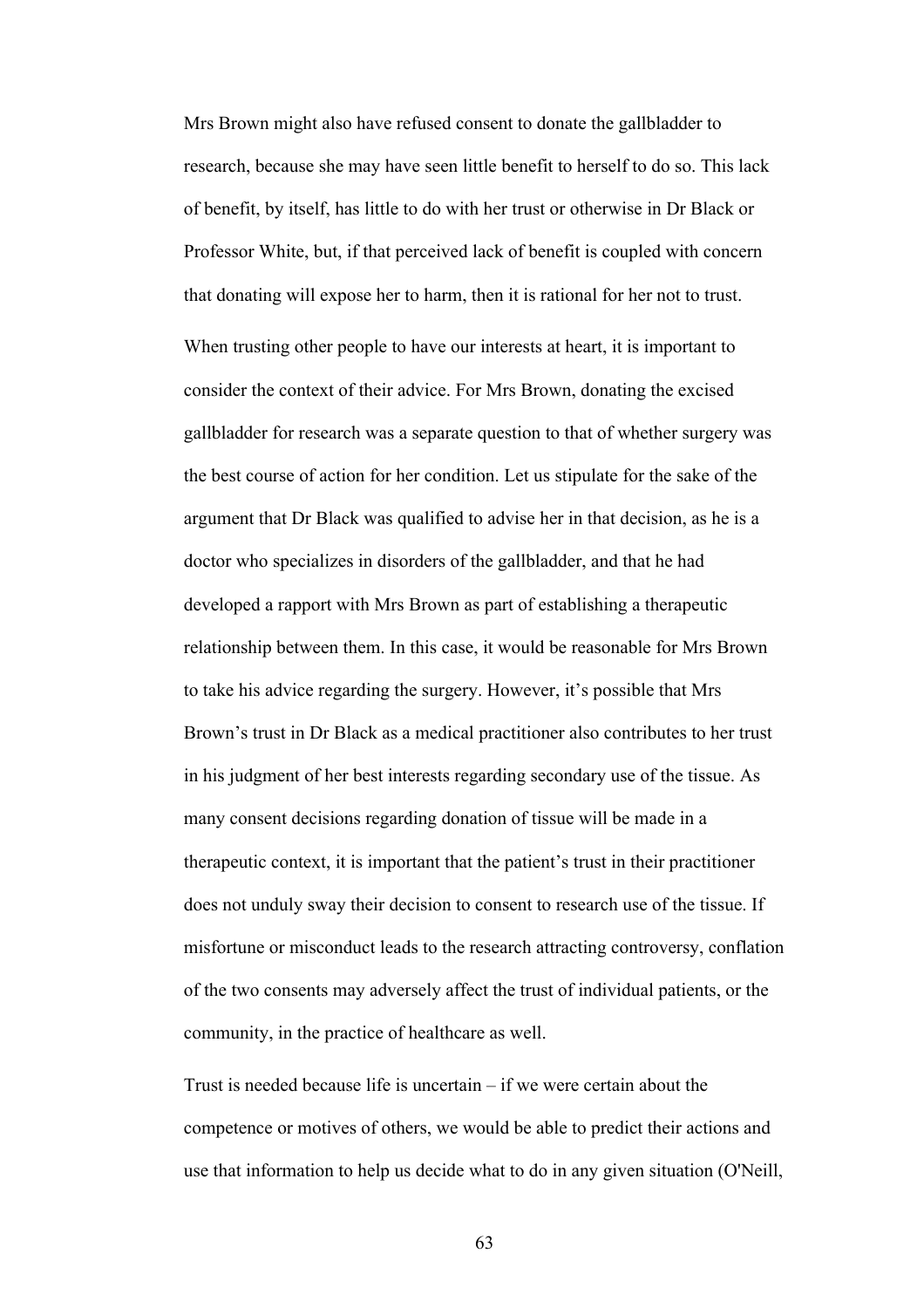2002 p.13). Discussing the use of tissue in research with candidate donors will expose the uncertainty that emerges from the difficulties with disclosure that arise when tissue can be stored for long periods before use. The likelihood that new research questions will arise and that new technologies will be developed expands the likely uses that can be found for a stored sample of tissue, but it also expands the uncertainty regarding whether or not a patient would be wise to consent to such use in the first place. If the patient is able to trust that the research will be conducted within an ethical context that supports their interests, they may be more inclined to permit the use of their tissue for research.

Seeking the trust of another implies a duty to be trustworthy, to a degree that is proportional to the degree of trust that we seek. Depending upon the situation, we might demonstrate our trustworthiness in various ways. The creation and public dissemination of codes of conduct for practitioners seeking trust is one way to start demonstrating trustworthiness, as it demonstrates that said practitioners are aware that there is general concern about the implications of their activities and that they take these concerns seriously. The existence of third-party bodies responsible for monitoring practitioner activity could also support trust by providing a visible means for detection of misconduct, and for punishing any misconduct that occurs. An established history of good conduct will also contribute to public trust, as will openness about their activities. Openness not only permits the trusted party's activities to be monitored by anyone who cares to do so, but also signals by its presence that the trusted party is not doing anything that the community would object to.

When seeking to use tissue for research, doctors and researchers are asking patients to expose themselves to some potential undermining of their interests.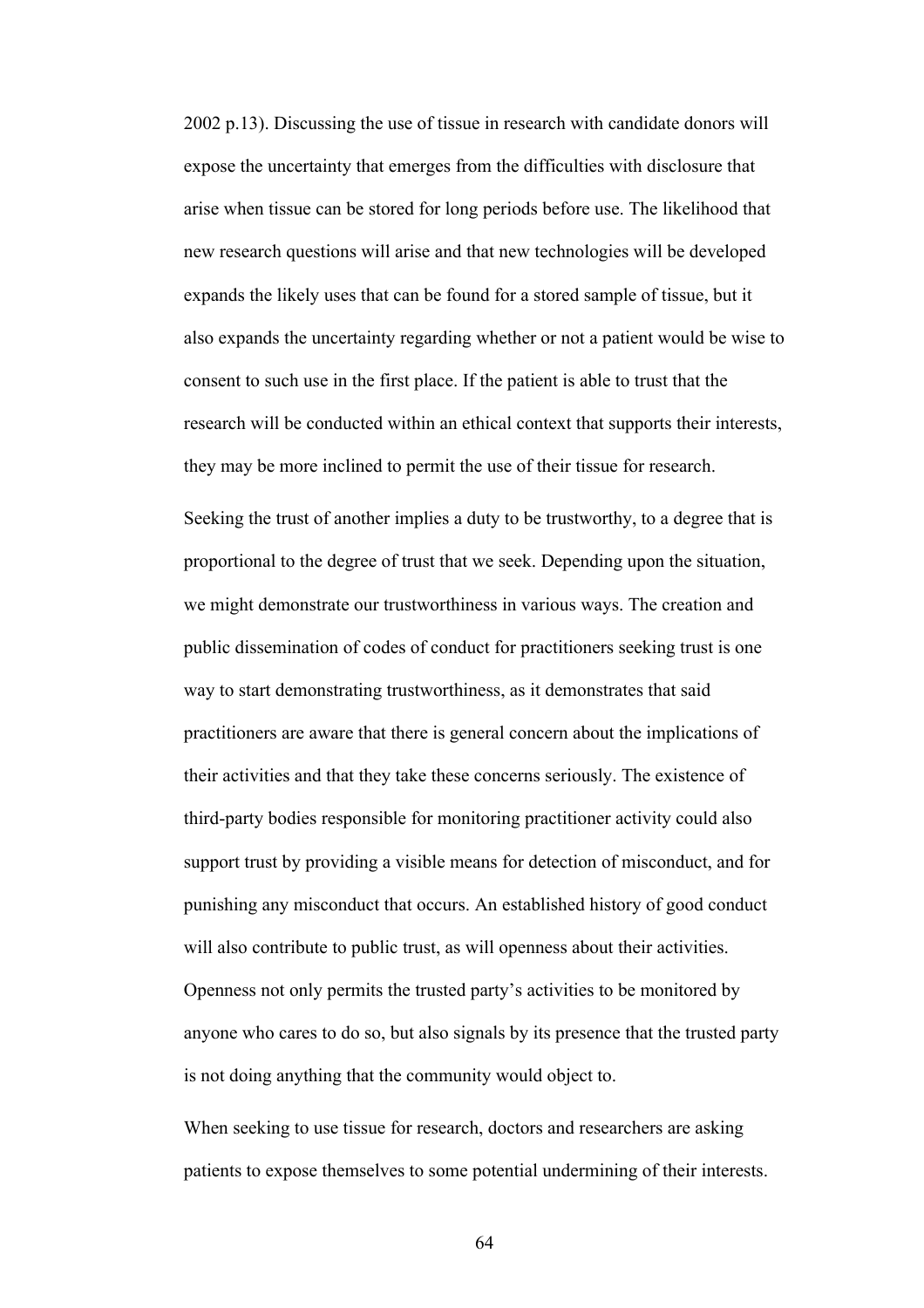For example, as discussed earlier, donor privacy and cultural values may be at stake. Patients could protect themselves from this undermining of their interests by refusing to permit the use of tissue, but this would undermine other interests, including any interests that the patient herself has in contributing to research. If it is possible for them to trust that their interests will be protected, then they are more likely to permit research use of their tissue. This permission in turn supports the interests of the researchers in being able to conduct a project, and the interests of the community in the good that could arise from the knowledge that may be gained from the research.

# **4.7. Public good**

The literature about scientific research into human biology and medical science regularly invokes a "public good" that arises from this activity (for example Allen & McNamara, 2011; Schaefer *et al.*, 2009). In addition, regulations and legislation that govern research activities acknowledge the necessity of medical research, particularly inasmuch as it supports the welfare of everyone. From the Declaration of Helsinki:

> "The primary purpose of medical research involving human subjects is to understand the causes, development and effects of diseases and improve preventive, diagnostic and therapeutic interventions (methods, procedures and treatments). Even the best proven interventions must be evaluated continually through research for their safety, effectiveness, efficiency, accessibility and quality." (World Medical Association, 2013)

From the New Zealand Human Tissue Act ("Human Tissue Act," 2008):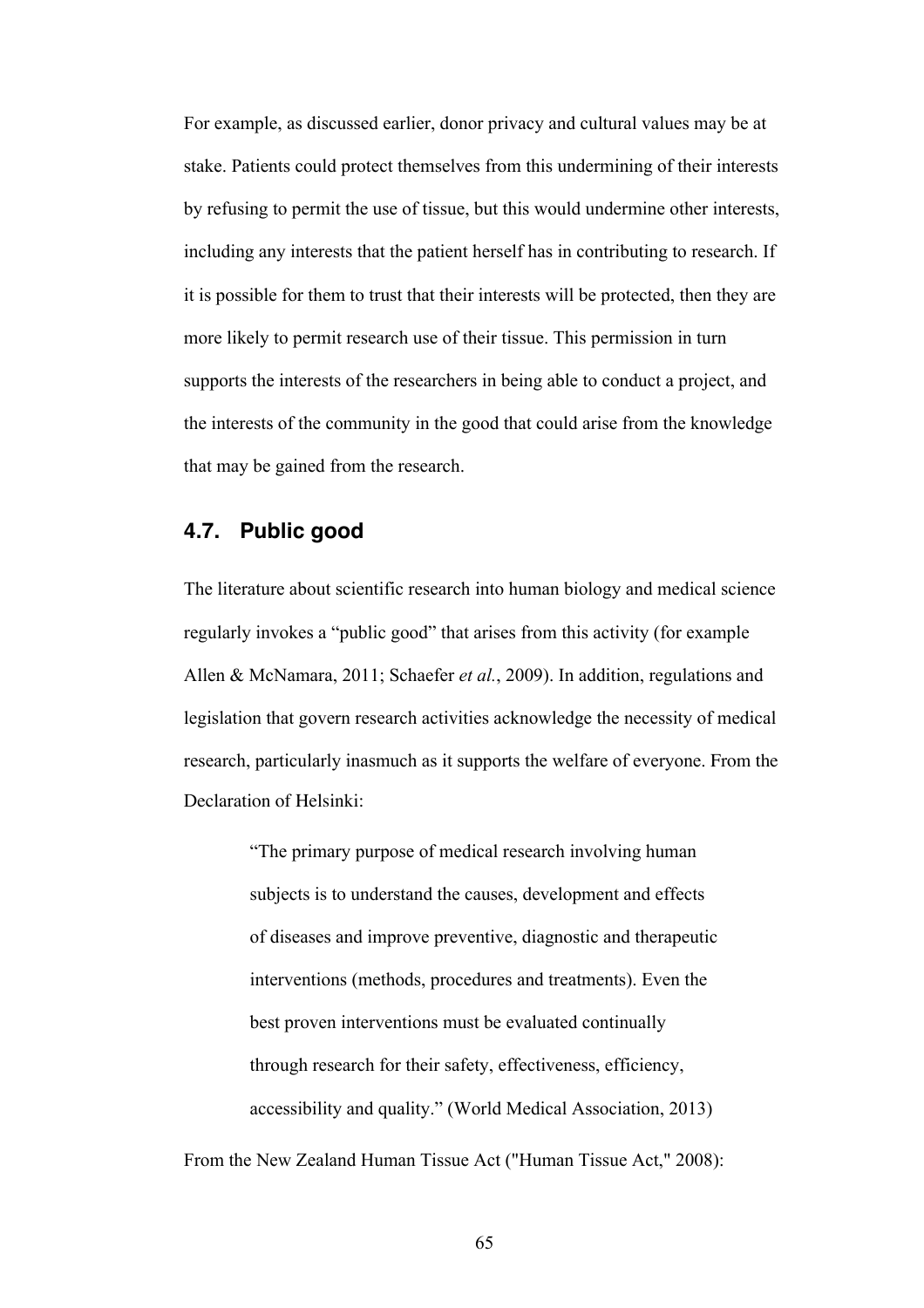"The purpose of this Act is to help to ensure that collection or use of human tissue occurs only with proper recognition of, and respect for […] the public good associated with collection or use of human tissue (whether for health practitioner education, the investigation of offences, research, transplantation or other therapeutic purposes, or for other lawful purposes)" (part 1 section 3a (iv))

In an economic sense, the term "public good" or "common good" is used to refer to the benefits that members of a community enjoy as a consequence of an activity or the presence of a resource that all may access by virtue of their membership of the community (Gibbons, 2011). Clean air is a commonly offered example of such a good. Provision or improvement of such a good has the potential to benefit all community members, whether or not they regard it as beneficial, and consumption of the good by one person has little if any effect on access to it by another. Public goods can be contrasted with private interests those interests held by individuals that are not necessarily held in common with other individuals in the same community. Provision of public goods may require some sacrifice by individual community members, if the provision of a benefit regarded as a public good, such as national defence, is in conflict with the private interests of some or all community members. Those individuals who are exposed to risk by performing military service are making some personal sacrifices for the benefit of everyone (p1381).

Callon and Bowker (1994) note that scientific knowledge in general possesses several of the characteristics of a public good. In the absence of economic and regulatory gatekeeping, the knowledge produced by research is available to all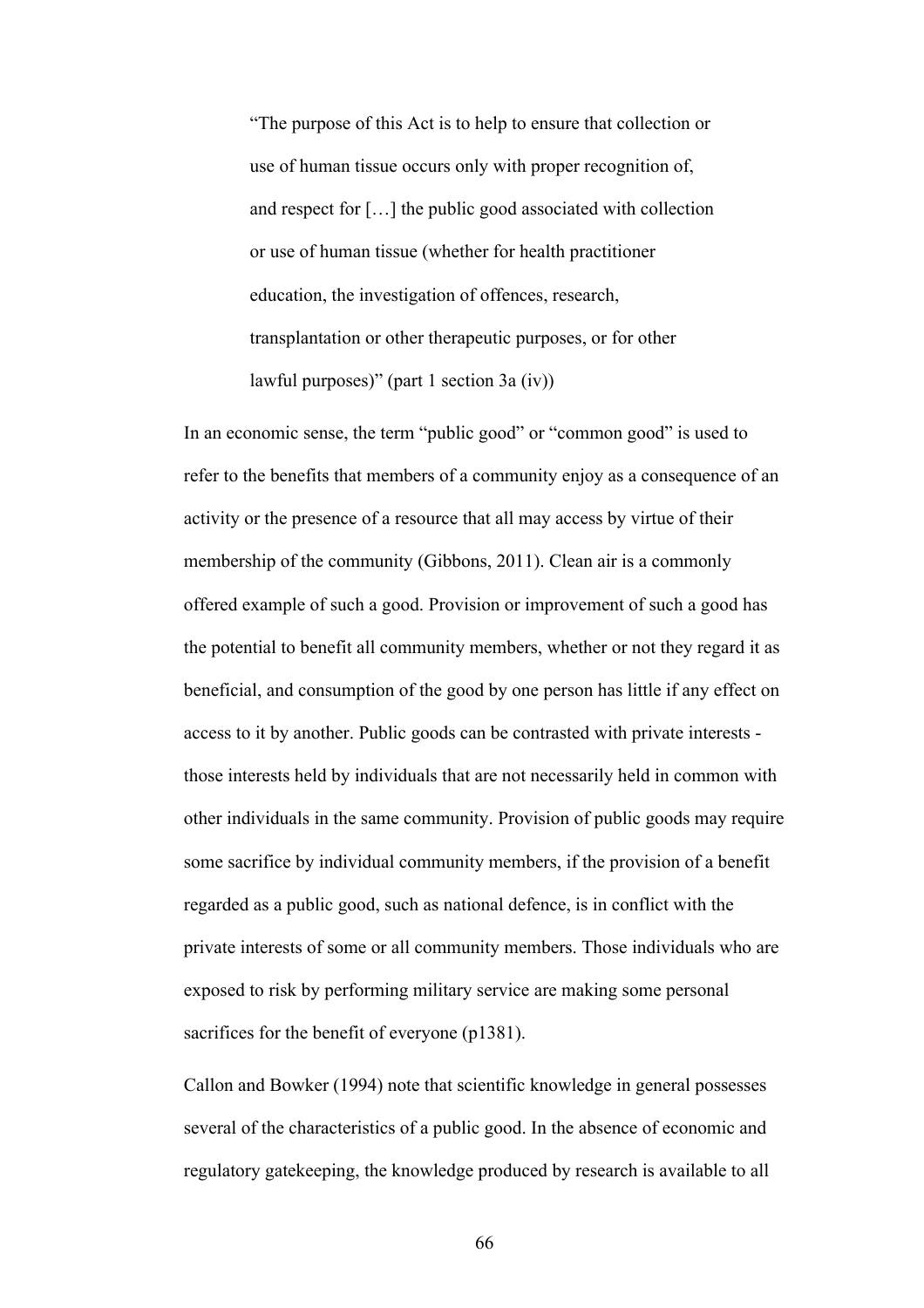members of the community, it is infeasible to prevent individuals from consuming it, and consumption by one does not prevent consumption by others. These are all features of a public good. In addition, public use of scientific knowledge, rather than depleting it, can in fact enhance its value by demonstrating its accuracy and by stimulating the creation of more knowledge (p401).

When invoked in the discussion of medical research, the public good mostly arises from the body of knowledge that is created by research which uses either samples of tissue removed from people, or their bodies and experiences. The knowledge which results can then be used to direct further research and ultimately (it is hoped) improve medical care. There may be intellectual and economic goods that also arise from research which benefit the community as a whole. However the term "public good" in this discussion is intended to refer to the development of knowledge about human biology that is hoped, ultimately if not immediately, to improve the health of the population by informing measures that prevent sickness or facilitate cure.

Not all research into human biology yields directly medically applicable results - much of this activity is basic research, which seeks to elucidate the foundational mechanisms of human biology without the aim of uncovering information that is directly relevant to a specific medical problem. However, even these basic discoveries may ultimately lead to improvements in diagnosis or therapy once their implications are recognised and followed through to clinical applications. In this way, even basic research is able to contribute to the public good.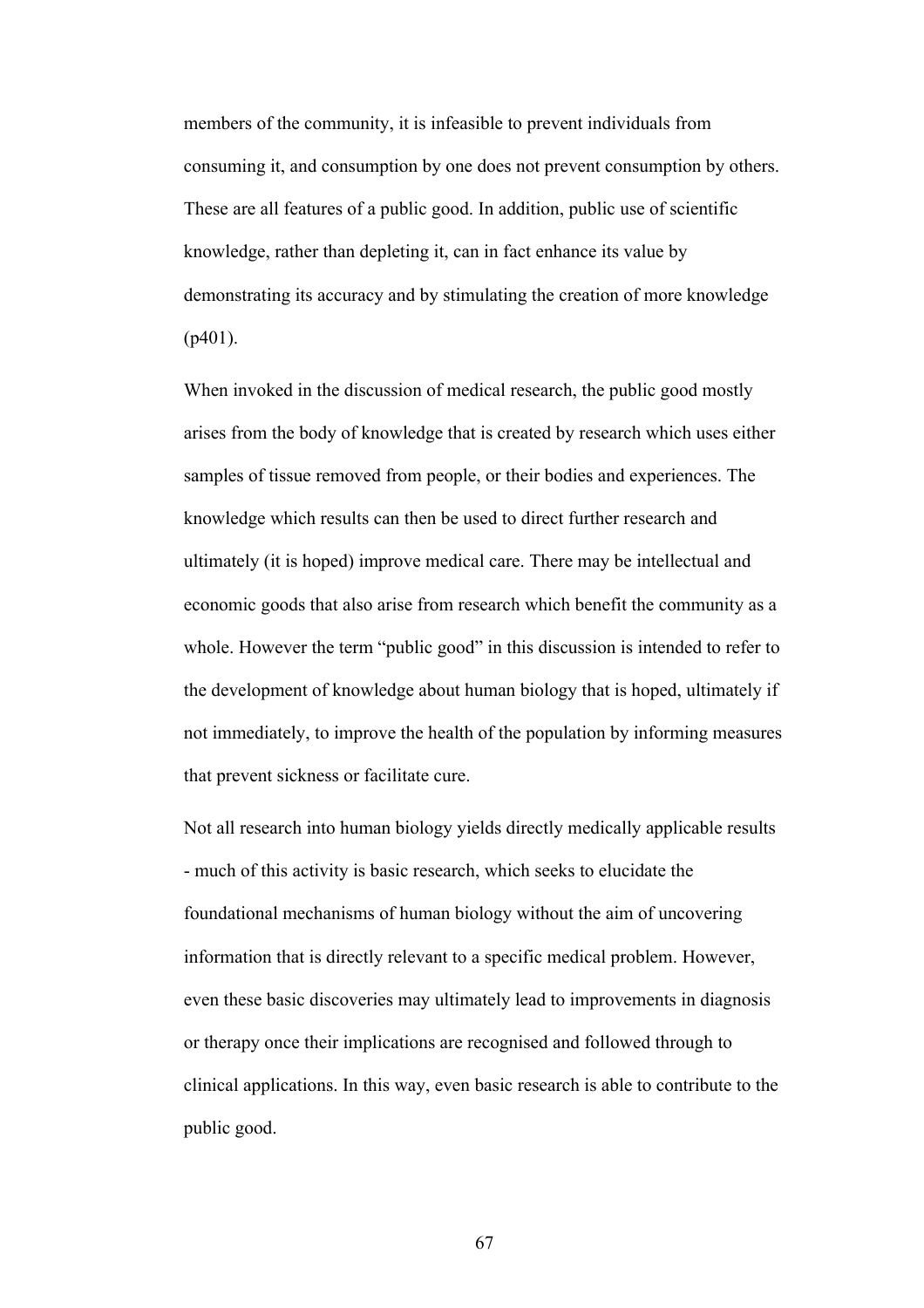In the context of the tale of Mrs Brown presented in Chapter 2, the public good that was hoped to arise from the initial research using her excised gallbladder was knowledge that would help community members to remain free from gallstones, or to allow their doctors to help them quickly relieve themselves of any stones that might form, before they cause further health issues. This good would potentially be available to anyone who could reasonably benefit from it, and use of medical knowledge if not the resources required to put that knowledge to use) by one person would not preclude its use by any other. Examples of public goods that specifically arose from investigations using samples of tissue from patients include the discovery of imatinib, a chemotherapeutic agent used for treatment of chronic myeloid leukaemia (Deininger *et al.*, 2005; Deininger *et al.*, 2000), and the knowledge that the bacterium *Helicobacter pylori* has a causal relationship with various gastric disorders including ulcers, gastritis and certain types of cancer (Marshall, 1995; Parsonnet *et al.*, 1991).

## **4.8. Duty**

We have seen in the previous section that medical research is widely regarded as a public good, and that access by researchers to samples of human tissue has the potential to contribute substantially to that good. I also noted that, in general, support of a public good may, in some cases, be dependent on individual community members compromising their personal interests. This leads to the question of whether patients who have had tissue removed in a therapeutic setting should in fact be required to permit use of any surplus material for research - whether they have a duty to acquiesce when this request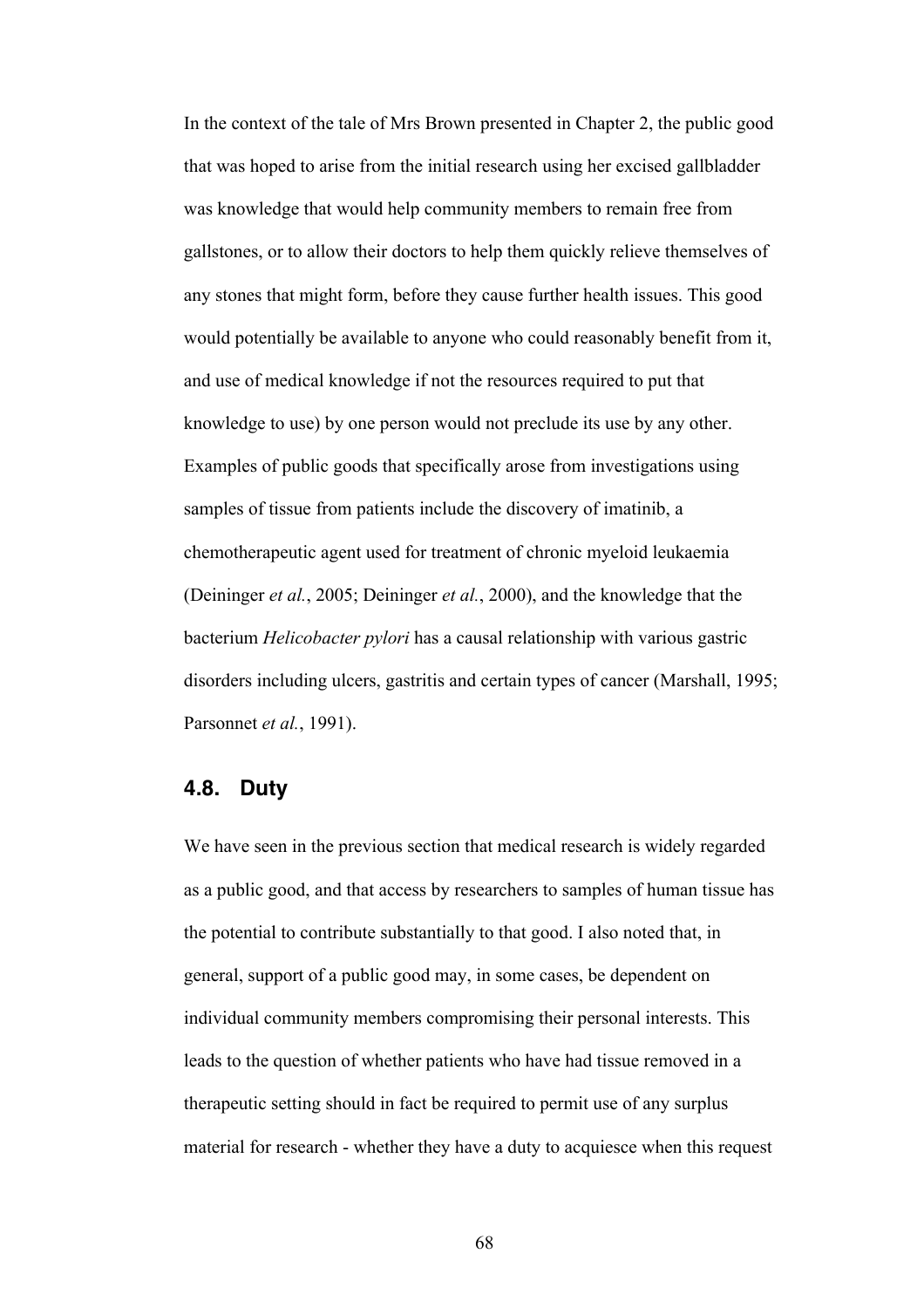is made of them, or indeed whether it might be permissible to simply use tissue removed for therapeutic purposes for research without consulting the patient at all.

The idea that patients have a duty to participate in research is not new. A variety of arguments have been presented that support this view (Chan & Harris, 2009; Evans, 2004; Harris, 2005; Schaefer *et al.*, 2009), and these have naturally attracted counter-arguments (Brassington, 2007; Perna, 2006; Shapshay & Pimple, 2007). Some, but not all, of these arguments and counter-arguments are also relevant to the use of surplus clinical tissue in research.

The arguments in favour of research being a duty typically appear in two forms: an argument from reciprocity, and an argument from beneficence.

## **4.8.1. Argument from reciprocity**

Evans (2004) begins his examination of a duty to participate in research by drawing an analogy with income tax - a means by which all income-earners in a community contribute a share of the money that is needed to support the common goods that are administered by their government. As he is discussing participation in research, which may impose limitations upon the liberty of the participant, this seems a reasonable analogy. He then continues his discussion by presenting a series of objections to his analogy between research participation and income tax, and attempting to refute those objections. Some of these objections are not relevant to the discussion of the duty to permit use of tissue, but others are, and I will discuss them in turn.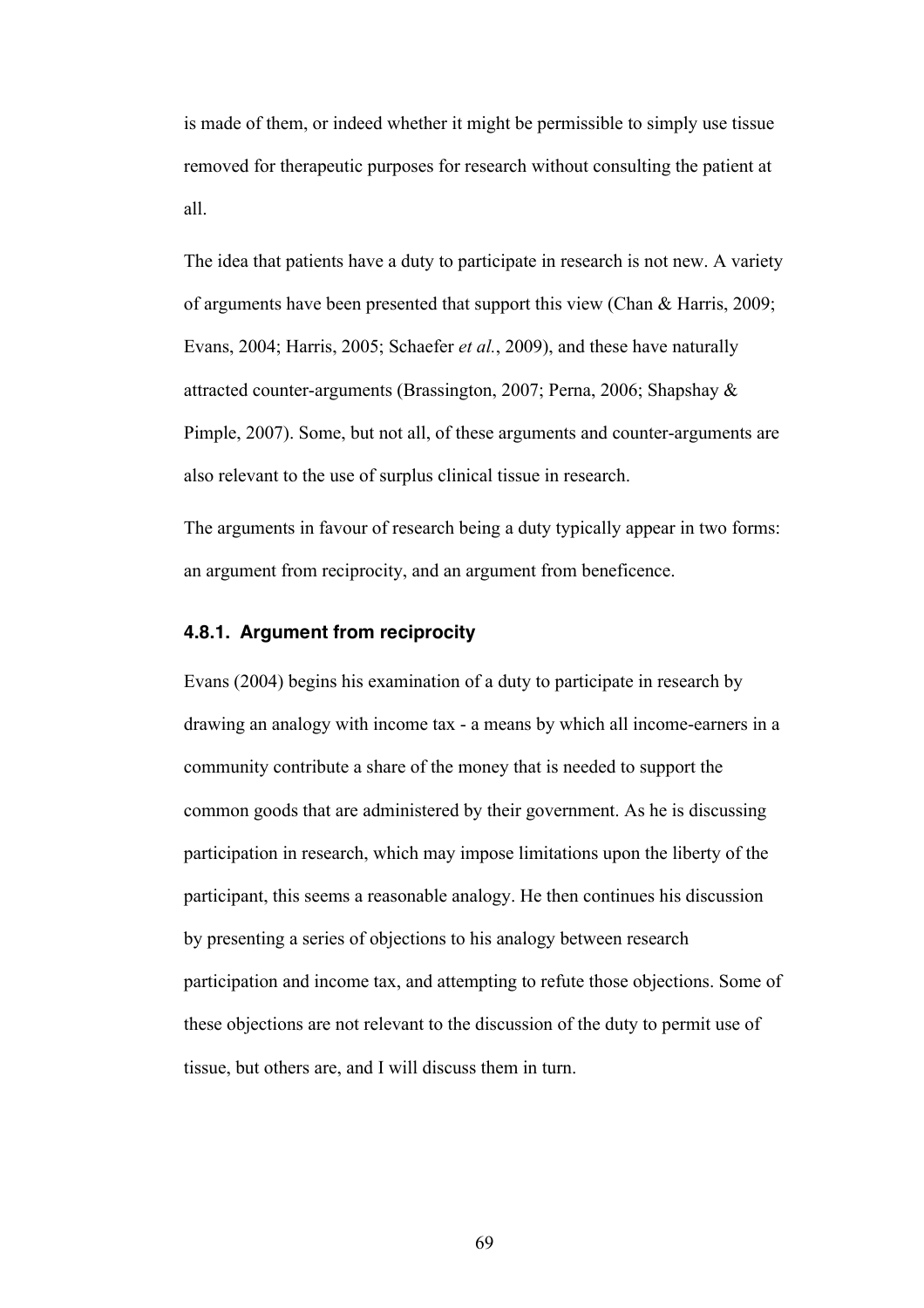The first objection is to the fundamental relevance of the income tax analogy. The objection is that one's body is very different to one's money, and that one ought not to equate them when making a moral argument (Sandel, 2012) In the specific context of a duty to permit use of tissue for research, there are two substantial differences between money and tissue. One is that money is fungible - any one taxpayer's money is equivalent to, and could be substituted for, any other taxpayer's. It doesn't matter who contributed the money that pays for education, the police force, or servicing the national debt, only that they do contribute. Tissue, however, is much less likely to be interchangeable in this way. A liver biopsy could not be used for a study that required a particular type of skin tumour; a project that required cerebrospinal fluid from patients diagnosed with Huntington's disease would have no use for blood samples from people with diabetes. Mrs Brown may be swayed by arguments that she has a duty to contribute to the public good by consenting to research use of her gallbladder, but that is of little use if the most immediately pressing projects are investigations into the aetiology of Parkinson's disease or a new type of treatment for asthma. The "public" good which she supports is in fact the good of the community of patients who currently, or may in the future, find themselves diagnosed with gallstones. However, with the use of biobanks the chances of a gallbladder that was collected this week being used to contribute to a project next year are increased. The presence of a reasonable number of gallbladders in a biobank may also stimulate the initiation of a project using them. In addition, the possibility of unrelated lines of enquiry developing from the original study (such as that conducted by Dr Green in Chapter 2) may make a sample of tissue more broadly useful. These latter points may somewhat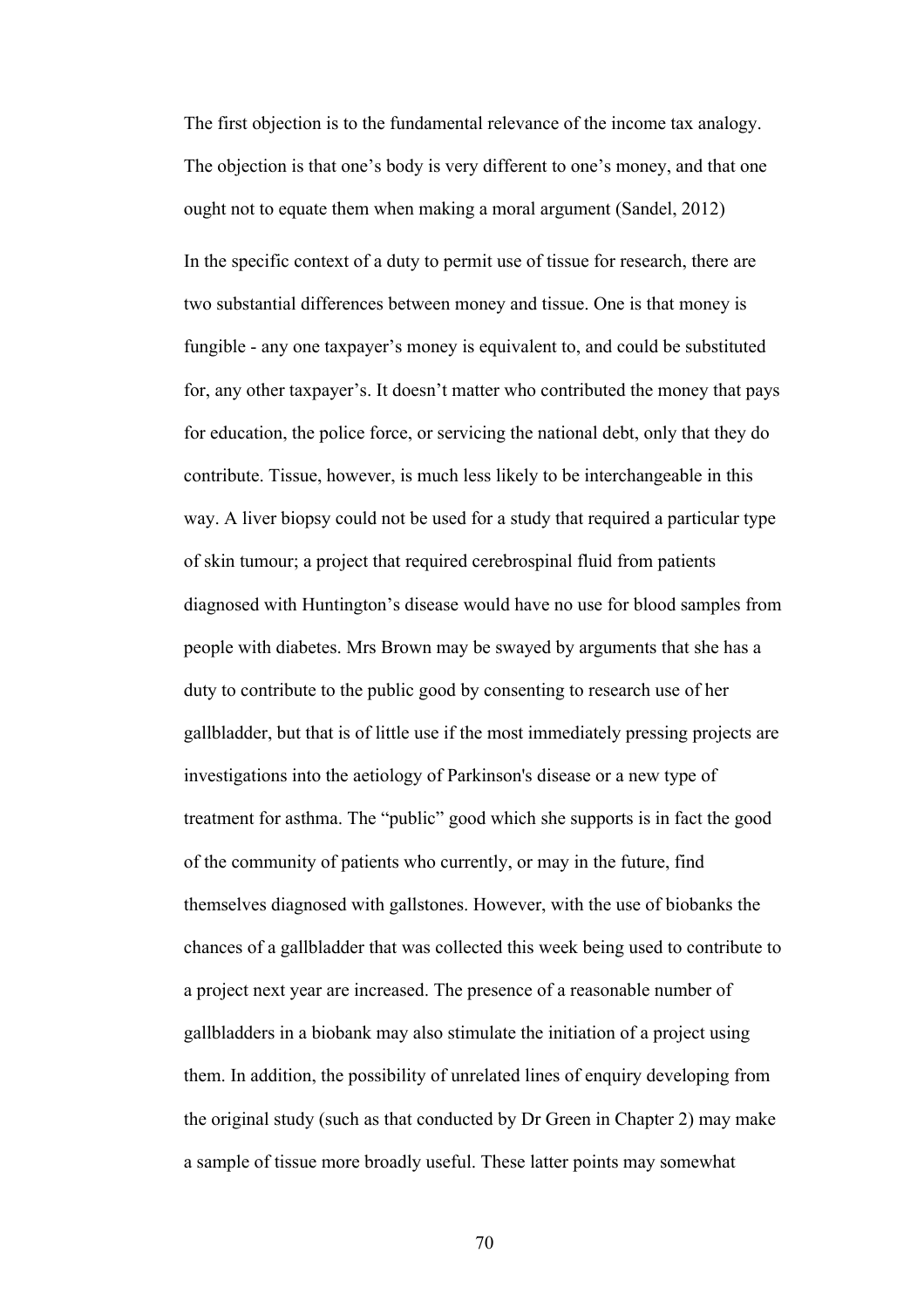diminish the dis-analogy between tissue and money, by making tissue samples more consistently usable, which strengthens the application of Evans' analogy to research using surplus clinical tissue, and therefore strengthens the argument that donation of tissue to research is a duty.

The other difference between money and tissue is that by paying one's taxes, one may be contributing money to the provision and upkeep of public goods from which one derives benefit. However, one is also unable to spend that money in other, preferable, ways, such as paying the electricity bill, or buying a better computer. A sample of tissue, however, would be of little use to the patient - in fact, they may well be significantly better off now that it has been removed - but it may be of substantial non-pecuniary value to a researcher, in that it supports the continuation of a research project in which the researcher is personally invested. And by extension, this could also support the interests of future patients with a diagnosis related to that of the donor.

The second objection from Evans is that participation in research carries with it a risk of harm. He answers this by downplaying the actual risks to research participants, noting that an ethical research project would be designed to carry minimal risk to its participants, and to provide a means of managing any adverse events that did occur. He also notes that any risk that does occur could well also occur during clinical treatment. This objection may also apply to the use of surplus tissue for research, but as the research is performed upon a disembodied piece of tissue, the clinical risks that Evans is contemplating do not apply. However, the risks I discussed earlier such as breach of privacy or stigmatization of minority groups do apply to tissue research, and must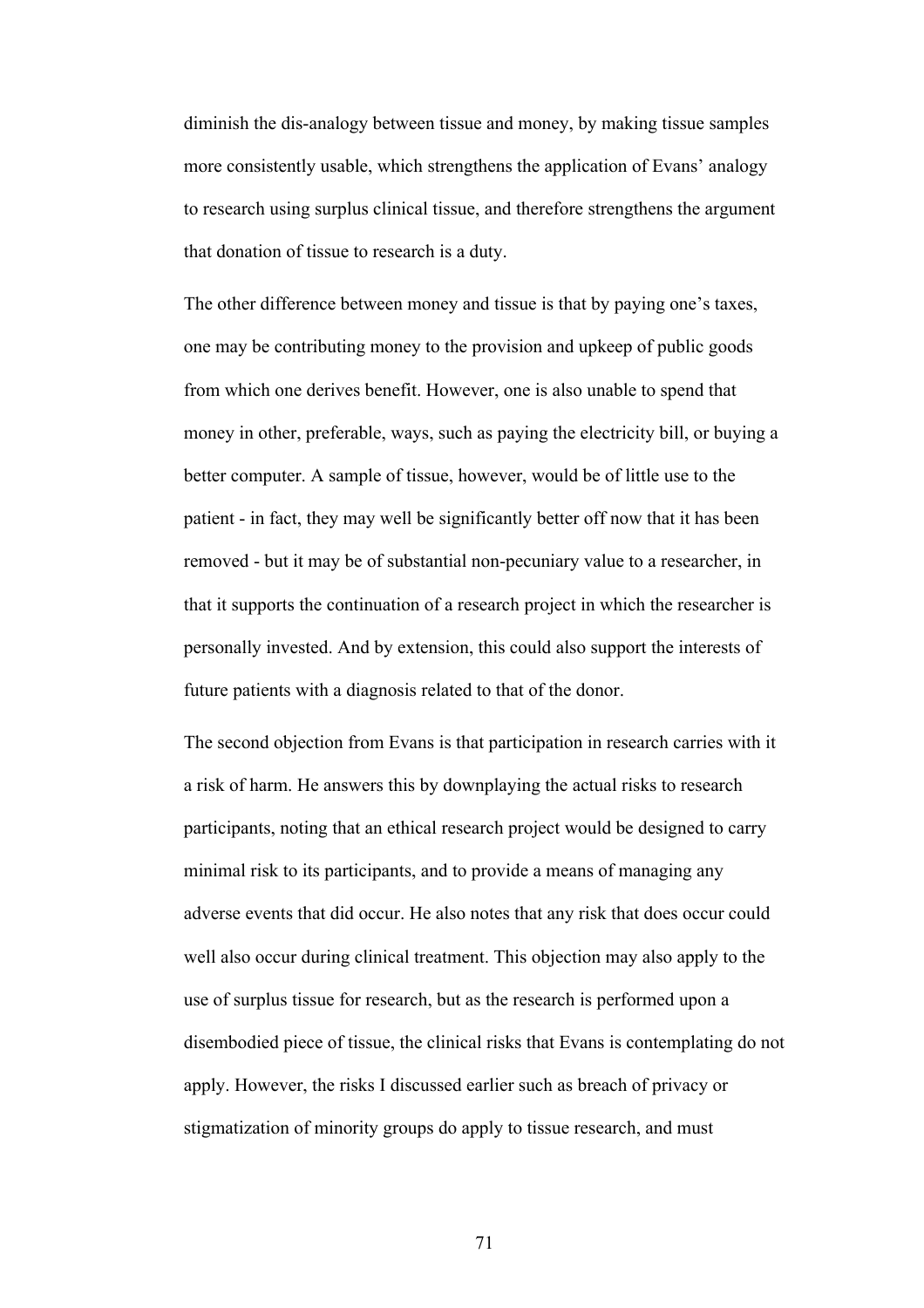therefore be adequately managed if an argument in favour of a duty to donate tissue for research is not to succumb to this objection.

The last of Evans' objections that I will discuss here rests on the observation that the people who will be subjected to the negative aspects of participating in research - some risk, perhaps, and some curtailment of their freedom - will be the more vulnerable members of the population, those who don't have any choice about using the public health system. The objection that follows is that there are many shocking examples throughout history where vulnerable people have been exploited and neglected, if not tortured and murdered, in the name of research, where their participation was far from voluntary. If we take the step of requiring that people participate in research as a condition of receiving medical care, are we not taking a step towards similar transgressions? Indeed, instruments such as the Nuremberg Code (U.S. Department of Health and Human Services, 1947) and the Belmont Report (The National Commission for the Protection of Human Subjects of Biomedical and Behavioral Research, 1979), both founding documents of contemporary research ethics, were published in response to such episodes in history.

Evans responds to this objection by pointing out that the fundamental assumptions behind these atrocities were completely at odds with those behind contemporary research, and to regulate research activities with the goal of preventing recurrences of such activity is to assume equivalent malice on the part of today's and tomorrow's researchers, many of whom are also the practitioners we trust with our medical care. Similar transgressions have occurred in the name of research using human tissue, but using these as a reason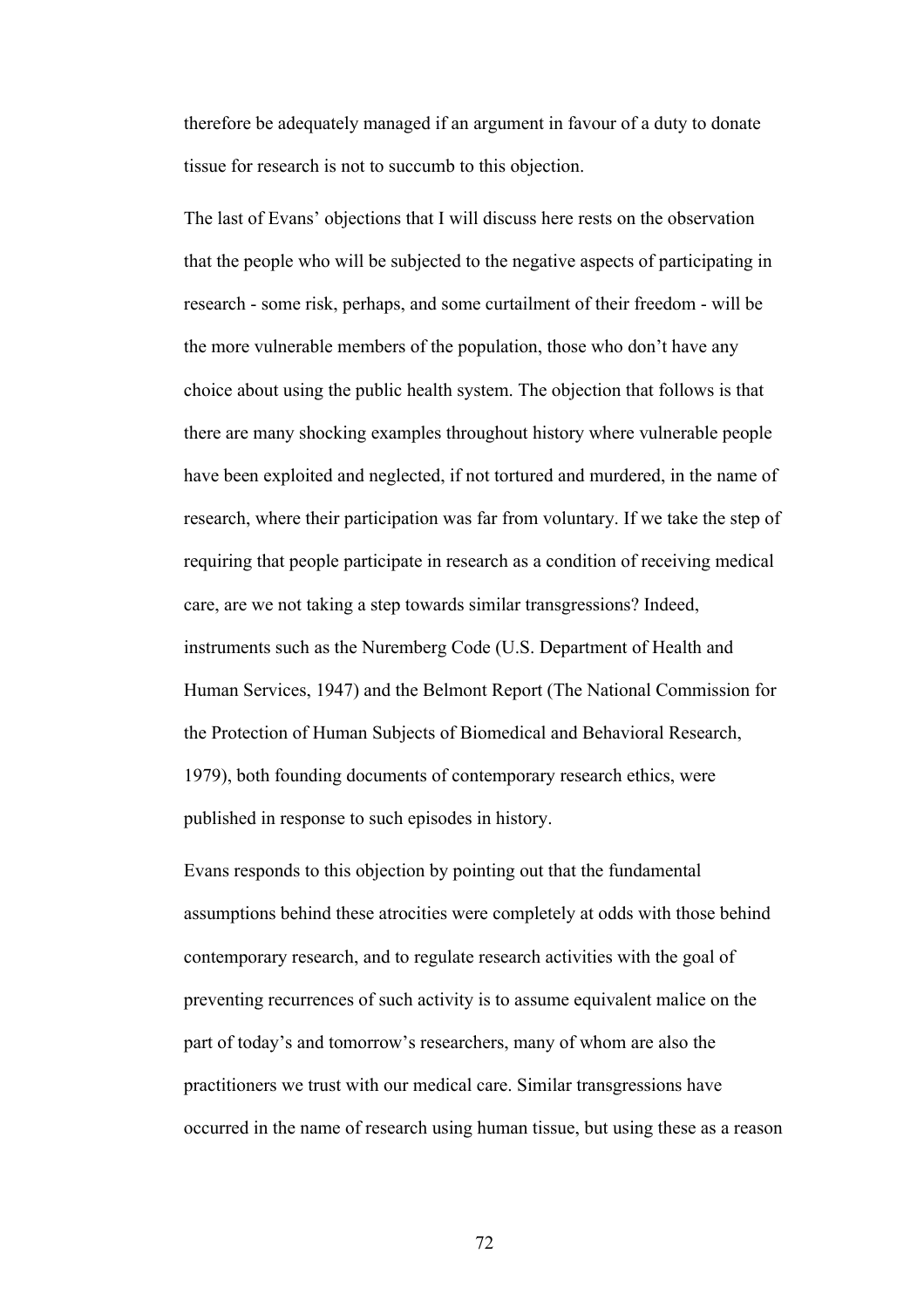to further limit the use of tissue in research would assume similar malice on the part of researchers and biobank administrators.

Codified procedures for the management of participation in research, including the use of surplus clinical tissue, are certainly necessary, but not for their power to prevent misconduct. Instead, they set out expectations for researchers and for potential participants and donors, enhancing transparency and trust, and thereby supporting the interests the community has in the efficient conduct of research into human biology and disease.

Evans closes his discussion of patient duty to participate in research with a strongly worded conclusion that this duty does exist, grounded in reciprocity with other patients who were also research participants. He presents seven objections to such a duty, and shows that all of them fail. Similarly, those of his objections that I have applied to using tissue in research also fail, which leads to the conclusion that there is a patient duty to permit the use of surplus clinical tissue for research. However, there are a few additional issues that are not covered by Evans' arguments, and I will discuss these now.

# **4.1.1.16 Reciprocity and free riding**

The above discussion of Evans' (2004) paper uses reciprocity to justify assigning patients a duty to contribute to medical research. The care received by today's patients depends upon research participation by past patients, so it is perhaps only fair that today's patients support the care of future patients by participating in research in their turn. Patients who undergo removal of tissue in the course of their clinical care have an opportunity to contribute to this support by permitting research use of the tissue. Anyone who does not donate tissue will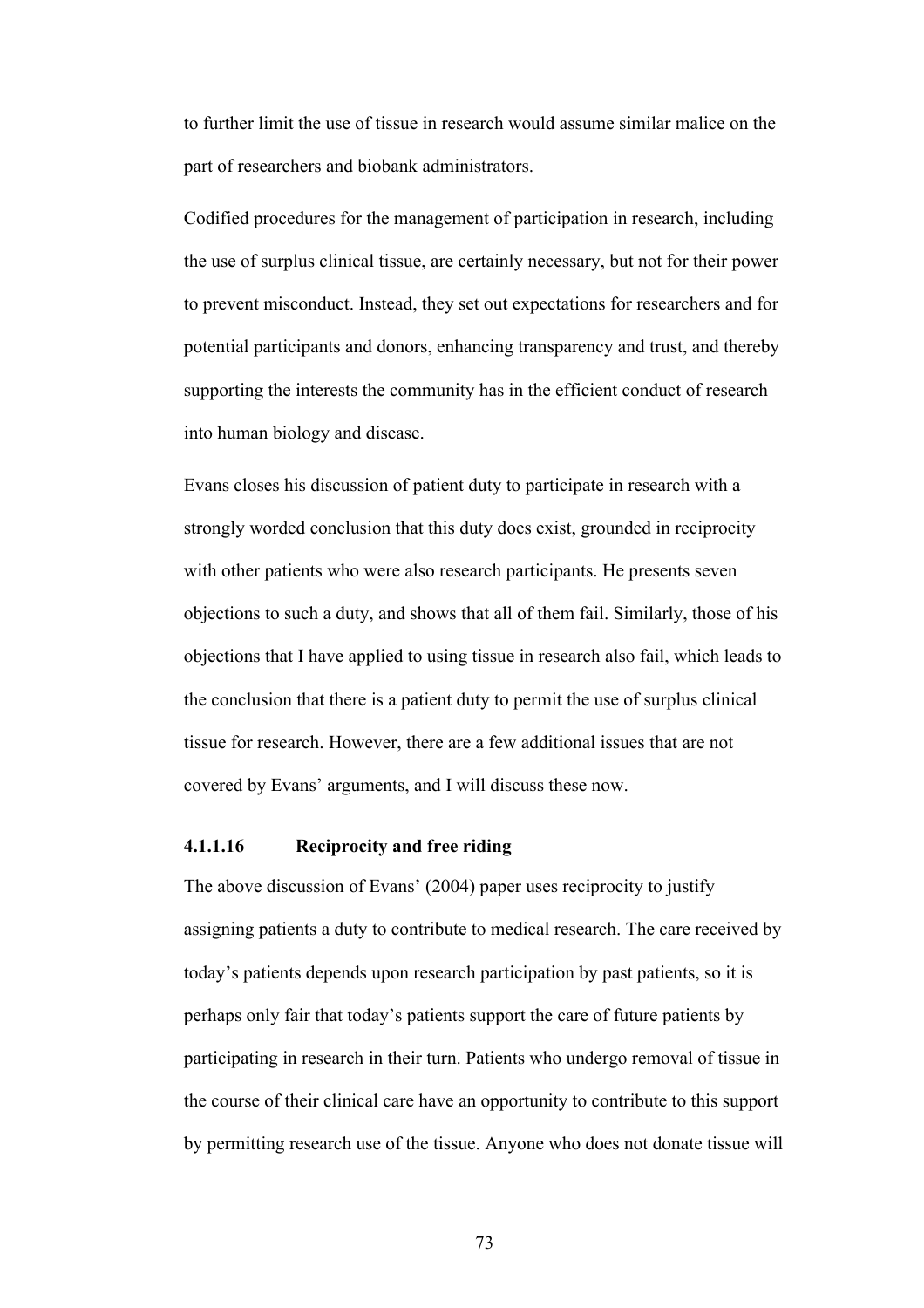be gaining benefits that others have paid for, but without contributing themselves. This is commonly termed free riding (Hardin, 2013)

There could be many reasons why an individual patient would decline to make a contribution that the majority would be willing to make themselves, and some of these reasons weaken attempts to characterise these patients as free riders. For example, it may be that research use of their tissue would expose them to greater risk of re-identification than most other people. If they have unusual combinations of personal and/or clinical characteristics, that may make it easier than usual to re-identify them from their medical records. If they have been diagnosed with a very rare medical condition, or if they are of an ethnic background that makes up only a tiny proportion of the patient population, there will be fewer individuals who could be the patient who donated the sample, making it easier to rule others out based on other information linked to the sample<sup>4</sup>. Patients in this position may be justified in feeling that their unusually high risk of re-identification overrides any duty they may have to donate tissue. Alternatively, it may be that their re-identification risk is similar to anyone else's, but that re-identification could have more profound consequences for them than it would for others. A possible example of this is a woman who has left an abusive relationship and is hiding her location from the abuser, knowing that if he can locate her, he may seek to cause her further harm. For any other person, the harm they might face as a result of an inadvertent disclosure of their location might be minor, so the concern they feel for keeping this information private would be small and their willingness to participate in research would not

<sup>&</sup>lt;sup>4</sup> It should also be noted here that individuals from minority groups who do donate samples will be making a substantial contribution to the potential welfare of other members of the same minority group, so the overall good arising from their donation could be greater.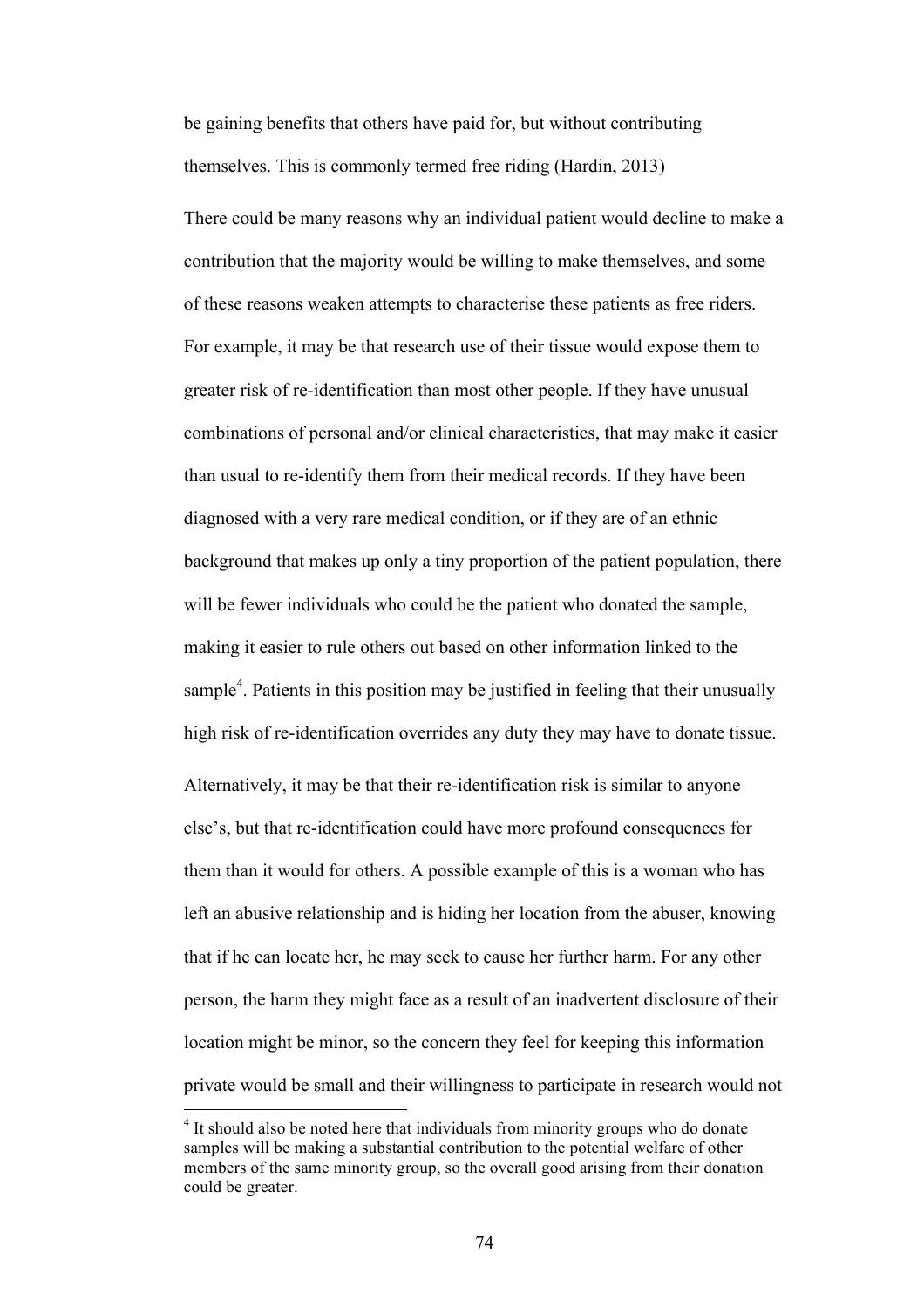be much affected by this risk. But for this particular woman, the disclosure could be life threatening, so she would feel much more strongly that it should be kept private, and would have greater reason to decline to participate in activities, such as research, that exposed her to risk of disclosure.

Patients who face a higher probability of re-identification, or who would reasonably expect more severe consequences if re-identification were to occur, have better reasons than most of the population to decline to contribute tissue for research. As a result, the label of free rider is less appropriate when applied to members of these groups.

At the other end of the spectrum, there will be patients who decline to contribute simply because they do not want to. Without a more compelling reason to decline, these people clearly are free riders. The issue of free riding is a concern when considering the provision of public goods. It may be possible to take steps to reduce or even eliminate free riding, which might enhance the public good, but these steps would come at the cost of other ethical goods. For example, we could eliminate free riders in the provision of surplus clinical tissue to medical research by placing such tissue in biobanks without asking for patient consent (for example, by following the United States OHRP guidelines described in Chapter 3). However, controversies such as those following the Alder Hey scandal (Hall, 2001), in which tissues from deceased infants were stored without parental knowledge or consent, erode public trust in healthcare and in research in general. In addition, storing tissue and medical data without donor consultation, much less consent, may expose specific individuals to unacceptable levels of risk. In such a case, even if the public good is increased by increased availability of tissue for research, it may be decreased overall by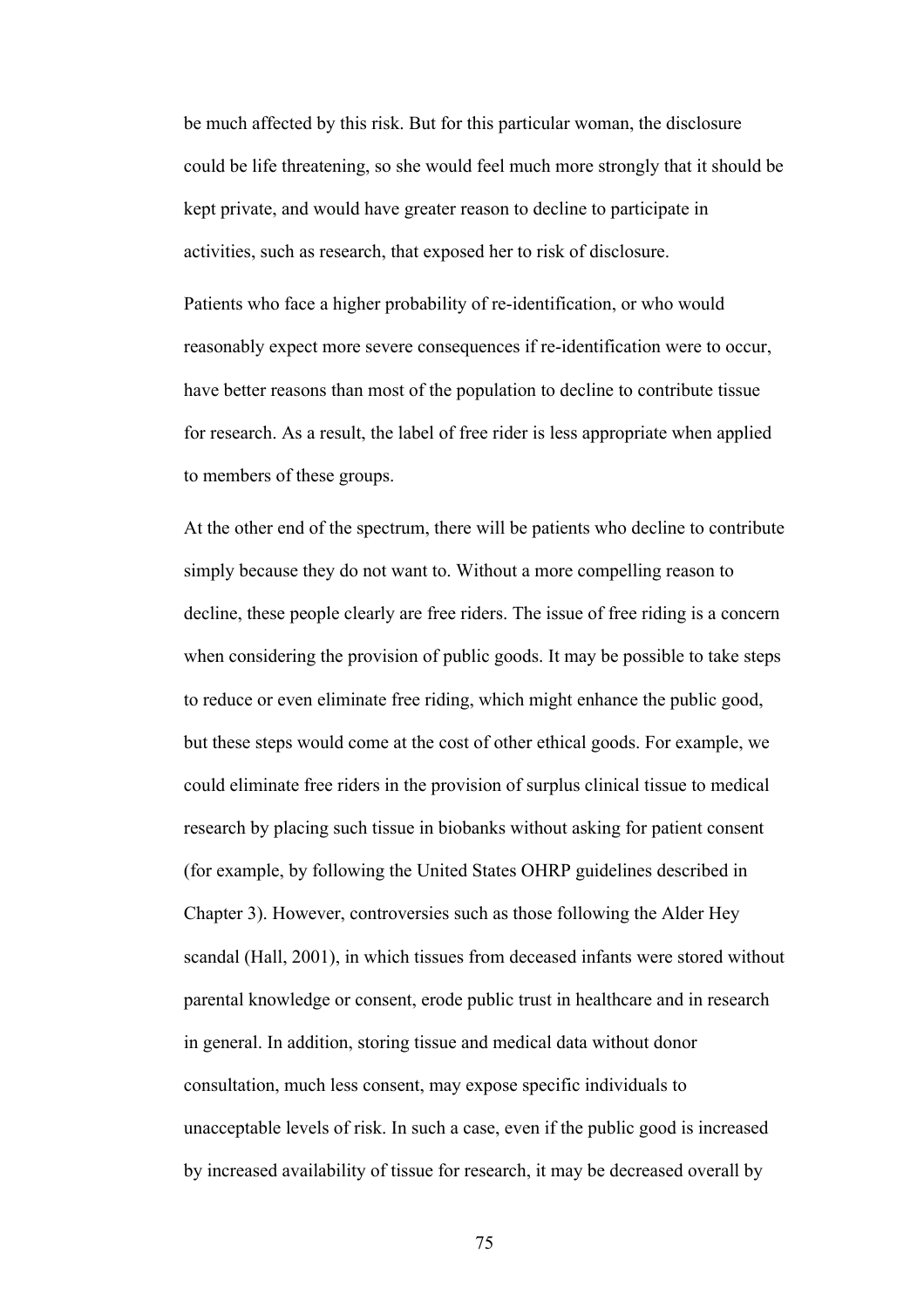such a policy. Free riding may be undesirable, but the community may have to tolerate a limited amount of free riding in order to prevent undermining of other goods.

## **4.8.2. Argument from beneficence**

A second justification of a duty to participate in research rests upon beneficence and non-maleficence, and specifically the assertion that there is a duty to participate in research because this would prevent harm to or support the welfare of other members of the community.

Much of the discussion of beneficence as a justification for imposing a duty to participate in research is based upon Singer's pond analogy (Singer, 1972). He says:

> "…if it is in our power to prevent something very bad from happening, without thereby sacrificing anything morally significant, we ought, morally, to do it. An application of this principle would be as follows: if I am walking past a shallow pond and see a child drowning in it, I ought to wade in and pull the child out. This will mean getting my clothes muddy, but this is insignificant, while the death of the child would presumably be a very bad thing." ( p231)

If one were to apply this analogy to research using human tissue, then the drowning child would be the current or future patients who would remain bereft of a cure if research were not conducted into their condition, and the rescuer would be the patient who is being asked to donate their tissue to research. The muddy clothes would be the harms that might accrue to the donor, such as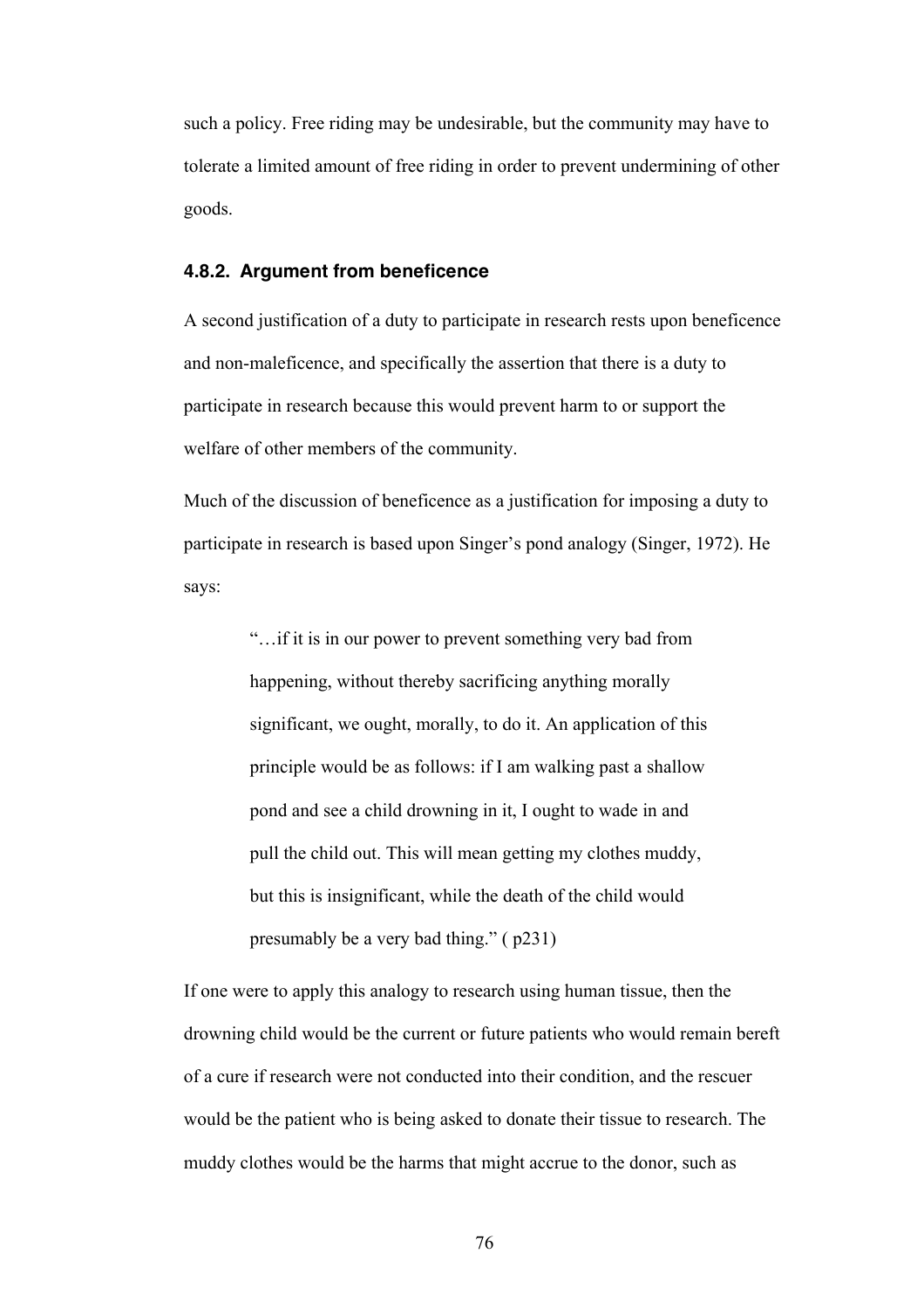violations of their privacy or stigmatisation of any minority groups with whom they identify. I discussed these harms earlier in this chapter, where I concluded that they are potentially real concerns for patients and their advocates, and that an ethical approach to research would provide guidelines for managing these concerns. These guidelines must include some form of donor consent, in addition to other measures for the support of privacy and the improvement of communication, in both directions, between researchers and the public.

In discussing this formulation, Singer goes on to say:

"…the principle takes, firstly, no account of proximity or distance. It makes no moral difference whether the person I can help is a neighbor's child ten yards from me or a Bengali whose name I shall never know, ten thousand miles away. " (p 232)

We might feel more inclined to help members of our community. We might feel that people with a shared experience of disease are members of our community. Singer mentions the "global village" - forty-odd years on, this is even more salient. Even those diagnosed with rare conditions now can and do reach more and more people "like them" through the Internet (Chung, 2013). However, Harris (2005) criticises the idea of helping people only because they are "like" us:

> "This is surely close to claiming that research should be confined to others who are ''black like me'' or ''English like me'' or ''God fearing like me''?" (p246)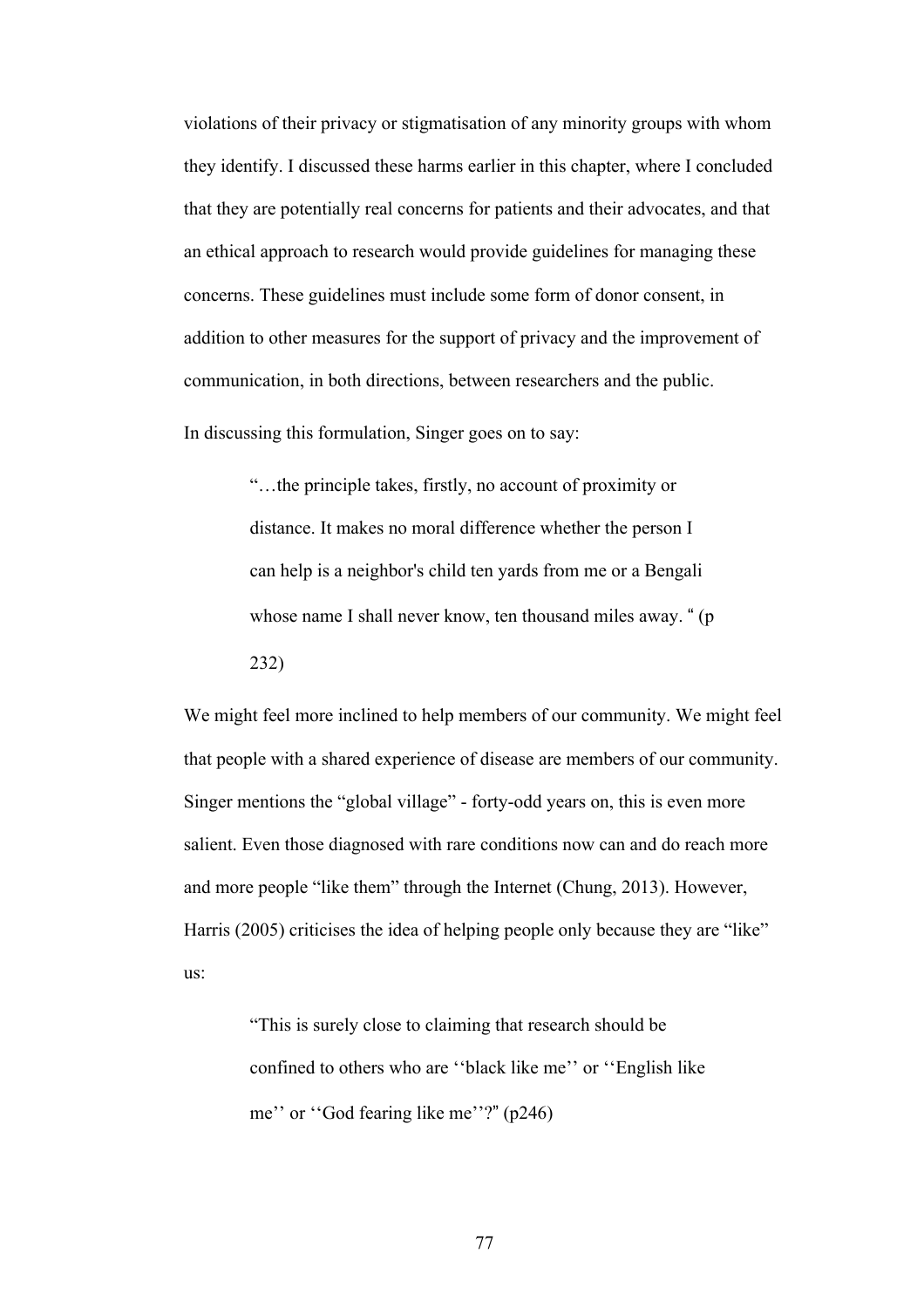When helping people through our participation in research, we can't help but help people who are like us, at least as far as they share a similar experience of disease. In Chapter 2, Mrs Brown's donation of her excised gallbladder was solicited by researchers who sought to study a disease of the gallbladder, not of the heart, or the skin, or any other part of the body. Her donation was encouraged by presenting the possibility that it could help researchers find out how gallstones form, thus helping other patients who have, or might acquire, gallstones. Granted, researchers in other fields did make discoveries using Mrs Brown's gallbladder, leading to potential benefits to patients with other diagnoses, just as Singer's rescuer might, once he is standing in the pond, happen to notice a lost wedding ring lying on the bottom, pick it up and hand it in to the police, who can then return it to the grateful owner. This was an unforseen benefit of the decision to rescue the child, which nonetheless increased the net good in the world. However, the request that was made of Mrs Brown (or that would be made of any other patient undergoing removal of tissue for therapeutic or diagnostic reasons) was that they donate their surplus tissue because it might facilitate research into conditions related to their own diagnoses. The patient's motivation to donate can therefore only be regarded in the light of helping others like them, at least in the sense of a shared experience of disease.

Singer also notes:

"Secondly, the principle makes no distinction between cases in which I am the only person who could possibly do anything and cases in which I am just one among millions in the same position." (p232)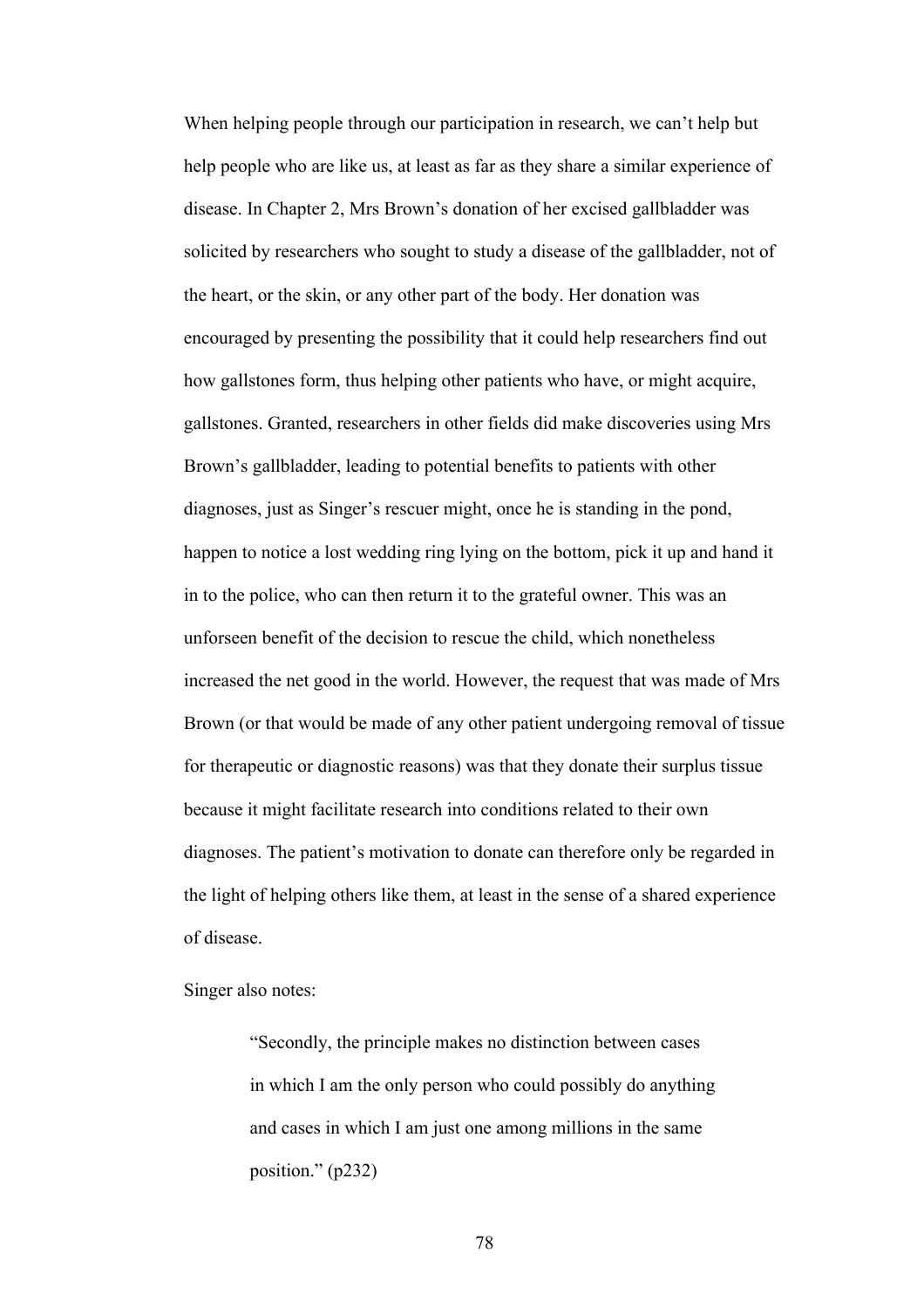As Shapshay and Pimple (2007) point out, Singer's pond analogy is too simple to fully represent the scenario where a moral agent could perform an act of rescue by participating in research. With Brassington (2007), they note that the sources of distress in the world are many and varied, as are the opportunities to alleviate some distress. If someone has a duty to rescue, they might just as effectively discharge that duty by donating money to charity. Returning to the pond analogy, there may be many people nearby, any of whom are capable of rescuing the drowning child. Similarly, a patient being asked to donate tissue to research, if their condition is relatively common, may be one of many potential donors of tissue to a particular research project. Even if one individual declines to contribute, there may well be many others who are willing to agree, and who can contribute a sample that is so similar to that from the original patient that it makes no material difference to the immediate research outcome from which patient it came. However, banking more tissue samples may improve the quality of a research project's results, or permit additional projects to be undertaken in the future, so the presence of other potential contributors does not completely eliminate any one individual's duty to donate.

In the case of relatively commonly diagnosed disorders, the duty of any one person to consent to donate tissue to research becomes defeasible on the grounds that another patient will surely be along soon to make an equivalent contribution. Under those circumstances, why should this patient expose herself to even the minor risk of some of her personally identifiable information being inappropriately revealed? However, the larger size of the patient population also makes it more difficult to re-identify the donor of any individual sample, reducing this risk, and reducing the argument for defeasibility. In the case of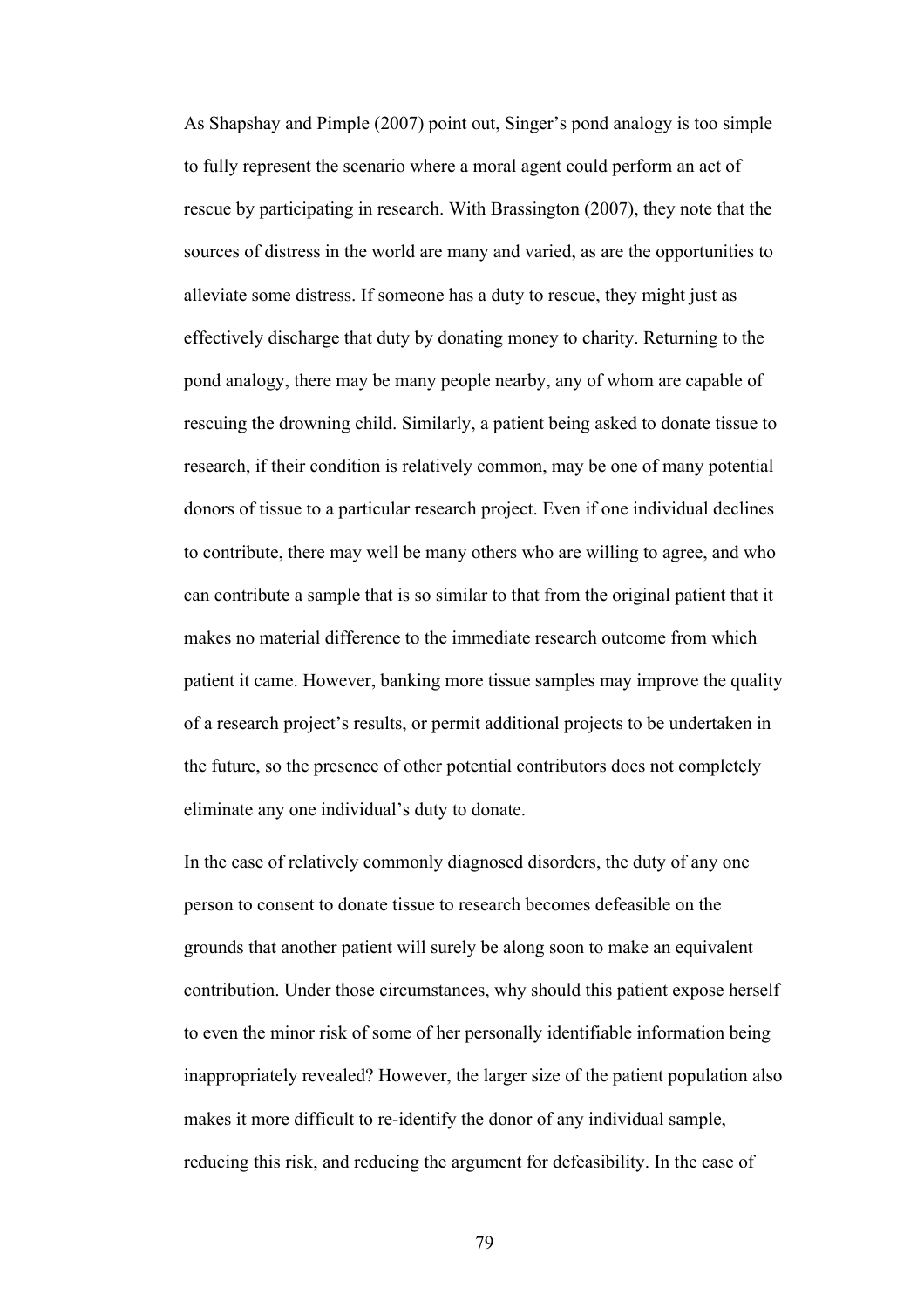more rare disorders, the risk of re-identification is greater, because there are fewer people that any given sample could have come from. However, the contribution of any one sample to the welfare of patients with that disorder is correspondingly greater, because there are fewer people who are in a position to make that contribution. So the ratio of benefit to others to harm to donor is approximately the same as in the example of the commonly diagnosed disorder; only the magnitudes of the benefits and the harms to an individual donor are different when comparing the rare disorder to the more common one.

From the above, it appears that, while arguments could be made that patients do have a duty to contribute tissue taken from their bodies to research, this duty is at least somewhat defeasible. An individual patient's unique circumstances may mean, for example, that research use of their tissue presents a more substantial than usual risk of harm to them, or to groups with which they can be identified. The existence of other patients who could contribute equally well may also reduce the need for any one patient to contribute. In addition, there are multiple ways any individual could contribute directly or indirectly to the support of medical research. They could donate money to charities which fund research into specific conditions, or they could inspire the next generation of researchers by pursuing a career as a science teacher. In general, the range of opportunities to help others is unlimited, but this is not taken to mean that any one citizen is morally obliged to pursue all of these opportunities to their full extent. It is possible to argue that patients do have a duty to contribute tissue to research, and that in most cases the impact upon their interests will be minor. However, the existence of this duty does not justify using the tissue without the patient's consent.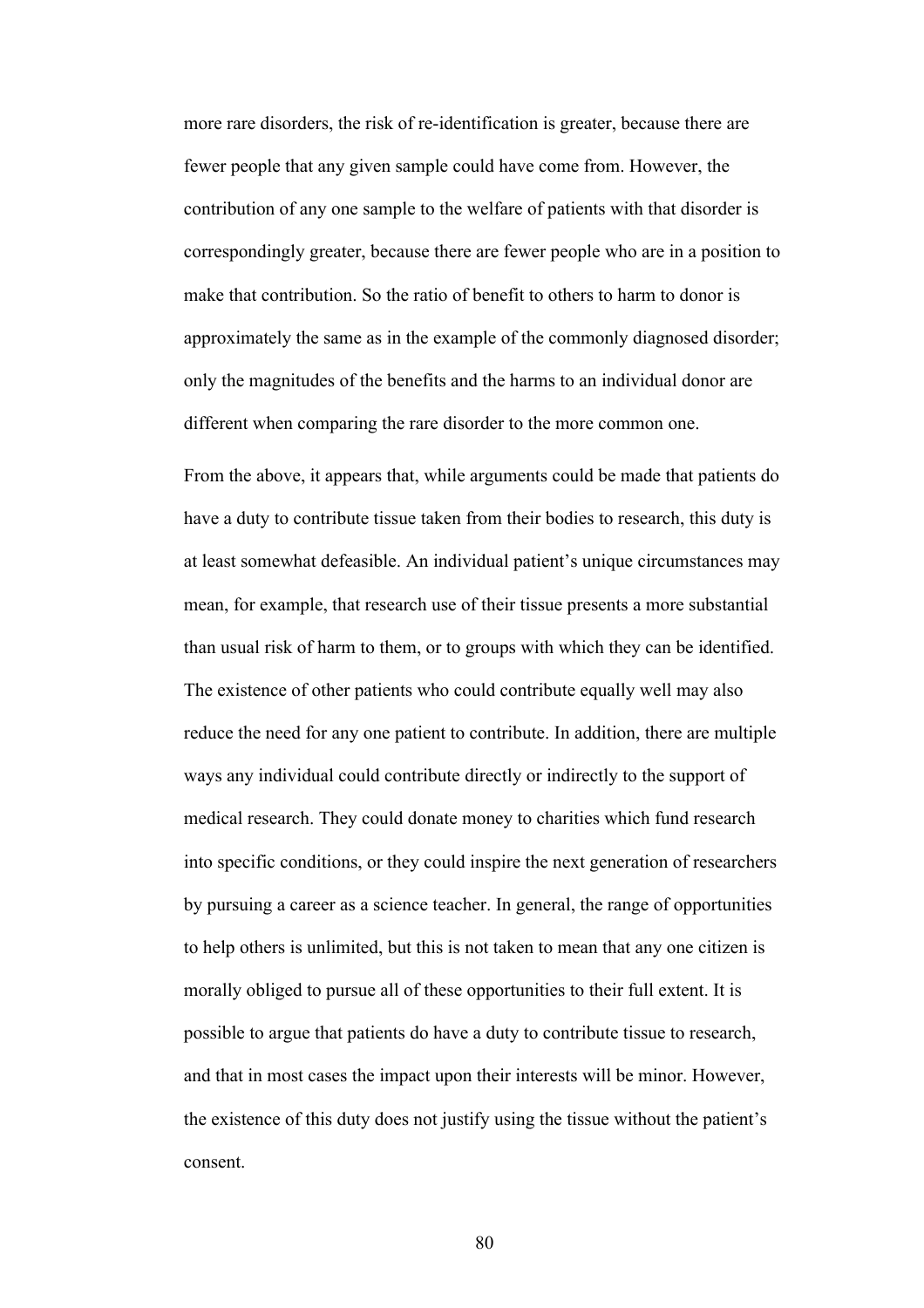# **4.9. Conclusion**

In this chapter I have identified and discussed several values and interests which are relevant to the ethical conduct of research using surplus clinical tissue. Some of these, such as autonomy, dignity and privacy, apply directly to the patient from whom the tissue comes. Others, such as cultural values and public good, are more relevant to the community as a whole. While research using surplus clinical tissue is not conducted upon the body of the patient, it is still possible for this research to undermine their interests. In addition, any perception that research is conducted without consideration for the concerns of those who contribute to it will undermine the interests of the community. Donor consent seems to be necessary, if not sufficient, to protect these interests. Therefore effort must be made to seek consent from patients when research use of their tissue is contemplated. The precise form of that consent will depend upon what ethical work the consent is required to do, which I will explore in the following chapter.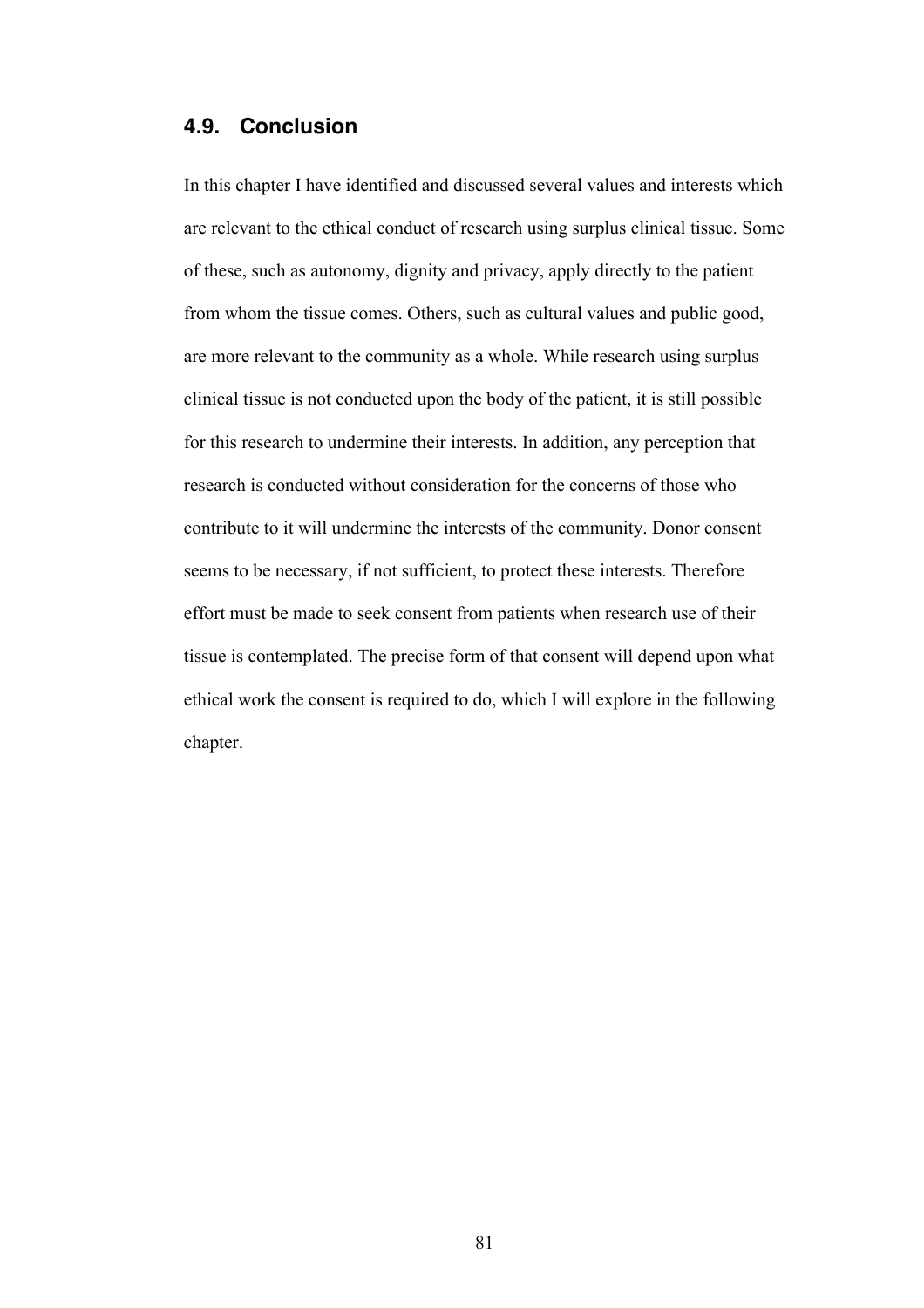# **5. The role of informed consent in research use of tissue**

# **5.1. Introduction**

It is clear from the survey of the legislative instruments and regulatory guidelines in Chapter 3 that the informed consent of tissue donors to use of their surplus clinical tissue is regarded as a prominent feature of the ethical use of human tissue in research. From the discussion in Chapter 4, it seems that some form of donor consent to this use is also required in order to support each of the values and interests that I have identified as relevant to research use of surplus clinical tissue. However, incomplete information regarding future uses of the tissue presents a challenge for achieving informed consent in its most rigorous form.

The survey in Chapter 3 of the statutory or recommended procedures for achieving consent to research use of tissue demonstrates that protocols for achieving the required consent vary widely among jurisdictions. It is tempting to speculate, therefore, that some of these procedures either may be insufficiently rigorous to fully support the interests for which they are put in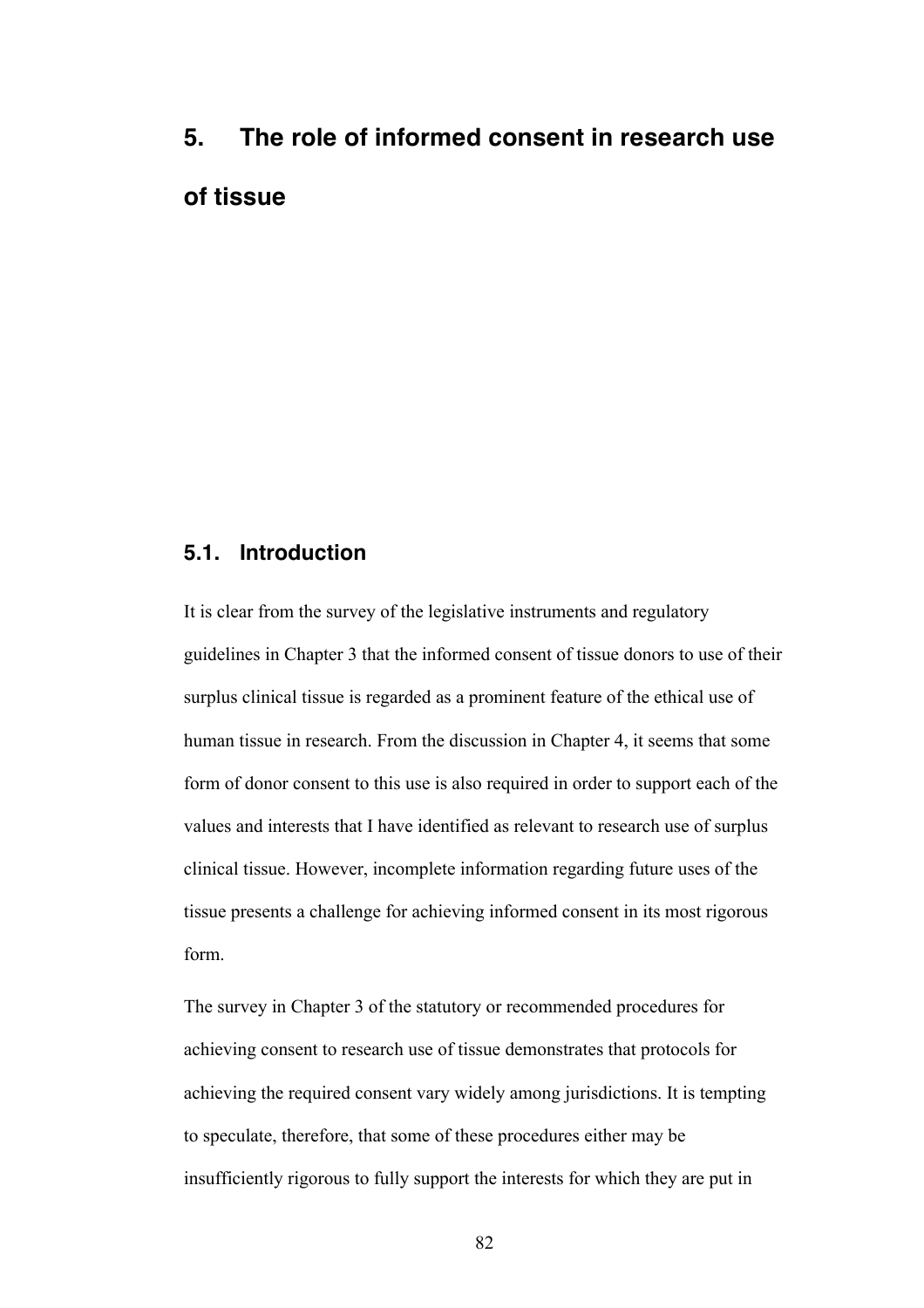place, or are restricting the use of tissue to a degree which is out of proportion to the extent of the interests of the tissue donors. This also assumes that the interests that consent is intended to protect are perceived consistently from one jurisdiction to another. Consistent perception in this sense refers to an agreement on both (a) what the interest consists of, and (b) its importance relative to the other values at play when seeking to use tissue for secondary purposes.

In order to explore these tensions further, I will examine more closely the role that informed consent plays in general, in the context of human participant research, and in research using surplus clinical tissue. I will also discuss the interactions between informed consent and other prominent ethical features of research involving the use of surplus clinical tissue.

In order to compare the diverse procedures proposed for achieving informed consent in research using human tissue, it is important first of all to be clear what is meant by this term in a wider ethical context. Informed consent is a foundational procedure in ethical clinical care and human participant research, and a legal requirement in many jurisdictions. It is a process which is intended to make otherwise impermissible intrusions permissible, by ensuring that the person being asked for consent understands what will be done to them in order to carry out a proposed procedure, that they are willing to permit these actions to be done, and that this permission is documented (also discussed in Beauchamp & Childress, 2009 pp117-120; Eyal, 2012; Manson & O'Neill, 2007 p27; U.S. Department of Health and Human Services, 1947). In general, this process is intended to support the interests of the consenting party by enabling them to fully participate in decisions that may have a lasting impact upon their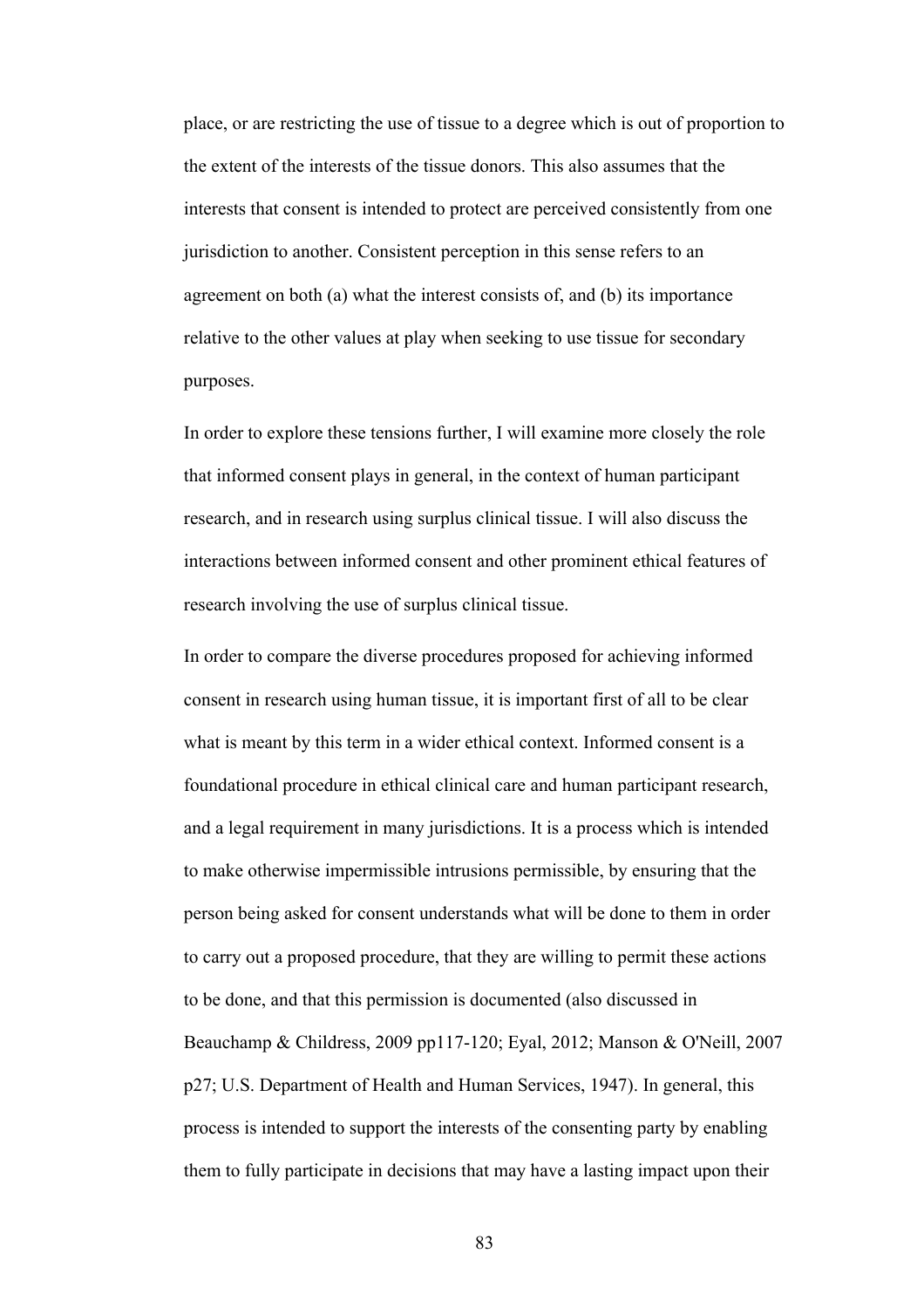well-being. I will return to this question of the purpose of informed consent later in this chapter.

# **5.2. The power of informed consent**

There are certain interactions that could be either permissible or impermissible, and the only distinction between these states is the consent of all of the involved parties. (Hurd, 1996). For example, if Alice takes \$10 from Bob's wallet, she may be committing the impermissible act of stealing from him. If, however, Bob has already consented to Alice taking the money, by giving his permission, then the situation changes - it may be that the money is a gift or a loan, or it may be that Alice is to use the money to run an errand for Bob. However, he may have wished to be the one to open the wallet and remove the money himself (perhaps because he did not wish Alice to have knowledge of or access to other items in his wallet) so he would not have consented to Alice helping herself. The overall act of transferring the money from Alice to Bob may be made permissible by Bob's consent. However, the circumstances of the transfer also affect Bob's interests, for example, in preserving his privacy. Details of these circumstances are therefore part of the consent that Bob gave, and the transaction would therefore only be permissible if it takes place under these circumstances. Alice taking Bob's money by helping herself to his wallet may be consistent with the outcome Bob sought, but is not the means of achieving that outcome that Bob agreed to.

In a healthcare setting, practitioners commit a range of intrusions upon their patients which would be impermissible in any other context. Removing someone's clothing, touching their body, injecting them with drugs or cutting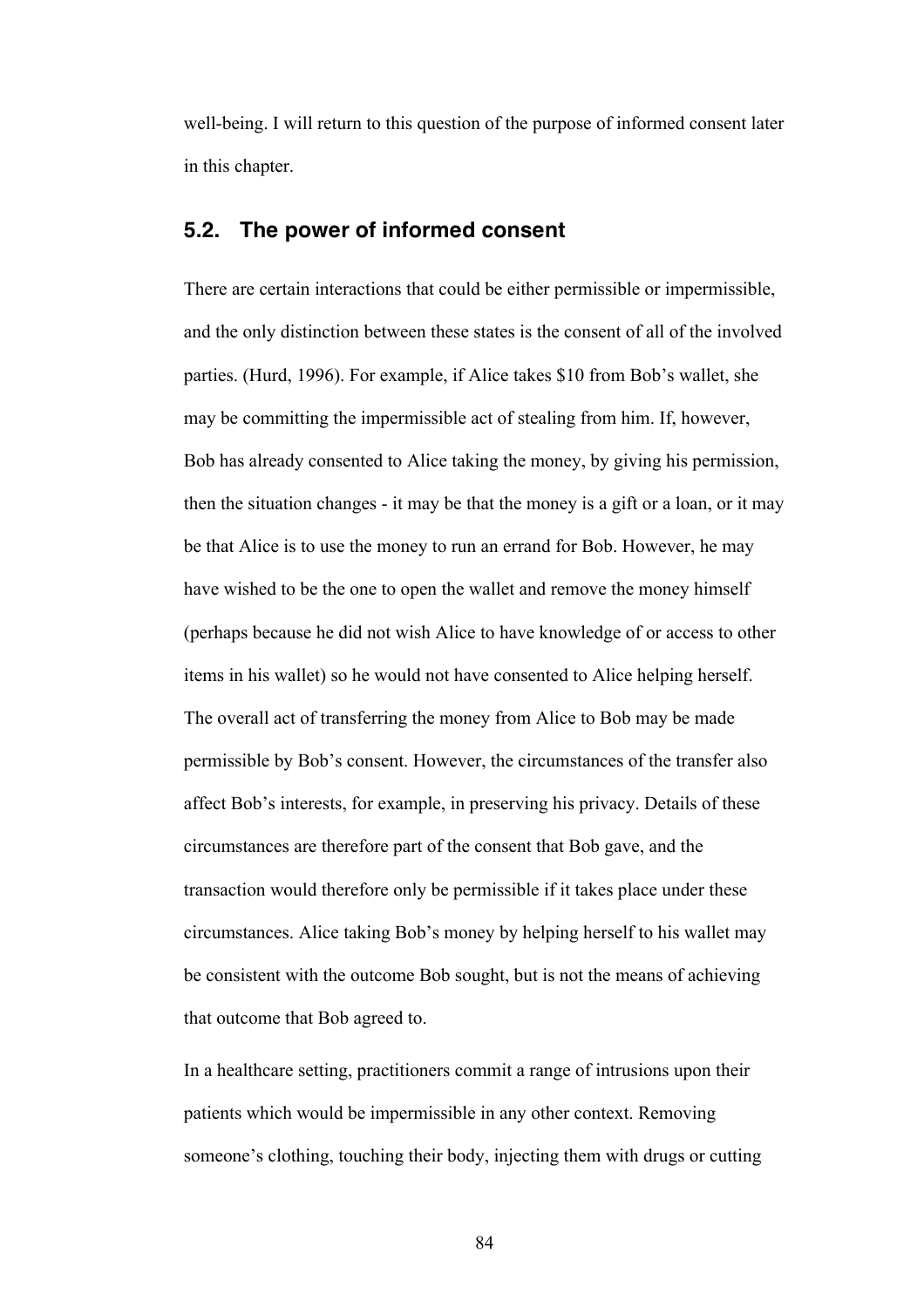their flesh are all acts which, if performed in any other setting, would be potential grounds for criminal charges. There are several features of the clinical encounter that make these acts permissible, but the fundamental feature is that the patient has given their consent to be subjected to them.

Consent may be the only feature of these (or any) interactions that converts them from impermissible to permissible<sup>5</sup>. In chapter 4, I identified a set of values that seem to be important when considering research use of human tissue. The process of gaining informed consent from tissue donors seems to be intended to at least partly support these values. If informed consent is to accomplish this support in a meaningful way, then it is important to be able to clearly recognise whether it is feasible to achieve an acceptable standard of informed consent in the context of donation of surplus clinical tissue for research. To this end, I will briefly discuss an influential set of criteria presented by Beauchamp and Childress (2009 pp120-135), which they argue must be met in order to completely achieve informed consent. These criteria are: competence and voluntariness on the part of the consenting party; disclosure of information, recommendation of a plan, and understanding of the material presented in the disclosure and recommendation; and decision and authorisation by the consenting party to a particular course of action. These criteria are intended to apply broadly to any situation where consent is required, such as in a clinical setting, and some or all of them may be relevant when discussing consent to the use of surplus clinical tissue for research.

 $5$  There may be some interactions where even consent cannot make an act permissible: for example, it may be conceivable on some very basic level for Carol to consent to Dave cutting off and eating part of her body, even if this results in her death. However, most people's intuition is that this act is still wrong, even if Carol is fully capable of making the decision to consent.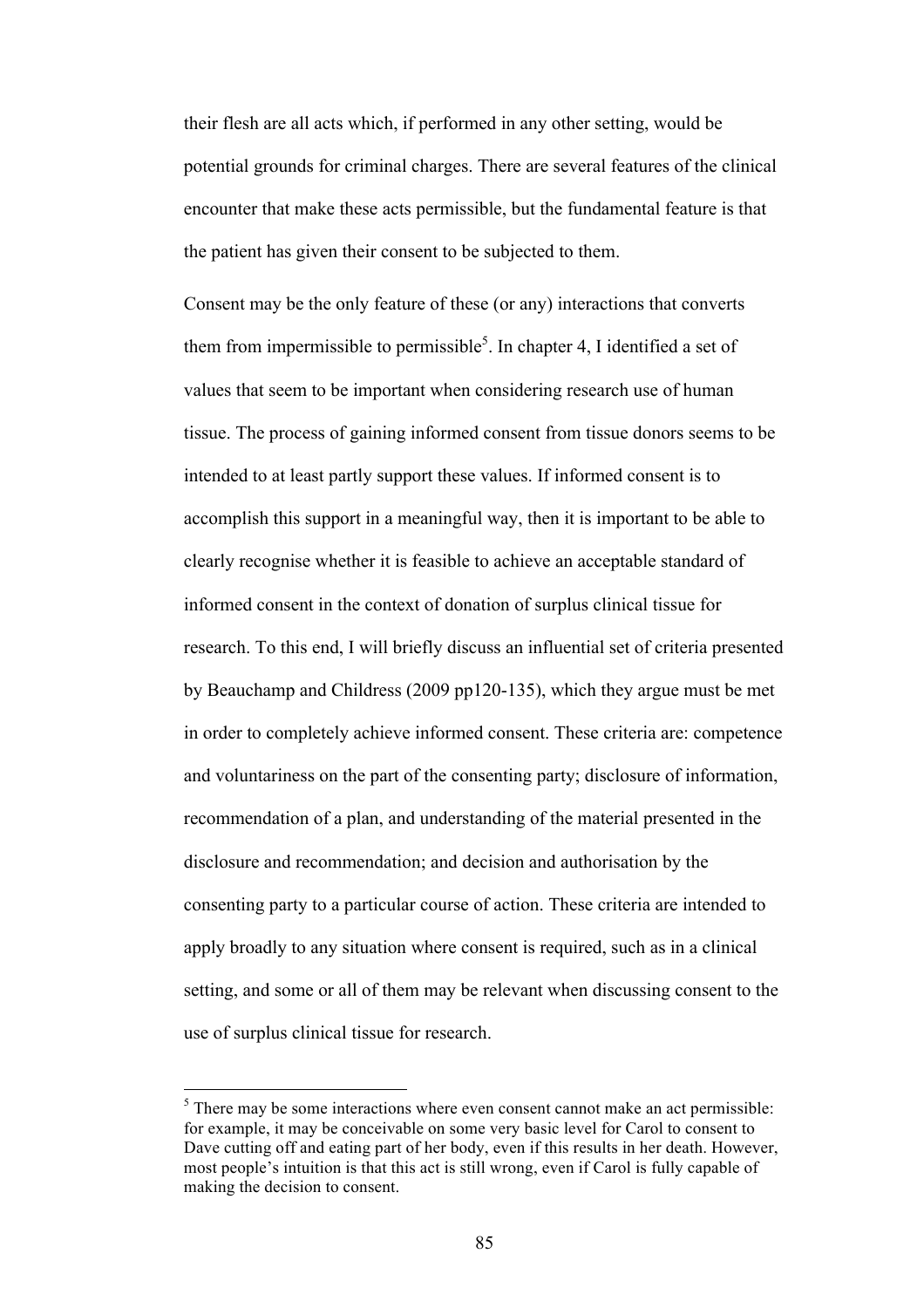#### **4.1.1.17 Criteria for informed consent**

I will begin this discussion of the criteria of informed consent by briefly describing each one in a general context, thinking about how each might be applied in the majority of the situations where a formal, documented consent is sought. In a later section, I will focus particularly on the criterion of disclosure and its significance to the ethics of consent to use surplus clinical tissue.

Disclosure is the term used for the process of imparting relevant information to the consenter (Beauchamp and Childress 2009, p121). The extent of the information given, the means by which it is presented and the language used can all affect whether or not the consent is genuine. Disclosure relies upon the person seeking consent having an understanding of what information the consenter would need in order to make a decision, and it also relies upon the discloser having this information available to them. This latter aspect of disclosure can be problematic in research using tissue, as I have mentioned earlier, and will be the focus of much of the rest of this section. In a clinical setting, a disclosure may also include the practitioner's recommendation of a course of action.

Comprehension is the ability of the consenter to make sense of the information given in the disclosure and recommendation (Beauchamp and Childress 2009, p127). It is dependent upon the language and terminology used, particularly in settings where very technical information is to be imparted. In order to maximise comprehension, the person making the disclosure must use terminology that is at a level appropriate to the consenter's educational background, and must engage the consenter in a conversation so that they can assess whether the consenter is understanding what they are being told.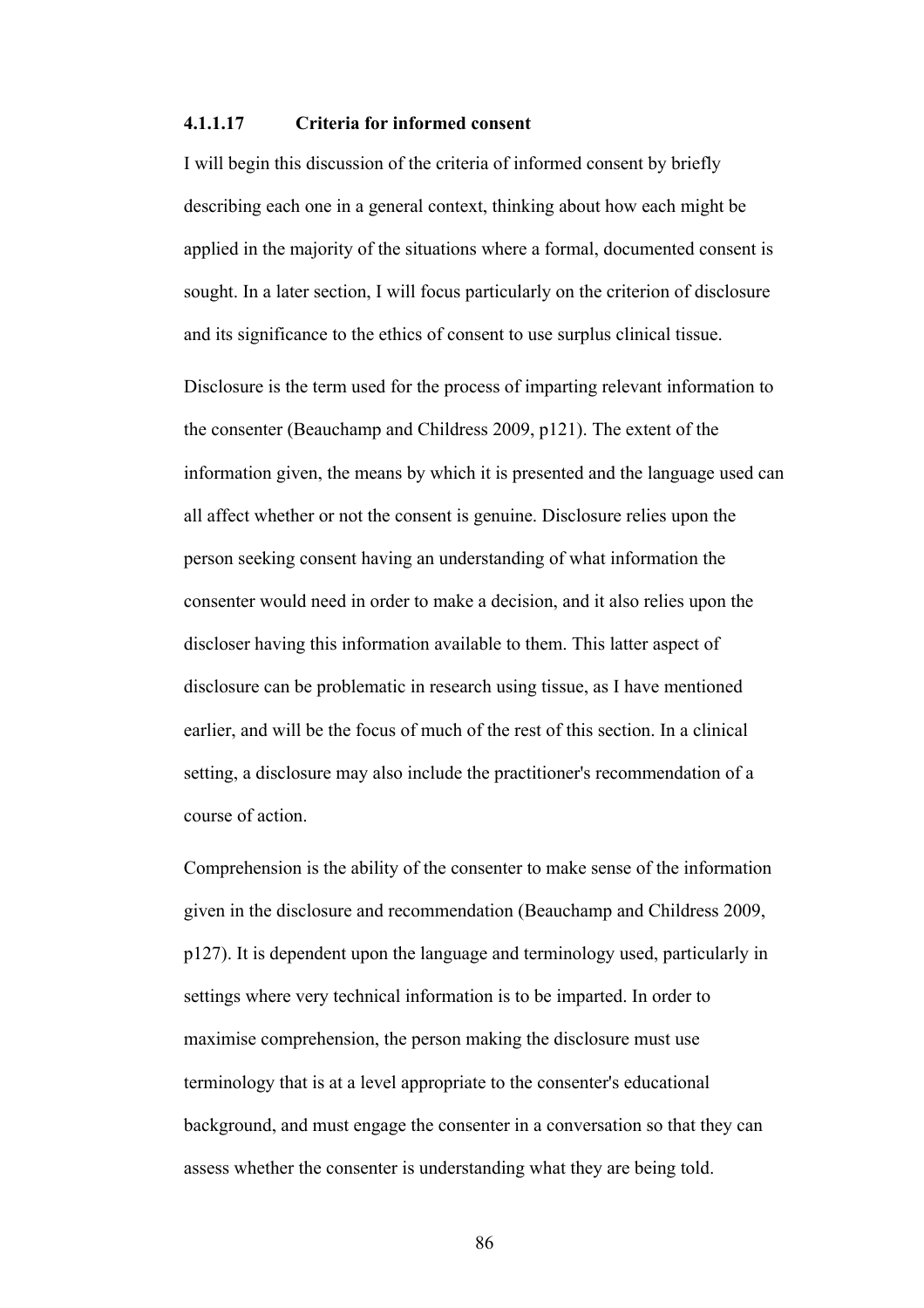Comprehension can also be impaired by the consenter's inability to accept the information they have been given, and by false beliefs they might hold about their circumstances (Beauchamp and Childress 2009, p131).

Competence is the ability of the consenter to use the information that they have been given, in combination with their own values and wishes, to make a decision. Some people who might undergo a clinical or research procedure may not be competent, and in these cases a decision may need to be made on their behalf. People who are (or are likely to be) incompetent include children, unconscious or intoxicated patients, or individuals with disorders such as dementia. If a patient is temporarily incompetent, and the decision is not urgent, then it may be feasible to wait until they are competent. If the patient is not expected to become competent, or if a decision must be made before they can become competent, then these decisions are made by surrogate decision makers. They can use a variety of resources to inform this decision, including any advance directives the patient may have made in anticipation of their becoming incompetent, what the person who is the subject of the decision would most likely have decided had they been competent, and what course of action would be in the patient's best interests.

Voluntariness is the absence of inappropriate influence by another individual over the expressed preference of the consenting person (Beauchamp and Childress 2009, p132). An inappropriate influence might take the form of threats, either of causing harm or withholding benefit. Offering an unrelated benefit (such as a bribe) can also be an inappropriate influence, as can deliberately limiting or framing any information disclosed. In reality, most of our decisions are made within a context of some sort of external influence, and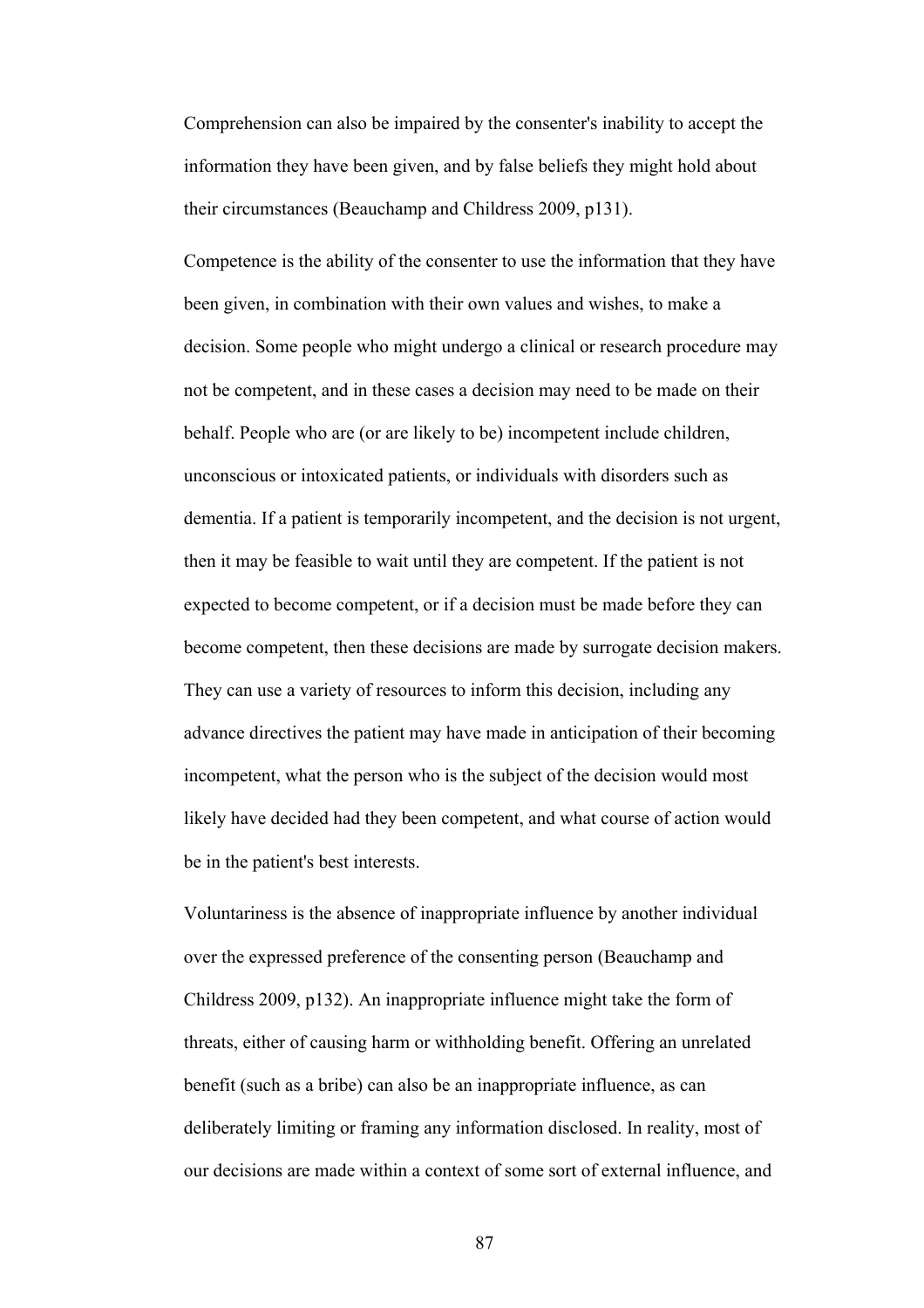the point at which this influence becomes inappropriate is difficult to define in abstract terms.

Beauchamp and Childress close their list of requirements for informed consent with (1) the act by the consenting party of making a decision and (2) their authorisation of the decision. These two elements of consent seem self-evident, particularly in a clinical setting – how else is a decision to be enacted, if it is not made by the patient or their representative and then communicated to the practitioners entrusted with the patient's care? However, they also highlight the importance of two-way communication when establishing consent. Certainly the practitioner must impart information to the patient, but they must also listen to the patient's questions, identify and correct any misconceptions, and respond to the patient's expressed values. The whole conversation must occur in a setting where the patient is, as far as possible, free to consider and to question before they express consent or refusal.

## **5.3. Disclosure**

I described earlier how achieving adequate disclosure can be problematic when seeking consent for future research use of surplus clinical tissue. This is an example of a situation where the person seeking the consent may not have full information about the proposed research available to them, which limits the disclosure they can make to the potential donor. To see how this might affect a consent for future research use of surplus clinical tissue, I will examine how disclosure is approached in more clear-cut situations, and whether these approaches can be reasonably adapted in order to compensate for the limited information available.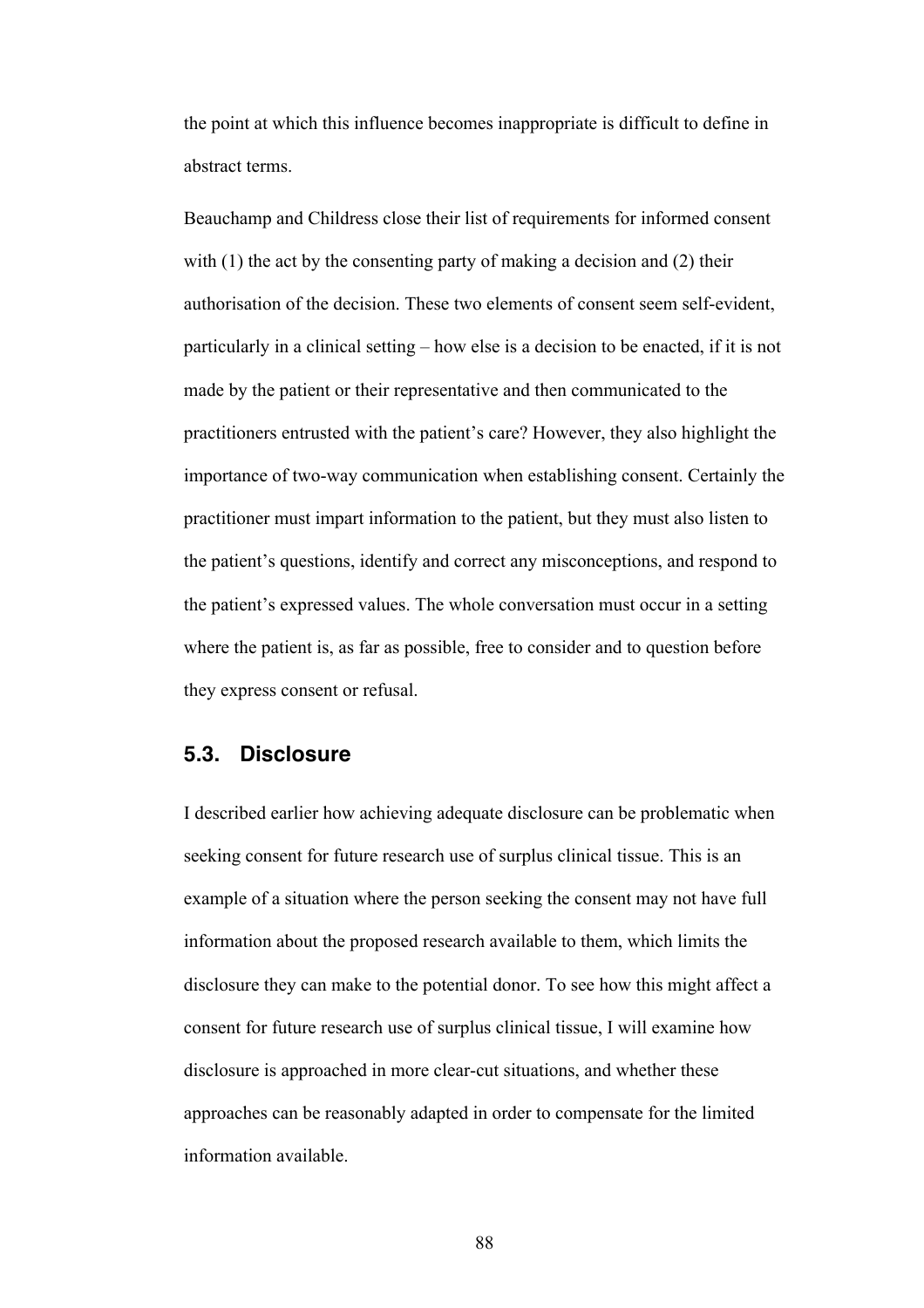The "informed" term in the phrase "informed consent" emphasises the claim that a consenting party cannot give a valid consent to something they know nothing about. Thus, an "informed" consent, by definition, requires that some information must be disclosed to a patient, candidate research participant, or anticipated tissue donor (Nuffield Council on Bioethics, 2011; U.S. Department of Health and Human Services, 1947).

There is substantial room for uncertainty as to the extent of the disclosure required in order to adequately inform a patient or participant. The specific information imparted will depend upon the procedure and the circumstances, but it is reasonable for the person from whom consent is sought to be told the reason for the procedure, the expected benefits to them (if a therapeutic procedure is proposed), a reasonable account of any likely harms, and their rights with respect to refusing or withdrawing consent in the future. Quite what "expected" and "reasonable" mean here has transformed over time (Eyal, 2012; Faden & Beauchamp, 1986 pp30-34 ). Initially, the information imparted was expected to conform to that which would be made by any competent member of the profession making the disclosure, known as the "professional standard" or the "professional practice standard". The professional standard relies upon the assumption that a trained professional is in the best position, by virtue of both their expertise and their duty to care for the patient, to identify the information that is most relevant to the patient's decision regarding consent. It permits an objective identification of what information to impart, simply by finding out from other professionals what they have told patients in the past (Brock, 2008 p608).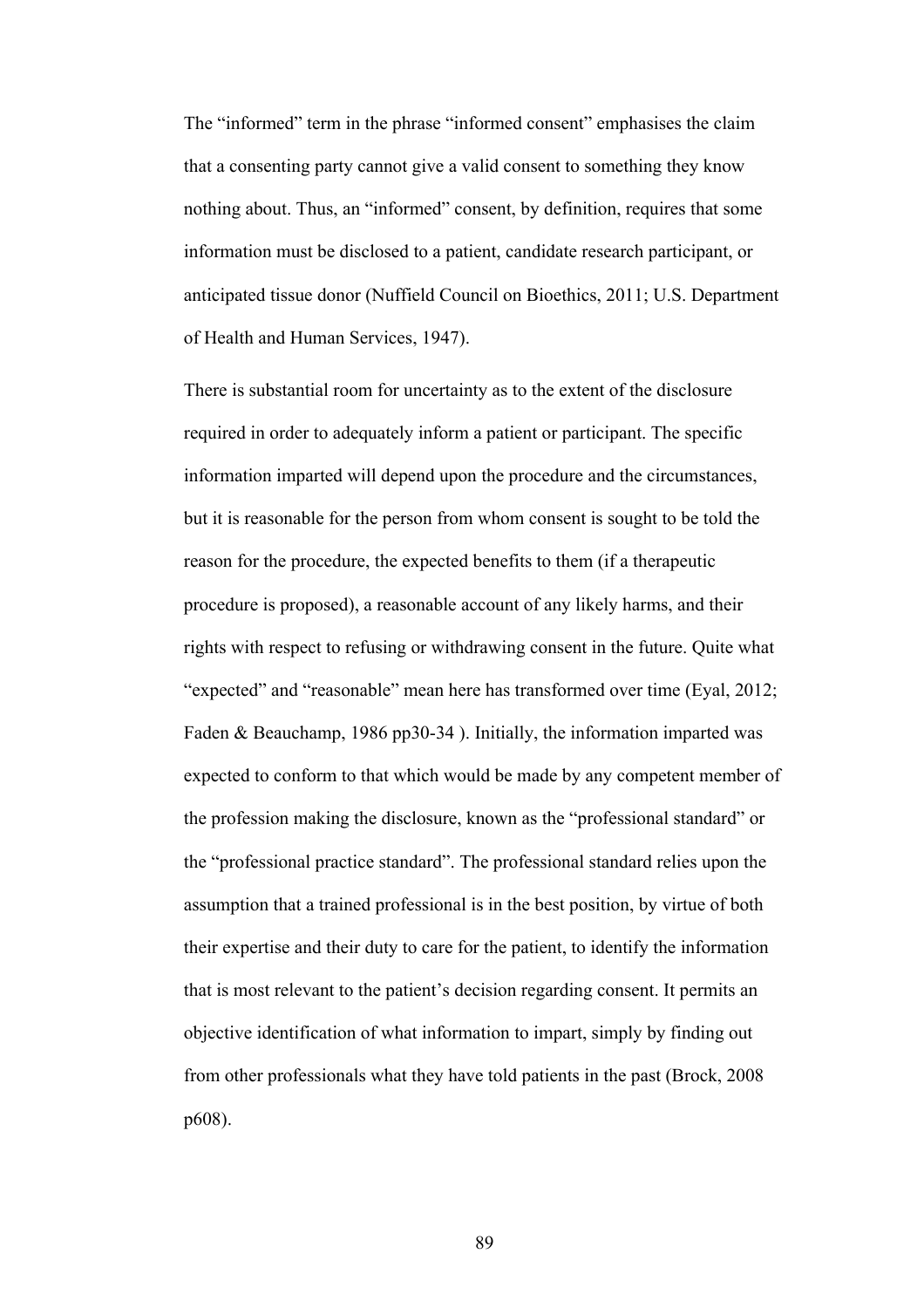However, the professional standard of disclosure has attracted criticism on several grounds (Faden & Beauchamp, 1986 p31). The notion that all practitioners would agree on what information is reasonable to impart has been challenged, as has the assumption that practitioners are in fact adequately qualified to recognise the best interests of the patient and impart advice accordingly. It also lacks any internal mechanism for ongoing reflection upon past practice, and therefore permits uncritical practitioners to impart inadequate disclosure simply on the grounds that all of their predecessors made similar disclosures. Relying on the judgement of practitioners also assumes that they hold no personal interests in the outcome of the consent, and are therefore unbiased when determining the content and tone of the disclosure. More fundamentally, the professional standard of disclosure is held to undermine the autonomy of the patient, on the grounds that, while a decision regarding which of several treatments is appropriate to offer is in the hands of the practitioner, the ultimate decision regarding whether or not to undergo any of those treatments is up to the patient.

The professional standard was eventually superseded by a "reasonable patient standard", in which the disclosure is expected to consist of information that a generic reasonable patient contemplating the decision in question would regard as significant (Faden & Beauchamp, 1986 p32). This standard is vulnerable to similar objections to those raised to the professional standard, particularly that it requires assuming exactly who a "reasonable" patient is and what information they would want to know (Faden & Beauchamp, 1986 pp32-33).

In response to these objections a third standard for disclosure is often discussed. This standard requires that the individual interests and values of the specific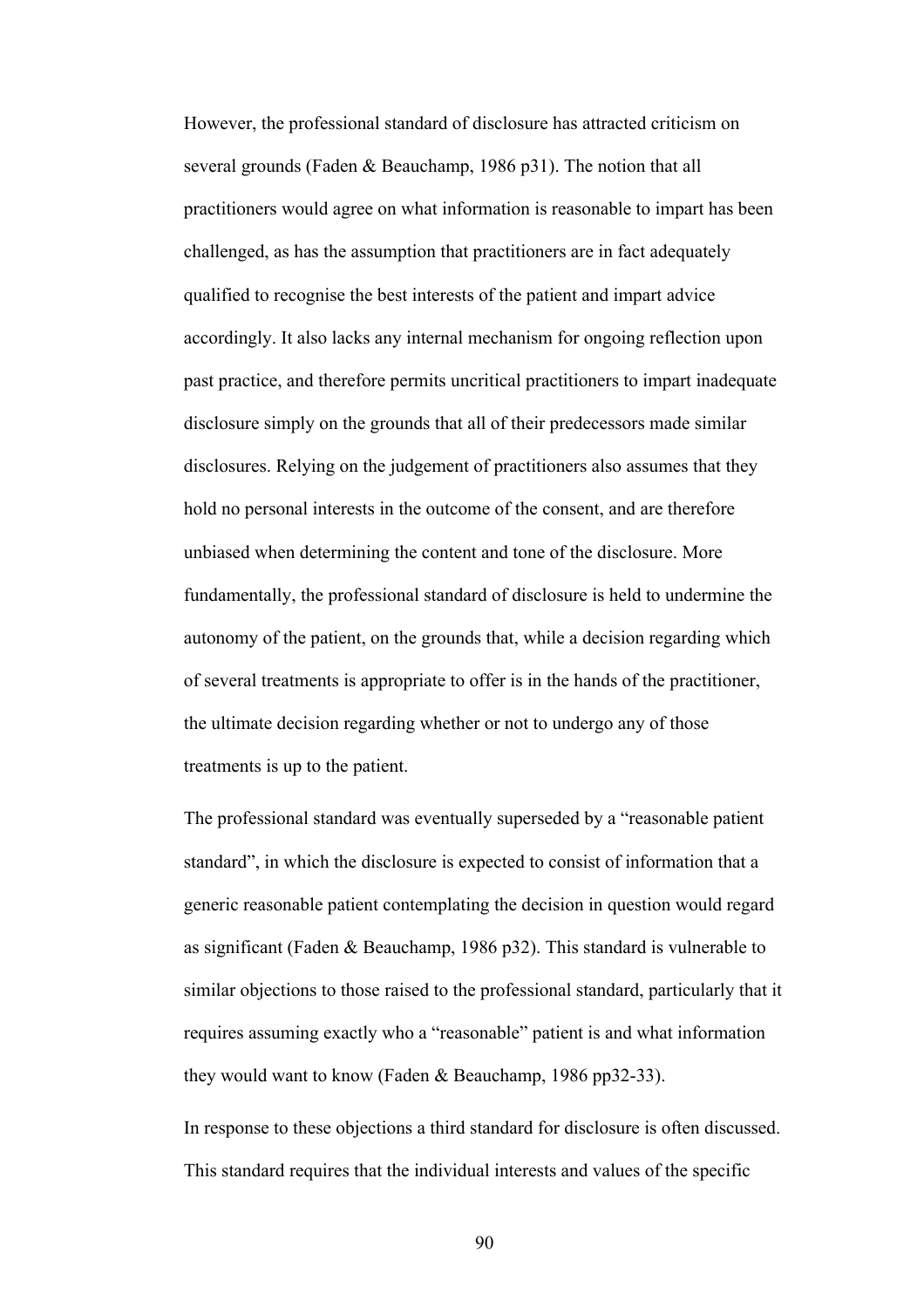individual being asked for consent are used to inform the disclosure. This is known as a "subjective standard" (Faden & Beauchamp, 1986 pp33-34). The subjective patient standard requires reflection by the practitioner upon the facts of the individual case, including the outcomes of conversations with the patient about their clinical and personal circumstances, and is therefore more likely to result in disclosures that more closely match the information the patient would need to make an adequately informed decision. By requiring the practitioner to make a reasonable effort to elicit the particular patient's concerns, a subjective patient standard also facilitates the making of choices that most patients would not consider, but that individual patients would still be entitled to make if they are aware of the option. This still leaves open the question of what level of effort the practitioner is to make to constitute an adequate disclosure that is "reasonable" under these circumstances. Faden & Beauchamp (1986, p33-34) have objected that a subjective patient standard places an excessive burden upon the practitioner to anticipate patient interests, and makes them vulnerable to later charges of inadequate disclosure in the event of an unsatisfactory outcome. In the context of human participant research, the information that must be imparted to the participant includes the nature of the research project, the interventions the participant will be subjected to, and any meaningful risks to them that could reasonably be predicted. For example, if it had been proposed that Mrs Brown take part in a study which compares the effects of a new pain relief medication with an established one, she would need to be told, among other things, the likely side effects of the medication, how the efficacy and side effects would be monitored, how often she would need to take the medication, and when she would be expected to attend a clinic for follow-up. Because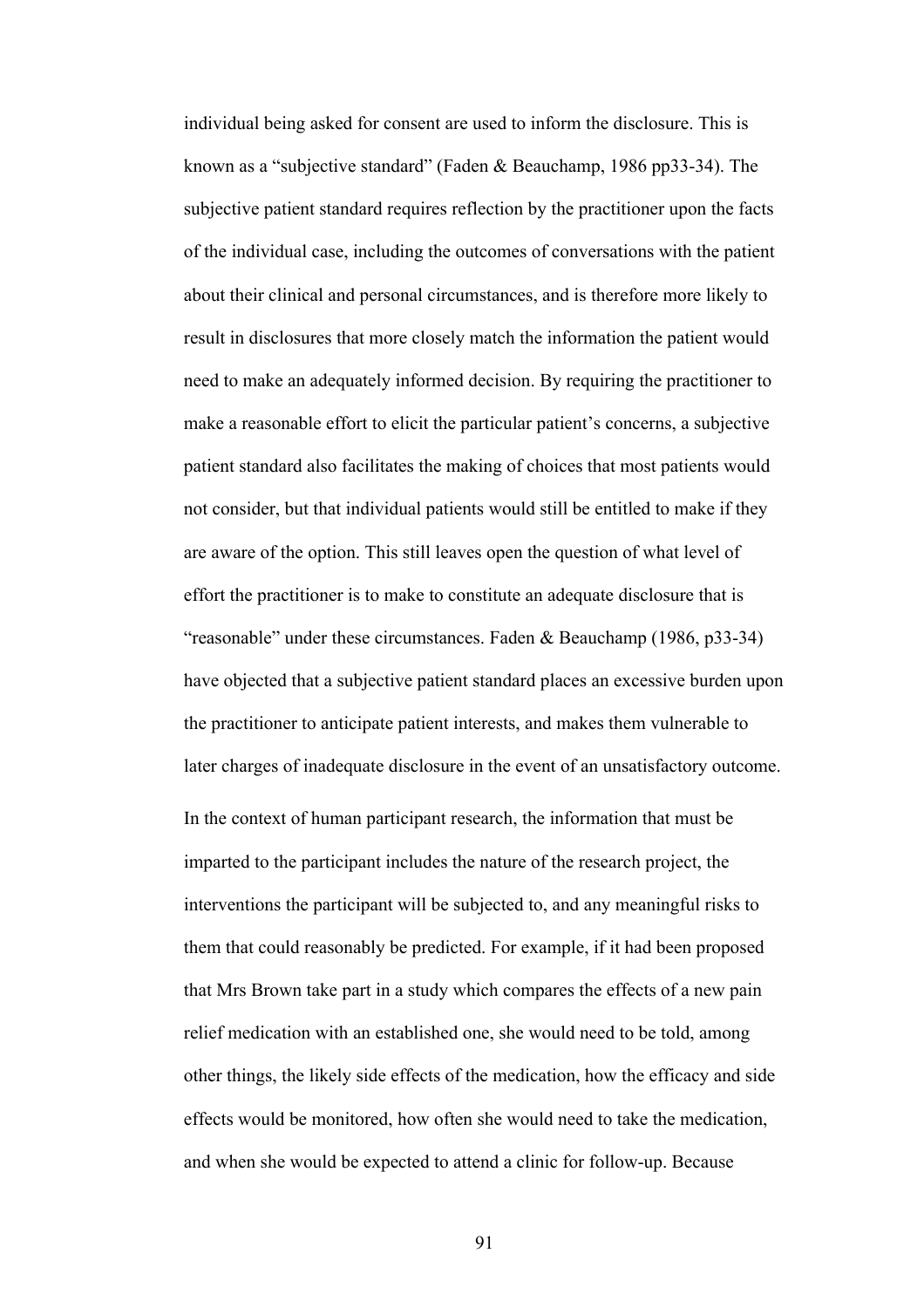human participant research is performed directly upon the body of the participant, it is essential that such risks and impositions are documented and communicated to candidate participants in order to support their right to determine whether participation could be contrary to their best interests. In research that is to be performed upon the body of the participant (as distinct from research performed upon tissue), this communication is more likely to be feasible. The process of scientific and ethical review of proposed research that is typical of the present research environment requires that human participant research protocols are planned and documented before participant recruitment can even begin.

In contrast, it is possible to collect and store tissue with the general intent of using it for research, but without having made any specific decisions about the nature of the experimental procedures to be performed. If these procedures have not yet been decided, then they cannot be communicated to donors at the time the tissue is removed from their bodies.

## **5.3.1. Disclosure in research using surplus clinical tissue**

Disclosure is the element of informed consent that features most prominently in discussions of the ethics of using surplus clinical tissue in research. This is because it is difficult (and maybe impossible) to raise the disclosure of information about likely use of tissue in research to a level which could be definitively stated to conform to a standard that supports fully informed consent (Lipworth *et al.*, 2006), particularly by a subjective patient (or participant) standard of disclosure. This is because developments in storage technology and methods for analysis could extend both the length of time a sample of tissue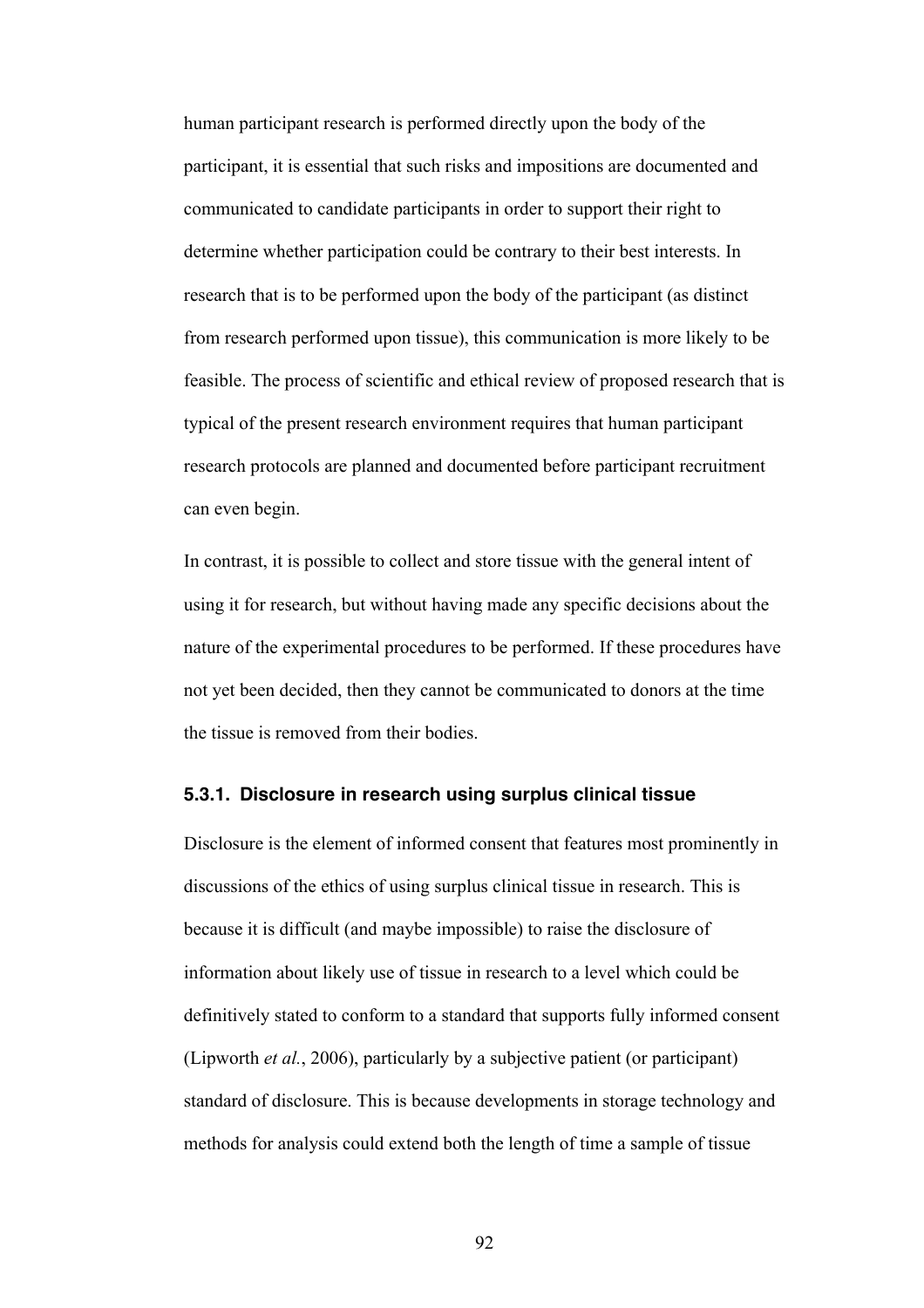may be stored, and the types of research for which it may be used, far beyond the likely predictive capabilities of the researchers drawing up the consent form. Disclosure of likely outcomes of interventions in human participant research are often a delicate exercise in expressing probabilities in a way that maximises participant comprehension. By contrast, attempts to describe to a patient all of the ways in which their tissue could conceivably be used in research, particularly if it is proposed that the tissue is to be stored and used for as-yet unspecified research, would be more an exercise in outright speculation. In addition, it is not certain how adequately the patient's interests would be supported by such an exhaustive account of likely uses, nor how substantially they would be undermined by its absence. Given the relatively low level of harm a tissue donor would be exposed to, and weighing this harm against competing interests such as the public good of research, a disclosure that focuses on how sample use is managed may be sufficient when soliciting tissue for research. This disclosure may not be able to cover all the uses to which the tissue could be put, but it should be able to inform the donor of the procedures in place to decide how tissue in general is permitted to be used and how any concerns raised by the wider community will be addressed.

# **5.4. Goods supported by informed consent**

As we have seen in Chapter 3, there has been much discussion of how the procedures for achieving informed consent may be modified in order to take into account the limitations imposed by the nature of research using human tissue. These discussions all pre-suppose that informed consent is necessary in order to conduct ethical human tissue research. In order to assess the value of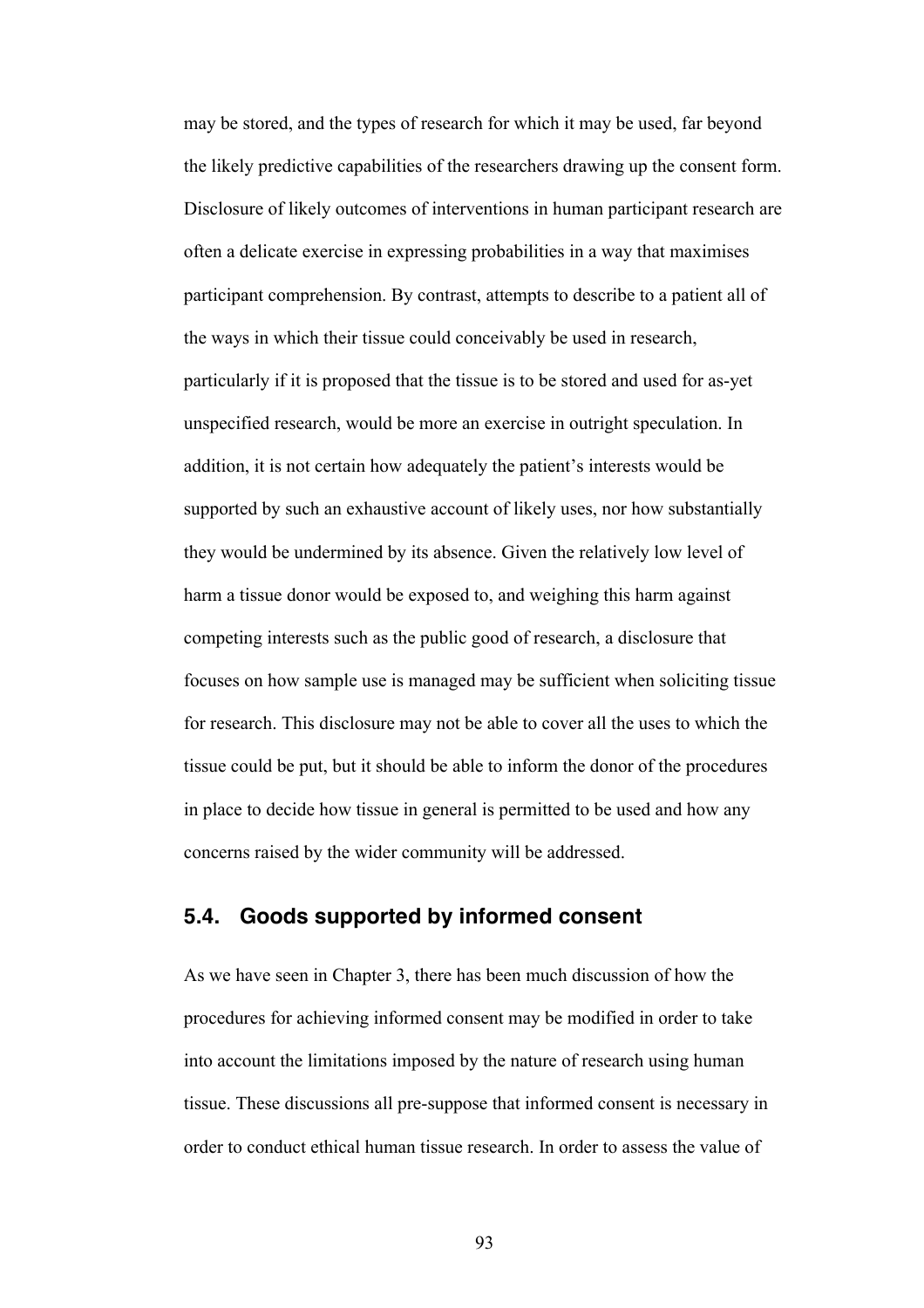these alternatives, it will be necessary to look more closely at the reasons why informed consent is so central to ethical clinical or research practice.

## **5.4.1. Protection from harm**

Most accounts agree that the prominence of informed consent in therapeutic or research settings arose from the outcomes of the Nuremberg trials (Beauchamp & Childress, 2009, p117; Manson & O'Neill, 2007, p4; Faden & Beauchamp, 1986, p156) as a response to the atrocities perpetrated in the name of research upon vulnerable and unwilling prisoners. This prominence was further developed through later documents such as the Helsinki Declaration (World Medical Association, 1964) to its position as a fundamental principle in the ethics of medical practice and human participant research. In this context, consent (and informed consent in particular) was intended to minimise harm to participants (Beauchamp & Childress, 2009, p118).

As already stated, direct material harm to the research participant arising from use of tissue taken from their body is limited. As the tissue in question is removed during a therapeutic procedure intended for their clinical benefit (for example: a blood draw, a liver biopsy, or surgical removal of a diseased gallbladder or a tumour), considerations of risk of harm arising from this procedure are covered by the process of gaining their informed consent to the procedure, and are not connected to any proposed use of the excised tissue for research. Similarly, any therapeutic benefits of removal of this tissue would apply whether or not the removed tissue is later used for research, as the procedure would not be carried out at all if it were not expected to ultimately enhance the patient's state of health. Therefore, the types of direct harms or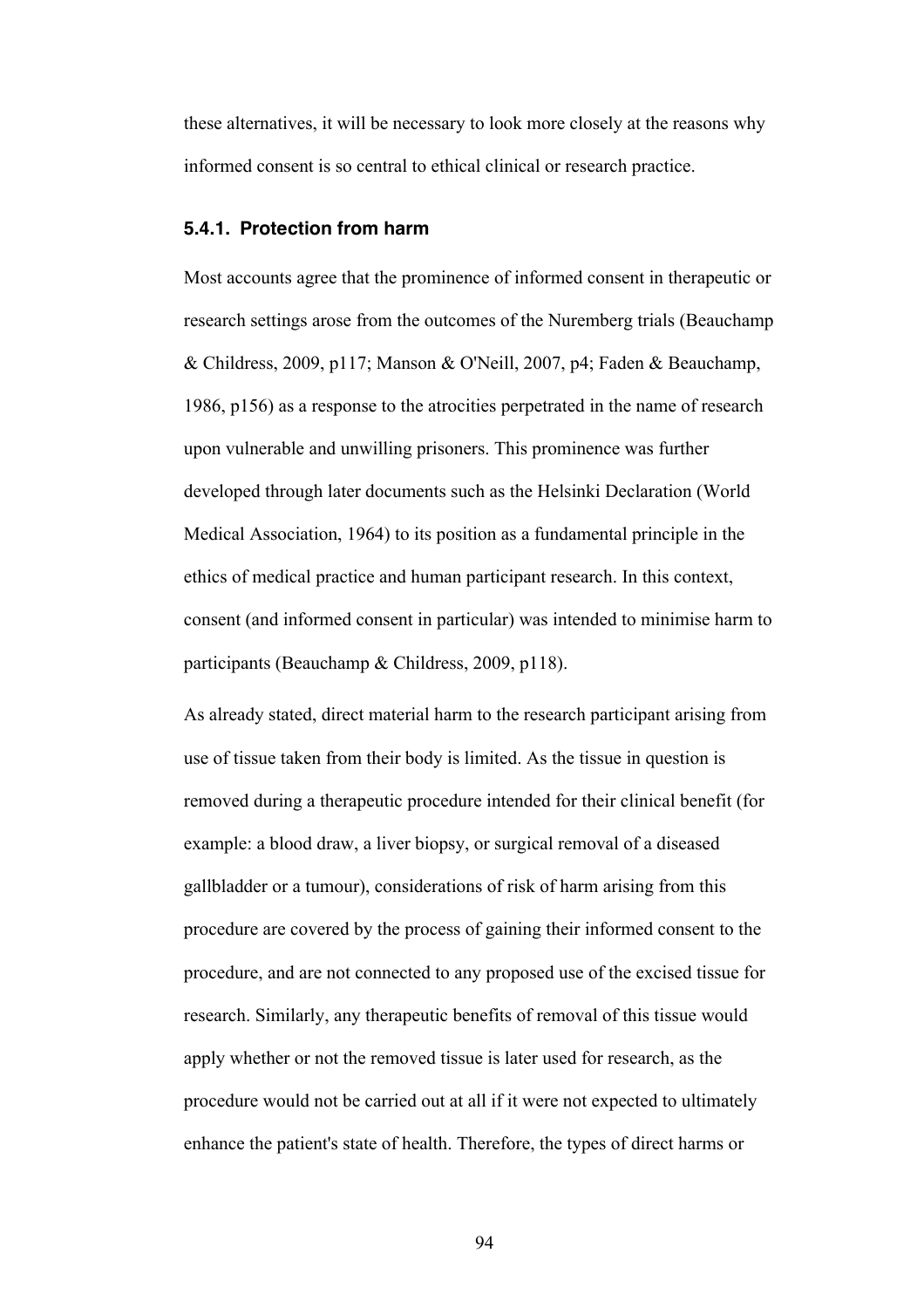benefits typically covered by informed consent to such procedures are out of the scope of any conversation with the patient regarding the later fate of the tissues so excised. In considering the decision to permit secondary use, however, it may be necessary to consider more abstract (and possibly more complex) benefits and harms to the patient, such as those ensuing from breach of donor privacy, or undermining of the autonomy or dignity of the donor or of groups with which they are identified.

## **5.4.2. Support for autonomy**

More recently, the most widely held justification for informed consent in a clinical or research setting has become that of protecting the "autonomous choice" of the individual who is to undergo an intervention (Beauchamp & Childress, 2009, p118). I discussed autonomy in some detail in Chapter 4, so will not repeat that analysis here. Briefly, autonomy is the principle that competent individuals have a right to determine the course of their lives, where the exercise of that right does not unduly hinder the exercise of the same right by other competent individuals. Informed consent supports autonomy by placing the decision about whether to permit an intervention under the control of the person who is to receive that intervention.

O'Neill (2003) disputes the place of autonomy as a justification for requiring informed consent on the grounds that there are many and diverse conceptions of autonomy, with differing levels of ethical importance. Eyal (2012) agrees that grounding informed consent solely in autonomy is difficult, offering the example of a patient who needs to consent in order for an urgent procedure to go ahead. For most patients, this would have been a formality, but in the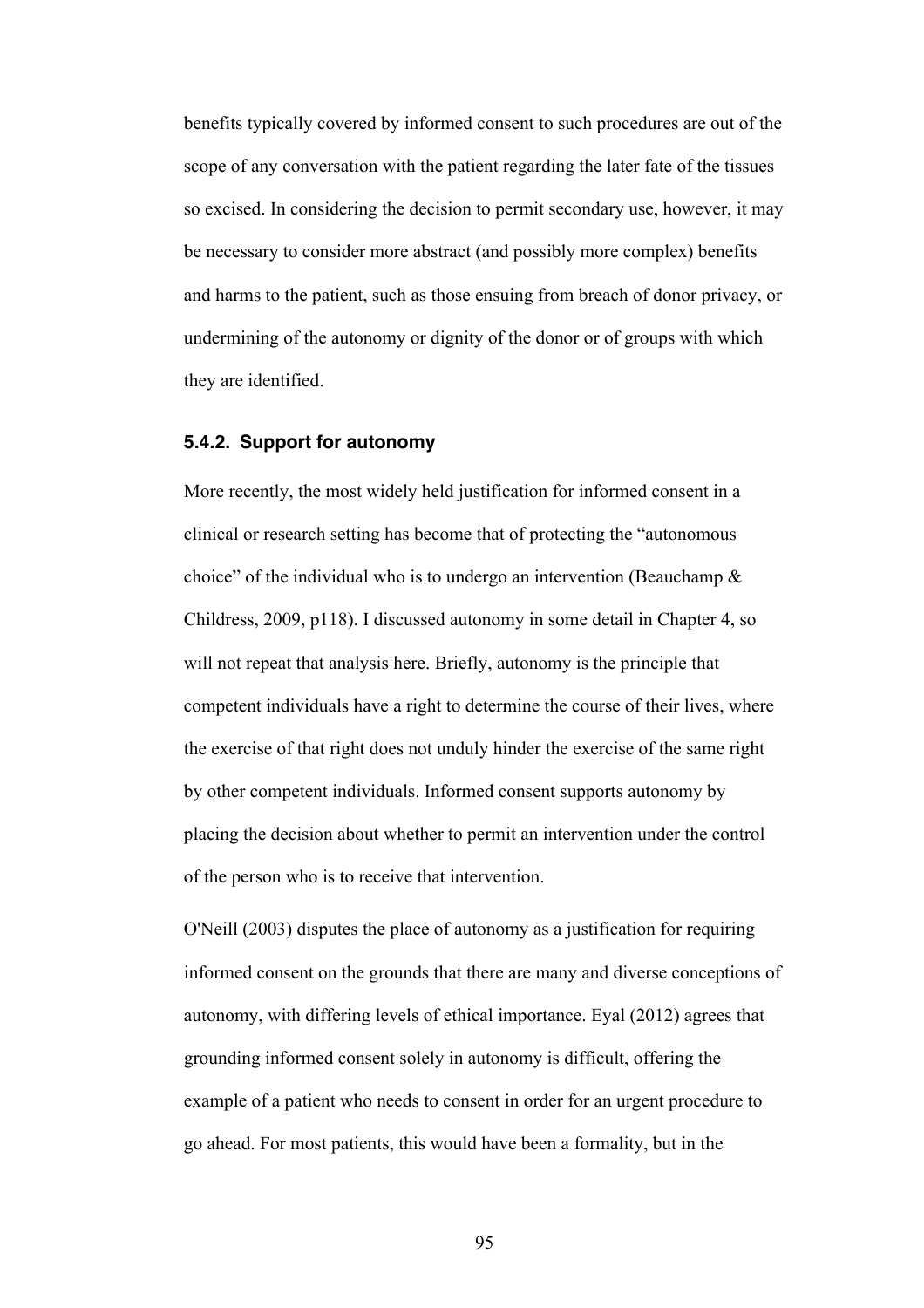example the patient has misunderstood a critical fact of his situation, and declines. Eyal agrees that this patient has acted autonomously, but questions whether the autonomy has been supported by the informed consent procedure.

#### **5.4.3. Protection from paternalism**

I have already discussed the role of consent in protecting the consenting party from material harm. This account of protection as a purpose for informed consent invokes protection of vulnerable parties (such as patients or research participants) against harm that results as a consequence of deliberate wrongdoing by physicians or researchers (such as the Nuremberg atrocities already alluded to). Consent is also tasked with protecting a vulnerable party against harms that may be caused by the physicians' or researchers' (possibly incorrect) assumptions regarding decisions that best support the vulnerable party's welfare. Assumptions of this nature are regarded as paternalistic; paternalism is unethical when it does not take account of all of the dimensions of a person's well-being and disregards the autonomy of the vulnerable party in decisions concerning their welfare. Paternalistic decision-making may result in consequences which unintentionally undermine the well-being of the person the decision is being made for. Attention to the elements of informed consent can therefore protect patients against adverse consequences of decisions founded upon paternalistic assumptions. In addition, paying attention to paternalism plays a moral role, by placing respect for the autonomy of the person the decision is about at the centre of the decision-making process.

Paradoxically, by insisting upon informed donor consent when research use of tissue is contemplated, ethicists may also be guilty of wrongful paternalism. If a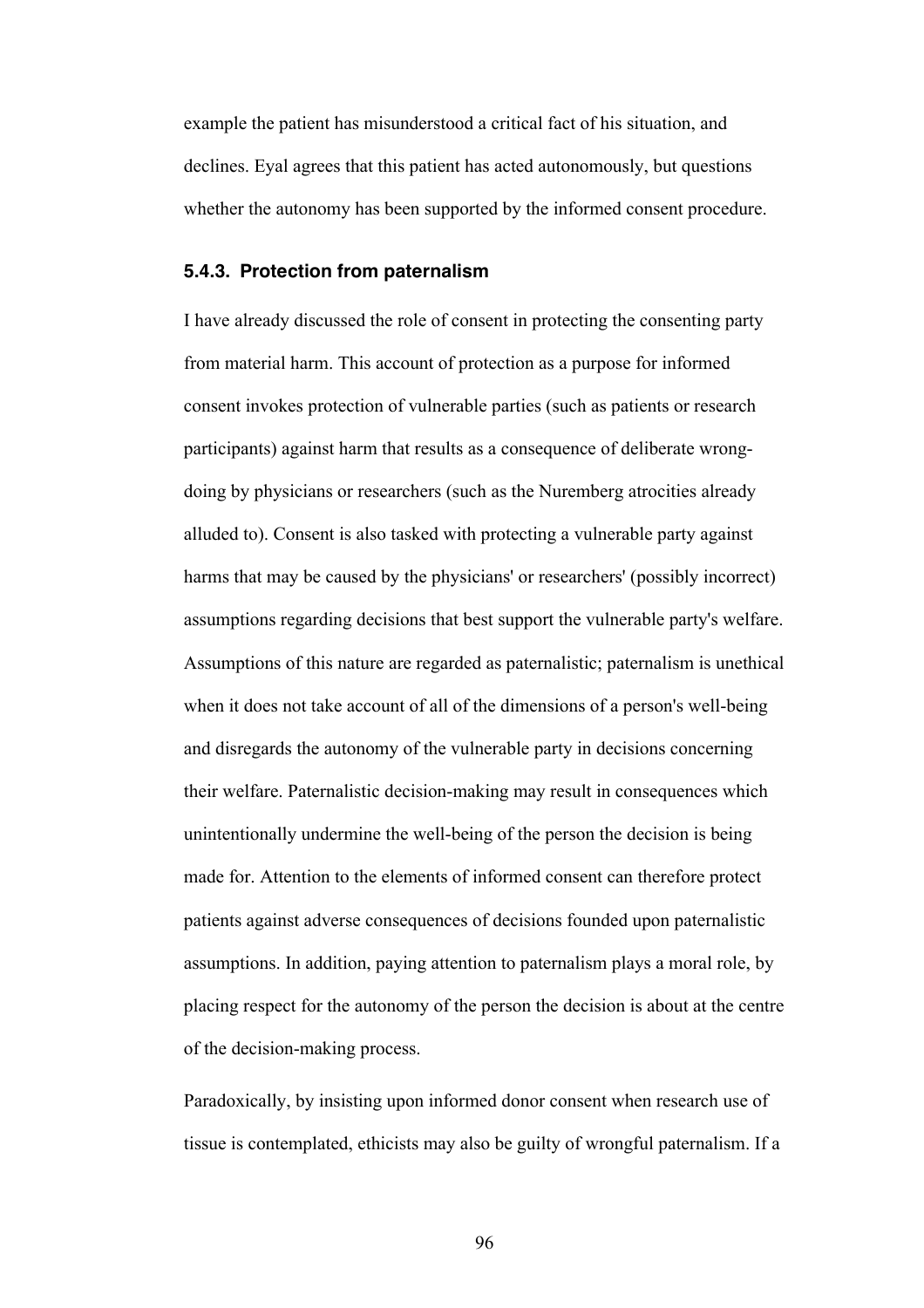patient is unlikely to be harmed by research use of their tissue, and is of a disposition where they have little or no concern for its fate, then requiring them to pay attention to a complex and uncertain disclosure and make a concrete sign of authorisation to the use of the tissue may be a greater burden upon them than is justified by the risk posed by using their tissue for research to their welfare. For example, if Mrs Brown had found her surgery so traumatic (perhaps for reasons unrelated to her diagnosis) that she developed mental health issues as a result, she may be re-traumatised (and therefore harmed) if reminded of the experience by a later request to consent to research use of the gallbladder. Similarly, if patients have already considered the issue in the absence of disclosure but in the context of their personal values, and decided that they are comfortable with research use of their excised tissue, then requiring them to second-guess that decision questions their autonomy.

## **5.4.4. Promotion of trust**

Of the purposes for informed consent on Eyal's list, one that seems particularly interesting within a discussion of the ethics of using surplus clinical tissue for research is promotion of trust. Manson and O'Neill (2007, ch7) also present an extensive discussion of the role of some sort of consent (perhaps not necessarily a fully informed consent) in supporting trust. They see trust as particularly relevant in situations where public goods are to be provided, and where the criteria for a fully informed consent cannot be adequately met (p154). Both of these conditions apply to research using surplus clinical tissue, as (a) it is an endeavour intended to produce public goods, and (b) it is very difficult to fully disclose to patients all of the likely uses researchers may find for their tissue sample, for reasons I have discussed elsewhere.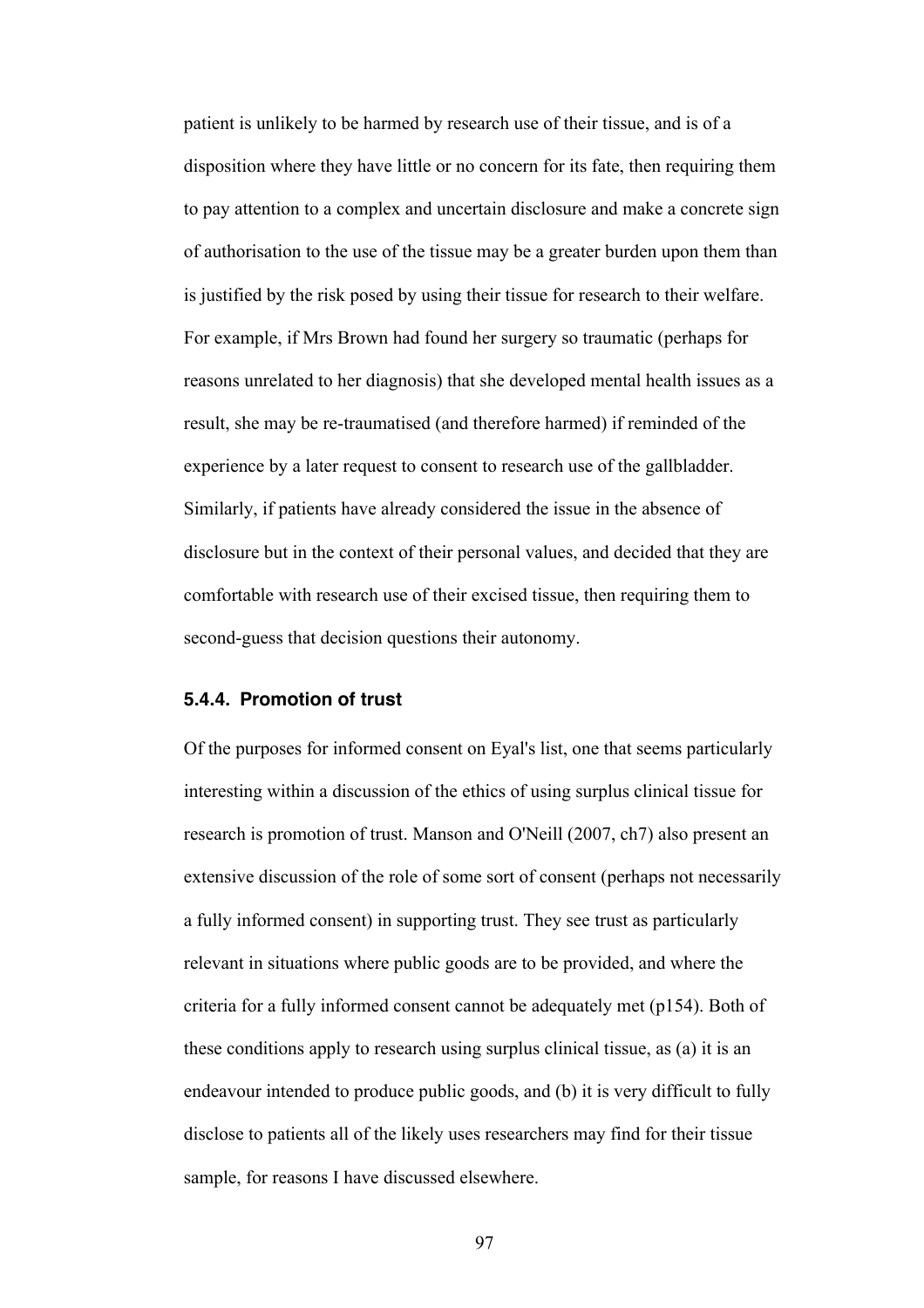For the former condition (public good): research into human biology is conducted in order to elicit knowledge about the functioning of the body and its systems that will benefit future patients and the community in which they live. It is unlikely, and certainly not expected, that research upon Mrs Brown's excised gallbladder will yield any information that will prevent her developing additional disease, but it's still possible that new screening methods or treatments can facilitate the diagnosis or management of patients in the future. The good that comes from research is primarily directed towards the community, of which the patient is a member, rather than purely towards the individual patient from whom the tissue came. As such, the patient may still benefit through her membership of the community, although this would be contingent on the nature of the good and the means by which it is distributed. For example, Mrs Brown is not expected to suffer further from gallstones now that her gallbladder has been removed. However, an overall reduction in gallbladder disease in her community should lead to a reduction in the use of community resources for the care of future gallbladder patients, permitting those resources to become available for other purposes, for example subsidised influenza vaccination. However, Mrs Brown is not expected to directly benefit from gallbladder research.

For the latter condition (inadequate compliance with consent criteria), I have discussed the difficulty of adequate disclosure in research using surplus clinical tissue above. If we accept that disclosure may never be sufficient to support a truly informed consent in this situation, then it is clear that informed consent cannot support the other justifications for its use in cases where it is proposed that research using surplus clinical tissue is to be conducted. However, the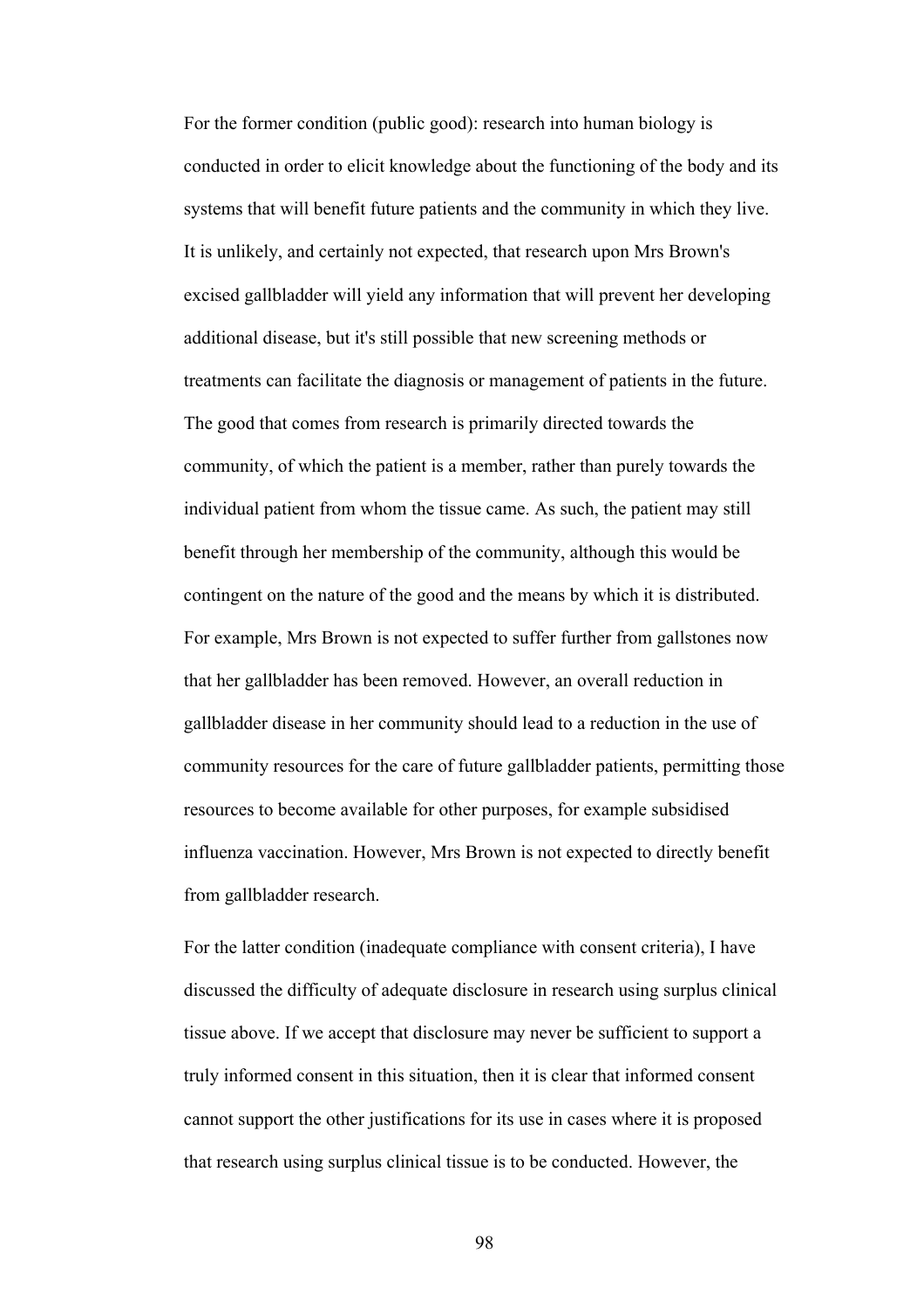intuition that informed consent is important in human tissue research still exists, and must be addressed if the tension between individual interests and the public good in research is to be relaxed.

Research using surplus clinical tissue is intended to support the public good, and it is difficult to achieve a high level of disclosure when seeking consent from patients to use their excised tissue for research. These are the two features that Manson and O'Neill note are common to situations where consent can support trust. Therefore, it may be appropriate to focus mostly on trust as a motivation for seeking consent to use a patient's tissue in research, and to use that motivation as a foundation for a discussion of suitable informed consent procedures.

From the preceding discussion, it emerges that there are several moral problems with requiring consent to do the bulk of the work of supporting donor interests when considering the research use of surplus clinical tissue. Because it is difficult to make an adequate disclosure of the uses to which the tissue may be put, the use of consent to support autonomy and prevent harm becomes questionable. In addition to these moral problems, there are some practical issues which arise when attempting to comply with a requirement for informed consent when seeking to use surplus clinical tissue for research.

# **5.5. Goods undermined by informed consent**

As we have seen in the previous section, there are several ethical goods which informed consent is capable of supporting. However, a narrow focus on consent as a procedure can undermine other goods, particularly in research. Two of the situations where uncritical use of informed consent can create difficulties are in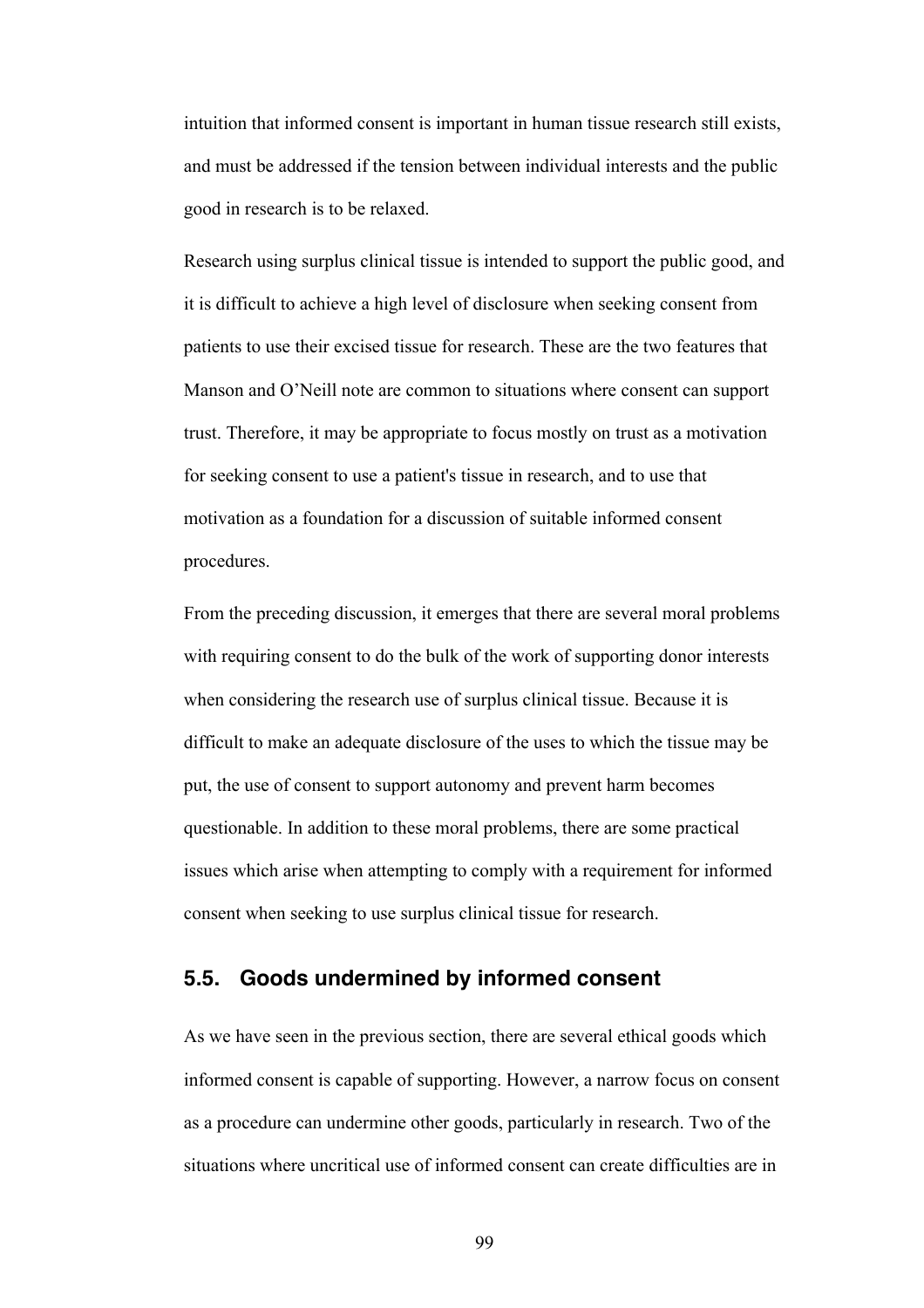the creation of bias in research outcomes, and in requiring linkage of a donor's personally identifying information to their tissue sample.

## **5.5.1. Consent bias**

One potential hindrance of research by a requirement for informed consent arises from the observation that the consent process itself can introduce a bias into the set of samples that are studied for a particular research project. This "consent bias" is widely reported in observational research, and several studies have concluded that the distribution of clinically relevant factors in the population of individuals who consent to participate in research is not the same as the distribution of those factors in the population as a whole. If true, this means that research results will not be as readily generalisable, as they may fail to account for clinical factors that happen to be associated with patients who are particularly reluctant to consent to participate in research.

There are a number of examples of consent bias described in the literature. For example, Al-Shahi *et al.* (2005) approached general practitioners treating a group of patients diagnosed with a particular intracranial vascular malformation, and asked them if they felt it appropriate to contact each of their patients directly regarding the study. If their general practitioner agreed, each of the patients were contacted directly and asked for their consent to examine their medical records and send them annual questionnaires about their condition. The authors also received ethical approval to study all of the patients in the diagnosed cohort (including those who did not explicitly consent to receiving questionnaires, and those who were screened out in the initial approach to the general practitioners) via questionnaires to be completed by their general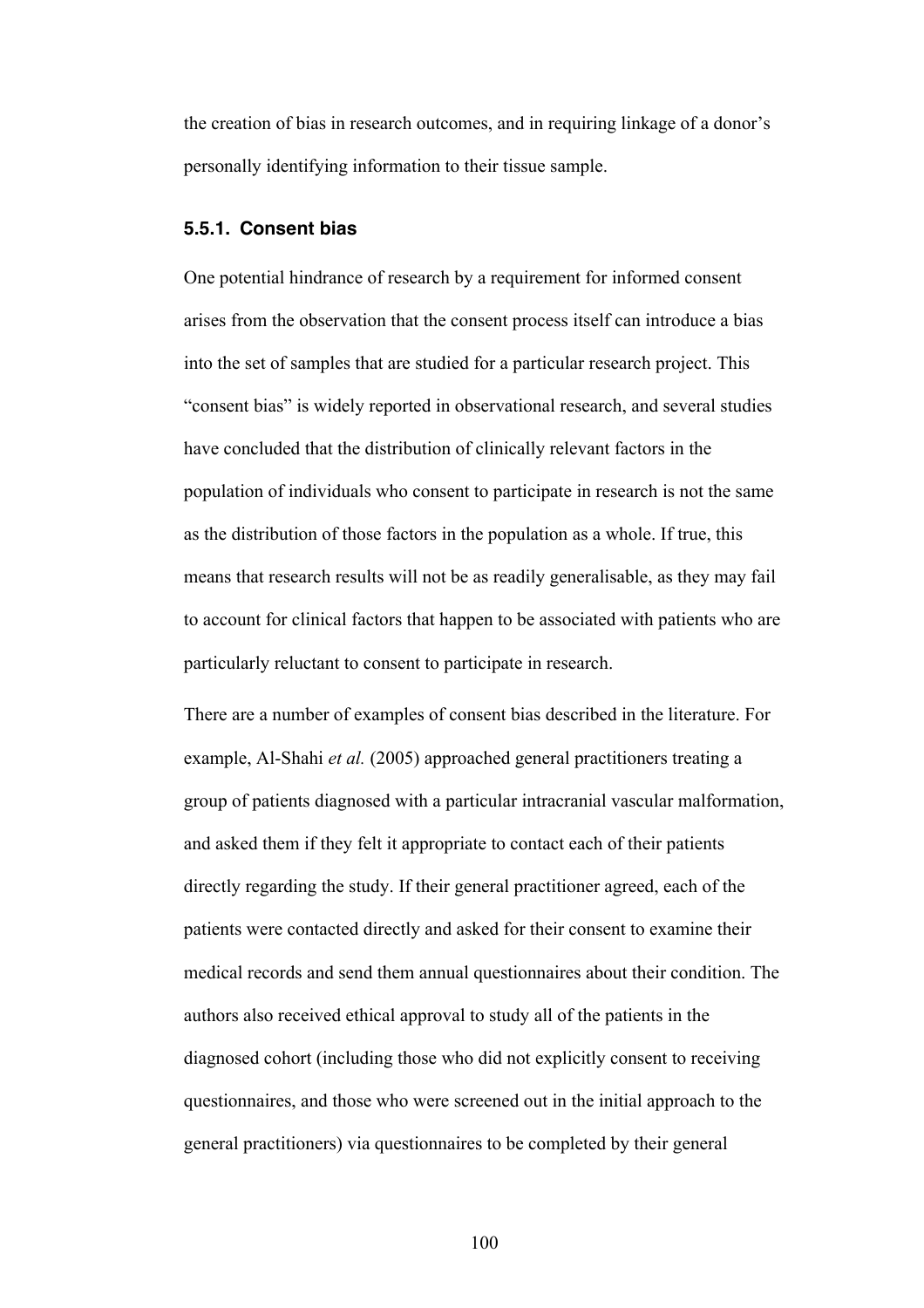practitioner, and "medical record surveillance". Patients who explicitly refused consent to either of the above study methods would be omitted from the study. Most patients explicitly consented, and the remainder of the cohort did not respond. The authors found that the explicitly consenting patients were demographically similar to the cohort as a whole, but their clinical situation at presentation and at each follow-up contact was substantially better than that of the cohort as a whole. In addition, a prognostic variable was found to be clearly associated with poor patient outcomes if the entire cohort (consenters plus nonresponders) was studied; this association was not apparent if only the consenters were studied. This illustrates the potential for valuable research findings to be missed if explicit consent is required from an entire study cohort.

In another example of consent bias, Buckley *et al.* (2007) sent questionnaires to a cohort of patients who had already been recruited for a cross-sectional study of ischaemic heart disease, and included forms requesting consent to study their medical records. Most patients responded and consented to further study, some returned the questionnaire and declined to consent to further study, while a substantial proportion did not respond at all. The authors studied the medical information already collected for the earlier study, and found that there was an association between consent to study of medical records and positive prognostic variables. In this study, many of the patients approached did not indicate whether they consented or chose not to consent to participate in the project, and these patients were classified as non-consenting.

Damery *et al.* (2011) carried out a study on patients diagnosed with irondeficiency anaemia, and also found that a substantial proportion of the patients approached for additional study did not respond. They compared the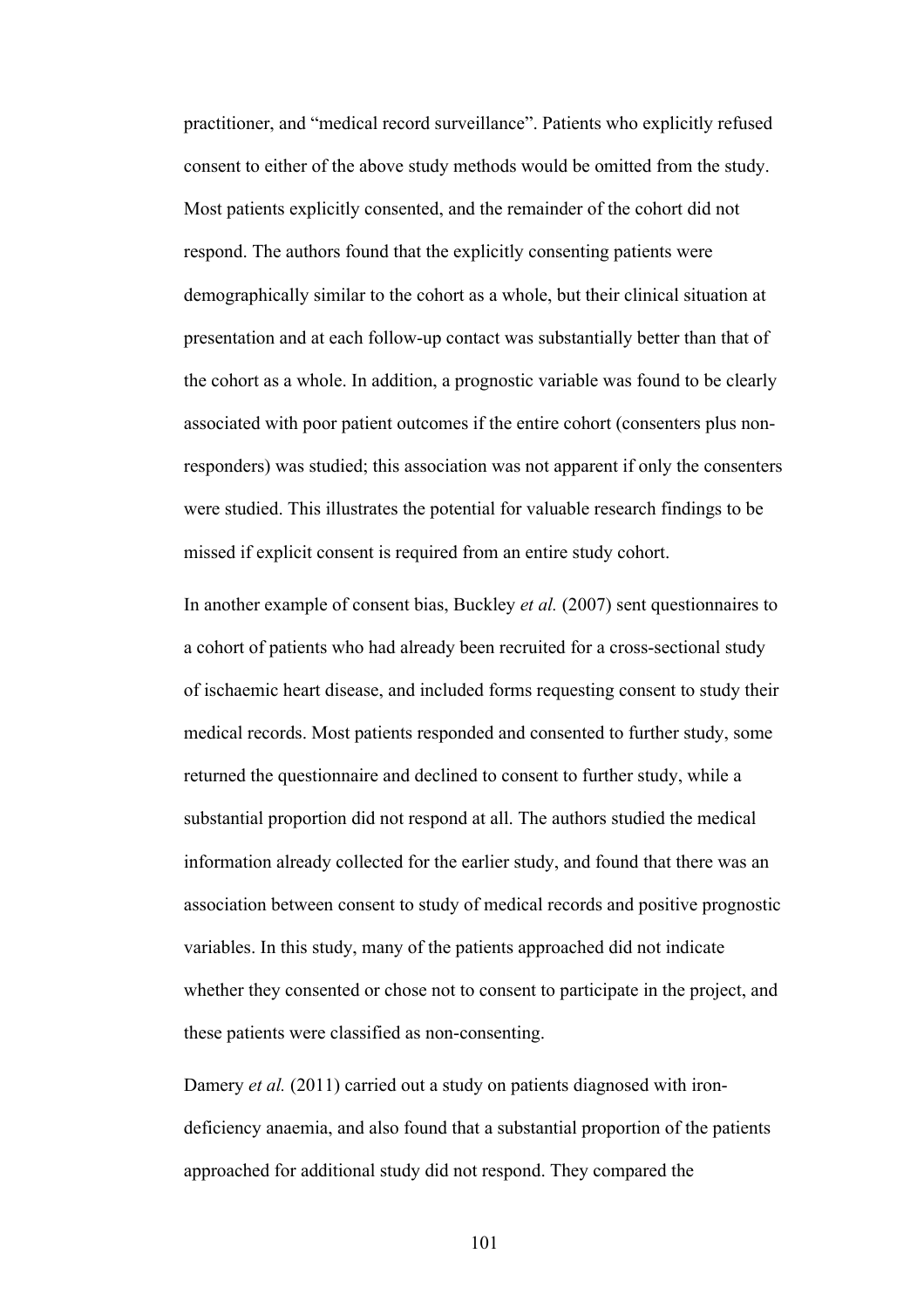demographic data of the patients who consented with that of the patients who did not respond or did not consent, and found notable differences which may have clinical relevance. As with the Buckley study, this finding may indicate that a means of approach that requires the patient to make a decision one way or the other will lead to a more representative study cohort.

In each of the examples given above, the entire cohort included a group of patients who did not explicitly refuse consent. Including these types of patients in future studies may improve the degree to which the patients who were finally enrolled in the study reflect the overall population, improving the quality of the research data. This raises the question of whether it would be acceptable to use an absence of dissent from a patient as permission to go ahead with certain types of study, such as examination of medical records or study of surplus clinical tissue. To qualify for this departure from informed consent norms, these studies would need to present a significant likelihood of enhancing the public good, coupled with low risk of harm to patients (most likely to occur through breach of privacy).

Consent bias is difficult to measure in an ethical fashion because it requires studying information about people who may not have explicitly consented, and, in some cases, may have explicitly refused consent. However, the studies described did receive ethical approval for some form of study of patient information regardless of patient consent, either by avoiding direct contact with the patients, by studying patient data in aggregate form, or by examining information that had been collected under previous consents. This was justified by recognition of the community interest in establishing the extent of any bias introduced by a requirement for informed consent.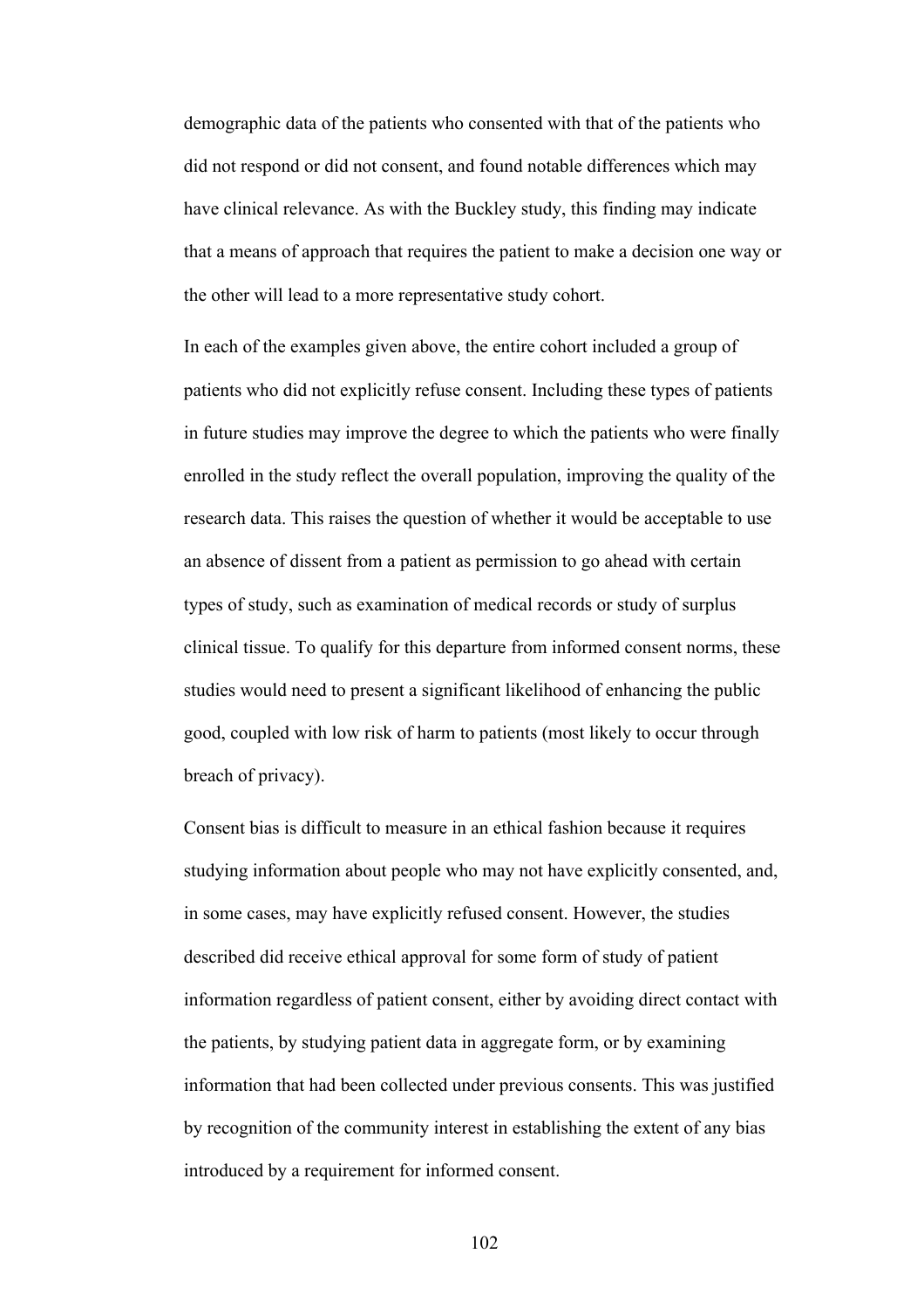The cases described above are examples of observational research, a research methodology which gathers data by observing participants but not subjecting them to experimental interventions. Because most study populations naturally exhibit substantial variability, which can introduce bias into the collected data, it is important when designing an observational study to be conscious of this issue (Meininger, 2006). The less bias there is (from any source) in the study population, the more robust the study data will be, leading to more reliable conclusions.

Research using surplus clinical tissue is also observational research; it typically uses samples of opportunity (rather than samples that have been explicitly solicited), and the individuals from whom the samples have come have not been subjected to any interventions other than those that are specifically indicated for their own clinical condition. Thus, consent bias, especially where restrictive consent protocols are used and where limited numbers of samples can be collected, could have a profound effect on the usefulness of the results of studies using human tissue. However, the extent of the effect of consent bias in research is controversial (Rothstein and Shoben, 2013), and it may be possible to ameliorate its effects by careful experimental design. This is an area worthy of additional discussion, but the specifics of research design are beyond the scope of the present work. However, it should be noted that accounting for consent bias, on top of all the other possible sources of bias, may be disproportionately burdensome upon research. The additional work that this could involve may include recruiting more participants (which may undermine attempts to minimise harm to donors), or spending more resources on selecting candidates to approach. It may be, on balance, that the ethical costs of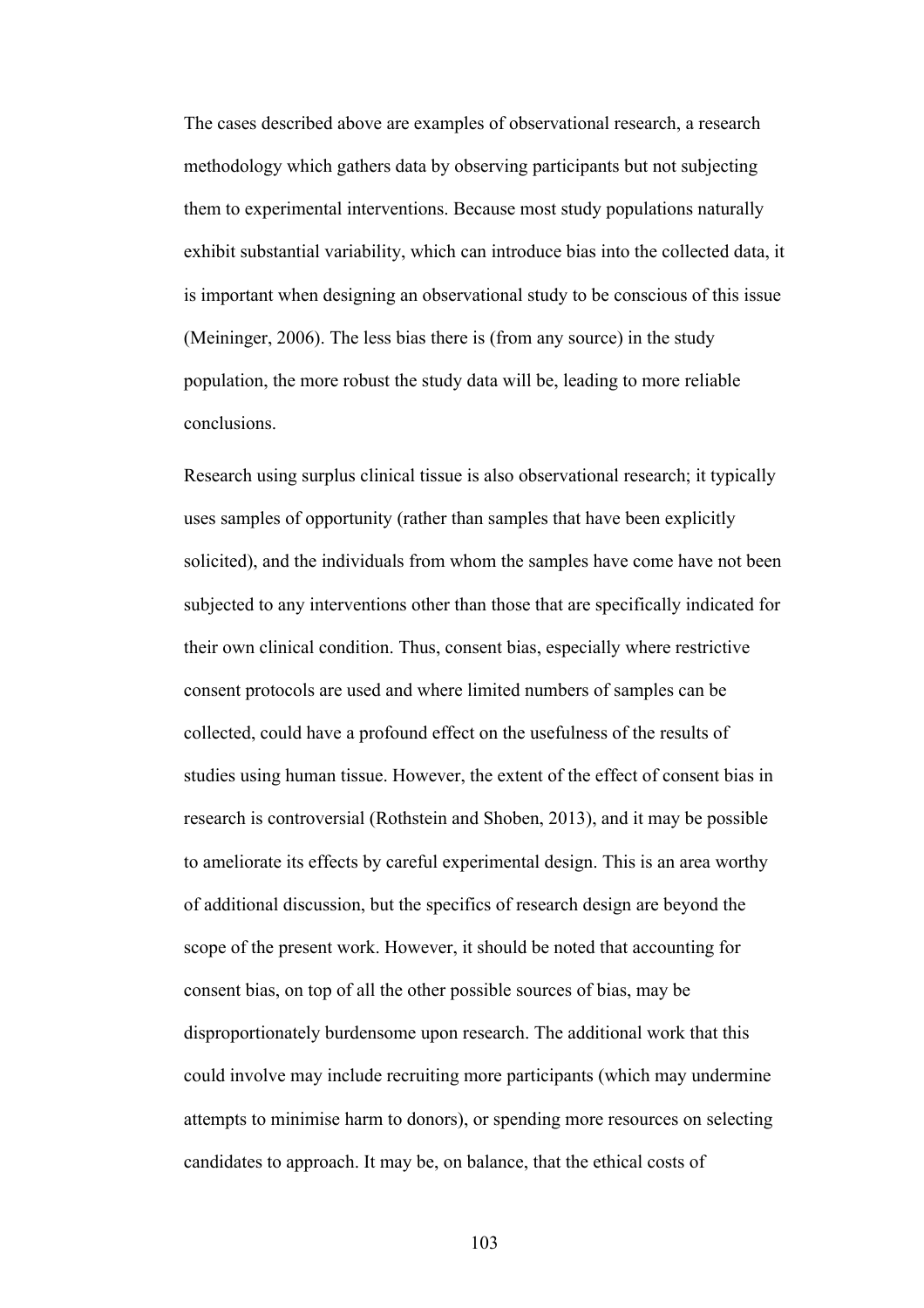simplifying or eliminating consent requirements for some types of research are much less than the logistical costs of designing or executing scientifically valid studies that also approach consent more stringently.

#### **5.5.2. Linking samples to donors**

In chapter 4, I summarised some of the approaches to consent that have been presented by various authors as solutions to the problem of adequate disclosure in research using surplus clinical tissue. Some of these solutions require preserving a connection between the donor's personally identifying information and their sample. This approach is intended to promote ethical goods such as autonomy, but it may undermine others, particularly the interests that donors have in preserving their privacy, and the enhancement of public good that comes from efficient use of research resources. In order to address this tension, I will consider the goods that are being promoted and discuss whether they are significant enough to justify the risks that they create. The goods that are promoted by linking samples to donors are: withdrawing consent, facilitating specific or tiered consent, and communicating results of individual significance.

### **4.1.1.18 Withdrawing consent**

Withdrawing from a research study, for any reason or no reason, is regarded as a fundamental right of research participants (Edwards, 2005; McConnell, 2010), but is more controversial when considering research on tissue (Edwards, 2005; Eriksson & Helgesson, 2005; Holm, 2011). In human participant research, withdrawal of a participant may be straightforward or complex, depending upon the nature of the study interventions, but it is always clear to the researchers who the participant is who wishes to withdraw. In addition, given the embodied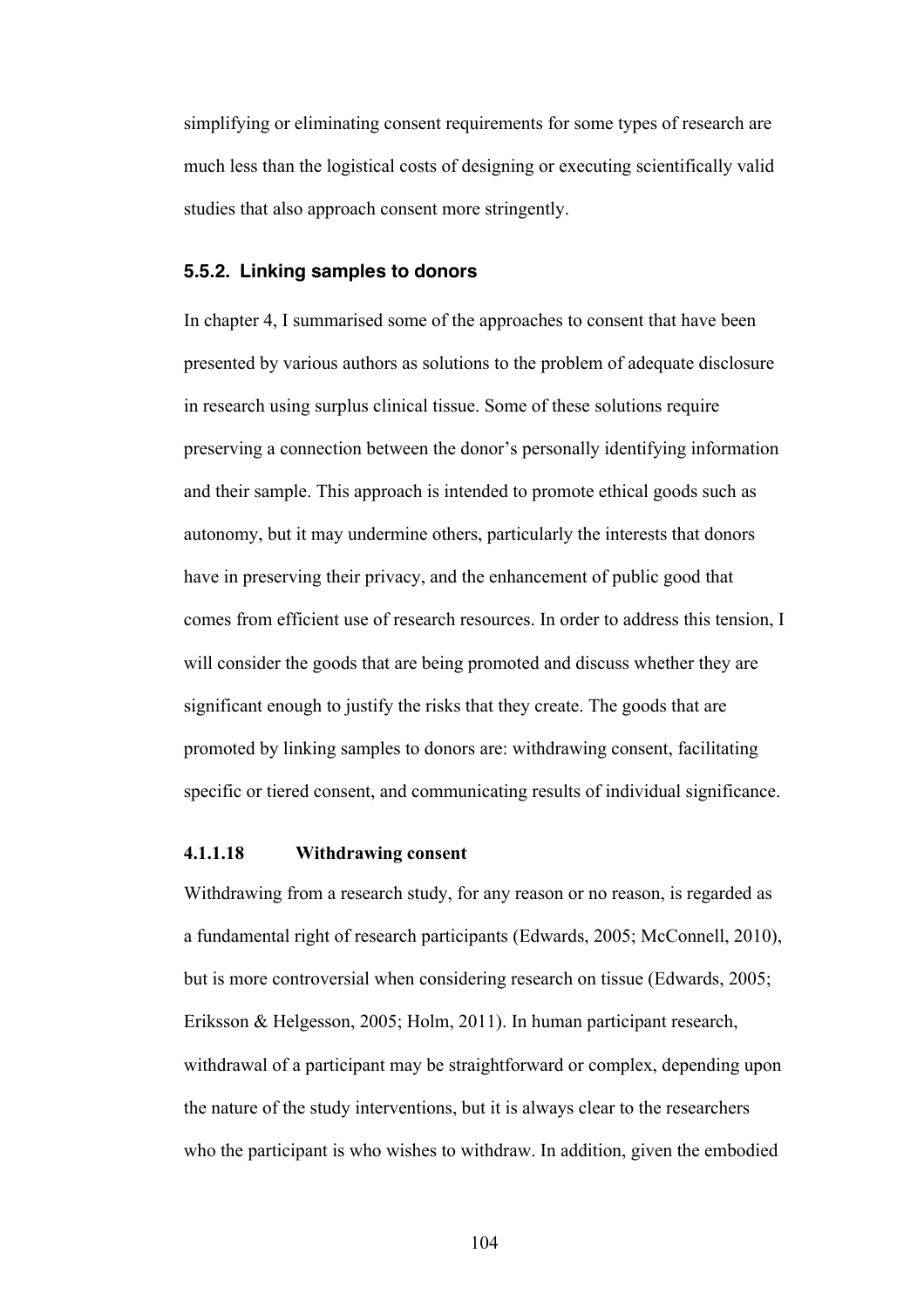nature of human participant research, the harms the participant could suffer if they continue the study may be substantial (again, depending on the study), so facilitating withdrawal supports participant welfare.

In research using tissue, withdrawal is only feasible if there is a link between the identity of the donor requesting withdrawal and the piece of tissue in question. Such a link can feasibly be created at the time the sample is collected, but it provides a greater opportunity for negligent or malicious re-identification of patient information, as I discussed in chapter 4. In this case, is the ability to withdraw a tissue sample from research of sufficient value to justify exposing the patient to other harms? If the initial consent had not been contingent on later being able to withdraw that consent, then one justification for linking the donor's identity to the sample is removed. In addition, if the likely harms of donating tissue are minimal, and if removing any link between the donor and the sample substantially diminishes those harms, then there is little need to present withdrawal of consent as an option.

### **4.1.1.19 Additional consent**

Another reason for linking the donor's identity to the sample is to enable consent to use the tissue in additional studies to be sought, if this had not been done when the sample was first collected. As with the discussion of withdrawal, this linking carries some risks of breach of donor privacy, which can only be justified if re-contacting for consent enhances donor autonomy to an extent that outweighs the additional risk to privacy.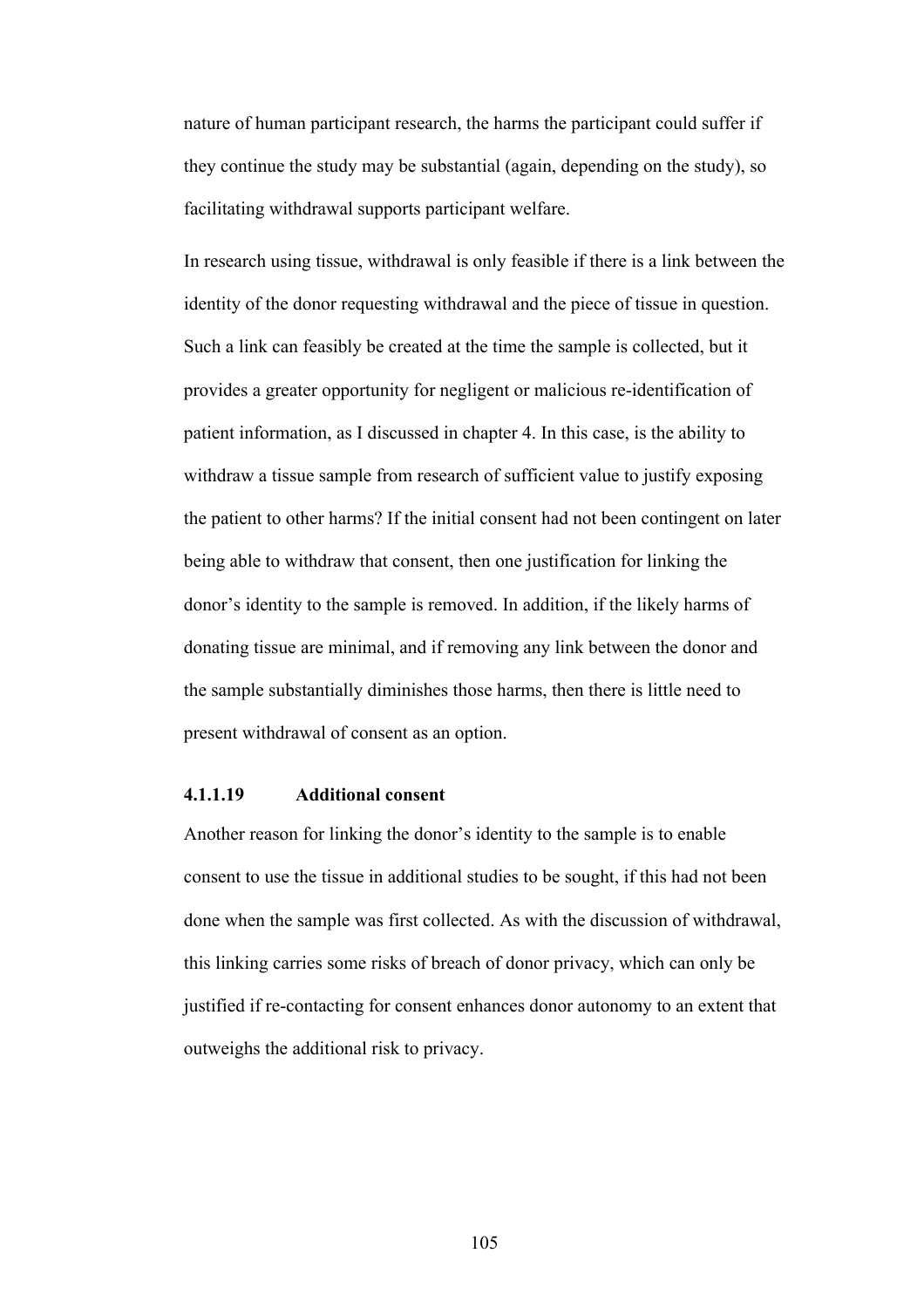#### **4.1.1.20 Communicating results**

A third reason for retaining links between a donor's sample and their identity is to permit communication of clinically significant information to them (as distinct from research results that might be of interest to the patient population in general). Return of results to tissue donors is a controversial topic (Forsberg *et al.*, 2009; Ossorio, 2006; Ravitsky & Wilfond, 2006). In these situations, care is needed to ensure that the information that is to be communicated to donors is genuinely clinically significant. The types of tests done on tissue in a research laboratory are not always the same tests that would be done in a clinical setting, and their validity for diagnosis may not yet have been proved. It would be misleading to permit donors to believe that they may hear something of importance to their own health if they agree to donate tissue for research. This phenomenon is termed the therapeutic misconception (Appelbaum *et al.*, 1982), and is widely discussed in human participant research. There may be times when it is appropriate to offer tissue donors research results specific to themselves, but this should not be used to induce them to consent, and the above-mentioned privacy issues that arise when linking contact information with tissue samples should be considered.

The situations above also require extensive record keeping and administration. This record keeping will require provision of additional money to fund staff and resources, money that will then not be available to spend on this or other research projects. The expenditure is justified only if the ethical constraints are also justified.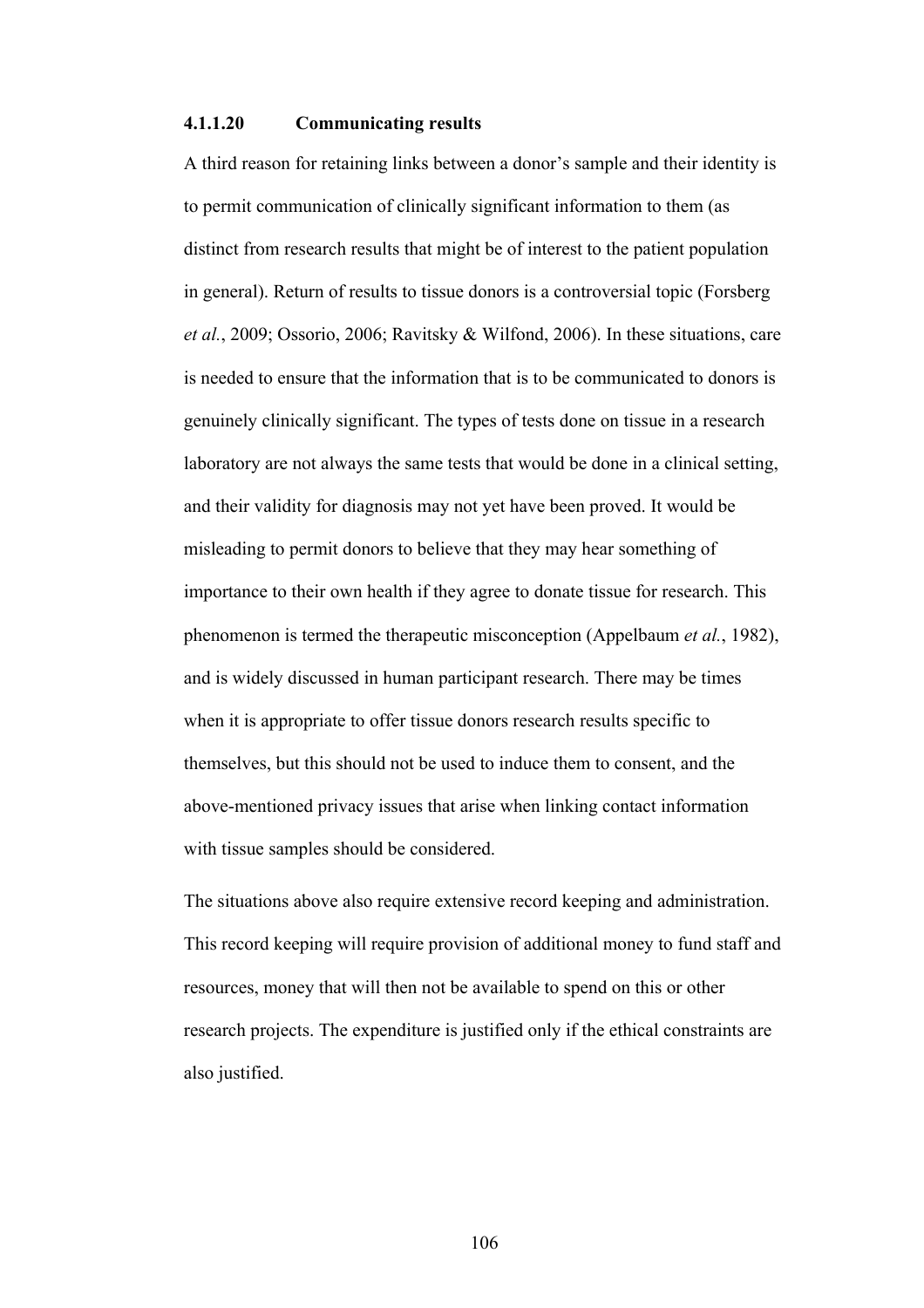# **5.6. Other ethical requirements in human tissue research**

As discussed earlier, informed consent as a foundational value has its origins in early documents such as the Nuremberg Code (Vollman & Winau, 1996). However, informed consent is not the only item specified in such documents, and, by itself, it is not sufficient to render research ethical (Emanuel *et al.*, 2000). To illustrate this, I will discuss the previously cited paper, in which the authors identify and examine seven requirements for ethical human participant research, of which informed consent is just one. These requirements may also be relevant to research using human tissue.

The first requirement Emanuel *et al.* (2000) list is value. By this, they mean that the research that is proposed must be intended to answer a question that is either directly relevant to future patients or develops foundational knowledge that is expected to lead to advances in patient care in the future. In order to do so, the research should not aimlessly repeat earlier work, but should, at minimum, either validate and support the results and conclusions of previous investigations, or demonstrate their limitations. In an ideal world, new research would build on earlier research results by extending them in a meaningful way, but this is not always possible. Whatever the results of the research, they must be disseminated so that other researchers can use them to identify potentially productive directions for their own work. Pointless or aimless research undermines non-maleficence by exposing participants to harm without concomitant benefit to the community, and disrespects participants by demonstrating disregard for their time and goodwill.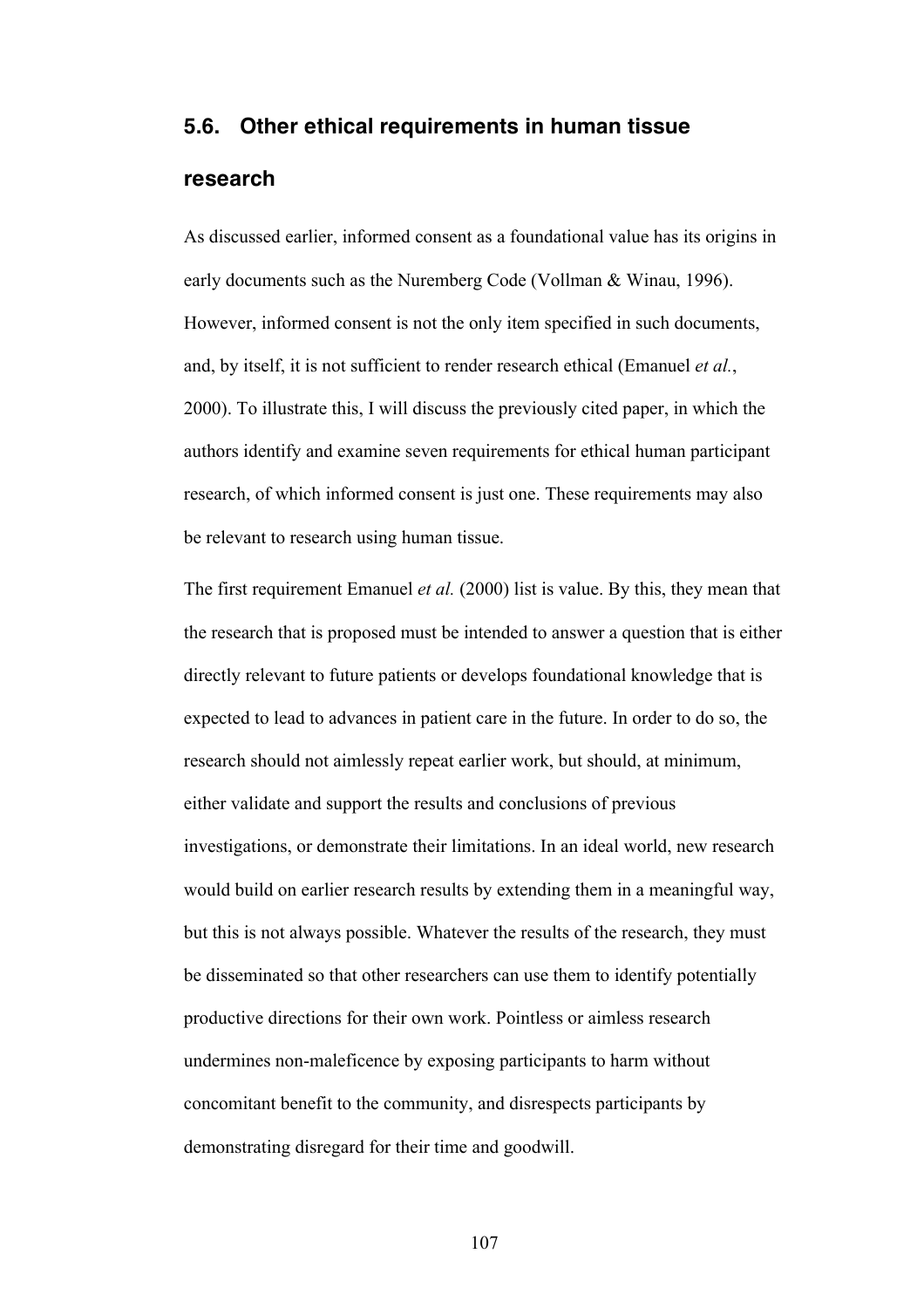Like human participant research in general, research using human tissue must also be valuable. This is not solely to protect the donor from undue harm, but because each tissue sample is finite, so can only be used for a limited number of studies. While data pertaining to the tissue, once collected, could potentially be stored and disseminated without limit, the opportunities for collecting the data itself are limited by the quantity and prior handling and storage of tissue that is available. In addition, processing the tissue in order to collect one type of data, such as the quantity of a particular drug metabolite present in the tissue, may render it unsuitable for use in procedures to collect other types of data, such as the sequence of a particular gene or the distribution of a hormone receptor. In this way, the tissue samples themselves would eventually be consumed, and their future value limited to that of the data already collected from them.

Valueless research would waste the tissue, undermining the public good by diminishing the effectiveness of other projects which might have made use of the tissue. Wasting tissue would also disrespect the donor's generosity, and may make them or others reluctant to consent to research use of tissue samples in the future.

The second requirement for ethical research is validity. A research question may be valuable, but, unless experiments must be designed in such a way that they are capable of answering the research question, the research cannot be ethical. In human participant research, the participants must be selected without bias; there must be a sufficient number of them to produce meaningful results, but not so many that more people than necessary are exposed to risk of harm. The research experiments themselves should use appropriate techniques and be conducted accurately, and the results interpreted honestly (Freedman, 1987).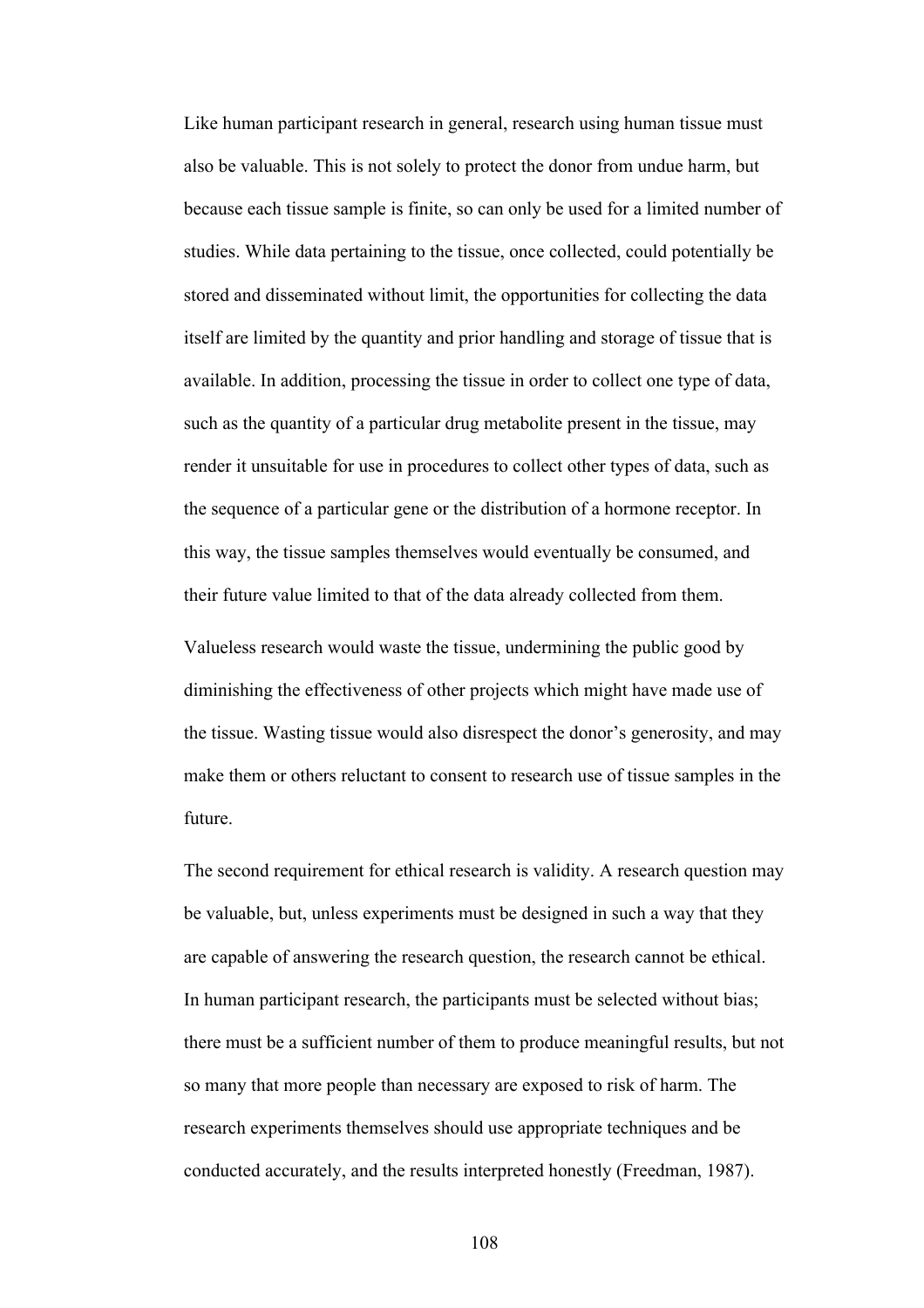Research that is not valid will expose participants to undue risk of harm, waste their time and goodwill, and undermine future research by consuming resources such as money and researcher's time that could have been put to better use. The issue of consent bias discussed above can also compromise the validity of research, and must be considered when designing the ethical and experimental protocols to be used in a study.

In the context of research using human tissue, invalid research will, as for value, waste samples, undermining work that might have made better use of the samples, and demonstrating disrespect for the donor. This may also undermine the public good by reducing levels of tissue donation in the future, hindering research.

Ethical research must also use fair methods for selecting research participants. This is for two reasons: firstly, to prevent any one group being exposed to undue risk of harm through participation in research; and secondly, to ensure that research results are generalisable to as much of the population as possible. It may be tempting to select research participants because they are in a location that is convenient for the researcher to access, or because they are unlikely to ask questions about their treatment, but, unless the participants represent a group expected to benefit from the research findings, this may be wrongfully exploitative. The use of prisoners for research is controversial for this reason – they make a convenient sample group because their environment is constant and they are easy to access, but they also have less control over their activities and choices than the population in general (Gostin, 2007; Kalmbach & Lyons, 2003). Similarly, if members of groups who are expected to be included amongst those offered interventions informed by the findings of the research are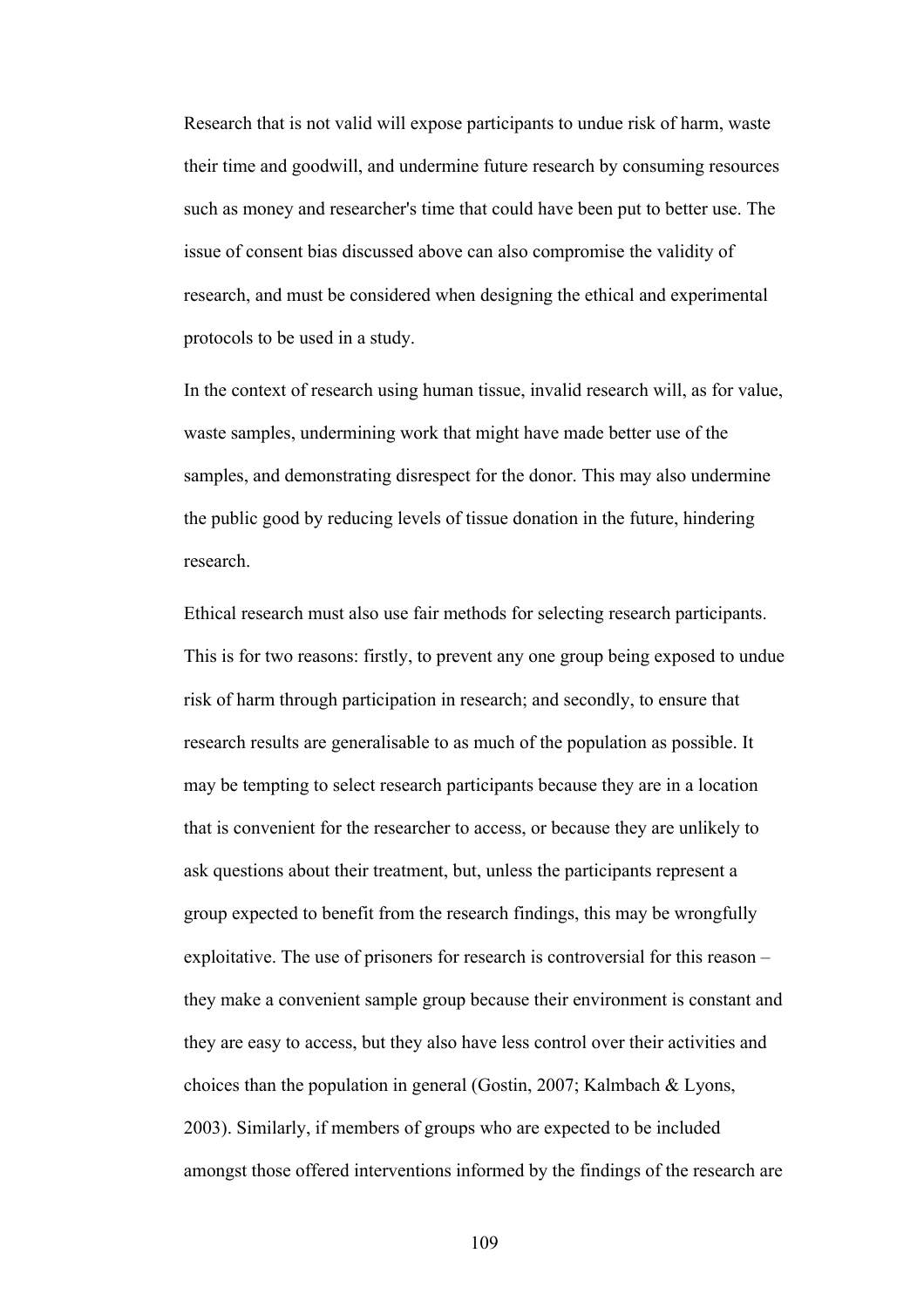not also included amongst those recruited for the study, they may experience variations in the effects of the intervention that were not predicted by the study results.

It may also be tempting to select tissue samples for research based on convenience, especially if they are already present in the research facility. In fact, it may be tempting to design a study around an existing collection. If the tissue was originally collected with this type of general use in mind, with samples selected appropriately and ethical considerations managed carefully, research designed this way may not be exploitative. For example, if the tissue collection is a biobank containing samples specifically collected for all types of gallbladder research, then it would be acceptable to use these samples to investigate an hypothesis of how gallstones form However, if this approach to research design is contemplated, the expected results must still be generalisable. If they are not, the validity of the research may be compromised, and the potential value of the samples would not be fully realised. Therefore fair sample selection is still important in research using human tissue, but the balance of reasons for this is slightly different to that for human participant research.

The fourth criterion Emanuel and colleagues list is a favourable risk-benefit ratio. In studies where research is performed upon the body of the participant, the risk of direct physical harm is particularly salient and could be substantial. Studies of this type may involve, for example, administering drugs to participants or varying the details of a surgical procedure that they are to undergo. To mitigate this, researchers are required to present candidate participants with detailed information about the risks their participation could entail before consent can be given, to select only those participants who face the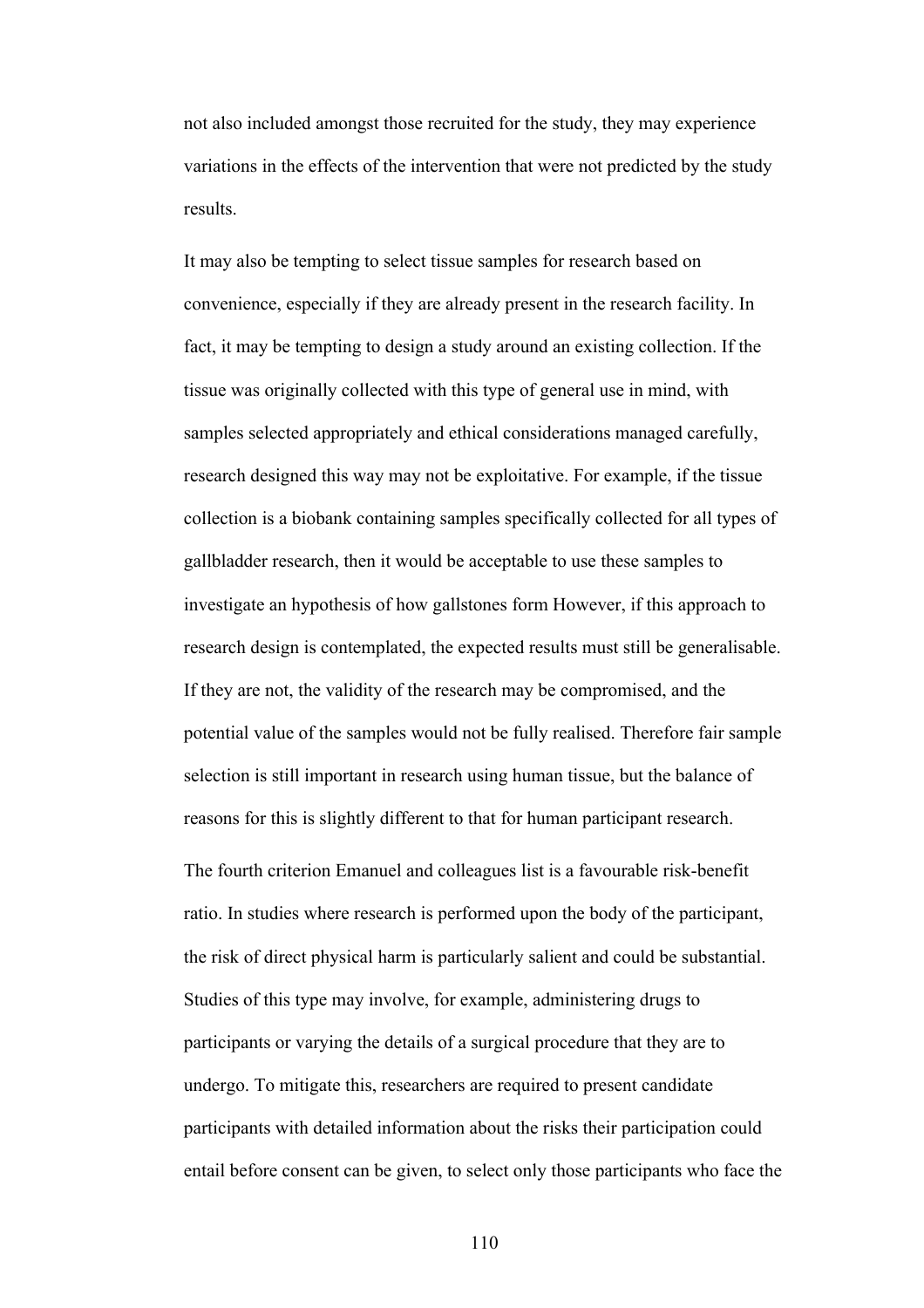least risk of harm, and to justify the risk in terms of the benefit to the community that the research could provide. The lengths to which researchers must go to satisfy these conditions is proportionate to the risk they are asking participants to take.

In human tissue research, the risks to the tissue donors from use of their samples in a given study are much fewer than the risks that research participants undergoing a direct physical intervention would be exposed to. When using surplus clinical tissue, the tissue would be removed from the donor's body whether it were to be used in research or not, and the risks of the removal procedure are balanced against the expected therapeutic benefits to the patient. The only relevant risks to discuss in terms of using the sample for research are those arising directly from the research itself. As with human participant research, any such risks to tissue donors must be proportionate to the expected benefit of the research to the public good (Gauld, 2001).

Emanuel *et al.* (2000) next list independent review as an important feature of ethical research. Researchers have legitimate interests in the successful conduct of the investigation, but these may come into conflict with the interests of participants. For an example of this in human participant research, see the account of early AIDS drug trials given by Arras (1990). On that occasion, the researchers' and future patients' interests in objective data regarding the medication being studied came into conflict with the participants' interests in a treatment for a life-threatening condition, threatening the validity of the study data. The Institute of Medical Ethics Working Party on the Ethical Implications of AIDS (1992) present an approach to such conflicts where the research design takes these interests into account.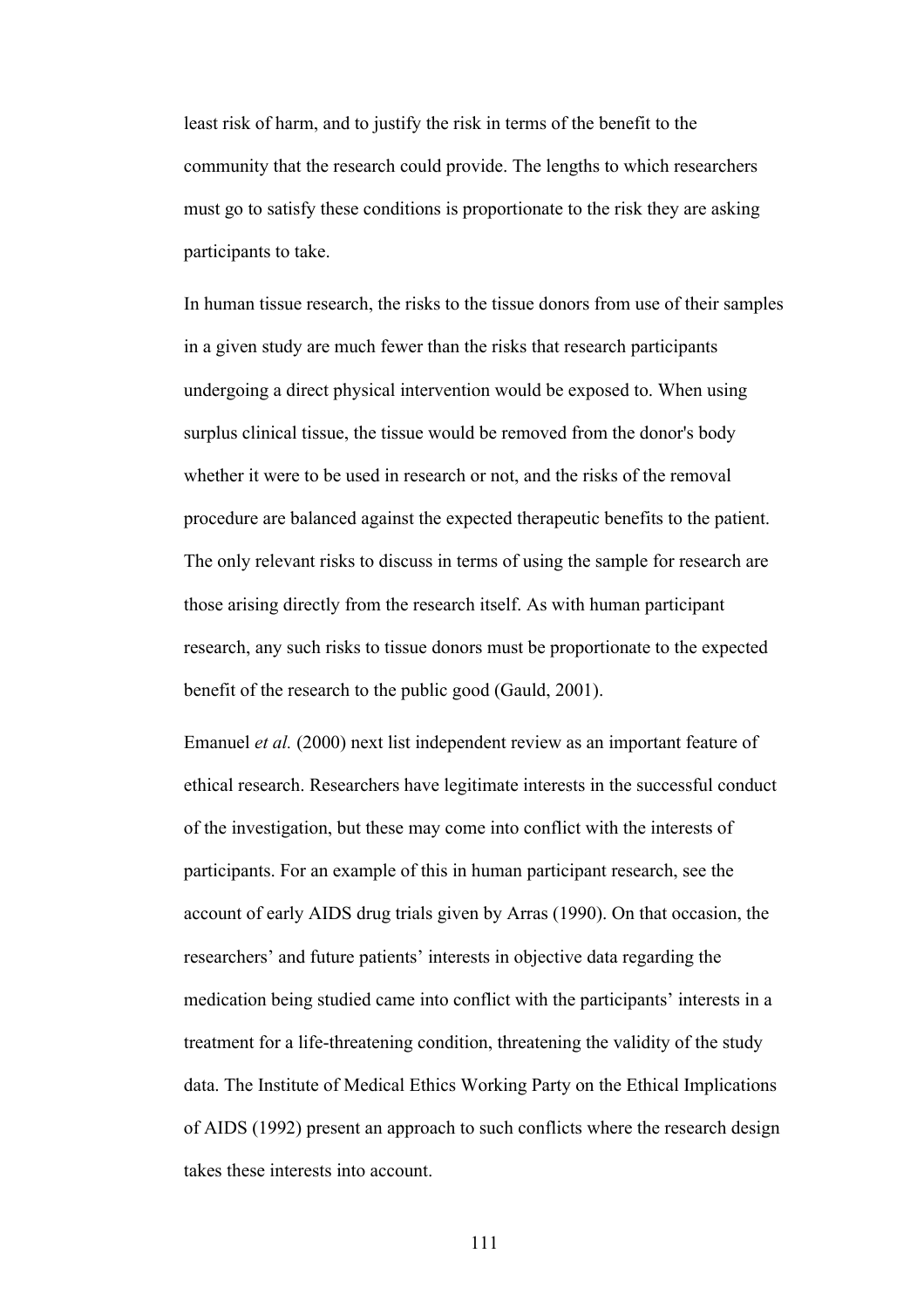The conflict described illustrates the types of concerns that can be identified and mitigated by ethical review. Such review is a common feature of research carried out throughout the world (Gauld, 2001), and is frequently a condition of funding and conducting the project, and of publishing the results. It is typically performed by a committee of volunteers who each bring specific expertise in areas such as ethics, medicine, research methodology, cultural issues, and law, as well as community representatives and lay members of the public. The review itself usually consists of reading and critiquing proposed research projects, with a view to identifying areas of ethical concern. An unaffiliated third party, overseeing the research at all stages from design onwards, could moderate any conflicts, reducing the risk of harm to the participants and maximising the benefit to the community arising from their contribution. Independent review also provides a means by which the community in general can observe the conduct of research and respond to issues, creating accountability and assuring present and future participants that their interests will be upheld.

The risks of harm to donors of tissue used for research have already been discussed. Independent review bodies can oversee the management of these risks as they do for human participant trials. The use of human tissue samples for research has been the subject of significant public controversy over the years, often as a result of misconduct by individuals or small groups (Burton & Wells, 2002; Jones & Galvin, 2002). Controversy of this nature can lead to reduced goodwill on the part of the public towards research as an activity, which may lead to fewer tissue samples being made available for research. The public accountability arising from independent review can support a culture of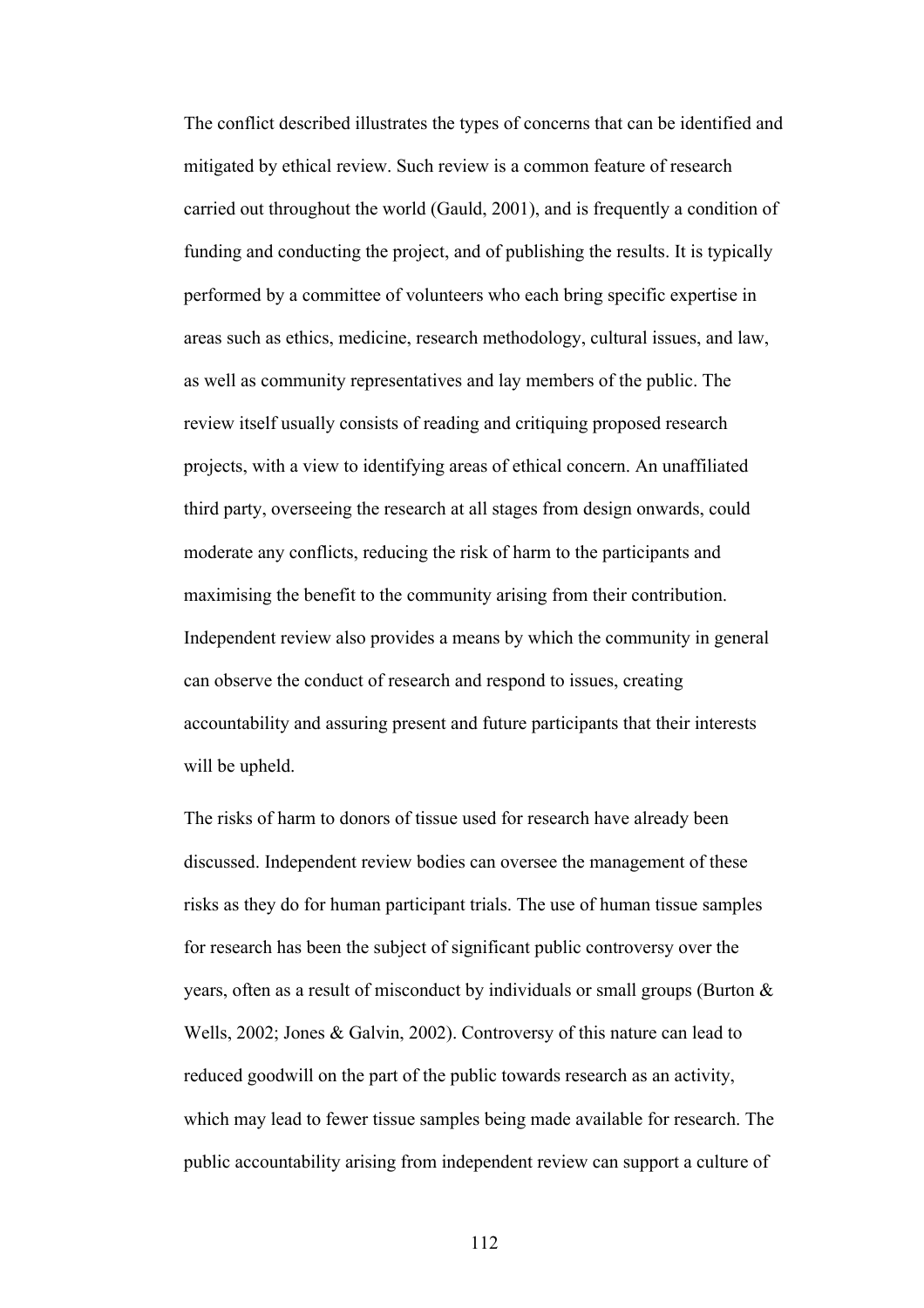respect for donors amongst researchers, reassuring the public and ensuring that researchers continue to have access to sufficient samples to work with.

Sixth on Emanuel *et al.*'s list is informed consent. They note that informed consent is widely discussed in the research ethics literature. As informed consent is substantially discussed elsewhere in this thesis, I will limit my comments here to noting that they do acknowledge the importance of informed consent in human participant research, but that they point out that it is a "procedural requirement" aimed at achieving objectives which may also be achieved in other ways.

The final requirement Emanuel *et al.* discuss is respect for "enrolled subjects" in other words, for the participants in the research. This respect must be manifested at all stages, from initial approach, throughout the conduct of the experiment, to analysis and dissemination of results. The requirement for respect also applies to individuals who decline to participate, on the grounds that some information about them is already available to the researchers, information that may need to be kept confidential. Respect for participants includes providing the means for them to change their mind and withdraw from the research, and requires support for their welfare at all stages of the project.

As with the other requirements listed in this paper, respect is substantially focussed upon the welfare of the research participants, a concern which is substantially diminished when the research is performed upon tissue which has been separated from the body of the participant. There is still a concern for the privacy of the donor, however, as well as their cultural or spiritual connection to the excised tissue, and a policy of respect for participants may require that these issues be addressed.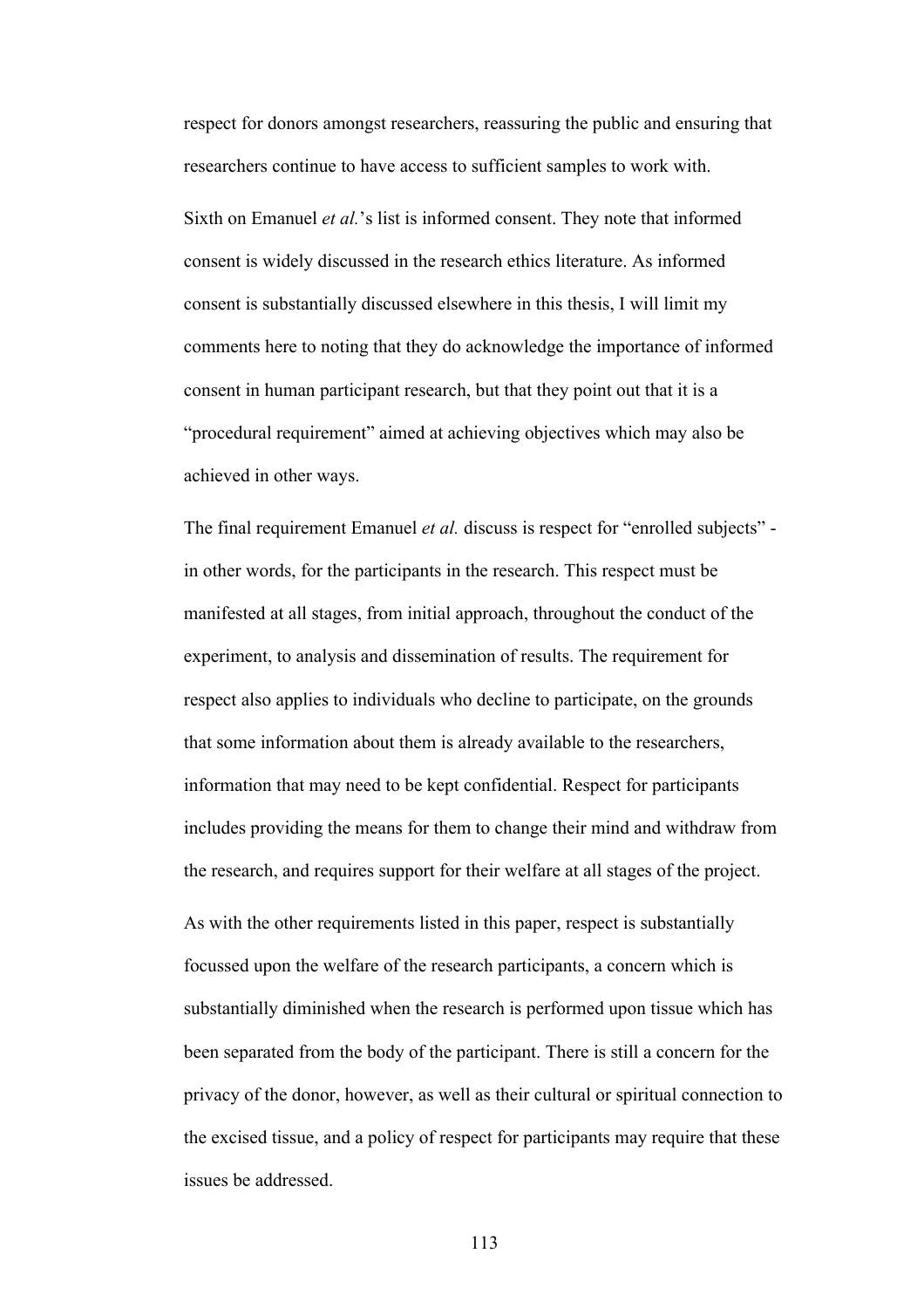The requirements listed by Emanuel *et al.* apply most directly to research using human participants. With some modifications, however, they can also encompass issues related to using excised tissue in research. They argue that informed consent is but one of several conditions which must be met if human participant research is to be ethical; most of these conditions also apply to research using surplus clinical tissue. If research using human tissue is to be ethical then all of the applicable requirements must be met. Informed consent may be able to contribute to ethical human tissue research, but we must not lose sight of other important concerns when considering how best to manage the issues.

# **5.7. Is informed consent needed in human tissue research?**

Given the difficulties with informed consent described earlier, it is tempting to wonder whether it should simply be abandoned in cases where the risk of harm to the donor's interests is minimal. However, a consent process is still capable of supporting some important values in research using surplus clinical tissue. First of all, the act of simply asking a potential tissue donor if they will consent to research use of tissue which will be (or has been) removed from the body for clinical reasons demonstrates to them and to the wider community that the feelings and opinions of the patients who contribute to such research are of significance to researchers. This reinforces the principle of respect for the personhood or dignity of others when conducting research, a principle which was discussed by Emanuel et al. (2000) in their account of other values which should be upheld in ethical research.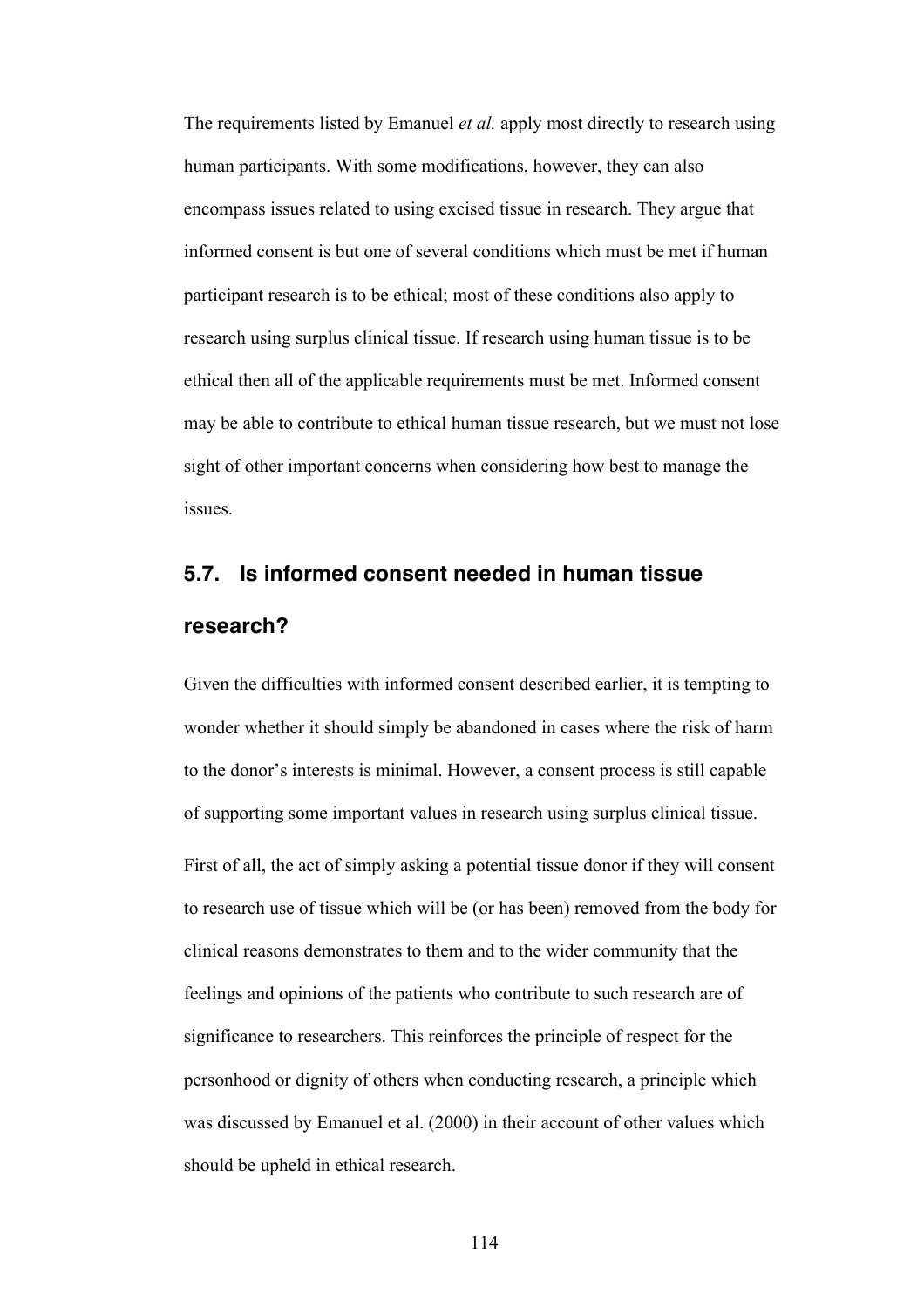As a consequence of demonstrating respect for patients as people as well as potential tissue donors, asking for consent also supports trust. Manson and O'Neill (2007, ch7) discuss the relevance of informed consent to supporting trust, particularly in situations where public goods are to be provided and where it is not possible to adequately satisfy all of the formal criteria for informed consent. Research using human tissue fulfills both of these criteria, so may well benefit from enhanced trust in the research process. A culture of trust supports research by ensuring that resources such as tissue samples are more likely to be available for research use in the future, which enhances the ability of research to support the public good by expanding our knowledge of human health and disease.

It seems therefore that there is certainly still a place for informed consent in use of surplus clinical tissue in research. The roles for informed consent of supporting trust and demonstrating respect for research participants are important enough that some attention must be given to the question of asking patients if they will permit tissue that has been removed from their bodies. However, the minimal harm that can come to donors through research use of their tissue, and the logistical and ethical issues that emerge when requiring stringent consent to using surplus clinical tissue suggest that a simpler approach to consent would be more appropriate.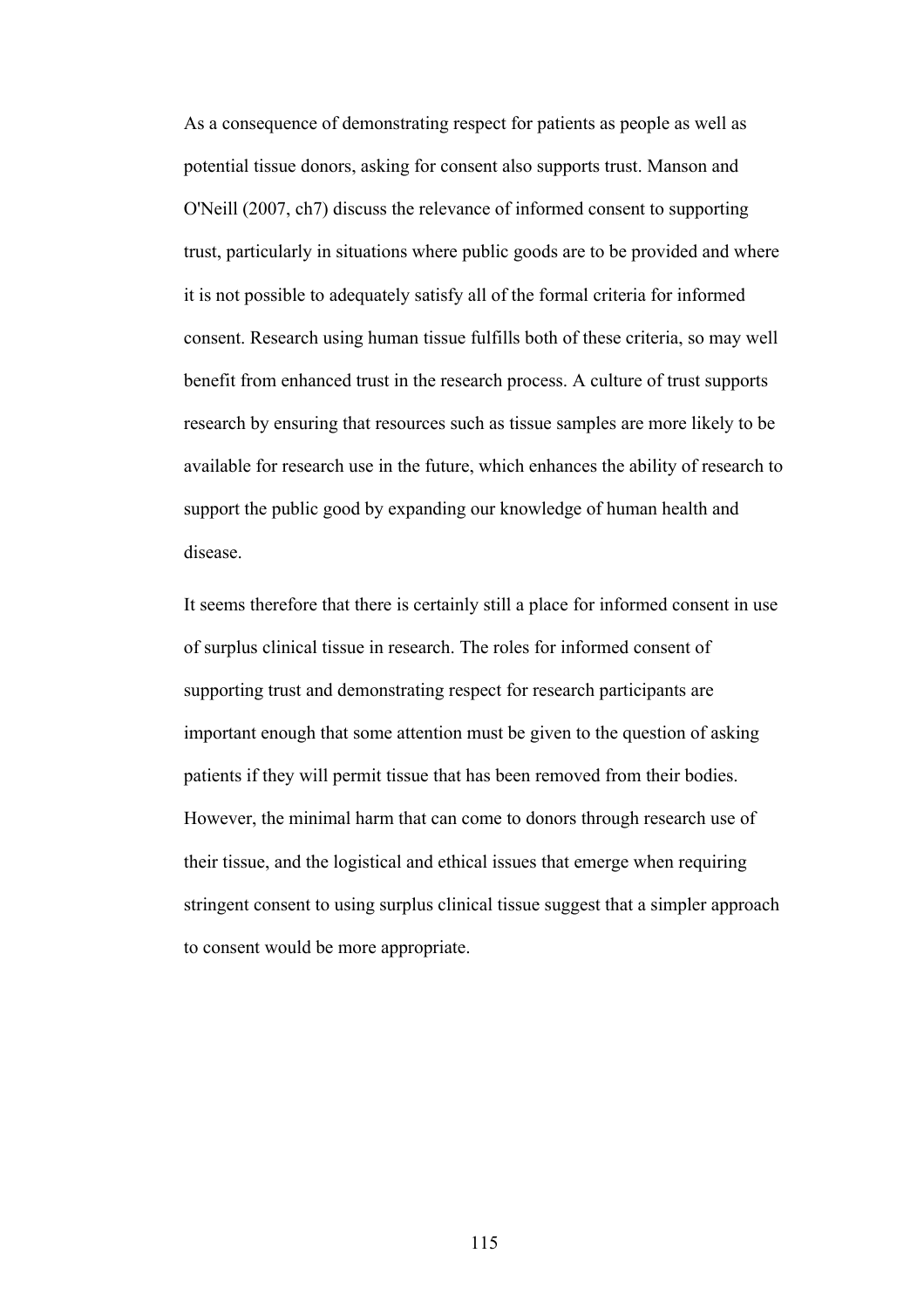## **6. Conclusion**

Research into human biology is essential to provide medicine with robust, evidence-based approaches to preventing and treating disease. This basic research needs samples of tissue from patients, so that researchers can study the differences between diseased and healthy tissue and identify investigative approaches that have the potential to lead to improvements in health care. The tissue itself can come from a variety of sources, including tissue that has been removed from patients for diagnostic or therapeutic purposes, as part of the normal course of investigating and treating health issues. There is an extensive literature discussing ethical issues pertaining to the use of human tissue including surplus clinical tissue - in research, which I have drawn on throughout this thesis. A dominant issue that emerges is the seeking of informed consent from donors for the use of their tissue. This emphasis on consent to research using surplus clinical tissue comes from the ethics of human participant research, where it has a clear role to play in supporting the interests of research participants.

However, it is not straightforward to apply models of informed consent from human participant research to the use of surplus clinical tissue. The term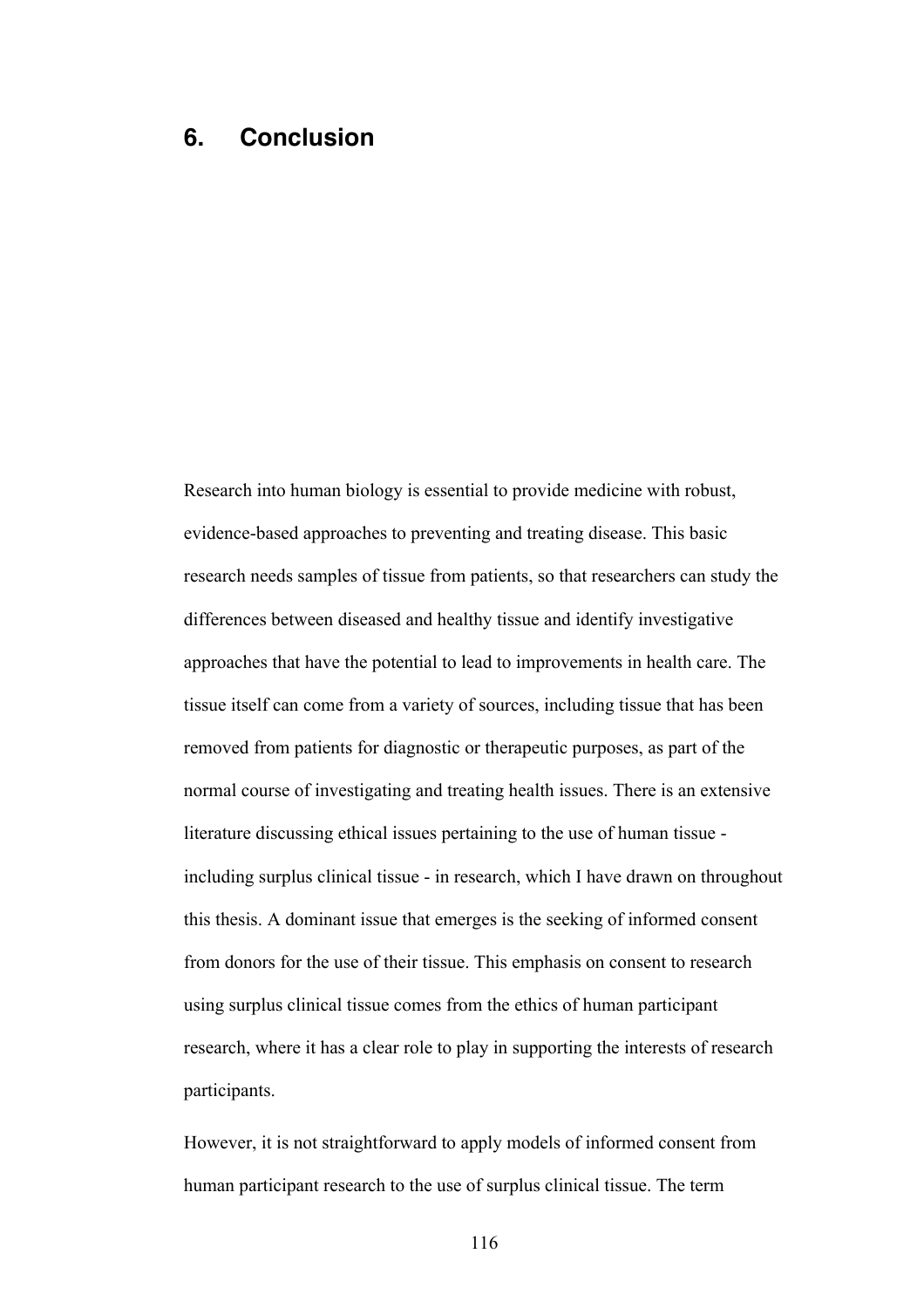"informed" emphasizes the claim that consent is not valid unless the person who is being asked to consent has had sufficient information disclosed to them that is relevant to their interests and values. For human participant research, which is performed upon the body of a volunteer, this disclosure must include details of the research project such as its purpose and rationale, the things the participant will be asked to do, the risks they face as a result, and how those risks will be managed, so that the candidate participant can decide whether to participate. Contemporary ethical practice of human participant research requires that such details are established before participant recruitment can begin. It is therefore reasonable to expect this information to be available for communication to participants when they are being recruited.

In the case of research that will be performed upon tissue, the details of the project may well be available when the tissue is collected. However, it is now becoming more and more feasible to store tissue samples for long periods of time before they are used in in a very wide range of research types, and there may not even be a specific research project in mind when a sample is collected. In this case, information about the research project is simply not available at the time the tissue is collected, making it impossible to disclose to the same degree as in human participant research at the time the tissue is collected.

Various approaches have been devised to manage consent to use of tissue when future projects are unknown, and these have informed the regulation of tissue research in various jurisdictions. This has resulted in diverse, and sometime incompatible regulation, which complicates management of international collaborations and potentially leads to inconsistent support of ethical values between jurisdictions. Given this picture, I have identified a set of values that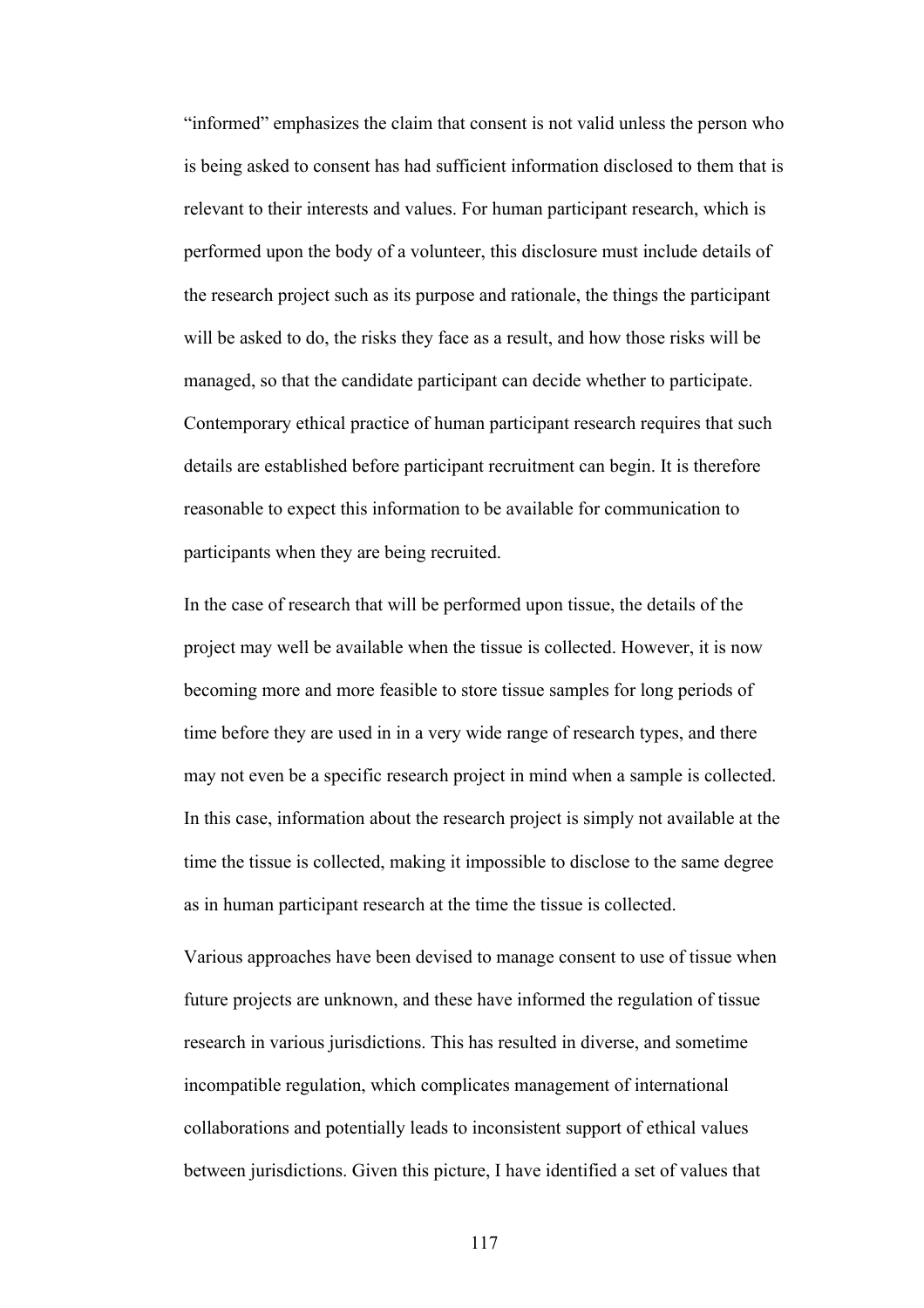seem most important in research using human tissue, and considered the role that consent plays in supporting these values.

On an individual level, informed consent is said to be the primary means of supporting autonomy. However, there is still some debate over the nature and value of autonomy, which poses a problem for specifying an approach to consent which supports autonomy. Dignity is another value that is often invoked in discussions of research. It is similarly difficult to define satisfactorily, which makes using it to determine how to manage consent also problematic. However, respect for both autonomy and dignity provide a reason to require some form of consent from tissue donors, even if this consent is a very general one.

Research which uses human tissue often also requires access to sensitive information about the donor, or may result in the discovery of information which the donor may prefer not become widely known. Because of this, the interest that tissue donors have in protection of their privacy is widely discussed. Breach of privacy is the most substantial harm that individual tissue donors face as a consequence of their donation, but technological and procedural means of preventing such breaches, while important, also look vulnerable to failure. As these risks are so salient, patients who are approached to donate tissue should be informed, and allowed to decide if they wish to be exposed to such risks. Therefore, consent, informed in this way, is required. Some members of the community may not share the values of others, perhaps even the values of the majority, regarding the significance of pieces of tissue taken from their bodies. They may regard the material itself as a treasure that must be treated with respect, or as a source of personal vulnerability. A more permissive approach to collection, storage and use of tissue might be acceptable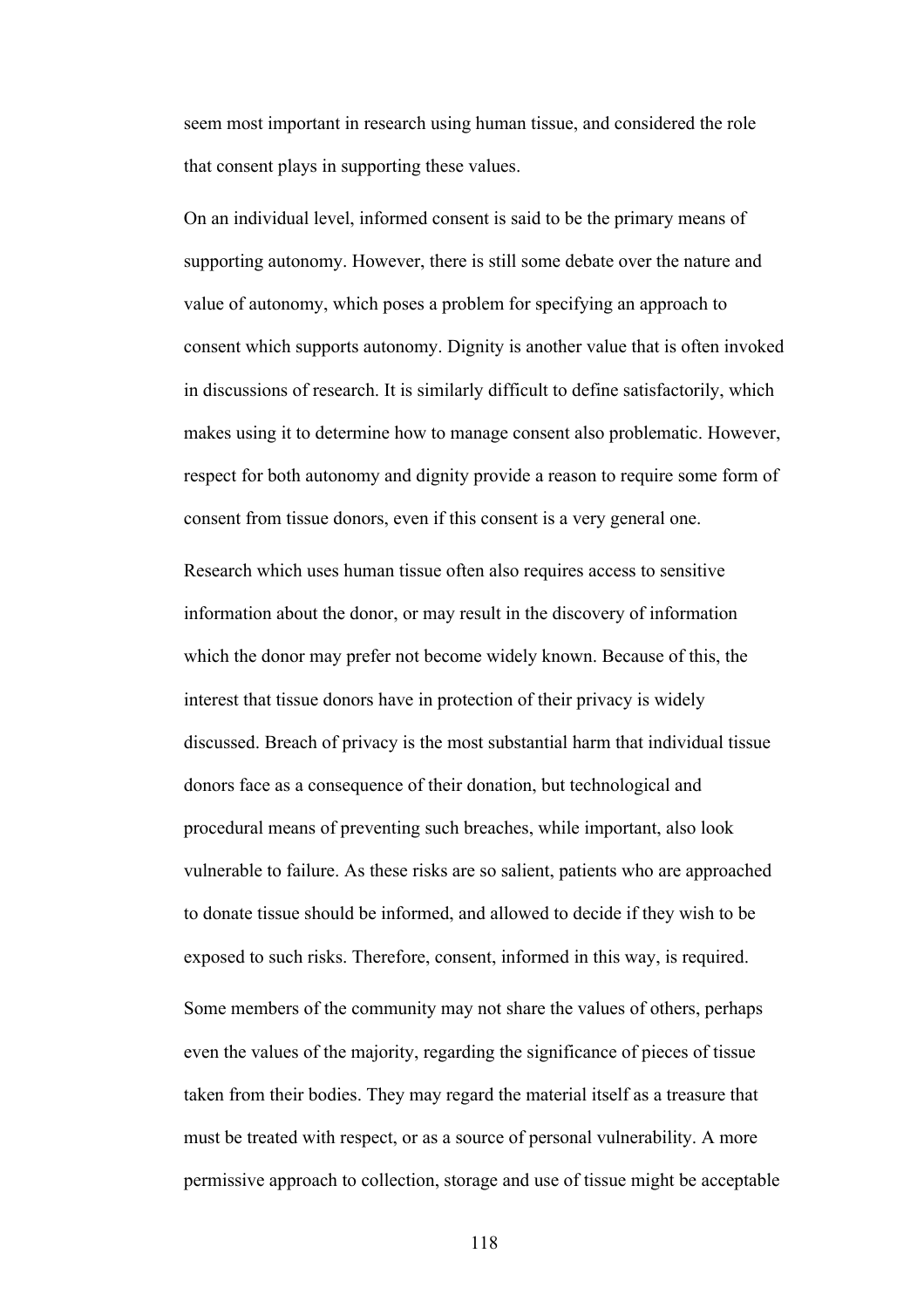to the majority of the community, but it could undermine the values of specific groups within it. Consultation with these groups can demonstrate good faith on the part of researchers and reveal ways to permit the use of tissue samples that still respects the beliefs and concerns of all community members.

Research performed upon tissue from members of minority groups could also potentially harm all members of that group, even those who were not part of the research cohort. These group harms arise, for example, when research results lead to uncritical generalisations about an identifiable group within society that stigmatises the group as a whole, or reinforce negative stereotypes about the group. Consultation regarding the nature and goals of proposed research projects can identify such points of concern before offence is caused, and make a space for discussion of how to manage them. It also demonstrates respect for the autonomy of the group (as distinct from personal autonomy) over the uses that are made of tissue when conducting research into issues of particular concern to the minority in question.

Research that is intended to facilitate medical care supports the interests of the community and of individuals within it in furthering the aims of preventing and treating disease and injury. Thus, it can be regarded as a public good. However, this good can be undermined by too strict a requirement for consent, by introducing bias into the research and diminishing the usefulness of the results. In studies of the magnitude of consent bias, it was found that a substantial proportion of the population did not indicate a preference either way when asked for consent to have their medical records examined. Where studies do not require the patient's active co-operation, and present a low risk of harm, asking for consent and honoring only explicit refusal may be an ethical compromise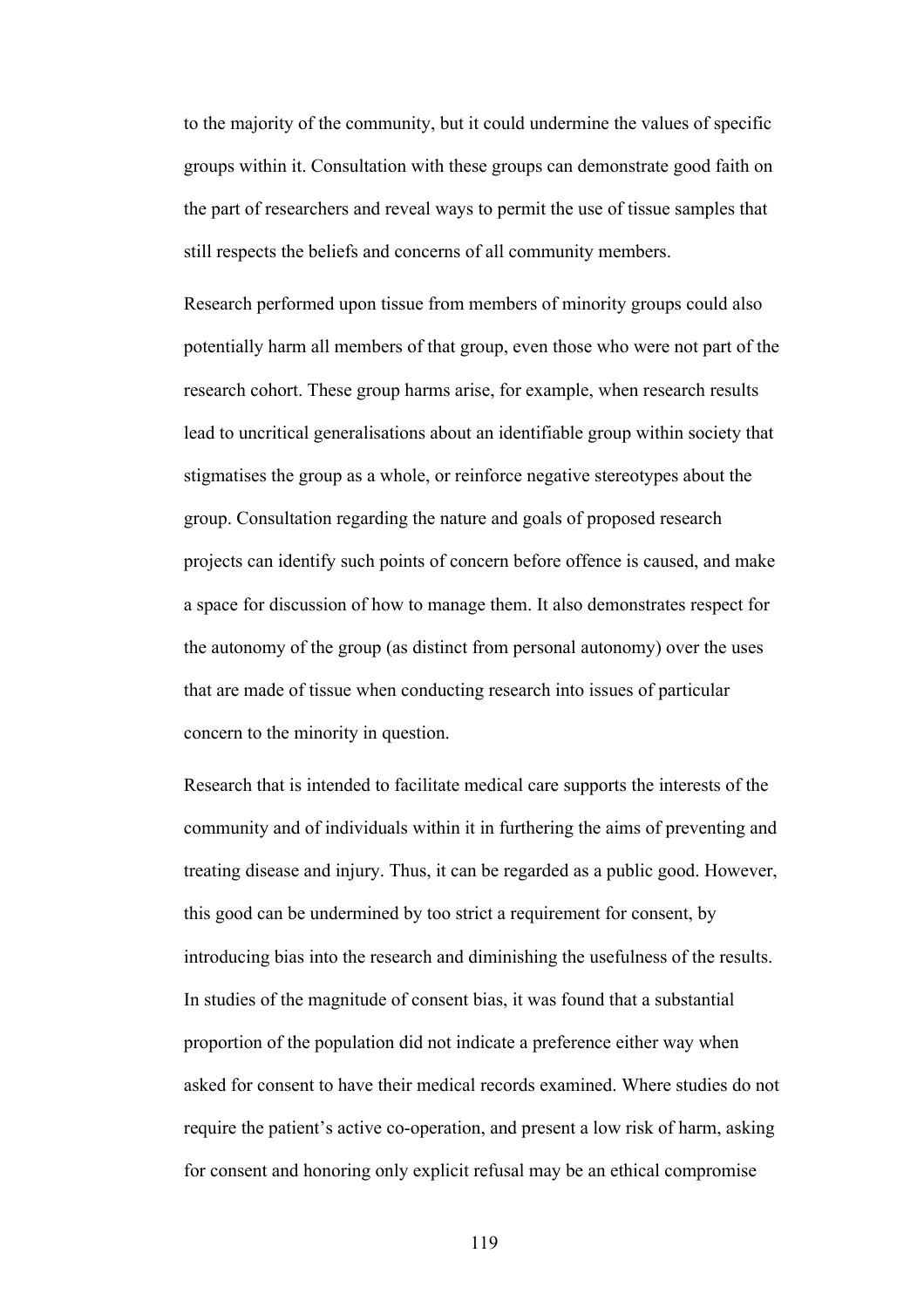between producing high-quality research and respecting patient and participant autonomy.

As research is a public good, a case can be made that members of the community have at least some duty to contribute to research, and submitting to use of their tissue is one way to accomplish this. However, I have argued that this duty is not absolute, and should therefore not override the need for some sort of consent on the part of the donor. In addition, as research is a public good, it would be reasonable for some level of public involvement in deciding which research should take priority. Concern for the values of specific groups within the wider community could also find some resolution through public involvement in managing research. This involvement could be carried out at a government or a grass roots level, and could support broad priorities or specific initiatives. They could also cover issues such as the details of managing international collaborations in which differing values or procedures may conflict with the local consensus. However, the details of consultations of this type are beyond the scope of the present work. Discourse about research in general, and about specific initiatives and projects in particular has the potential to contribute substantially to supporting the good of the community and the values of minority groups within it.

It seems from the above points that open channels of communication between researchers, tissue donors in general, and specific interest groups are key to foregrounding the concerns of community members. In this way, potential sources of harm and disharmony can be identified and managed, and a space found for potential compromise. Communication of this nature also demonstrates respect for the concerns on each side, and supports trust.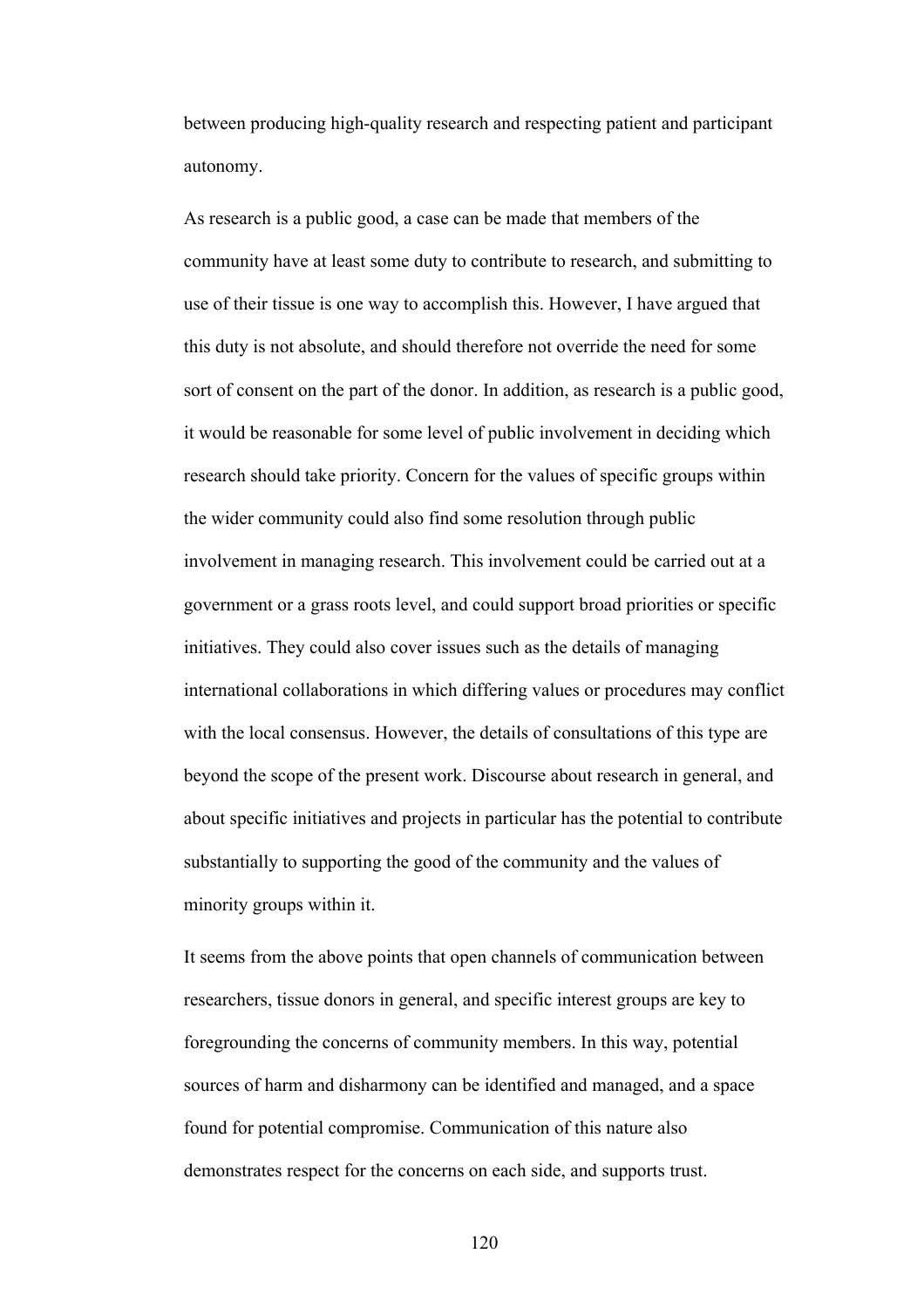Requiring some form of consent provides a justification and a mechanism by which this communication can take place.

But I have already argued that requiring "informed consent" by individual donors creates problems for research, in that it is unachievable in practice, especially when the nature of future research activities is unknown. Attempts to approximate individual informed consent can undermine the benefits of research, hence undermining the public good. Instead, individual donors should be asked to make a more general consent to opt in to a system whose parameters have been defined in consultation with representatives of the wider community. The parameters of the system would include ongoing consultation on the topics raised above. Tissue donors would be informed, in so far as they are informed about the system that is in place to decide which research projects using donated human tissue are authorised to proceed, but the scientific details of particular uses would not be necessary for that disclosure. In this way, more detailed consent would be situated not in the individual but in the community. Patients who do not wish to participate on these terms remain free to withhold their consent to donate their tissue, preserving a degree of individual autonomy. The consent given by the individual would be to participation in a communal consent to research, a consent that is informed by community discussion.

### **6.1. The tale of the gall bladder, redux**

How would these conclusions look in practice? To illustrate this, I will return to the story of Mrs Brown and her gallbladder. Let us assume that, by the time she meets with Dr Black, a community biobank has been established and that it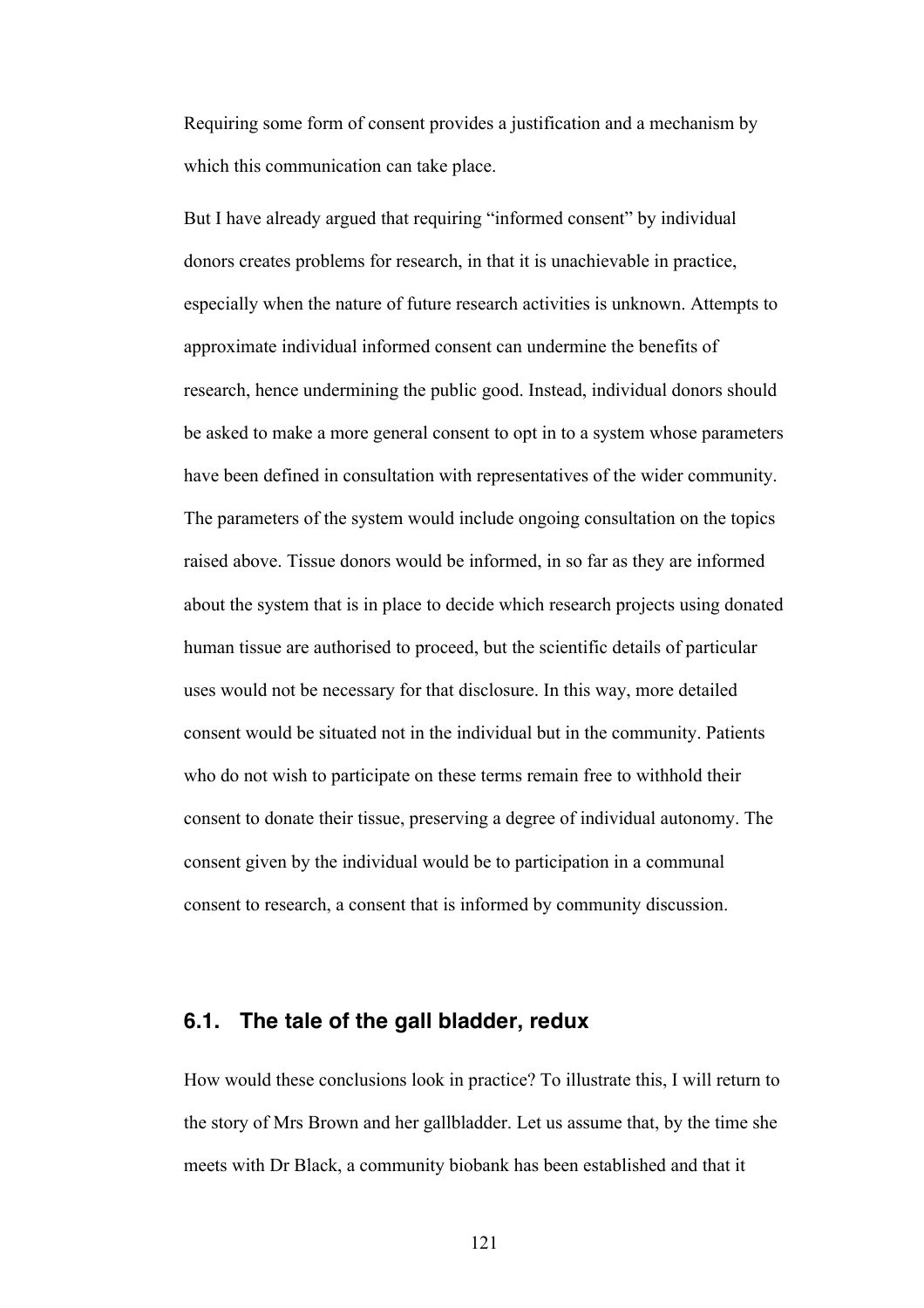operates according to the principles I've arrived at in the conclusion. This biobank would be a facility that interacts closely with medical practitioners, researchers, and community representatives. There would be a mechanism for on-going consultation between all of these groups in order to ensure that all of the values I've discussed are supported as far as possible, and that the policies are responsive to new ethical and practical issues as they arise. In addition, the biobank would have a program of communicating updates on its activities and results from researchers using biobank tissue to interested community members, particularly those who have contributed samples.

The biobank management would include a team of trustees who are tasked with considering applications from researchers for collections of tissue samples. These applications would be processed and the tissue allocated according to a policy that has been established through public and researcher consultation, in order to identify and manage points of concern such as those described throughout this work. The terms of reference under which the trustees operate would be established through discourse with researchers, patients and the community in general. They would cover the interests of tissue donors in being treated with respect and protected from harm, of researchers in making valid research findings and fulfilling their obligations to their colleagues locally and internationally, and of the wider community in occupying a space in which these interests are upheld.

Under this system, researchers such as Professor White would apply to the biobank trustees for use of the tissue samples, and would be required to adhere to any conditions the biobank requires. This could include communicating information about their research findings to the biobank, limiting use of the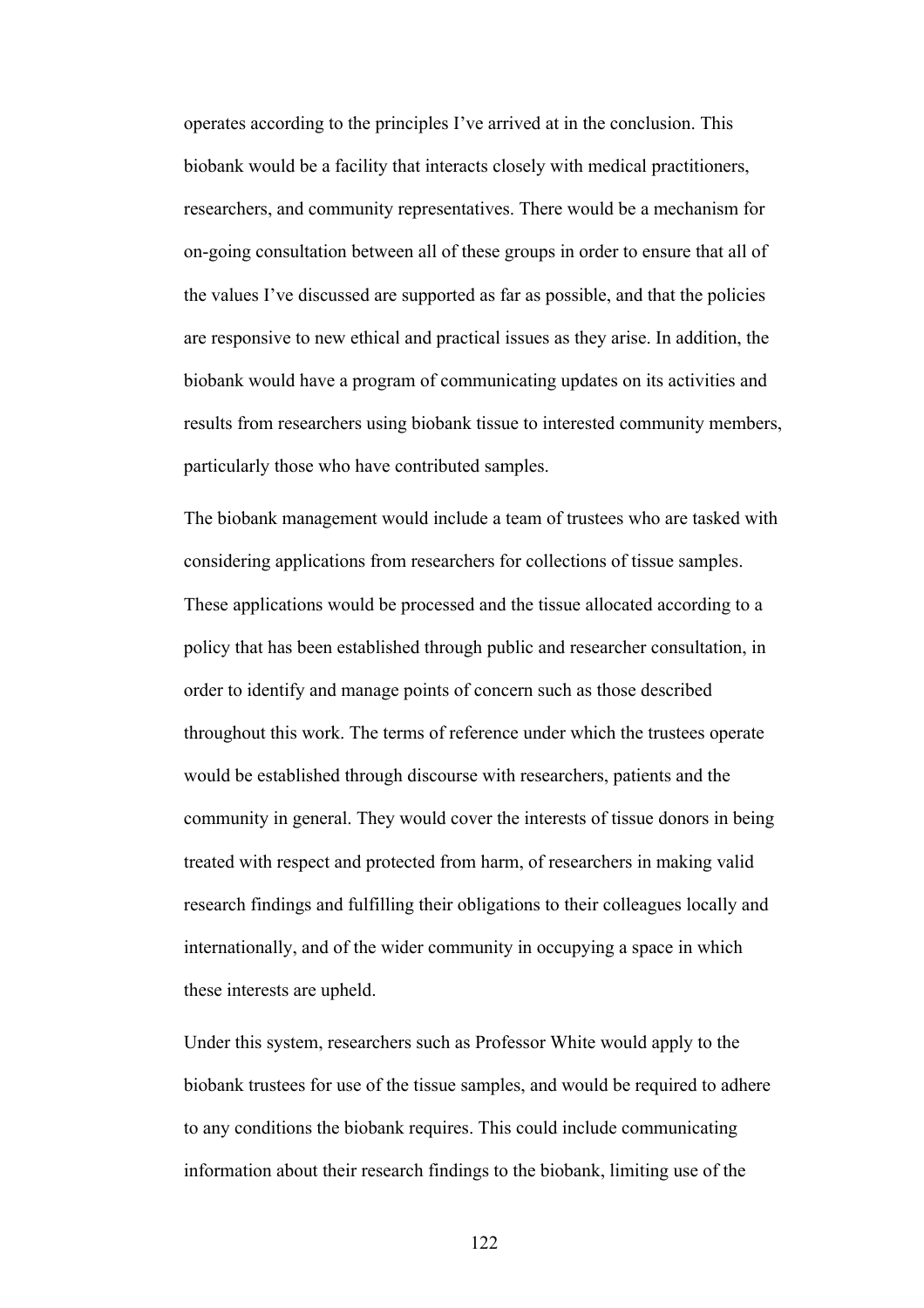samples to specified projects, and returning un-needed or withdrawn material to the biobank for respectful disposal. Depending on the outcome of the public consultation, it may be possible for Dr Green's and Ms Gray's projects to proceed without further authorisation; this would depend on the community's feelings regarding the types of research that these two scenarios represent. During Mrs Brown's conversation with Dr Black, she would be told that her gallbladder could be useful for research into human biology, and that the biobank facility could store it and allocate it to one or more research groups according to the policy mentioned above. Dr Black could advise Mrs Brown that more information about how this system works is available, and tell her where to find it. He could also address specific issues such as privacy by describing briefly how they would be managed. Mrs Brown would be free to decline, under the terms presented, to donate the gallbladder; if so, it would be discarded after her clinical needs had been met. However, if she chose to donate it, it would be in the knowledge that it would be available for any researcher approved by the biobank to use. Mrs Brown's interests would be supported by the procedures followed by the biobank trustees, and she would not be required or permitted to make any further decisions regarding the use of the gallbladder, except perhaps in future to withdraw any as-yet unused tissue from the biobank. If she is curious about the types of work researchers are doing on gallbladders in general, she would have access to general information about the research findings to date through the biobank's science communication program. If she eventually becomes incompetent or dies, the tissue could still be used for research as long as this is within the overall terms specified during the community consultation.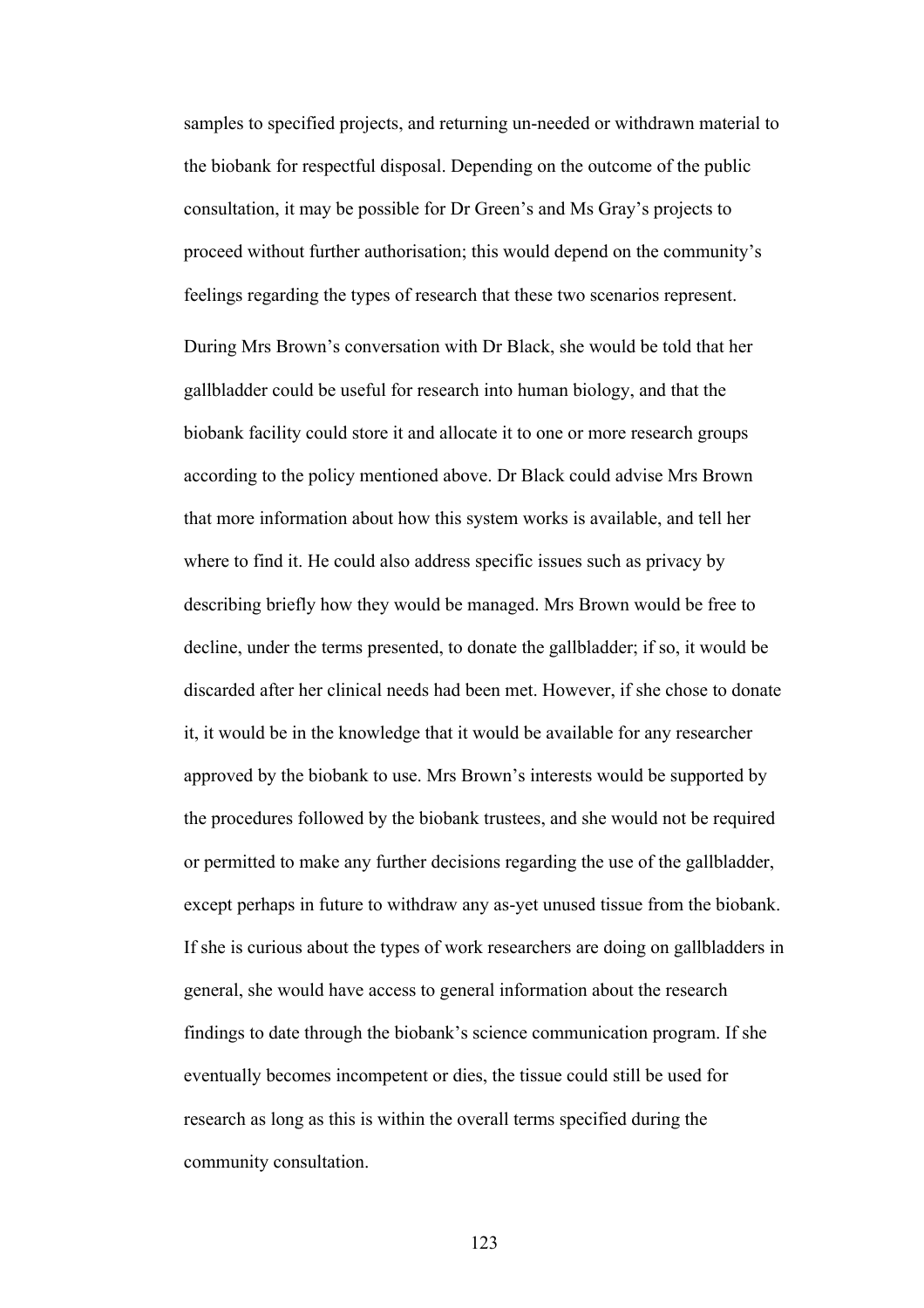The system of consent I've outlined is, like that in the original narrative, somewhat dependent upon disclosure, in the sense that the original donor still needs to be informed about the possibility of research use of the excised tissue, the implications for their interests, and how these implications will be managed. The details of managing donor interests, however, would be established via a continuous discourse between researchers and the community in general, which is intended to articulate fairly the concerns that arise from the use of human tissue for research, and arrive at a solution which supports everyone's interests as much as possible.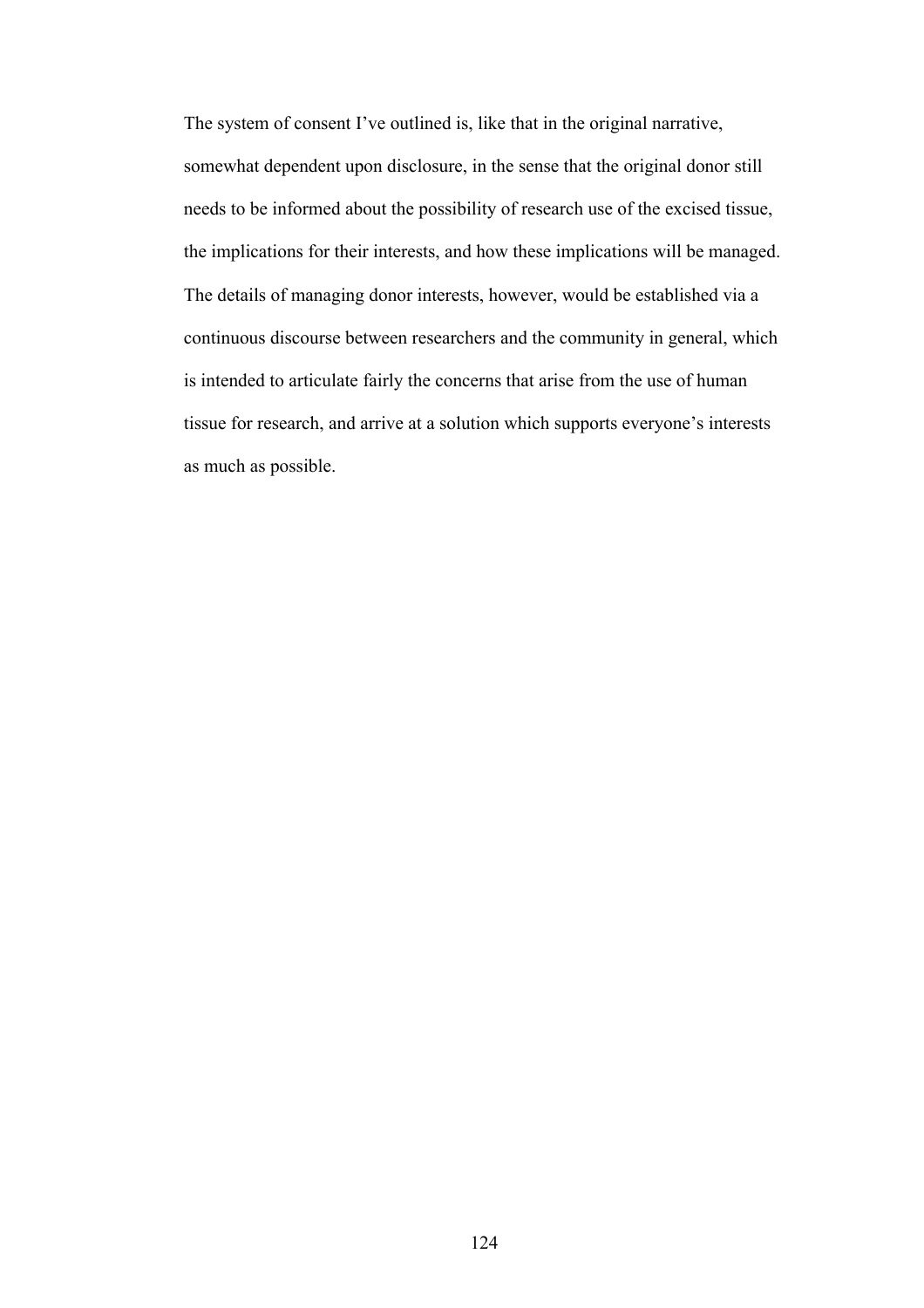## **7. References**

- Al-Shahi, Rustam, Vousden, Céline, & Warlow, Charles. (2005). Bias from requiring explicit consent from all participants in observational research: prospective, population based study. *British Medical Journal, 331* (7522), 942. doi: 10.1136/bmj.38624.397569.68
- Allen, J, & McNamara, B. (2011). Reconsidering the value of consent in biobank research. *Bioethics, 25* (3), 155-166. doi: 10.1111/j.1467- 8519.2009.01749.x
- Anonymous. (2006, Aug 09). Warrior gene in Maoris, *Daily Telegraph* p. 4. Retrieved from

http://search.proquest.com/docview/359669739?accountid=14700

Anonymous. (2009, Sep 12). Scientist debunks `warrior gene', *The New Zealand Herald*. Retrieved from

http://search.proquest.com/docview/430353630?accountid=14700

- Appelbaum, Paul S, Roth, Loren H, & Lidz, Charles. (1982). The therapeutic misconception: informed consent in psychiatric research. *International Journal of Law and Psychiatry, 5*, 319-329.
- Arras, John D. (1990). Noncompliance in AIDS Research. *Hastings Center Report, 20* (5), 24-32. doi: 10.2307/3562534
- Baier, Annette. (1986). Trust and Antitrust. *Ethics, 96* (2), 231-260.

Beauchamp, Tom L, & Childress, James F. (2009). *Principles of Biomedical Ethics* (6 ed.). New York: Oxford University Press.

Borisch, Bettina. (2007). Tissue banking in a regulated environment - does this help the patient? *Pathobiology, 74*, 223-226.

Brassington, Iain. (2007). John Harris' argument for a duty to research. *Bioethics, 21* (3), 160-168. doi: 10.1111/j.1467-8519.2007.00539.x

Brock, Dan W. (2008). Philosophical Justifications of Informed Consent in Research. In E. J. Emanuel, C. Grady, R. A. Crouch, R. K. Lie, F. G. Miller & D. Wendler (Eds.), *The Oxford Textbok of Clincal Research Ethics*. New York: Oxford University Press.

Buckley, Brian, Murphy, Andrew W, Byrne, Molly, & Glynn, Liam. (2007). Selection bias resulting from the requirement for prior consent in observational research: a community cohort of people with ischaemic heart disease. *Heart, 93* (1116-1120).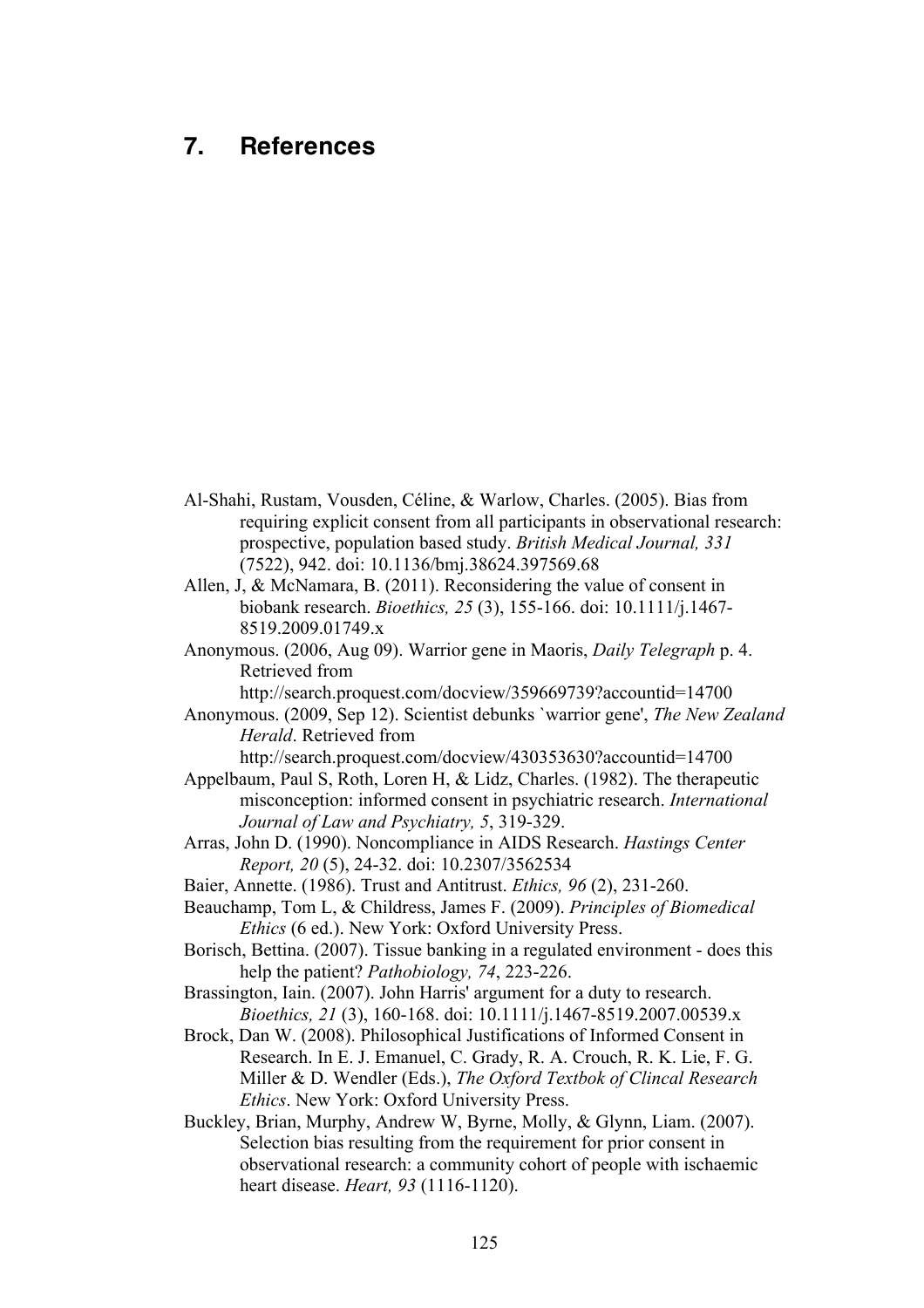- Burton, J. L, & Wells, M. (2002). The Alder Hey affair. *Archives of Disease in Childhood, 86*, 6-9.
- Callon, Michel, & Bowker, Geof. (1994). Is Science a Public Good? Fifth Mullins Lecture, Virginia Polytechnic Institute, 23 March 1993. *Science, Technology, & Human Values, 19* (4), 395-424. doi: 10.2307/689955
- Caplan, Arthur L, & Moreno, Jonathan D. (2011). The Havasu 'Baaja tribe and informed consent. *The Lancet, 377* (9766), 621-622. doi: 10.1016/s0140-6736 (10)60818-5
- Cardani, R., Mancinelli, E., Saino, G., Bonavina, L., & Meola, G. (2008). A putative role of ribonuclear inclusions and MBNL1 in the impairment of gallbladder smooth muscle contractility with cholelithiasis in myotonic dystrophy type 1. *Neuromuscul Disord, 18* (8), 641-645. doi: 10.1016/j.nmd.2008.06.366
- Caulfield, Timothy, & Kaye, Jane. (2009). Broad Consent in Biobanking: Reflections on Seemingly Insurmountable Dilemmas. *Medical Law International, 10*, 85-100.
- Chan, S, & Harris, J. (2009). Free riders and pious sons--why science research remains obligatory. *Bioethics, 23* (3), 161-171. doi: 10.1111/j.1467- 8519.2008.00648.x
- Christman, John. (2011). Autonomy in Moral and Political Philosophy. In E. N. Zalta (Ed.), The Stanford Encyclopedia of Philosophy (Spring 2011 ed.). Retrieved from

http://plato.stanford.edu/archives/spr2011/entries/autonomy-moral/.

- Chung, Jae Eun. (2013). Social interaction in online support groups: Preference for online social interaction over offline social interaction. *Computers in Human Behavior, 29* (4), 1408-1414. doi: 10.1016/j.chb.2013.01.019
- Coad, R. A, Dutton, J. R, Tosh, D, & Slack, J. M. (2009). Inhibition of Hes1 activity in gall bladder epithelial cells promotes insulin expression and glucose responsiveness. *Biochem Cell Biol, 87* (6), 975-987. doi: 10.1139/o09-063
- Cohen, Marc A, & Dienhart, John. (2013). Moral and Amoral Conceptions of Trust, with an Application in Organizational Ethics. *Journal of Business Ethics, 112* (1), 1-13. doi: 10.1007/s10551-012-1218-5
- Conrad, Sabine, Renninger, Markus, Hennenlotter, Jo¨rg, Wiesner, Tina, Just, Lothar, Bonin, Michael, . . . Skutella, Thomas. (2008). Generation of pluripotent stem cells from adult human testis. *Nature, 456*, 344-349.
- Cook, Ann Freeman, & Hoas, Helena. (2013). The truth about the truth: What matters when privacy and anonymity can no longer be promised to those who participate in clinical trial research? *Research Ethics, 9* (3), 97-108. doi: 10.1177/1363460713494647
- Corrigan, Oonagh. (2003). Empty ethics: the problem with informed consent. *Sociology of Health and Illness, 25* (3), 768-792.
- Council of Europe. (2006). Recommendation Rec (2006)4 of the Committee of Ministers to member states on research on biological materials of human origin. Strasbourg, France: Council of Europe.
- Crampton, Peter, & Parkin, Chris. (2007). Warrior genes and risk-taking science. *The New Zealand Medical Journal (Online), 120* (1250), U2439.
- Damery, S., Ryan, R., McManus, R. J., Warmington, S., Draper, H., Wilson, S., (on behalf of the Improving Colorectal Outcomes (ICOS) Group).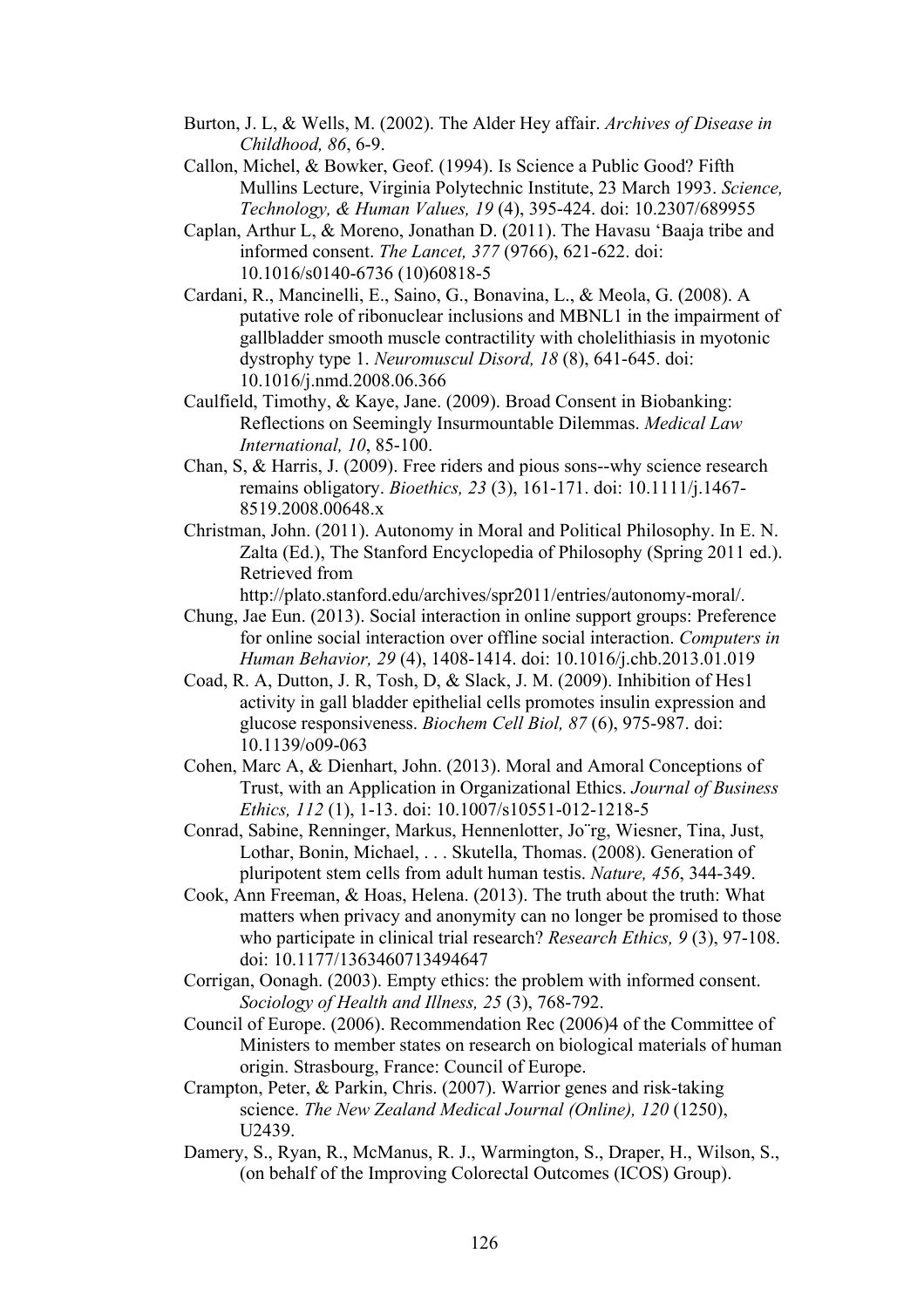(2011). The effect of seeking consent on the representativeness of patient cohorts: iron-deficiency anaemia and colorectal cancer. *Colorectal Disease, 13*, e366–e373. doi: doi:10.1111/j.1463- 1318.2011.02724.x

- Deininger, Michael, Buchdunger, Elisabeth, & Druker, Brian J. (2005). The development of imatinib as a therapeutic agent for chronic myeloid leukemia. *Blood, 105* (7), 2640-2653. doi: 10.1182/blood-2004-08-3097
- Deininger, Michael, Goldman, John, & Melo, Junia. (2000). The molecular biology of chronic myeloid leukemia. *Blood, 96* (10), 3343-3356.
- Dodds, Susan. (2000). Choice and control in feminist bioethics. In C. Mackenzie & N. Stoljar (Eds.), *Relational autonomy: Feminist perspectives on autonomy, agency and the social self.* (pp. 213-235). New York: Oxford University Press.
- Durie, M. (2004). Understanding health and illness: research at the interface between science and indigenous knowledge. *Int J Epidemiol, 33* (5), 1138-1143. doi: 10.1093/ije/dyh250
- Edwards, Sarah J. L. (2005). Reseach participation and the right to withdraw. *Bioethics, 19* (2), 112-130. doi: 10.1111/j.1467-8519.2005.00429.x
- Emanuel, Ezekiel J., Wendler, David, & Grady, Christine. (2000). What makes clinical research ethical? *JAMA, 283* (20), 2701-2711.
- Eriksson, S, & Helgesson, G. (2005). Potential harms, anonymization, and the right to withdraw consent to biobank research. *European Journal of Human Genetics, 13*, 1071-1076.
- Estonia, Human Genes Research Act (2000).
- Evans, H. M. (2004). Should patients be allowed to veto their participation in clinical research? *Journal of Medical Ethics, 30* (2), 198-203. doi: 10.1136/jme.2003.002444
- Eyal, Nir. (2012). Informed Consent. In E. N. Zalta (Ed.), The Stanford Encyclopedia of Philosophy (Fall 2012 ed.). Retrieved from http://plato.stanford.edu/archives/fall2012/entries/informed-consent/.
- Faden, Ruth R, & Beauchamp, Tom. (1986). *A History and Theory of Informed Consent*. New York: Oxford University Press.
- Forsberg, J, Hansson, M, & Eriksson, S. (2009). Changing perspectives in biobank research: from individual rights to concerns about public health regarding the return of results. *Eur J Hum Genet, 17*, 1544-1549. doi: 10.1038/ejhg.2009.87
- Foster, Charles. (2011). *Human dignity in bioethics and law*. Oxford: Hart Publishing.
- Freedman, Benjamin. (1987). Scientific Value and Validity as Ethical Requirements for Research: A Proposed Explication. *IRB: Ethics and Human Research, 9* (6), 7-10. doi: 10.2307/3563623
- Furness, Peter N. (2006). The Human Tissue Act: Reassurance for relatives, at a price. *British Medical Journal, 333*, 512.
- Gauld, R. (2001). Health ethics committees, methodological review and qualitative research. In M. Tolich (Ed.), *Research Ethics in Aotearoa New Zealand* (pp. 113-126). Auckland: Pearson Education New Zealand Ltd.
- Gefenas, Eugenijus, Dranseika, Vilius, Serepkaite, Jurate, Cekanauskaite, Asta, Caenazzo, Luciana, Gordijn, Bert, . . . Yuko, Elizabeth. (2012). Turning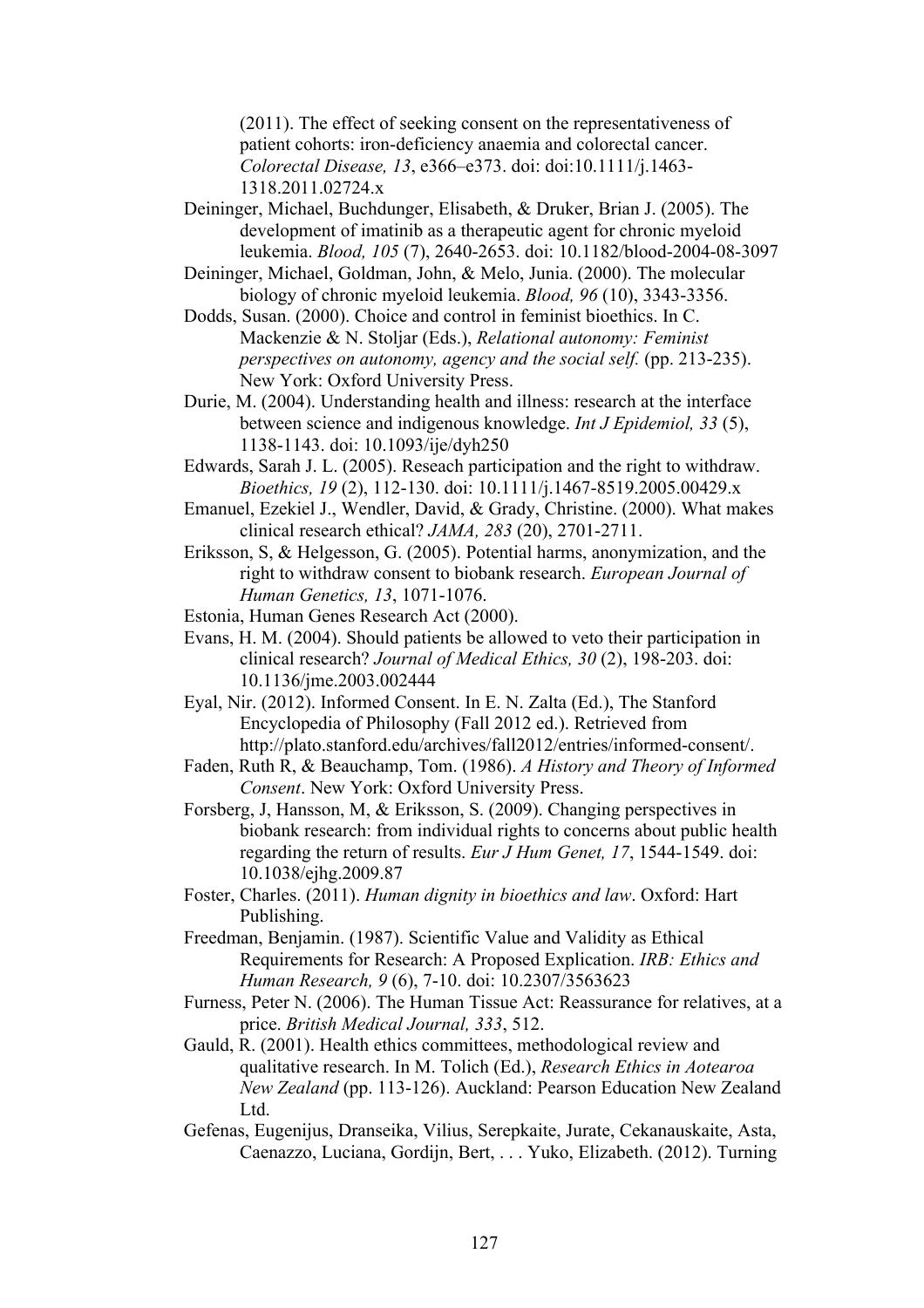residual human biological materials into research collections: playing with consent. *Journal of Medical Ethics, 38* (6), 351-355.

German National Ethics Council. (2004). Biobanks for research: opinion.

- Gibbons, Michael T. (2011). Public Good. In G. T. Kurian (Ed.), *The Encyclopedia of Political Science* (Vol. 4, pp. 1381-1383). Washington, DC: CO Press.
- Gillett, G., & Tamatea, A. J. (2012). The warrior gene: epigenetic considerations. *New Genetics and Society, 31* (1), 41-53. doi: 10.1080/14636778.2011.597982
- Gostin, L. O. (2007). Biomedical research involving prisoners: Ethical values and legal regulation. *JAMA, 297* (7), 737-740. doi: 10.1001/jama.297.7.737
- Hall, David. (2001). Reflecting on Redfern: What can we learn from the Alder Hey story? *Archives of Disease in Childhood, 84* (6), 455-456. doi: 10.1136/adc.84.6.455
- Hansson, Mats G., Dillner, Joakim, Bartram, Claus R., Carlson, Joyce A., & Helgesson, Gert. (2006). Should donors be allowed to give broad consent to future biobank research? *The Lancet Oncology, 7* (3), 266- 269. doi: 10.1016/s1470-2045 (06)70618-0
- Hardin, Russell. (2013). The Free Rider Problem. In E. N. Zalta (Ed.), The Stanford Encyclopedia of Philosophy (Spring 2013 ed.). Retrieved from http://plato.stanford.edu/archives/spr2013/entries/free-rider/.
- Harris, John. (2005). Scientific research is a moral duty. *J Med Ethics, 31* (4), 242-248. doi: 10.1136/jme.2005.011973
- Health and Disability Commissioner. (2009). Review of the Act and Code 1999. Retrieved 24 March, 2014, from http://www.hdc.org.nz/the-act- code/review-of-the-act-and-code-1999 - #2.0%20RECOMMENDATIONS
- Holm, Søren. (2011). Withdrawing from Research: A Rethink in the Context of Research Biobanks. *Health Care Analysis, 19* (3), 269-281. doi: 10.1007/s10728-011-0194-8
- Homer, Nils, Szelinger, Szabolcs, Redman, Margot, Duggan, David, Tembe, Waibhav, Muehling, Jill, . . . Craig, David W. (2008). Resolving Individuals Contributing Trace Amounts of DNA to Highly Complex Mixtures Using High-Density SNP Genotyping Microarrays. *PLoS Genetics, 4* (8), e1000167. doi: doi:10.1371/journal.pgen.1000167
- Horner, J. S. (1998). Research, ethics and privacy: the limits of knowledge. *Public Health, 112* (4), 217-220. doi: http://dx.doi.org/10.1016/S0033- 3506 (98)00235-2
- Health and Disability Commissioner. (1996). *Code of Health and Disability Services Consumers' Rights Regulation*. New Zealand.
- Human Tissue Authority. (2009). *Code of practice 1: consent*. United Kingdom
- Hurd, Heidi M. (1996). The Moral Magic of Consent. *Legal Theory, 2* (02), 121-146. doi: doi:10.1017/S1352325200000434
- Iceland, Biobanks Act, No. 110/2000 as amended by Act No. 27/2008 and Act No. 48/2009. (2000).
- Institute of Medical Ethics Working Party on the Ethical Implications of AIDS. (1992). AIDS, ethics, and clinical trials. *British Medical Journal, 305*, 699-701.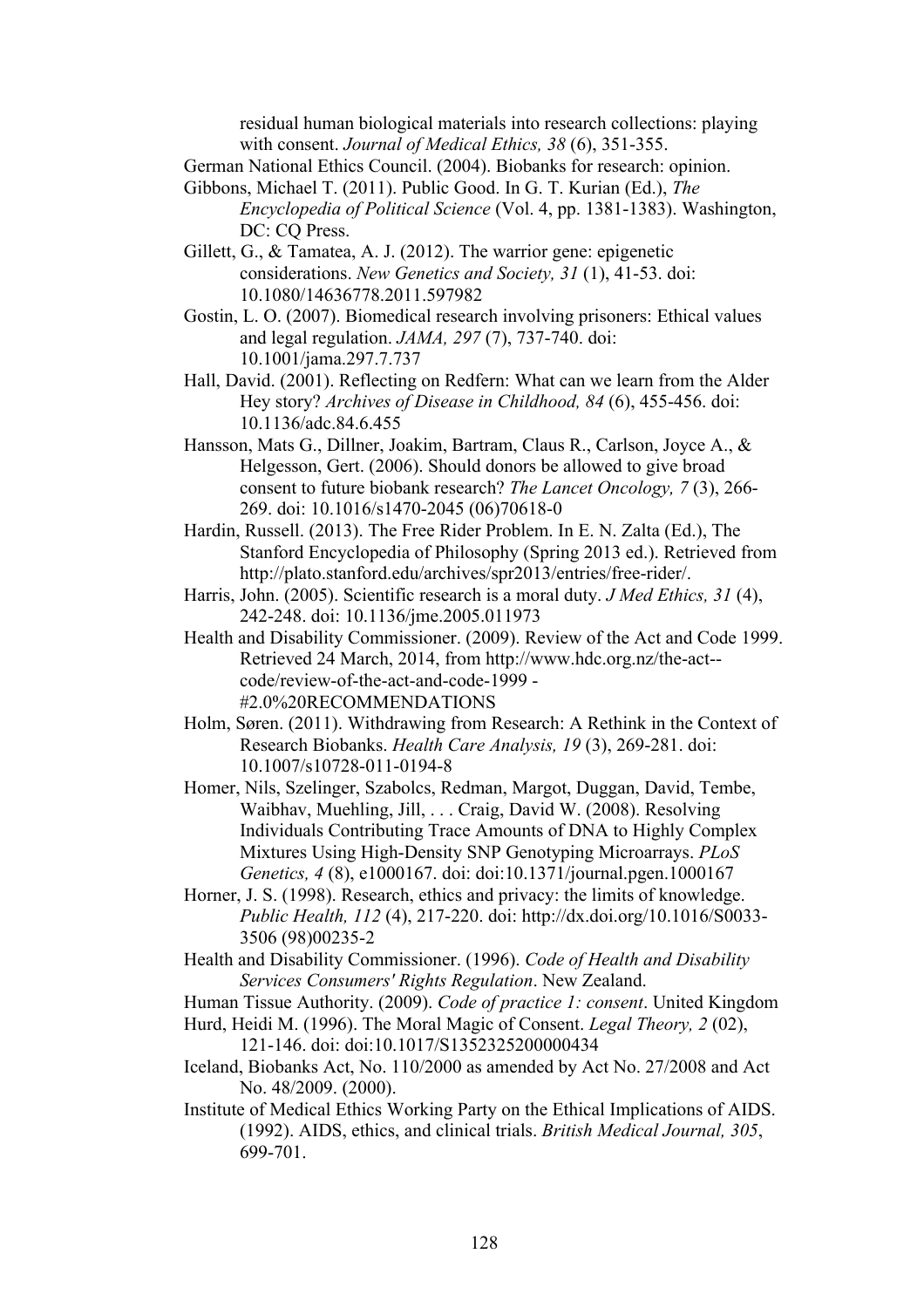- Jacobson, Nora. (2012). A conceptual, practical, and moral inquiryDignity and Health. Nashville: Vanderbilt University Press. Retrieved from muse.jhu.edu/books/9780826518637.
- Jones, D. Gareth, & Galvin, Kerry A. (2002). Retention of body parts: reflections from anatomy. *New Zealand Medical Journal, 115* (1155),  $267+$ .
- Kalmbach, K. C, & Lyons, Phillip M. (2003). Ethical and legal standards for research in prisons. *Behavioral Sciences & the Law, 21* (5), 671-686. doi: 10.1002/bsl.533
- Kaufman, David J., Murphy-Bollinger, Juli, Scott, Joan, & Hudson, Kathy L. (2009). Public Opinion about the Importance of Privacy in Biobank Research. *The American Journal of Human Genetics, 85* (5), 643-654. doi: 10.1016/j.ajhg.2009.10.002
- Kaye, Jane. (2006). Do we need a uniform regulatory system for biobanks across Europe? *Eur J Hum Genet, 14* (2), 245-248. doi: 10.1038/sj.ejhg.5201530
- Kaye, Jane, Helgason, Hordur Helgi, Nomper, Ants, Sild, Tarmo, & Wendel, Lotta. (2004). Populations genetic databases: a comparative analysis of the law in Iceland, Sweden, Estonia and the UK. *TRAMES, 8*, 15-33.
- Killmister, S. (2010). Dignity: not such a useless concept. *J Med Ethics, 36* (3), 160-164. doi: 10.1136/jme.2009.031393
- Knoppers, Bartha Maria. (2005). Biobanking: International Norms. *Journal of Law, Medicine and Ethics, 33*, 7-14.
- Lipworth, Wendy, Ankeny, R, & Kerridge, Ian. (2006). Consent in crisis: the need to reconceptualise consent to tissue banking research. *Internal Medicine Journal, 36*, 124-128.
- Lipworth, Wendy, Irvine, Rob, & Morrell, Bronwen. (2009). Consent: a need for guidelines to reflect local considerations. *Nature, 461*, 593.
- Macklin, Ruth. (2003). Dignity is a useless concept. *British Medical Journal, 327*, 1419-1420.
- Malin, Bradley, & Sweeney, Latanya. (2004). How (not) to protect genomic data privacy in a distributed network: using trail re-identification to evaluate and design anonymity protection systems. *J Biomed Inform, 37* (3), 179-192. doi: 10.1016/j.jbi.2004.04.005
- Manson, Neil C, & O'Neill, Onora. (2007). *Rethinking informed consent in bioethics.* Cambridge: Cambridge University Press.
- Marshall, B. J. (1995). Helicobacter pylori: The etiologic agent for peptic ulcer. *JAMA, 274* (13), 1064-1066. doi: 10.1001/jama.1995.03530130070032
- Maschke, Karen J. (2005). Navigating an ethical patchwork—human gene banks. *Nature Biotechnology, 23* (5), 539-545.
- McConnell, Terrance. (2010, 2010 Winter). The inalienable right to withdraw from research. *Journal of Law, Medicine & Ethics, 38,* 840-846.
- Medical Research Council. (2001). Human tissue and biological samples for use in research: Operational and Ethical Guidelines.
- Meininger, Janet C. (2006). Observational Research Design. 4-423, R424.
- Merriman, Tony, & Cameron, Vicky. (2007). Risk-taking: behind the warrior gene story. *The New Zealand Medical Journal (Online), 120* (1250), U2440.
- Nedelsky, Jennifer. (1989). Reconceiving Autonomy: Sources, Thoughts and Possibilities. *Yale Journal of Law and Feminism, 1*, 7-36.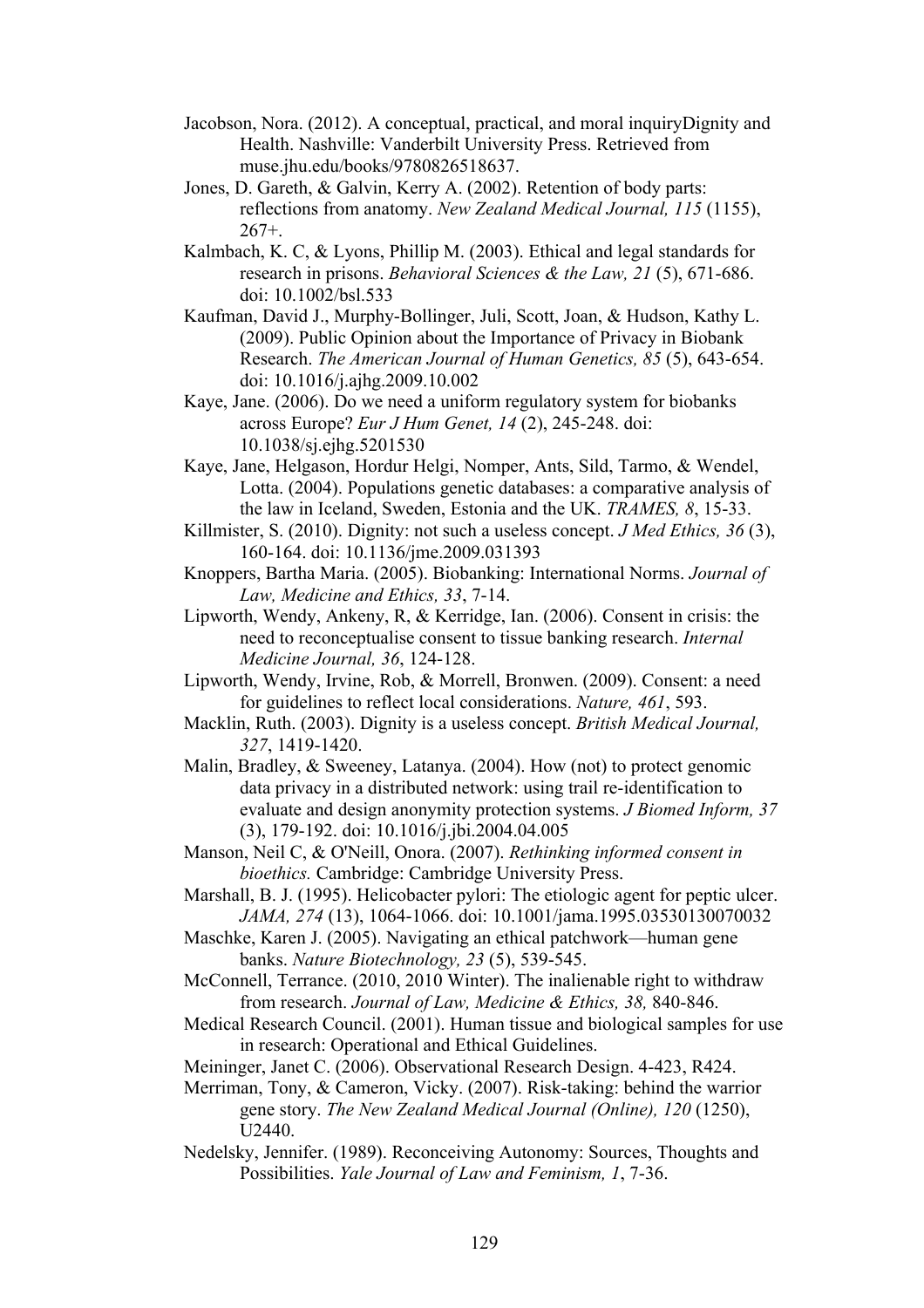New Zealand, Human Tissue Act,

http://legislation.govt.nz/act/public/2008/0028/latest/whole.html (2008). New Zealand, Privacy Act,

http://legislation.govt.nz/act/public/1993/0028/latest/whole.html (1993). New Zealand Ministry of Health. (2007). Guidelines for the Use of Human

Tissue for Future Unspecified Research Purposes.

- Nuffield Council on Bioethics. (2011). Human bodies: donation for medicine and research.
- O'Neill, Onora. (2002). *Autonomy and trust in bioethics.* Cambridge: Cambridge University Press.

Office for Human Research Protections. (2008). Guidance on Research Involving Coded Private Information or Biological Specimens. Retrieved 8 October 2012, from http://www.hhs.gov/ohrp/policy/cdebiol.html

Ossorio, P. N. (2006). Letting the gene out of the bottle: a comment on returning individual research results to participants. *Am J Bioeth, 6* (6), 24-25; author reply W10-22. doi: 10.1080/15265160600935555

- Parsonnet, Julie, Friedman, Gary D., Vandersteen, Daniel P., Chang, Yuan, Vogelman, Joseph H., Orentreich, Norman, & Sibley, Richard K. (1991). Helicobacter pylori Infection and the Risk of Gastric Carcinoma. *New England Journal of Medicine, 325* (16), 1127-1131. doi: 10.1056/NEJM199110173251603
- Perna, M A. (2006). "Fair's fair argument" and voluntarism in clinical research: But, is it fair? *Journal of Medical Ethics, 32* (8), 478-482. doi: 10.1136/jme.2005.013763
- Portincasa, Piero, Moschetta, Antonio, & Palasciano, Giuseppe. (2006). Cholesterol gallstone disease. *The Lancet, 368* (9531), 230-239. doi: http://dx.doi.org/10.1016/S0140-6736 (06)69044-2

New Zealand, Privacy Act,

http://legislation.govt.nz/act/public/1993/0028/latest/whole.html (1993).

- Rachels, James. (1975). Why Privacy is Important. *Philosophy and Public Affairs, 4* (4), 323-333.
- Ravitsky, Vardit, & Wilfond, Benjamin S. (2006). Disclosing Individual Genetic Results to Research Participants. *The American Journal of Bioethics, 6* (6), 8-17. doi: 10.1080/15265160600934772
- Rothstein, M. A., & Shoben, A. B. (2013). Does consent bias research? *Am J Bioeth, 13* (4), 27-37. doi: 10.1080/15265161.2013.767955
- Rothstein, M. A. (2010). Is deidentification sufficient to protect health privacy in research? *The American Journal of Bioethics, 10* (9).
- Salvaterra, Elena, Lecchi, Lucilla, Giovanelli, Silvia, Butti, Barbara, Bardella, Maria Teresa, Bertazzi, Pier Alberto, . . . Rebulla, Paolo (2008). Banking together: A unified model of informed consent for biobanking. *EMBO reports, 9* (4), 307-313.
- Sandel, Michael J. (2012). *What money can't buy: the moral limits of markets*. New York: Farrar, Strauss and Giroux.
- Santos, LorrieAnn. (2008). Genetic Research in Native Communities. *Progress in Community Health Partnerships: Research, Education, and Action, 2* (4), 321-327.
- Scanlon, Thomas. (1975). Thomson on Privacy. *Philosophy and Public Affairs, 4* (4), 315-322.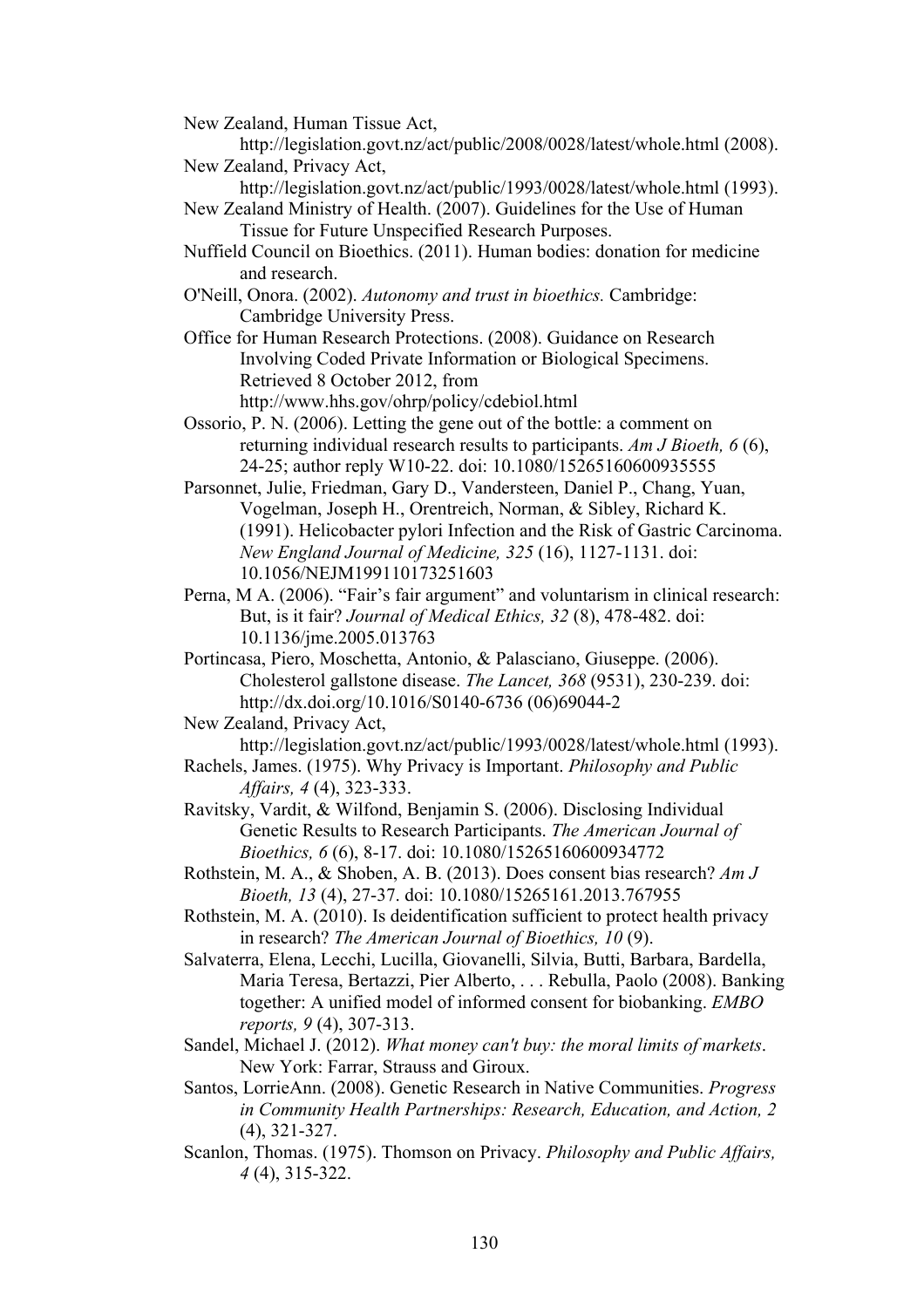- Schaefer, G. Owen, Emanuel, Ezekiel J., & Wertheimer, Alan. (2009). The Obligation to Participate in Biomedical Research. *JAMA, 302* (1), 67-72. doi: 10.1001/jama.2009.931
- Schopenhauer, Arthur. (2007). *The Basis of Morality* (A. B. Bullock, Trans.). New York: Cosimo, Inc.
- Schroeder, D. (2010). Dignity: one, two, three, four, five, still counting. *Camb Q Healthc Ethics, 19* (1), 118-125. doi: 10.1017/S0963180109990302
- Schroeder, Doris. (2008). Dignity: two riddles and four concepts. *Camb Q Healthc Ethics, 17* (2), 230-238. doi: 10.1017/S0963180108080262
- Shapshay, S, & Pimple, K. D. (2007). Participation in biomedical research is an imperfect moral duty: a response to John Harris. *J Med Ethics, 33* (7), 414-417. doi: 10.1136/jme.2006.017384
- Singer, Peter. (1972). Famine, Affluence, and Morality. *Philosophy and Public Affairs, 1* (3), 229-243.
- Standards New Zealand. (2011-2012). Standards Council and the development of New Zealand Standards. Retrieved 24 March, 2014, from http://standards.govt.nz/our-services/standards-and-earthquakesfaqs/standards-council-and-the-development-of-new-zealand-standards/
- Stewart, D. E., Cheung, A. M., Duff, S., Wong, F., McQuestion, M., Cheng, T., . . . Bunston, T. (2001). Long-term breast cancer survivors: confidentiality, disclosure, effects on work and insurance. *Psycho-Oncology, 10* (3), 259-263. doi: 10.1002/pon.499
- Stokes, Jon. (2007, 2007 Mar 05). Scientist defends `warrior' gene, *The New Zealand Herald*. Retrieved from http://search.proquest.com/docview/430104524?accountid=14700
- Suzuki, Hidekazu, Hibi, Toshifumi, & Marshall, Barry James. (2007). Helicobacter pylori: present status and future prospects in Japan. *Journal of Gastroenterology, 42* (1), 1-15. doi: 10.1007/s00535-006-1990-z
- Sweeney, Latanya. (1997). Weaving Technology and Policy Together to Maintain Confidentiality. *Journal of Law, Medicine and Ethics, 25*, 98- 110.
- Sweeney, Latanya, Abu, Akua, & Winn, Julia. (2013). Identifying Participants in the Personal Genome Project by Name. Retrieved 13 May 2013, from http://dx.doi.org/10.2139/ssrn.2257732
- The National Commission for the Protection of Human Subjects of Biomedical and Behavioral Research. (1979). *The Belmont Report: Ethical Principles and Guidelines for the protection of human subjects of research*. Washington DC: US Government Printing Office.
- Thomson, Judith Jarvis. (1975). The Right to Privacy. *Philosophy and Public Affairs, 4* (4), 295-314.
- U.S. Department of Health and Human Services. (1947). The Nuremberg Code. Retrieved 8 October 2012, from http://www.hhs.gov/ohrp/archive/nurcode.html
- U.S. Department of Health and Human Services. (2003). *Summary of the HIPAA privacy rule*.
- United Kingdom. (2013). Data protection. Retrieved 4 February 2014, from https://http://www.gov.uk/data-protection
- United Nations. (1948). Universal Declaration of Human Rights. Retrieved 29 April, 2013, from http://www.un.org/en/documents/udhr/